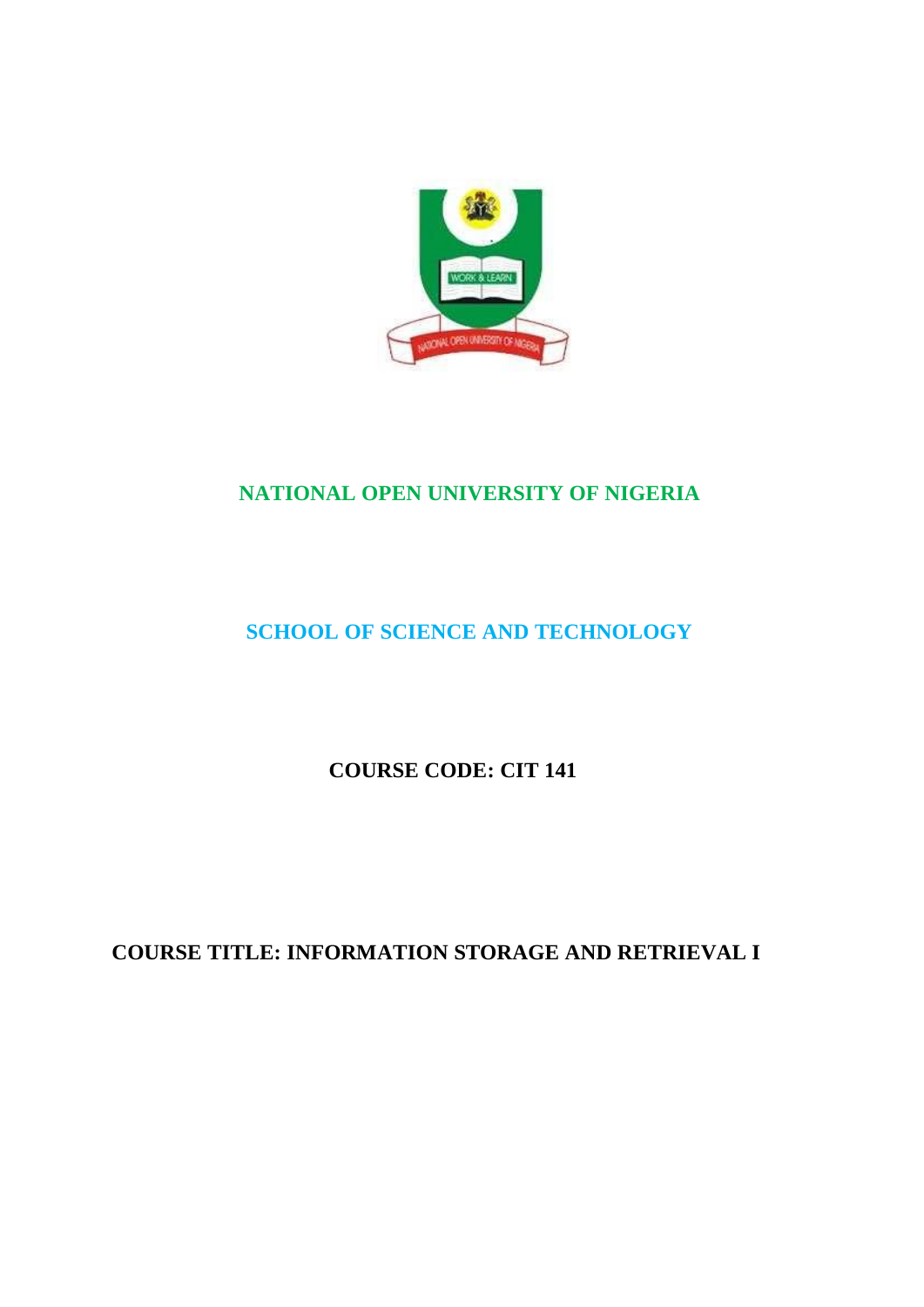# **COURSE GUIDE**

# **CIT 141 INFORMATION STORAGE AND RETRIEVAL I**

**Course Team** Dr. F. A. Ehikhamenor (Course Developer/Writer)



**NATIONAL OPEN UNIVERSITY OF NIGERIA**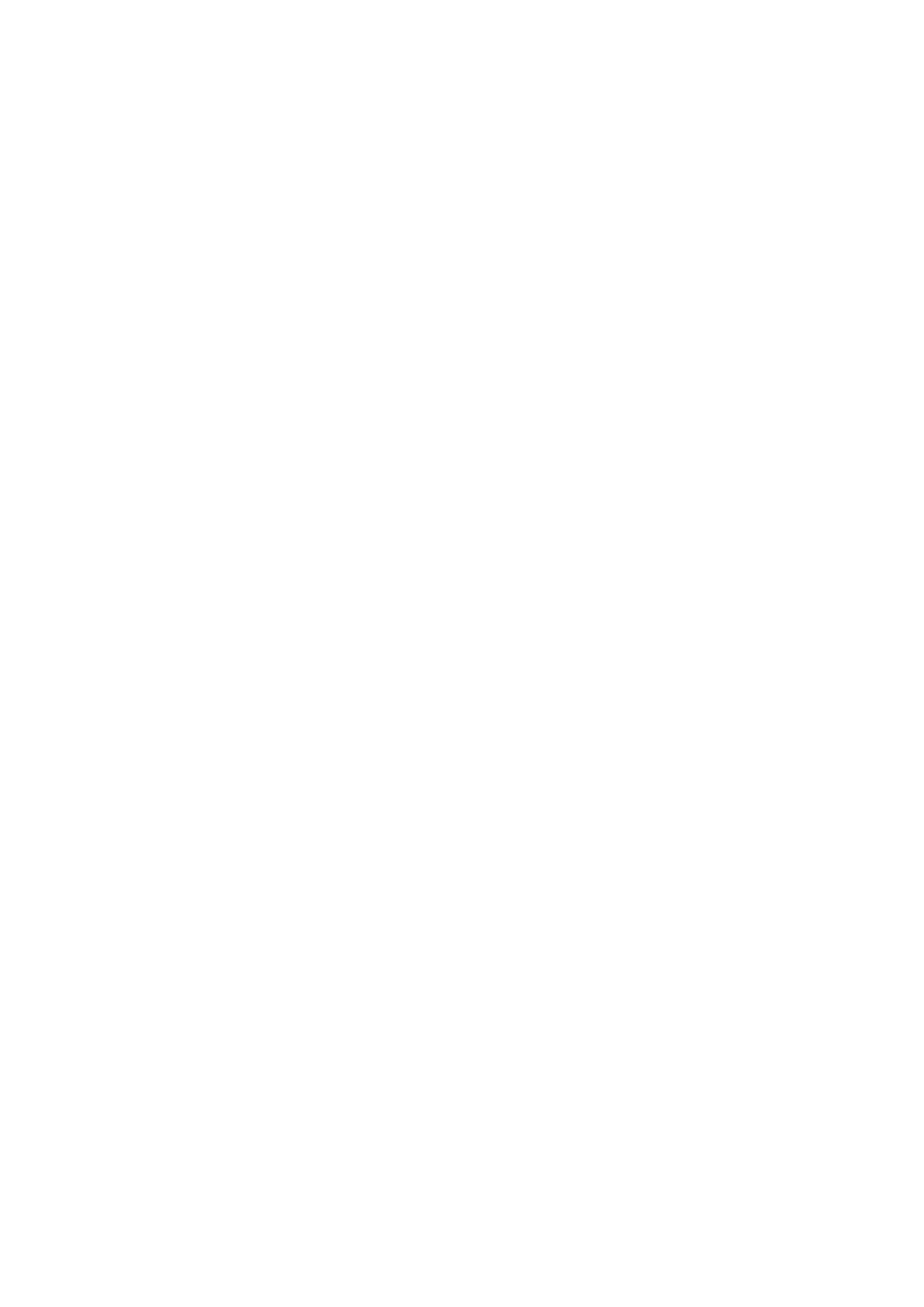National Open University of Nigeria Headquarters 14/16 Ahmadu Bello Way Victoria Island, Lagos

Abuja Office 5 Dar es Salaam Street Off Aminu Kano Crescent Wuse II, Abuja

e-mail: [centralinfo@nou.edu.ng](mailto:centralinfo@nou.edu.ng) URL: [www.nou.edu.ng](http://www.nou.edu.ng/)

Published by: National Open University of Nigeria

Printed 2013

ISBN: 978-058-352-1

All Rights Reserved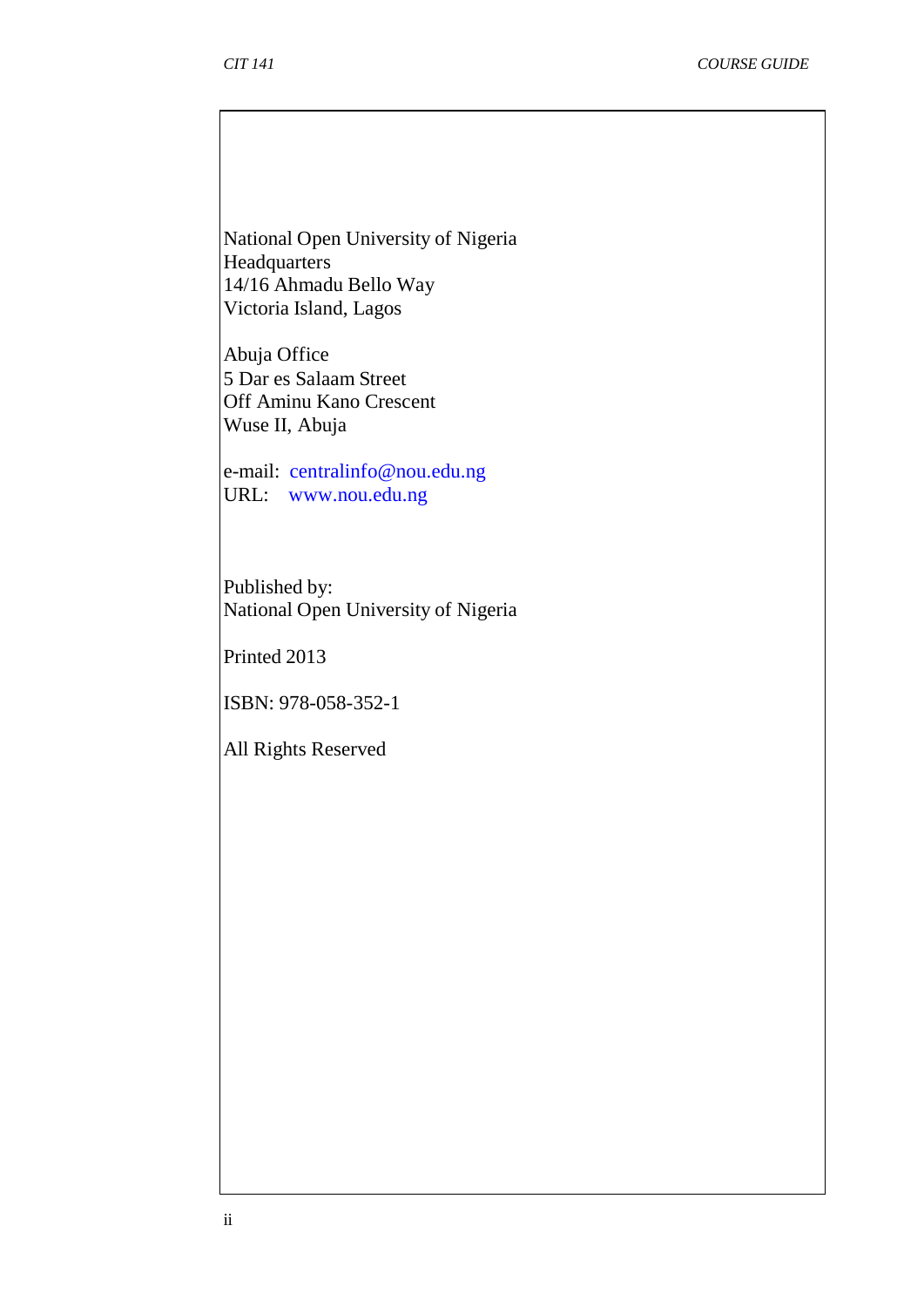# **CONTENTS PAGE**

| iv              |
|-----------------|
| iv              |
| iv              |
| $\mathbf{V}$    |
| V               |
| $\overline{vi}$ |
| vi              |
| vii             |
| vii             |
| vii             |
|                 |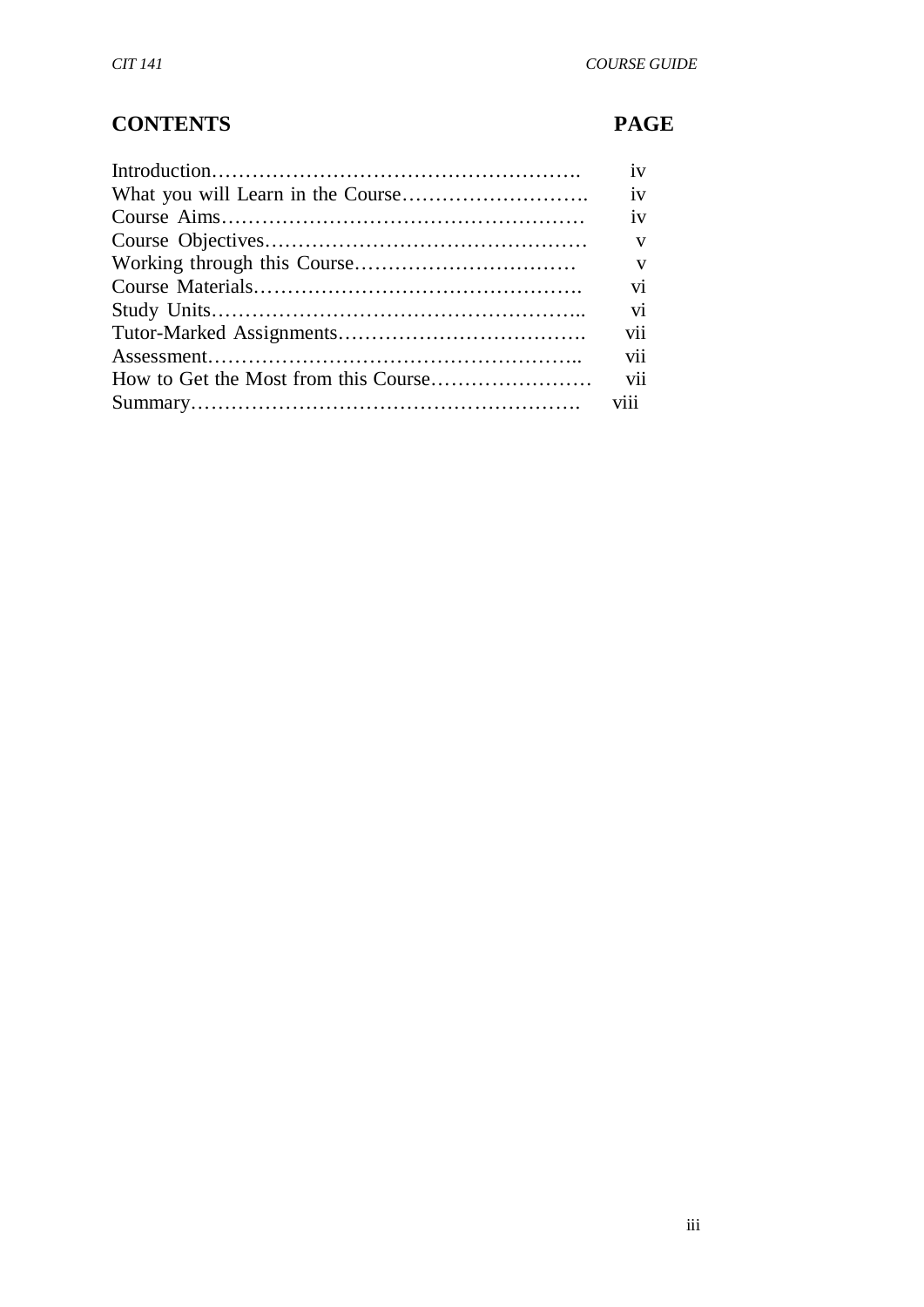#### **INTRODUCTION**

Information Storage and Retrieval I (CIT 141) is a one-semester course in the first year of the Bachelor of Science degree in Communications Technology, Computer Science, and Data Management. It is an introductory course that will be followed in the second year by the more advanced Information Storage and Retrieval II. As an introductory course, CIT 141 is simple and non-technical.

The course consists of 18 units of reading material, which should engage you for about 17 weeks. Each unit is designed to provide reading material for two to three hours of study. You have no additional burden of reading supplementary materials. This course does not require prior skills in any area of knowledge other than the general admission requirements. The approach at this level is to help the student to appreciate the basic characteristics of information, the need for good organisation of information, and the fundamental concepts of storage and retrieval. You are expected to acquire some computer skills by the time you complete this course so that you will be able to work through the more advanced course in your second year.

The rest of this guide will tell you what you are expected to learn in this course, how to work through the course, the content of the course, useful information on exercises and assignments, and how to get the most out of the course.

#### **WHAT YOU WILL LEARN IN THE COURSE**

Information has become a crucial commodity that has a market value. It has become a major resource to be acquired, managed and even controlled for corporate and national interests. In recent decades, much attention has been given to the complementary issues of storage and retrieval of information.

In this course, you will begin to appreciate the general concerns about the importance of information and the need for efficient systems to process, store and retrieve it. You will also be introduced to the basic technologies necessary for these tasks.

#### **COURSE AIMS**

The aims of this course are to help you:

master the techniques of preparing data and information for storage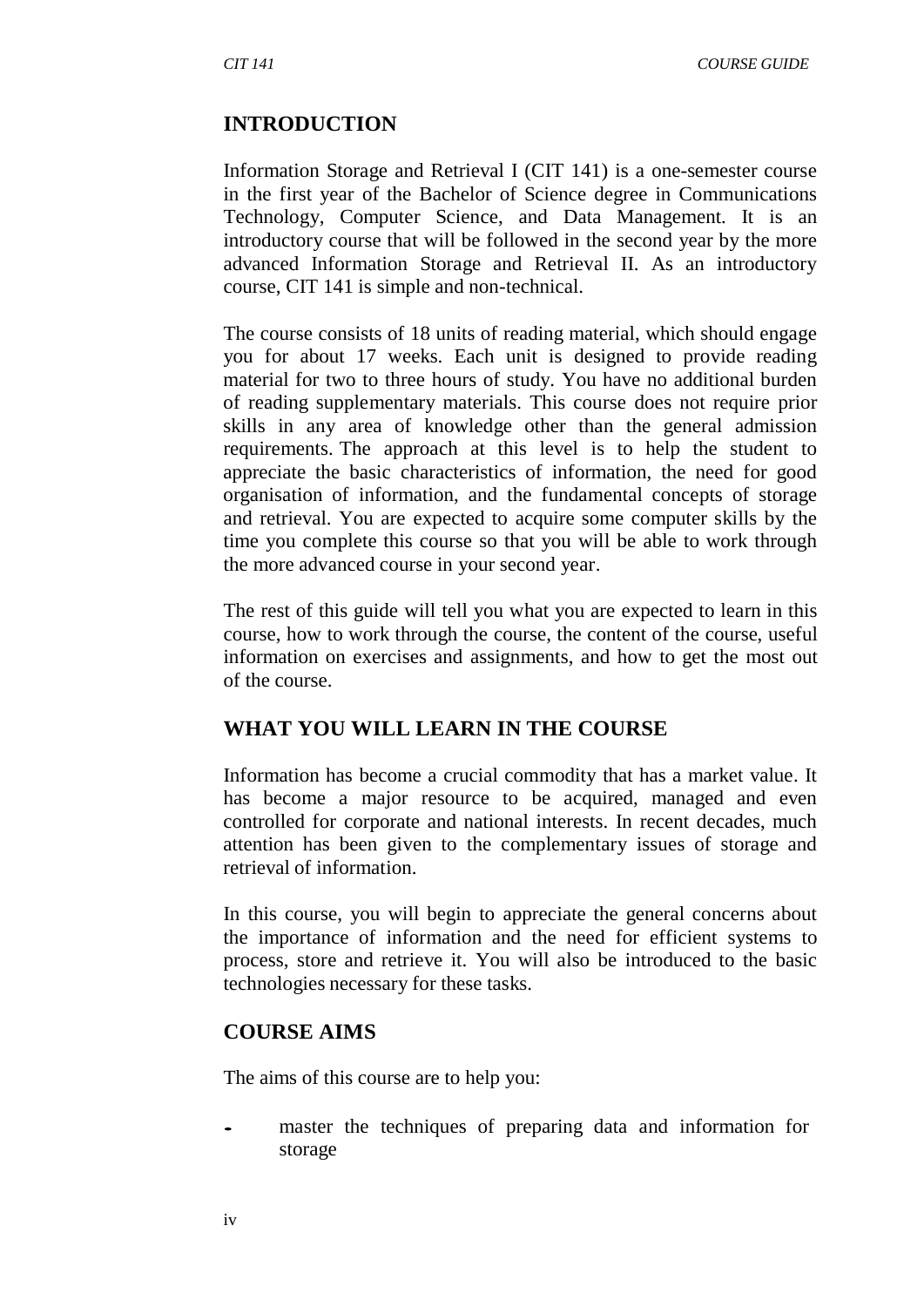- learn to store data and information in appropriate formats and in suitable media
- acquire skills in retrieving data and information from an information system.

#### **COURSE OBJECTIVES**

In order to achieve the aims of this course, a number of objectives are specified for each unit besides the following overall objectives. By the time you complete this course, you should be able to:

- explain the concepts of data, data processing, and information<br>
distinguish between document and information and describe
- distinguish between document and information and describe the processes of documentation
- classify information into subject categories<br>• analyse data and information for the nurr
- analyse data and information for the purpose of assigning it to appropriate subject classes
- correctly assign key words to be used for retrieval purposes
- describe the basic architecture of a computer and the role of computers in storage and retrieval
- describe the storage media in use and the basic structure of records, files, and databases
- explain the functions of Database Management System
- explain the concepts of information retrieval
- discuss user characteristics and user needs, which are fundamental to information storage and retrieval
- correctly analyse requests for information and formulate search strategies
- retrieve information from an information system
- search the Internet
- evaluate the retrieval performance of an information system.

## **WORKING THROUGH THIS COURSE**

To go through this course you are required to read the study units, answer the self-assessment exercises and do the assignment in each unit. The self-assignment exercises are meant to help you to reinforce what you have learnt. It will be very helpful to you to try and answer the questions first before looking at the answers. At the end of the unit, you will find an assignment, which will be marked by your tutor. Work diligently on it and submit your work to your tutor for grading. The tutor-marked assignments will constitute 30% of the total marks of the examination in this course.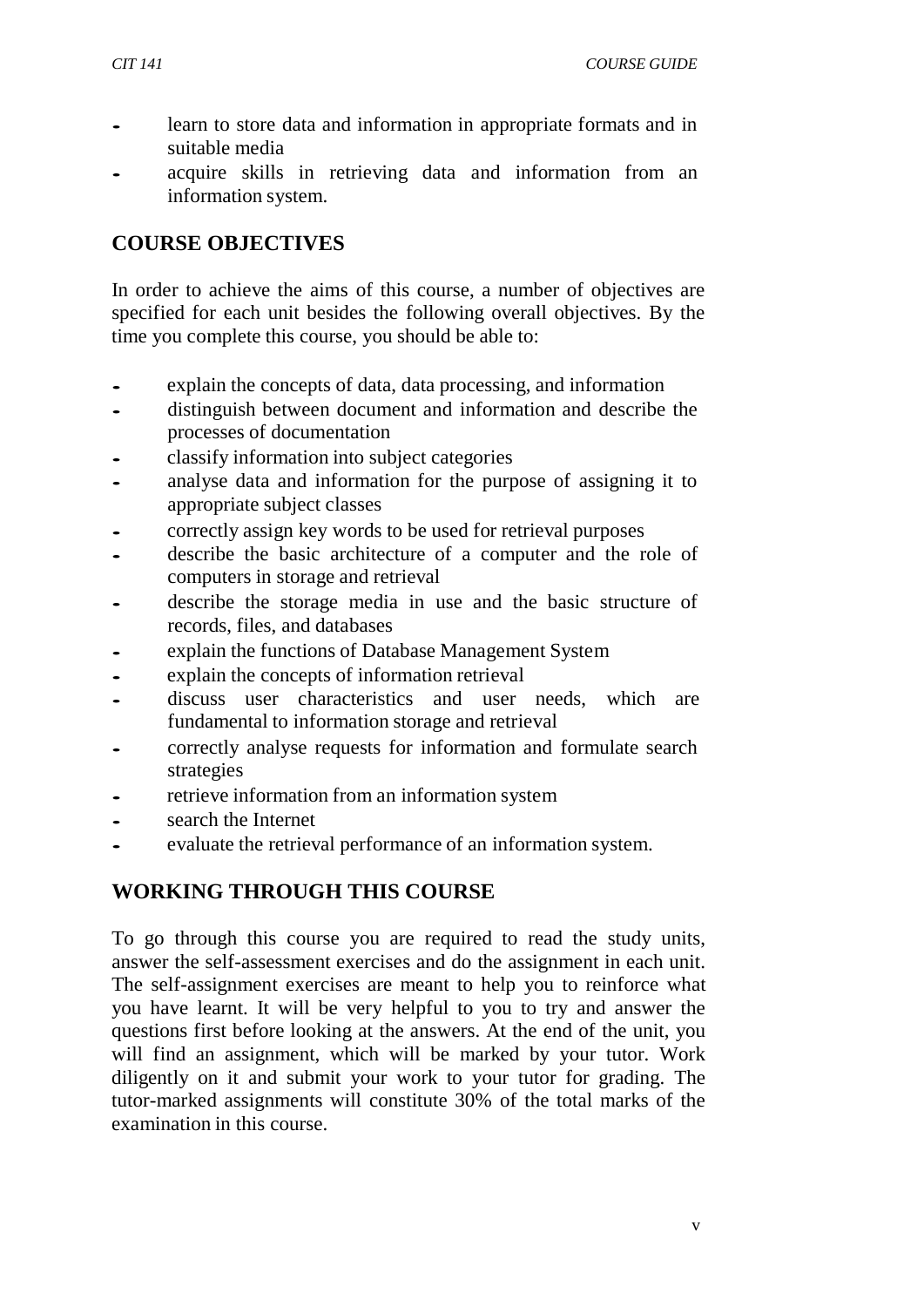You will need to have access to a computer and be familiar with the basic elements of a computer system. In due course, you will have practical exercises in the library and on the Internet, and so, you need to have access to these facilities.

It is expected that you will spend on the average two to three hours to study one unit and about 17 weeks to complete the whole course. However, you should realise that you are actually to work at your own pace. Below are the components of this course.

#### **COURSE MATERIALS**

- 1. Course Guide
- 2. Study Units
- 3. Self-Assessment Exercises
- 4. Tutor-Marked Assignments

#### **STUDY UNITS**

There are 18 study units which you will work through in this course. There are as follows:

#### **Module 1**

| Data and Information                      |
|-------------------------------------------|
| Document and Documentation Classification |
| <b>Classification Unit</b>                |
| Subject Indexing                          |
| <b>Indexing Language</b>                  |
|                                           |

#### **Module 2**

- Unit 1 Computers in Information Storage and Retrieval
- Unit 2 Storage Media
- Unit 3 Records and Files
- Unit 4 Databases
- Unit 5 Database Management System

#### **Module 3**

- Unit 1 Concepts of Information Retrieval
- Unit 2 Role of Information Centres
- Unit 3 Users and User Needs Information
- Unit 4 Searching for Information
- Unit 5 Document-Term Matrix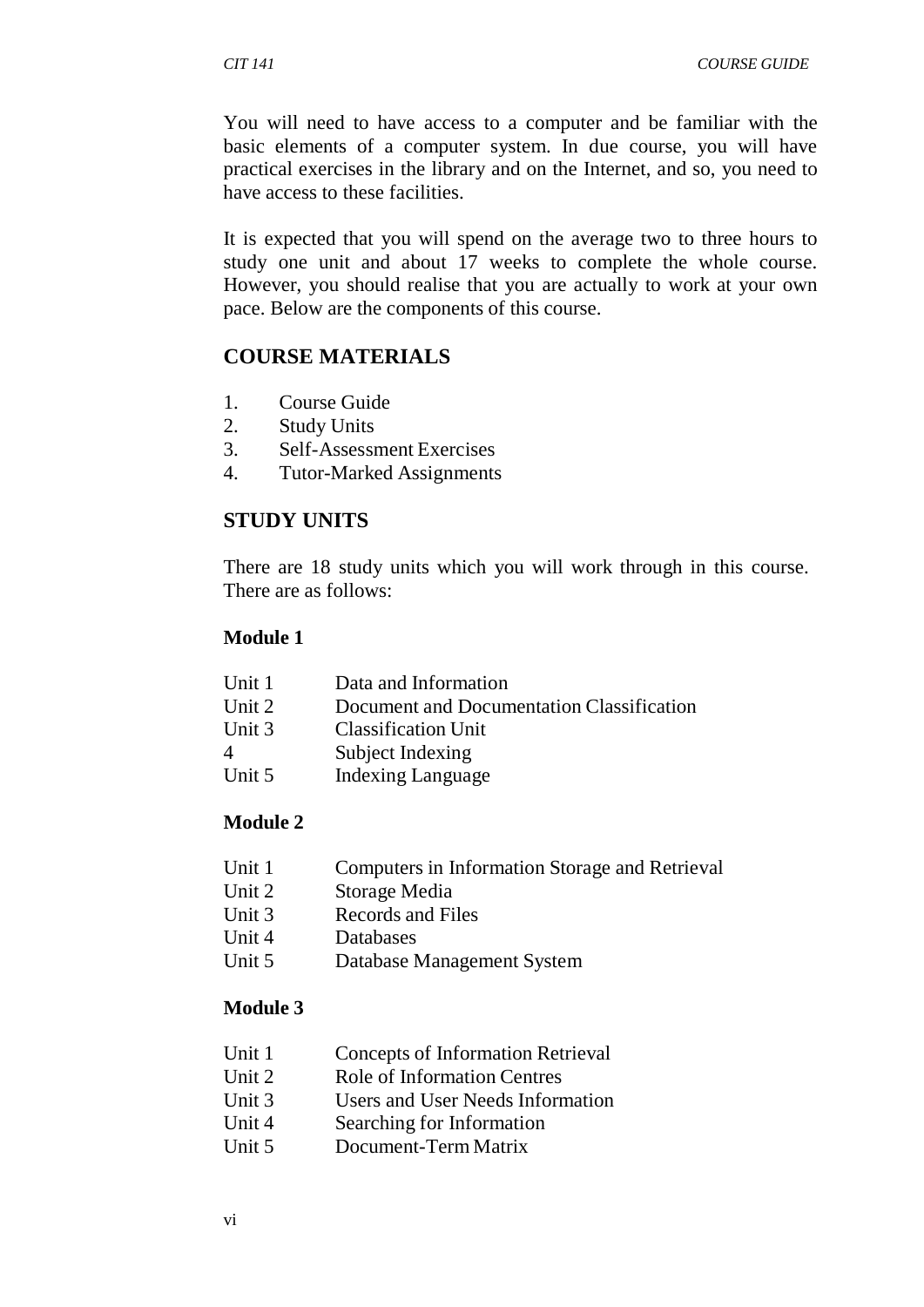#### **Module 4**

| Unit 1   | Retrieval from the Internet                                |
|----------|------------------------------------------------------------|
| Unit 2   | Evaluation of an Information Systems and Services: Part I  |
| Unit $3$ | Evaluation of an Information Systems and Services: Part II |

Units 1 to 5 of module 1 address the crucial requirements of understanding the characteristics of information and systematic organisation

Units 1 to 4 of module 2 take up the requirements for information processing and storage; while modules 3 and 4 are devoted to the principles of retrieval and evaluation of retrieval performance.

#### **SELF-ASSESSMENTEXERCISES**

These are embedded in the text of the study units. You should be able to answer the questions if you study the sections of the units very well.

## **TUTOR-MARKED ASSIGNMENTS**

The tutor-marked assignments will be supplied to you with the units. It is absolutely necessary that you do the assignments and submit your work to your tutor.

#### **ASSESSMENT**

There are two aspects of the assessment of this course. The first aspect is the continuous assessment through the tutor-marked assignment. The second aspect is the final examination. The tutor-marked assignments will constitute 30% of the total marks of the examination in this course. The final examination will come at the end of the course. It will be a written examination that reflects the exact content of the course. The questions will not be different from the types you would have already been familiar with in the self-assessment exercises and tutor-marked assignment. The written examination will carry 70% marks.

#### **HOW TO GET THE MOST FROM THIS COURSE**

In this programme, you will not be sitting before any lecturer to receive lectures. The study units will replace the lecturer; you will be reading the study units instead of listening to a lecturer. You have the flexibility of being able to work through specially designed course materials at your own pace. You can also choose your time and place of study. The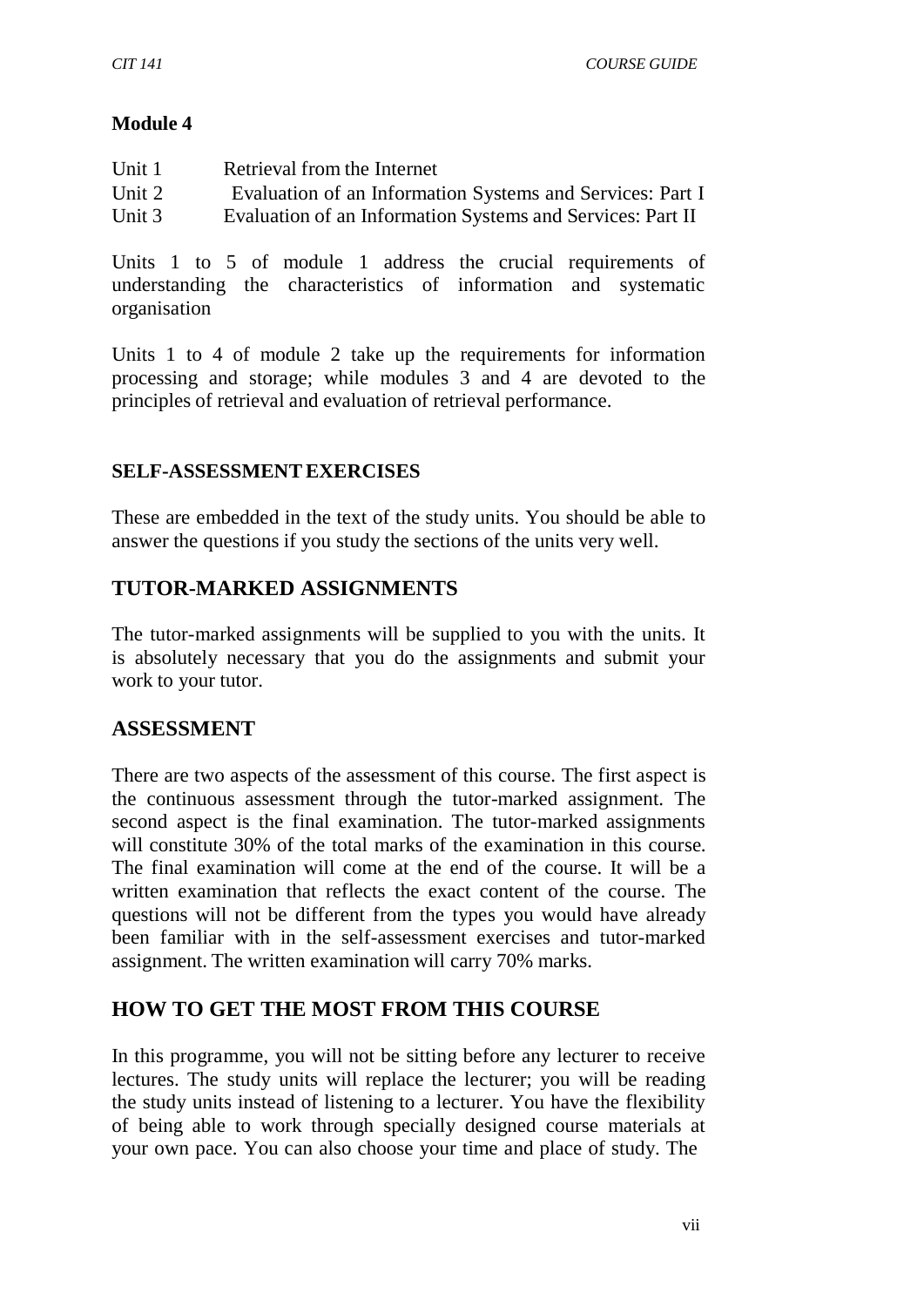contents of the units will give you all the information and direction you need.

The units follow the same format. Each unit begins with a table of contents, which tells you at a glance what is covered in the unit. This is followed by an introduction to the subject matter of the unit and the relationship of the unit to the previous unit. Then follows the objectives in which you are told what you should be able to do by the time you complete the unit. It is advised that you use these objectives to guide your study. After the objectives, you come to the main body of the study unit. The text of the reading is presented in a simple direct style to engage your attention and assist your concentration. You are to go through the unit, section after section. Make sure you fully understand a section and that you have done the self-assessment exercise there before going to the next one. The conclusion that follows the main body of the unit gives you an overview of what you would have achieved in the unit. You should also refer to the objectives of the unit to assure yourself that they have been met. If you are not satisfied that you have achieved all that you were expected to achieve, just go through the unit again. The summary of the unit relates what you have learnt in the unit to the subject matter of the next unit, thus building a "bridge" between the two units. In this way you can see a logical connection between all the units.

You will find this course quite interesting and the study units quite readable. The only problem that you need to worry about is your ability to create a conducive environment for your study. You have to work out your timetable, time and place of study; and demonstrate a serious commitment to your study.

#### **SUMMARY**

This course should equip you with basic skills in information storage and retrieval. It is neither abstract nor highly theoretical. Both the course aims and objectives have been set out at the beginning of the guide.

They are all realisable and you should not have any problem realising them. It is hoped that you will find the course interesting and challenging and that you will enjoy reading the course material. We wish you brilliant success.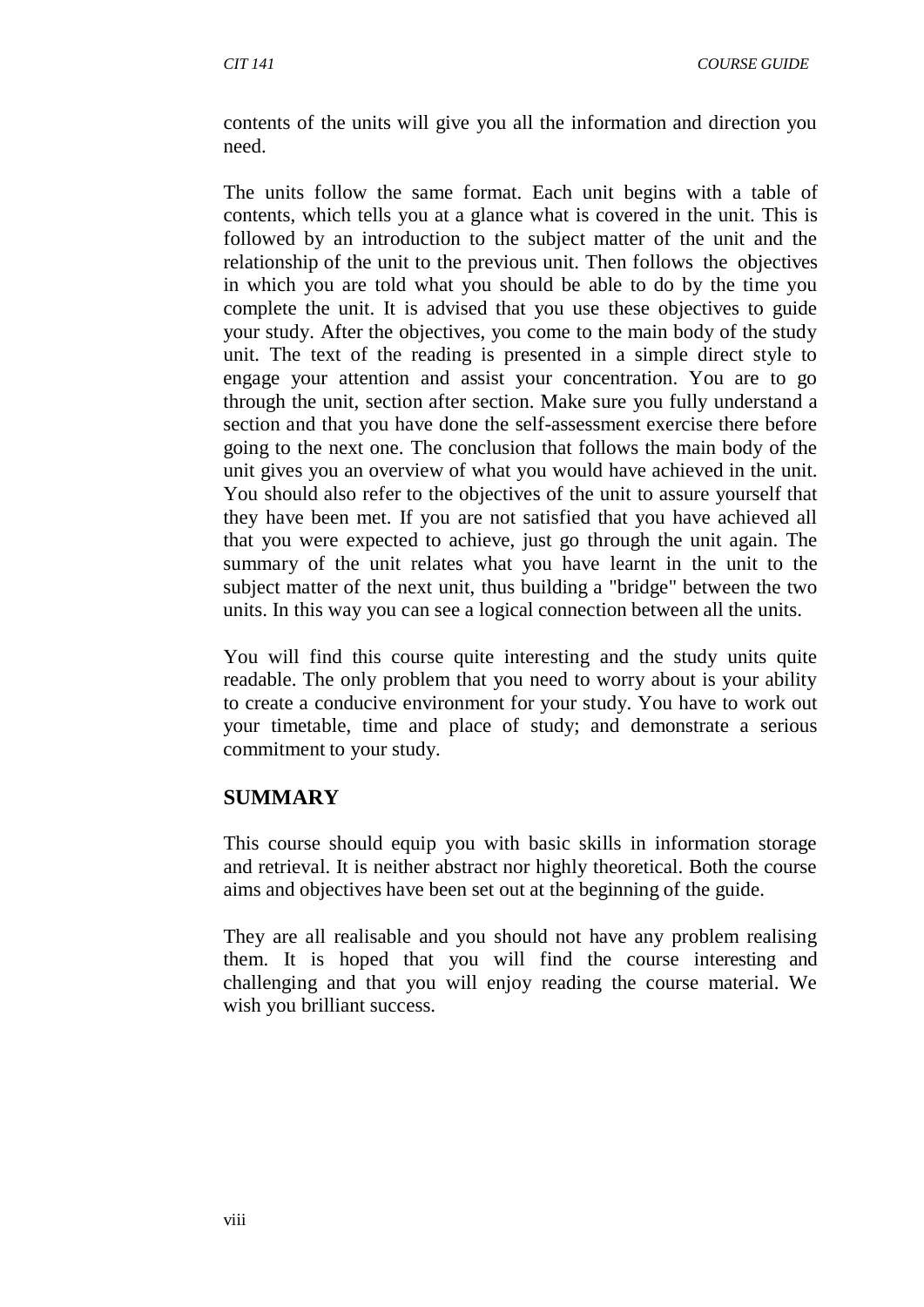# **MAIN COURSE**

# **CONTENTS PAGE**

| <b>Module 1</b> |                                                |
|-----------------|------------------------------------------------|
| Unit 1          |                                                |
| Unit 2          | Document and Documentation Classification      |
| Unit 3          |                                                |
| Unit 4          |                                                |
| Unit 5          |                                                |
| <b>Module 2</b> |                                                |
| Unit 1          | Computers in Information Storage and Retrieval |
| Unit 2          |                                                |
| Unit 3          |                                                |
| Unit 4          |                                                |
| Unit 5          | Database Management System                     |
| <b>Module 3</b> |                                                |
| Unit 1          | Concepts of Information Retrieval              |
| Unit 2          | Role of Information Centres                    |
| Unit 3          | Users and User Needs Information               |
| Unit 4          | Searching for Information                      |
| Unit 5          |                                                |
| <b>Module 4</b> |                                                |
| Unit 1          | Retrieval from the Internet                    |
| Unit 2          | Evaluation of an Information Systems and       |
|                 | Evaluation of an Information Systems and       |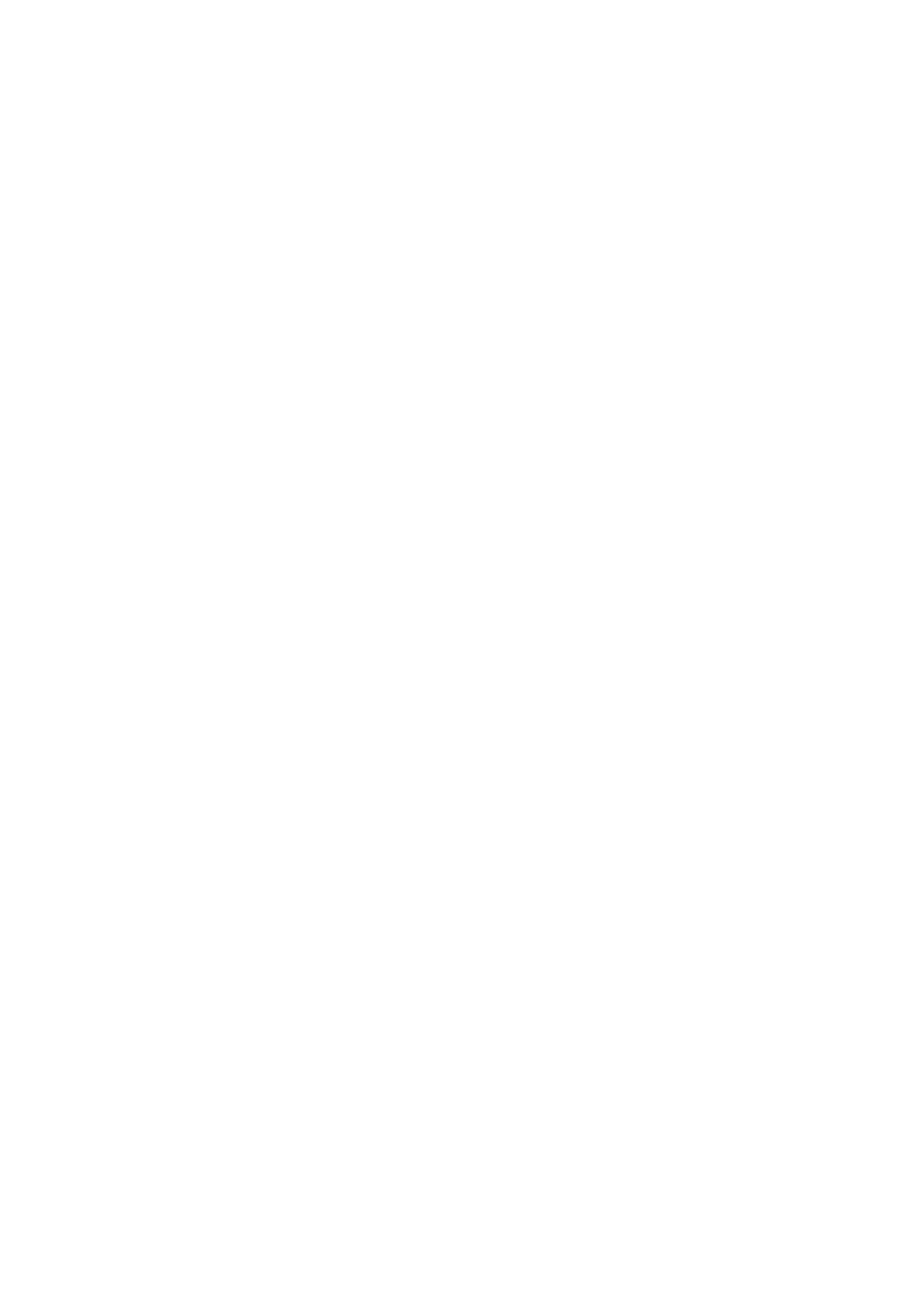# **MODULE 1**

| Unit 1 | Data and Information |
|--------|----------------------|
|        |                      |

- Unit 2 Document and Documentation Classification
- Unit 3 Classification Unit
- 4 Subject Indexing
- Unit 5 Indexing Language

# **UNIT 1 DATA AND INFORMATION**

## **CONTENTS**

- 1.0 Introduction
- 2.0 Objectives
- 3.0 Main Content
	- 3.1 Data
		- 3.1.1 Data Processing
		- 3.1.2 Information
	- 3.2 Value of Information
- 4.0 Conclusion
- 5.0 Summary
- 6.0 Tutor-Marked Assignment
- 7.0 Reference/Further Reading

# **1.0 INTRODUCTION**

You will find out that many people use the terms "data" and "information" in such a way that you would think they mean the same thing. In this unit, you will learn to use the terms correctly; and also to appreciate the value of data and information.

## **2.0 OBJECTIVES**

At the end of this unit, you should be able to:

- explain the meaning of data<br>• explain the concept of data r
- explain the concept of data processing<br>• explain the meaning of information.
- explain the meaning of information.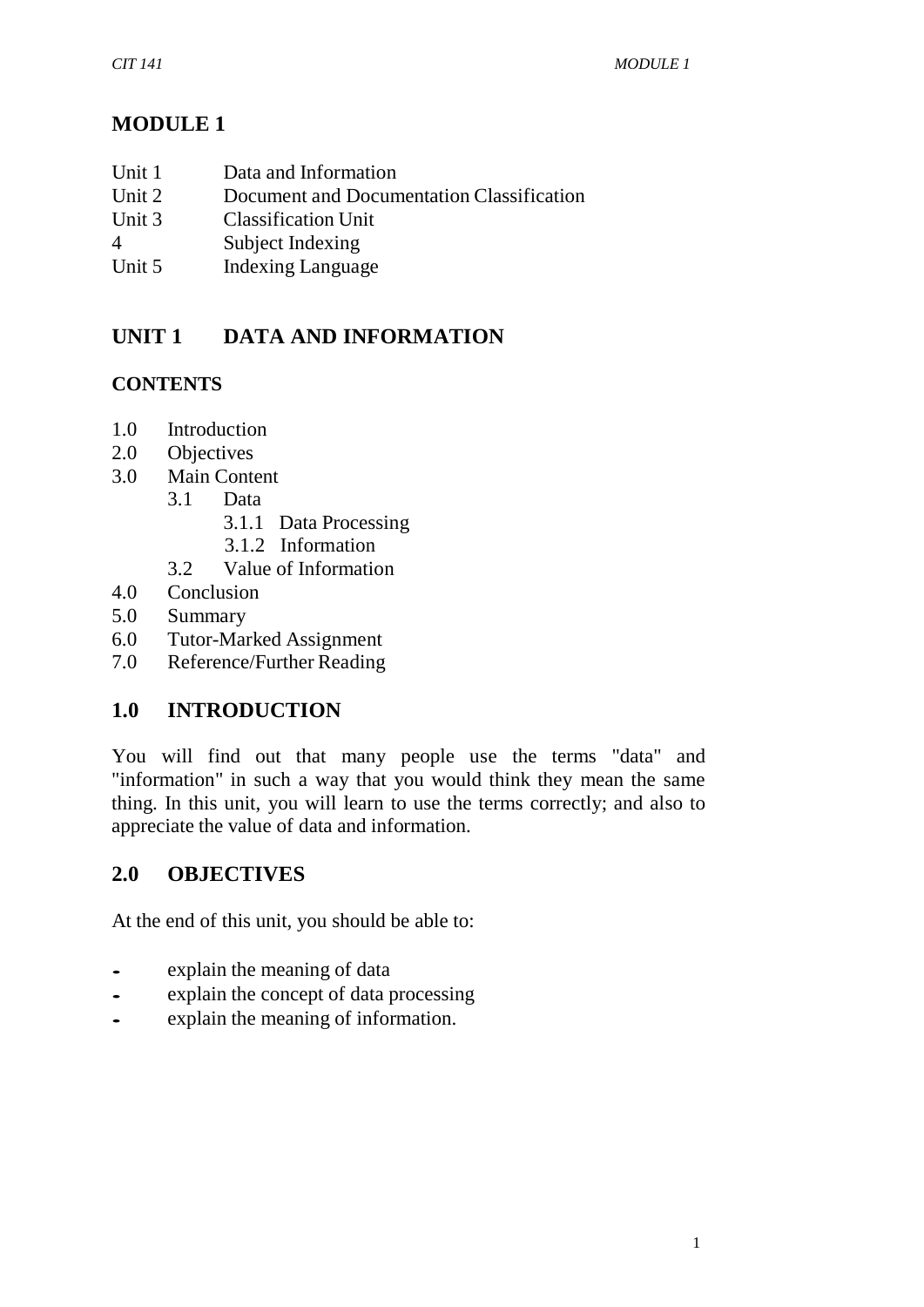#### **3.0 MAIN CONTENT**

#### **3.1 Data**

The word "data" is the plural form of the word "datum". Data may be regarded as symbols or figures that have potential value or to which meaning can be given. Now, let us consider how people record events. Think of the old man in the village who made nine strokes of chalk on the lintel of his front door to remind him that it was exactly nine hundred naira that he borrowed. Each time he paid back one hundred naira, he wiped away one stroke, when he was able to pay back a multiple of one hundred naira, he cleaned off the corresponding number of strokes. Would you not consider such a man as well organised? He kept accurate data. He could always tell how much of his debt was outstanding by counting the number of strokes left. Those strokes might not mean anything to someone else but they mean a lot for the old man. Look at the table below and try and make some meaning out of it.

|           | <b>Column 1</b>         | <b>Column 2</b>                          | Column 3 |
|-----------|-------------------------|------------------------------------------|----------|
| Sunday    | $\bullet$ $\bullet$     | Ш                                        | 12       |
| Monday    | $\mathbf{\mathbf{u}}$   | <u> 444 1111 </u>                        |          |
| Tuesday   | $\ddot{\phantom{a}}$    | <u> 1111 111</u>                         |          |
| Wednesday | $\frac{}{}$             | HH 1                                     |          |
| Thursday  | $\bullet$ $\bullet$<br> | $\mathbf{\mathsf{H}}\mathbf{\mathsf{H}}$ |          |
| Friday    | $\ddot{\bullet}$        | $\mathbf{\mathsf{H}}\mathbf{\mathsf{H}}$ | 6        |
| Saturday  | $\ddotsc$               | Ш                                        |          |

#### **Table 1: Three Ways of Recording Data**

You may not know the events that were recorded but you can see the frequency of occurrence for each day of the week. Column 1 shows how a little boy recorded the number of cars that came to his father's house during a particular week. Column 2 shows the number of cows a dealer sold in a space of one week. The record was kept by his son. Column 3 illustrates the number of phone calls a young lady received during a particular week.

If you ask all the pupils in a class in a primary school to write their names on a sheet of paper and against their names write their ages, you will have another set of data, namely age distribution of the pupils in the class. The statistical data of the last local government election in 12 wards of a local government is captured in Table 2.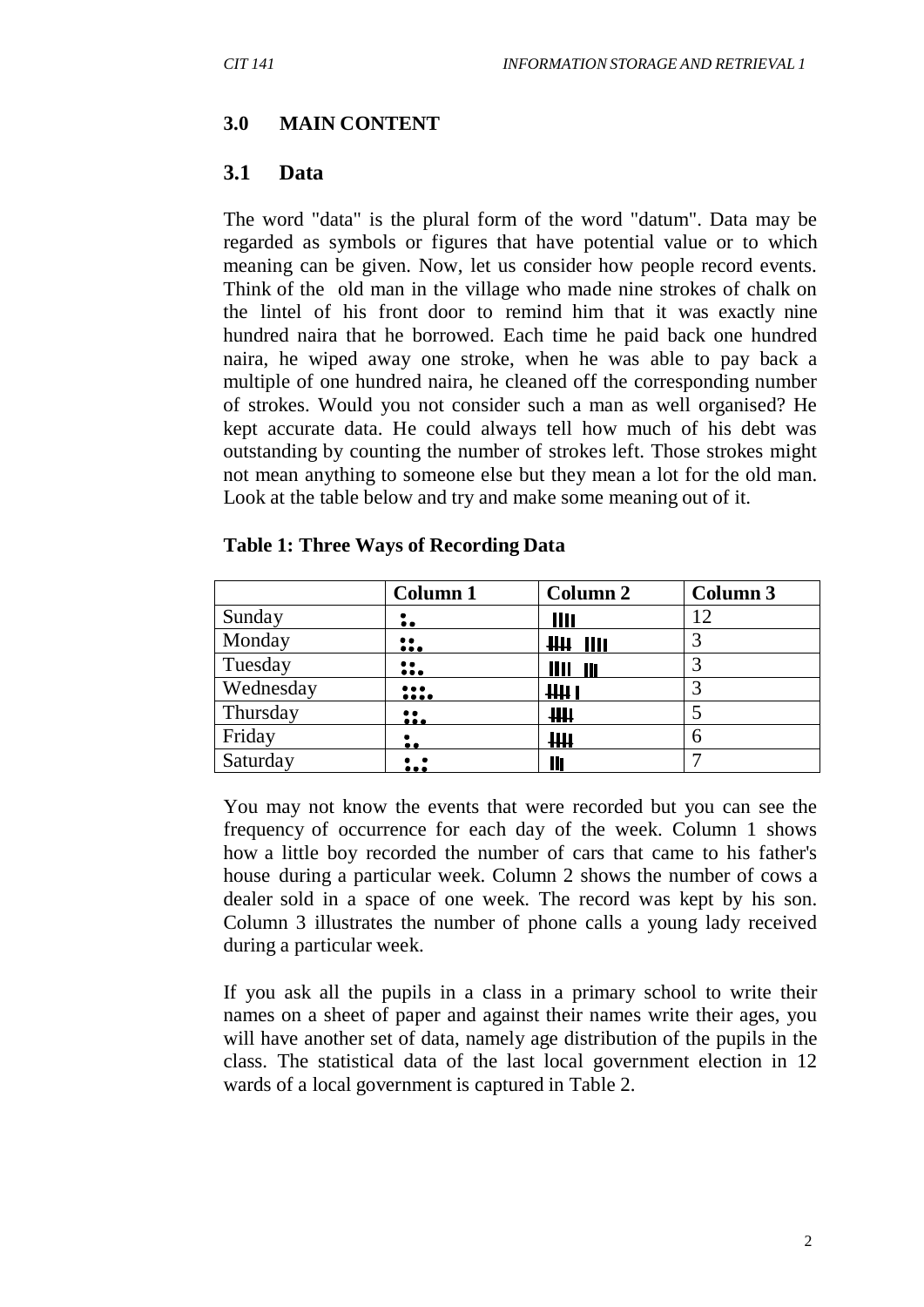| Ward | Number of               | Number of    |  |
|------|-------------------------|--------------|--|
|      | <b>Registered Voter</b> | <b>Votes</b> |  |
|      |                         |              |  |
| 1    | 1,567                   | 1,323        |  |
| 2    | 893                     | 892          |  |
| 3    | 1,083                   | 995          |  |
| 3    | 1,002                   | 857          |  |
| 5    | 1,803                   | 1,635        |  |
| 6    | 1,337                   | 999          |  |
| 7    | 1,291                   | 1,295        |  |
| 9    | 2,002                   | 1,328        |  |
| 10   | 1,066                   | 993          |  |
| 11   | 1,153                   | 1,039        |  |
| 12   | 977                     | 936          |  |
|      |                         |              |  |

#### **Table 2: Data from a Local Government Election**

Now consider the votes on four motions in a state house of assembly.

The following data were generated.

| Table 3: Data from the Votes on Four Motions in a State House of |  |
|------------------------------------------------------------------|--|
| <b>Assembly</b>                                                  |  |

|          | ′E⊾ | <b>ABSTENTION</b> |
|----------|-----|-------------------|
| Motion 1 |     |                   |
| Motion 2 |     |                   |
| Motion 3 |     |                   |
| Motion 4 |     |                   |

#### **SELF-ASSESSMENTEXERCISE**

What do you understand by the term "data"?

#### **3.1.1 Data Processing**

To put it simply, data processing is what we do to data in order to make some sense out of them. There are many ways of processing data. We may just inspect data and be able to see a pattern in them. From such a pattern we can make a statement about what has happened and even take a decision. This is visual inspection. Let us apply it to the sets of data in Table 1. The data in column I show that more cars came to the house on Wednesday. Column 2 not only tells us that more cows were sold on Monday, but that sales declined during the rest of the week. From column 3 we can say that the young lady received the highest number of phone calls on Sunday. We can add that she is more likely to receive more calls during the weekend.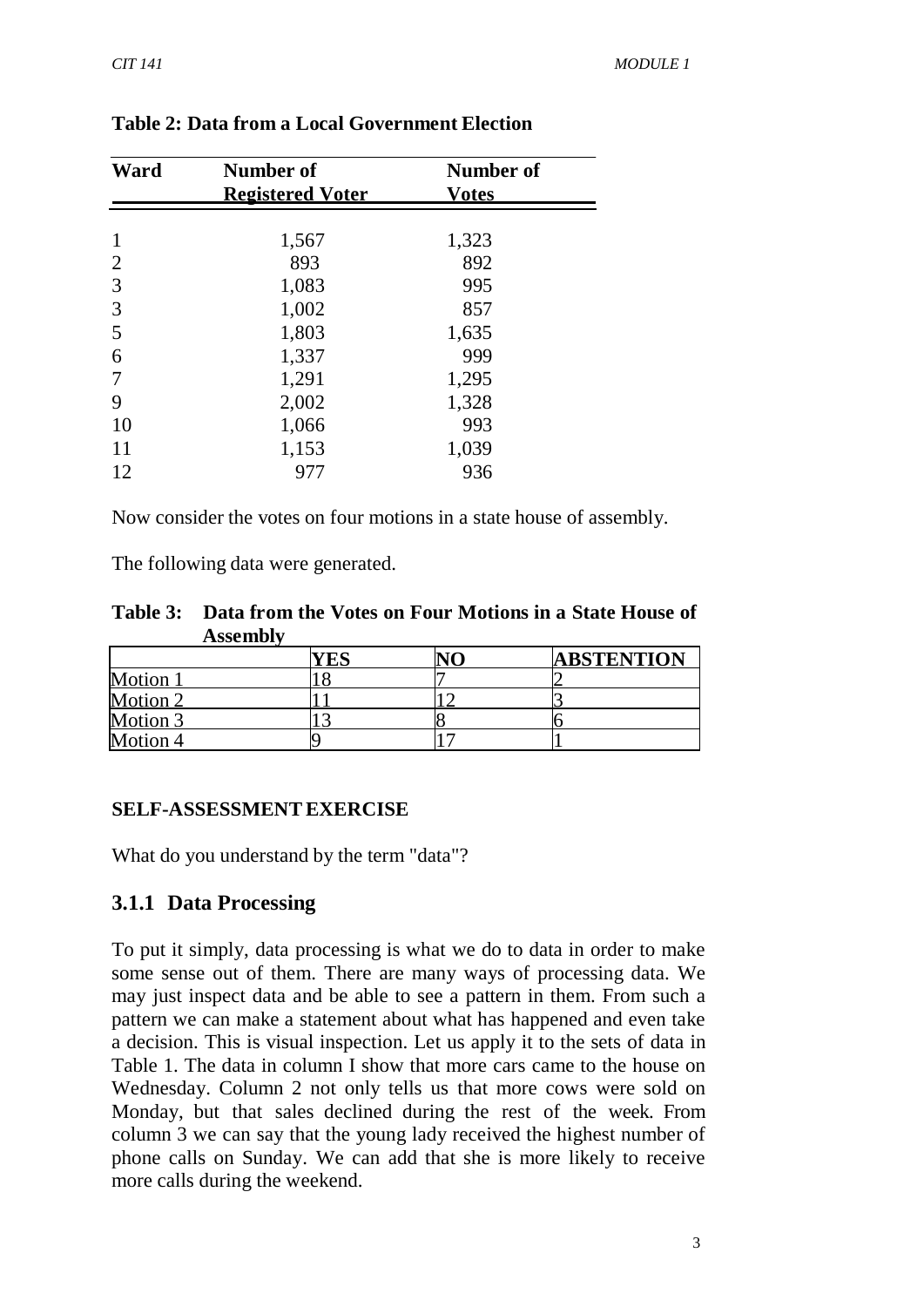We can build much story on the data in Table 2. In each ward, we can compare the number of registered voters with the number of those that voted. Naturally, not everyone who registered could have, voted. We can compute the voting rate for each ward as the percentage of the registered voters who voted. We can find the ward with the highest voting rate and the one that comes next. We can also rank the wards according to the number of registered voters and on the basis of the ranking predict in which wards to expert the highest number of voters. Now, here is a sticky point: what do you say when the number of voters is higher than the number who registered? A big mistake somewhere or what?

Now let us turn to Table 3. Can you say something about the popularity of the four motions? Obviously, motion 1 was the most popular. Motion 2 must have been highly controversial. Motion 4 was highly unpopular.

Besides visual inspection, rearrangement or sorting, data processing could take the form of arithmetic processes such as computing the sum or mean. Statistical techniques may also be used to show how much the data deviate from some reference value or the relationships within the data. Then we are able to make statements about the data as well as generalise our observations to other similar situations. Suppose we found that out of 420 boys that sat for mathematics in SSSE, 303 passed with credit and above; whereas out 392 girls who sat for it the number who passed with credit and above was 121. Then we can at least say that boys do much better than girls in mathematics in that school. If we collected our data from a number of schools across the country and got the same pattern, then we can say that in Nigeria, boys are better in mathematics than girls provided that the data were generated properly.

It is difficult to estimate the volume of information a person handles everyday. Unless a person is sleeping, his or her brain is always busy processing data and handling information. The brain receives both data and information through the eyes, for instance from what the person reads or sees; through the ears, for instance from what the person hears or listens to; through the nose, for instance from what the person smells, and through the senses of touch, exposure, physical contact and taste.

#### **SELF-ASSESSMENTEXERCISE**

Name four ways of processing data.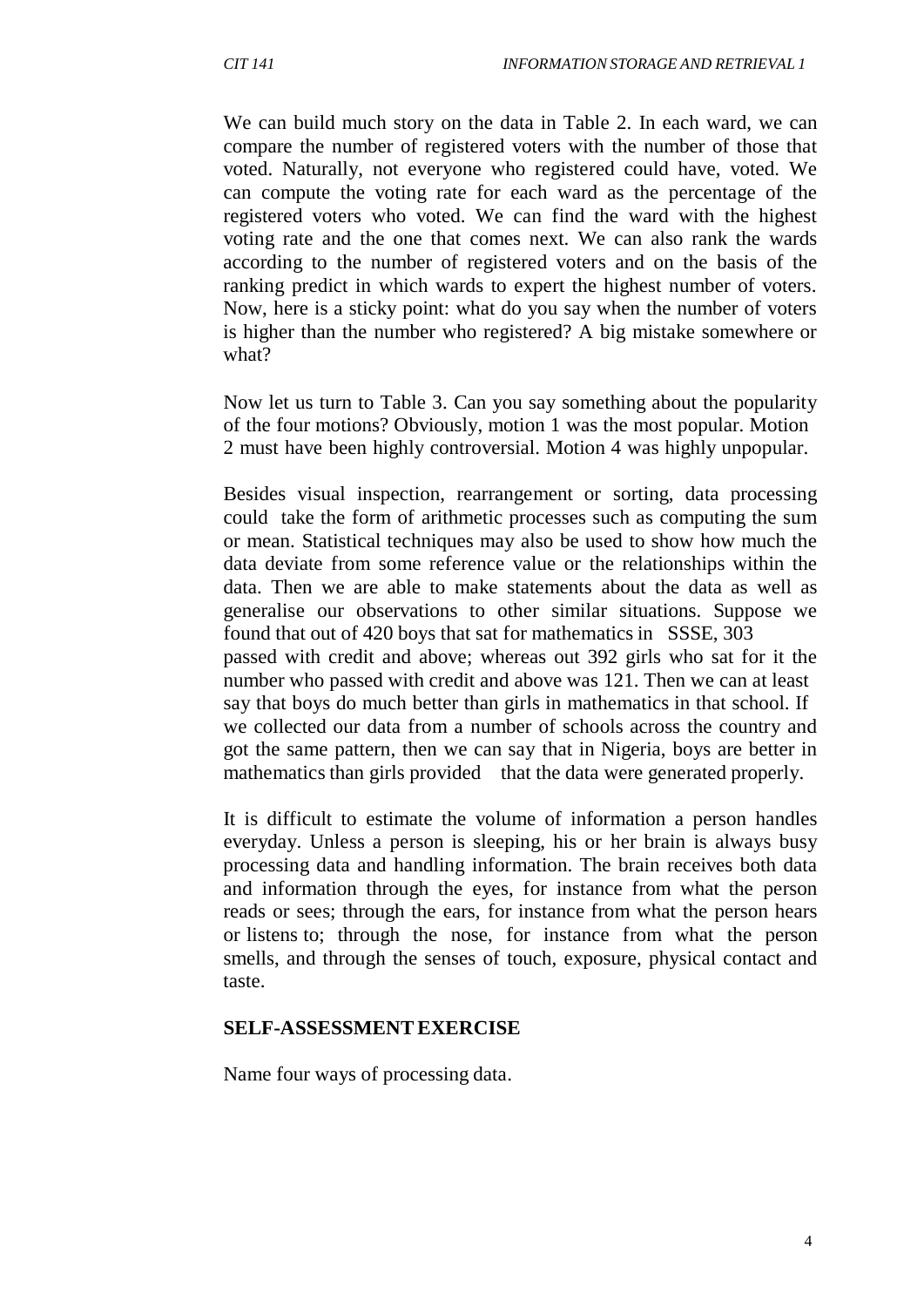## **3.1.2 Information**

In the paragraphs above, we considered the processing of data. We found that having done such processing, we were able to make some statements on the situations or events on which the data were obtained. Such statements could be used to guide our future response or action. This is the function of information: to guide a person on what to do, how and when to do it. Consequently, information may be defined as a fact or set of facts that can influence a person's response in a given situation. Ideally, information reduces or even eliminates a person's sense of uncertainty. We could also define information as the outcome of data processing.

Information is a vital resource. It would be impossible to live a normal life without having adequate information. Just imagine waking up one morning to find that you are alone in the house. Not even one other person is around in your house, in your compound, and in the neighbourhood. A thousand questions are racing through your mind, but there is not a soul around to answer you. You decide to move down some distance but still there is not a single person anywhere. What would you do? For how long would you be able to endure that experience?

In order to embark on tertiary education, you needed information to decide what programme to choose. After completing your application for admission, you waited with some anxiety for, information on whether you have been given admission or not. You did not know what else to do until you got that information. A businessman would need upto-date information on the market situation, and changes in government policies that may affect his business. He would normally consult on a regular basis with his colleagues and share information with them. Today, people are realising more and more the value of information and so a science has developed around it. Information science is the science that deals with the generation, acquisition, organisation, storage, retrieval, dissemination and use of information, its characteristics as well as its impact at the individual, corporate and societal level.

Information plays a key role in every sphere of life. Information is at the core of success of both individuals and corporate bodies in commercial and business enterprises. Information confers competitive advantage on those who have it against their counterparts who do not have it. Information gives power. The countries that have the capacity to acquire or generate and manage information use it to improve their socioeconomic status and advance ahead of other nations that do not have such capacity.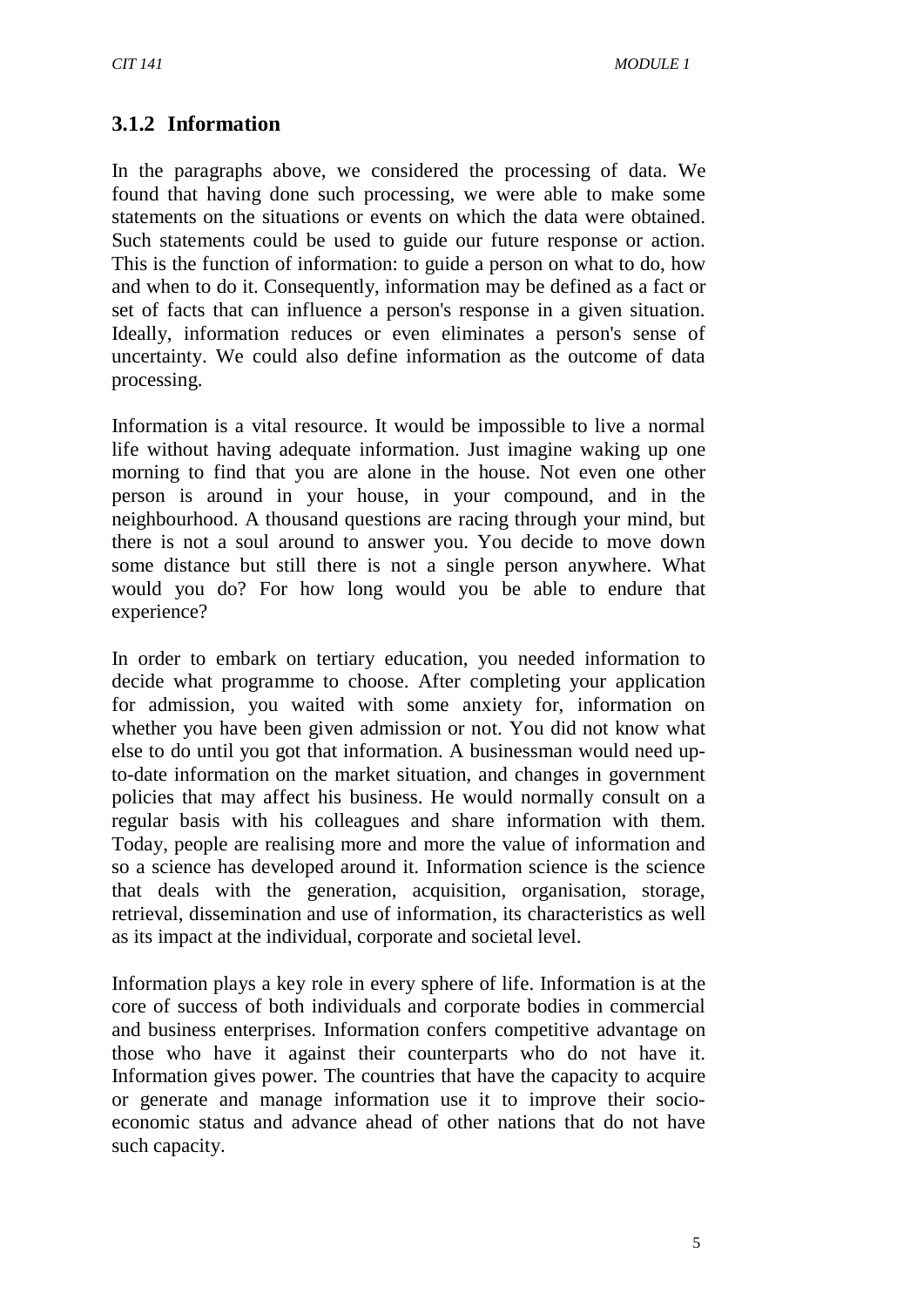Countries in the Third World do not seem to fully appreciate the value of information. In many of these countries, most people in the civil service and in government seem to regard information as what government wants the citizenry to hear, the kind of releases made by the minister or ministry of information, or the news one hears on radio and television or reads in the newspaper. That is information quite alright; but it is "soft" information. The kind of information that confers power in our age, include, scientific, technological, economic and developmental information.

The crucial importance of information has also dictated that both organisations and national governments take appropriate measures to put in place the infrastructure necessary for managing and possibly for controlling it. More and more investment is being made in the establishment of information systems. National, regional and global computer and telecommunication networks have been developed for the management and communication of information. The countries in the Third World have been talking of a new information order. That is a reaction against the domination by the Western and industrialised countries of the global information industry.

## **3.2 Value of Information**

The value of information is enhanced by its accuracy, relevance, timeliness, source, up-to-dateness, as well as the packaging format. If you have any reason to doubt the accuracy of a piece of information, you would not like to act on it. As a matter of fact, inaccurate information could be more disastrous than no information. If it becomes necessary to verify information coming from a particular channel, the cost of such information will be higher, and that may discourage the use of it.

It is quite, important that information be relevant to the purpose for which it is needed. If you would like to read something about the industrial revolution and a library staff gives you a book on the colonisation of Africa, would you be pleased? You may accept the book if you think you might have time to read it, but your need for information on the industrial revolution has not yet been satisfied. You may in fact reject the book. The book is still important and will be useful to someone else but not to you at that point in time.

The other consideration is timeliness. For information to be useful, it must be received in good time to make a difference in what the person who receives it is actually doing. If you wanted the information on industrial revolution in the course of preparing for an examination and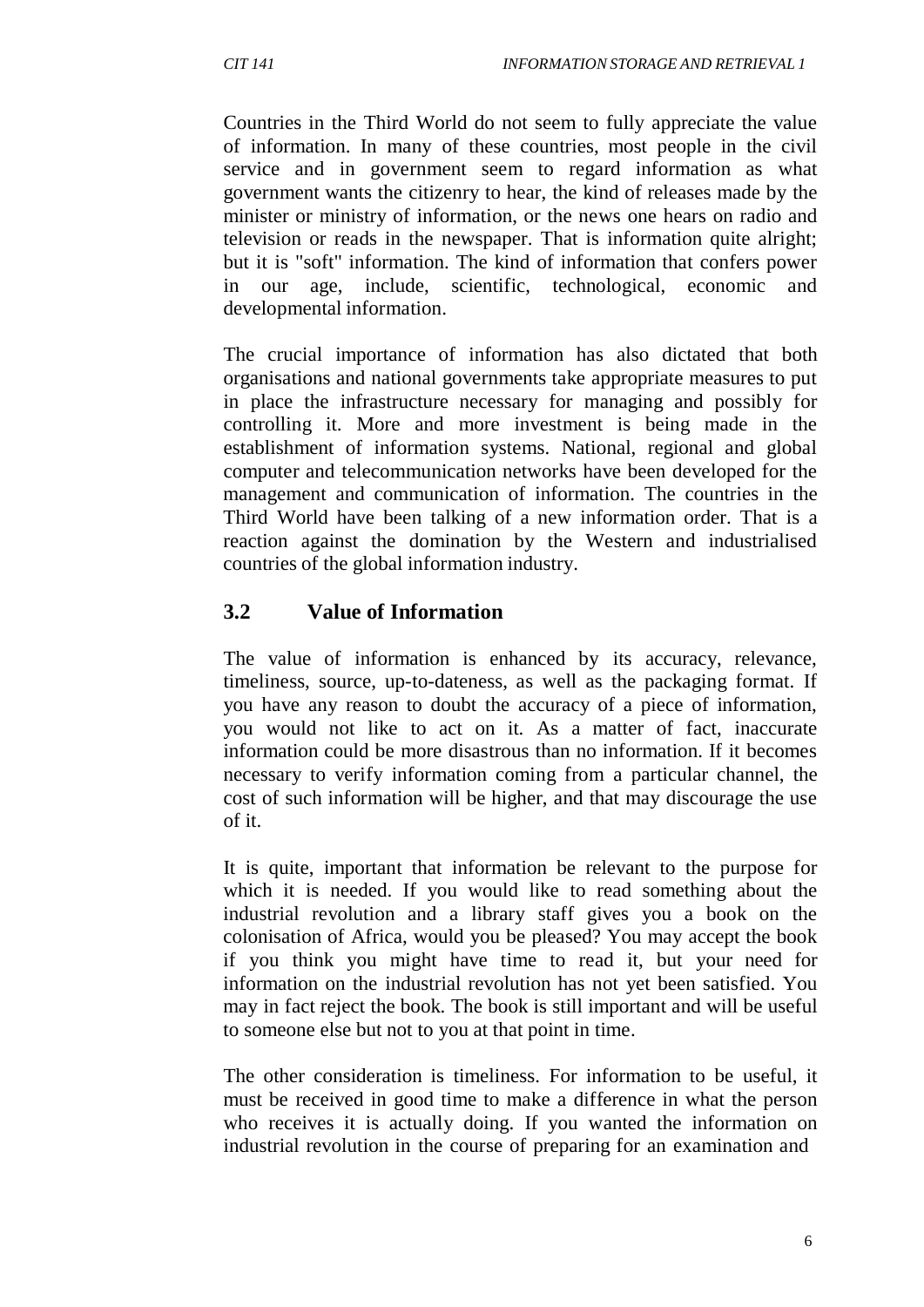you could not get it until after that examination you would no longer attach much importance to it.

The source of information could be very important. The source could have a high level of credibility so that the person using the information could do so with much confidence. Otherwise it could have some qualified level of credibility. Certainly you would be more assured of the authenticity of information when you hear that it has come from an impeccable source.

It must be noted that information has to be presented in a way that makes it easy to use. A brief summary may be enough and much better for a business executive than a voluminous report. Graphic representation may carry more impression than pages of a statistical report. A video presentation could be better appreciated than a written version on a particular subject. The reverse may be the case in another situation.

#### **SELF-ASSESSMENTEXERCISE**

What are the functions of information? Name six factors that determine the value of information.

#### **4.0 CONCLUSION**

In this unit you were introduced to the basic concepts of data and information. You should now be able to explain the meaning of data, data processing and information. You can now better appreciate the value of information and the factors that determine the usefulness of information.

#### **5.0 SUMMARY**

In this unit, you have learnt what data is and a number of ways of handling data in what is referred to as data processing. You also learnt what information is, the importance of information, and the factors that dictate the usefulness of information. In the next unit, you will learn to distinguish between information and document and you will study the processes of documentation.

#### **6.0 TUTOR-MARKED ASSIGNMENT**

Write an essay on "Data and Information". Your write-up should be between six and eight pages of typed A4 double-spaced, 12 points Times Roman. You should include the following: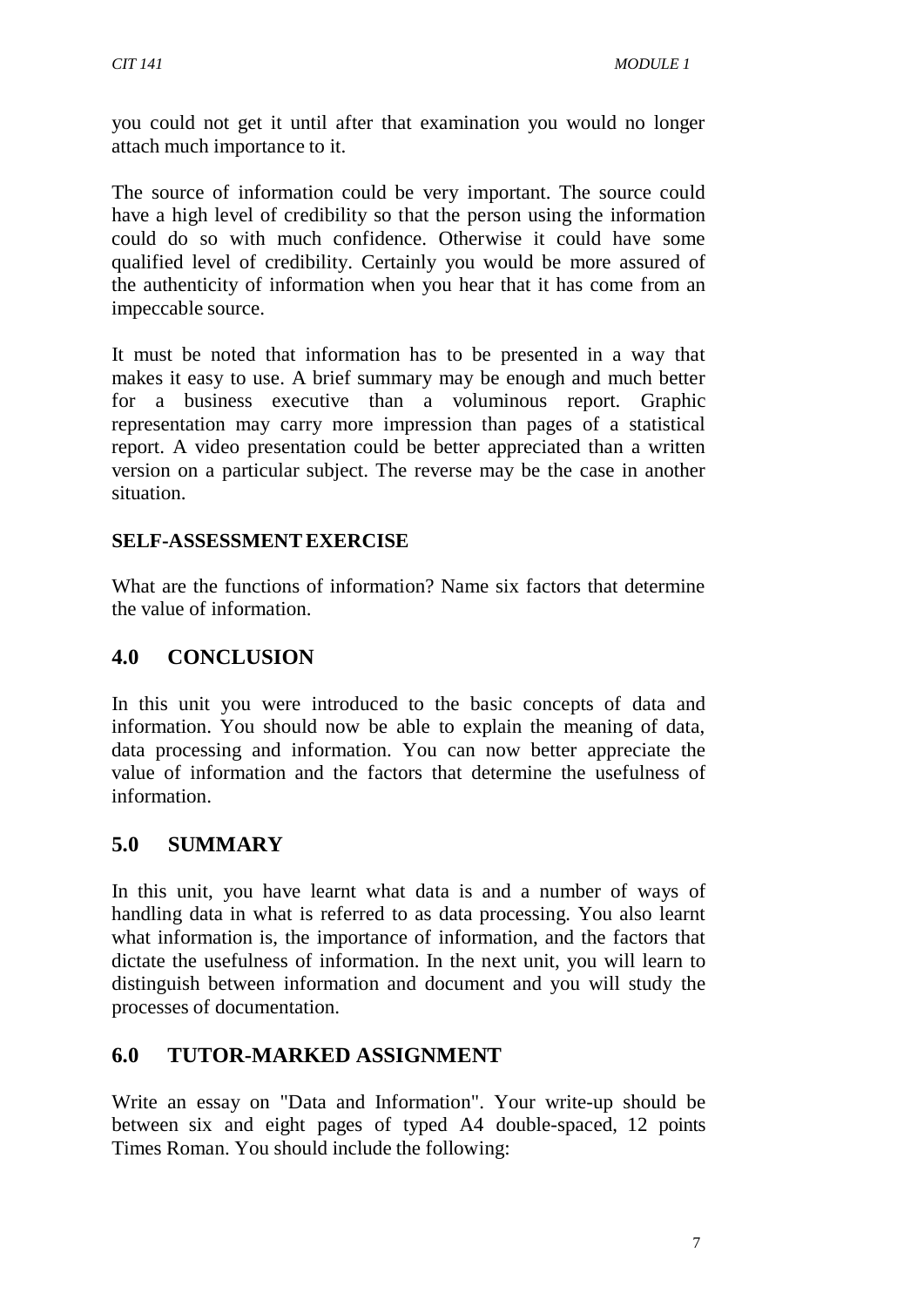- i. Definition of data<br>ii. Ways of recording
- Ways of recording
- iii. Data processing
- iv. Definition of information
- v. Importance of information
- vi. Government and corporate roles in information management.

# **7.0 REFERENCE/FURTHER READING**

Susan, A. (1972). *An Introduction to Computers in Information Science*. Metuchen, N.J.: Scarecrow.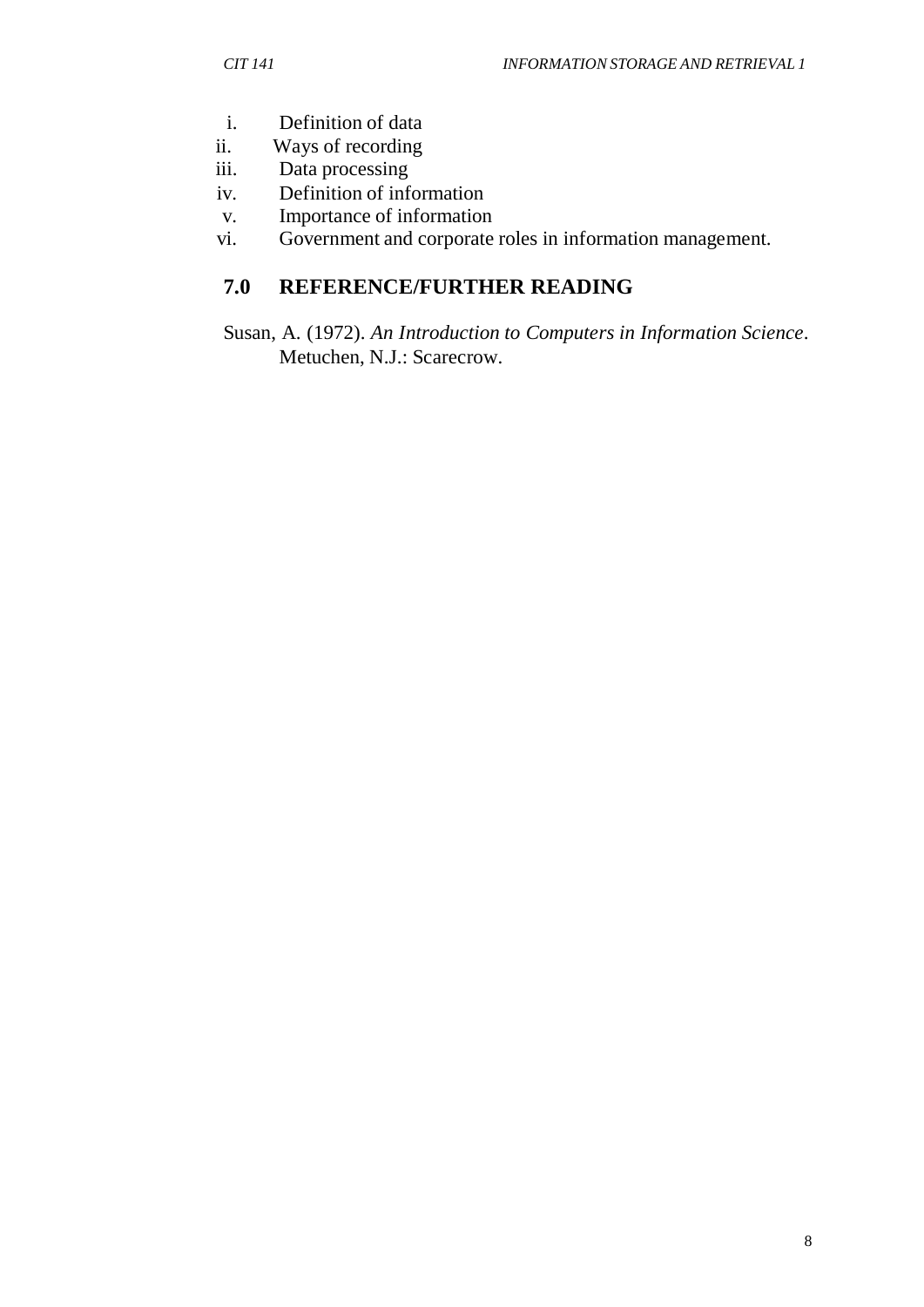## **UNIT 2 DOCUMENT AND DOCUMENTATION**

#### **CONTENTS**

- 1.0 Introduction
- 2.0 Objectives
- 3.0 Main Content
	- 3.1 Information and Document
	- 3.2 Characteristics of Documents
	- 3.3 Documentation
	- 3.4 History of Documentation
	- 3.5 Creation of Knowledge
	- 3.6 Bibliographic Control
- 4.0 Conclusion
- 5.0 Summary
- 6.0 Tutor-Marked Assignment
- 7.0 Reference/Further Reading

## **1.0 INTRODUCTION**

In the last unit you learnt the basic concepts of data, data processing, and information. Now you are about to learn the difference between information and document and to be introduced into the whole process of documentation. You will see that documentation is the essence of research.

#### **2.0 OBJECTIVES**

At the end of this unit, you should be able to:

- distinguish between information and document
- describe the characteristics of documents<br>• explain the principles and history of documents
- explain the principles and history of documentation<br>• explain how research contributes to the growth of
- explain how research contributes to the growth of information and creation of knowledge
- explain the concept of bibliographic control.

## **3.0 MAIN CONTENT**

#### **3.1 Information and Document**

A document is a source of information, and it is as useful as the information in it. A letter from your, uncle is a document. So also is every other letter you receive. Your birthday certificate is a document. It says something about your birth. Every book you buy and add to your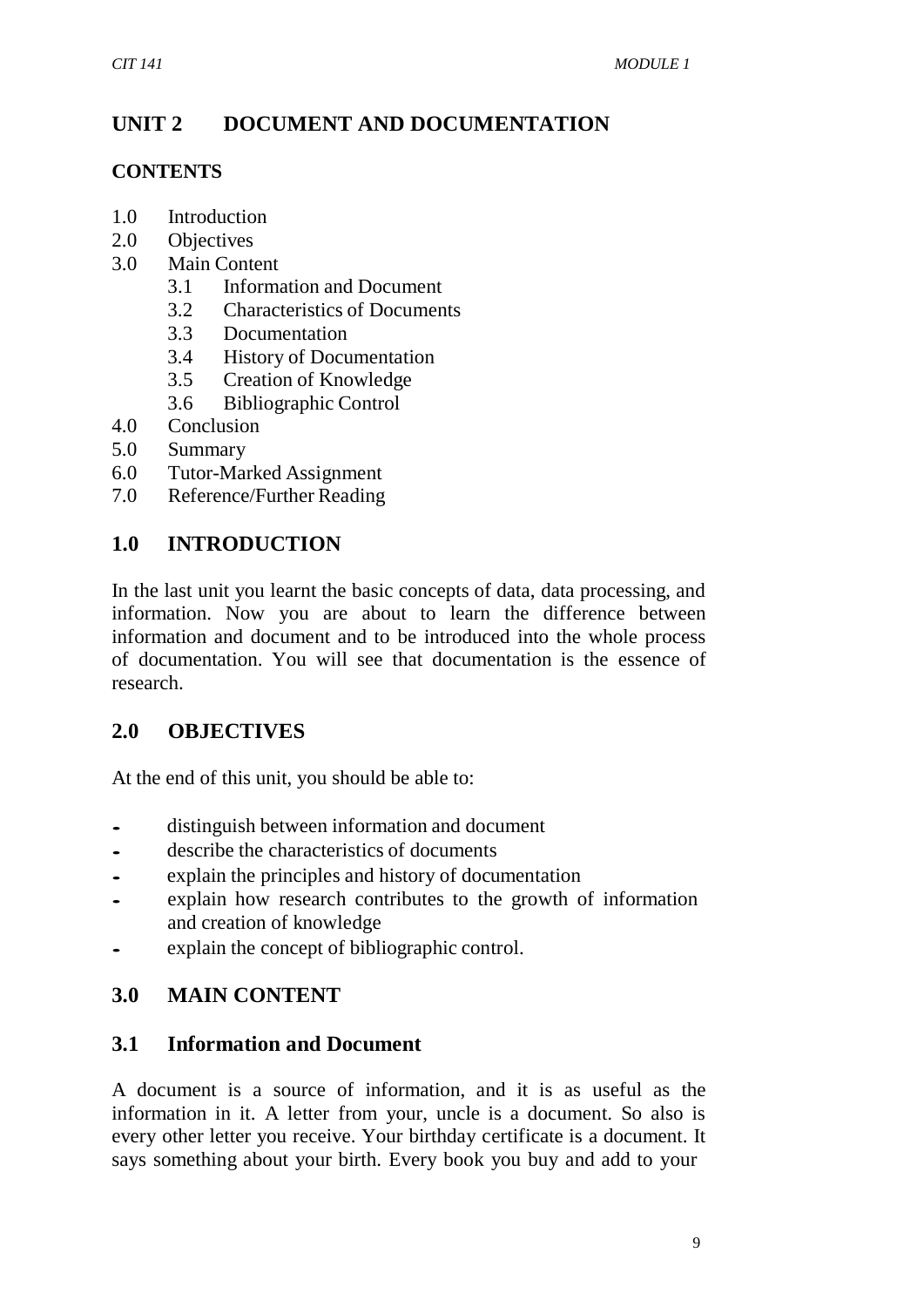collection is a document. The minutes of the meetings of your club are documents. Your photo albums and your photographs are more examples of document. Your diary is another document. We can add to the list such documents as an issue of a newspaper or a magazine, an audio tape with music or speech, a video recording of any event, a film strip of a local festival, directories, sales promotion brochure and leaflets, painting and maps. Now you can see that when we use the term "document" we are actually referring to a wide range of information sources. A document is therefore the vehicle conveying information.

#### **SELF-ASSESSMENTEXERCISE**

Examine the following list and identify the items that are not documents.

- Identity card
- Course guide
- Unused note book
- Video of "Things Fall Apart"
- Uncompleted application form
- Map of Nigeria.

#### **3.2 Characteristics of Documents**

We shall now examine some of the characteristic of a document. The first fact to note is that every document must originate from somewhere. In many cases, there is one individual or more persons who created the document. A person who created a document is the author. If the document is a book, the author did all the work of writing it. This course material you are reading now was written by somebody who is the author. A book may have one author or multiple authors. Sometimes, a number of authors contribute sections or chapters of a book while one of them or someone else compiles these contributions and edits them to produce the book. The latter is the editor. On the front back of such a book you will find something like

#### **Democracy in Nigeria**

#### **Edited by O.O. Galu**

Sometimes the originator of a document may not be just an individual or some individuals but rather an organisation, for example the National Universities Commission, the Ministry of Information, UNESCO, and so forth. That is a case of co-operative authorship. Even though somebody in the organisation wrote the material, it was written in the name of the organisation. Later in this course you will see the importance of author in locating information.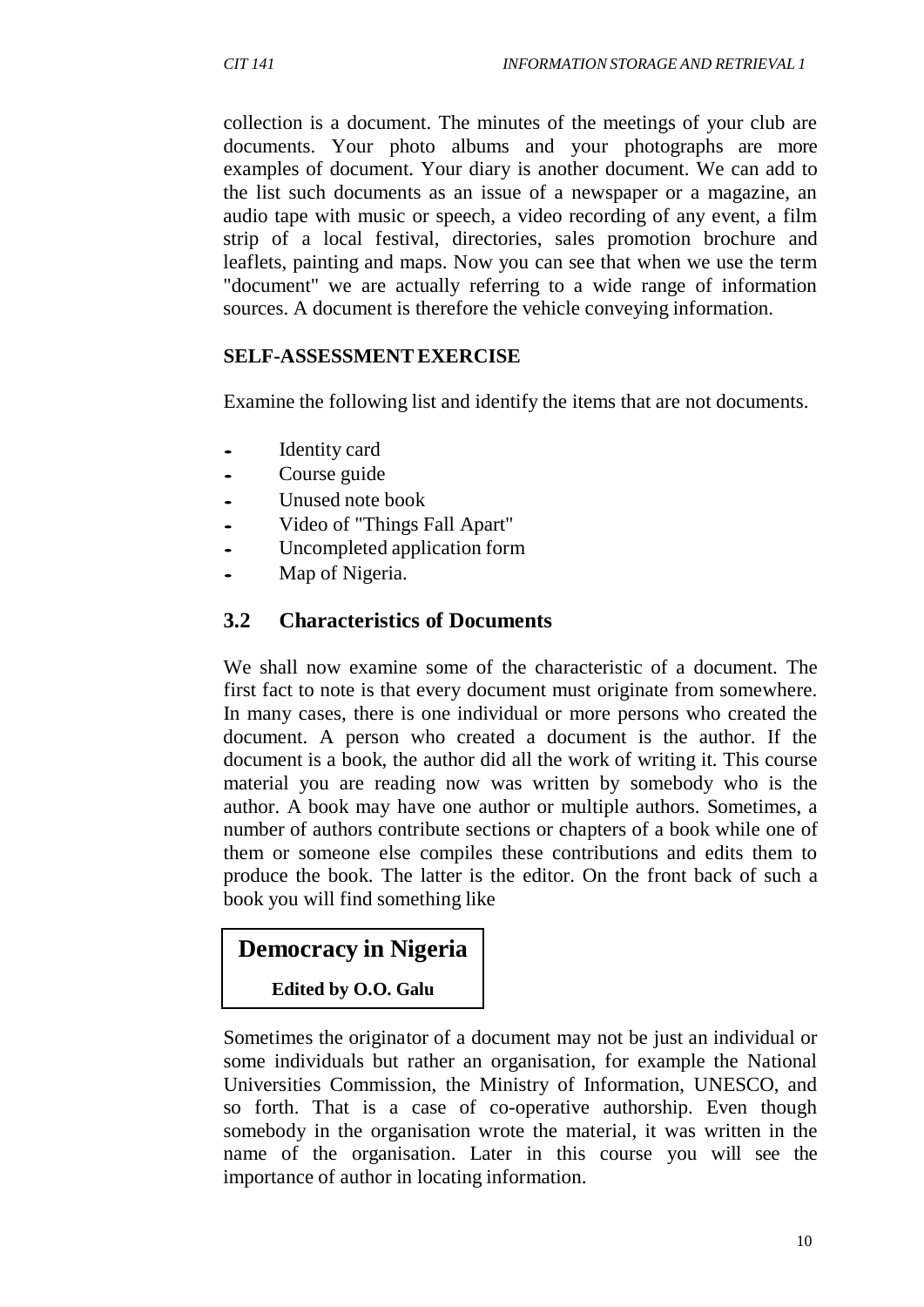Another feature, of a document is the place of publication. When a document has been produced in a large quantity for sale or distribution, it is said to be published. The place where the work of preparing the document was done is the place publication. Usually, the place of publication is the place where the publisher has its main office. However, a publisher may publish a document in more than one place. Take any book and inspect the title page or the reverse of the title page and you will find where the book was published. There you will also find the publisher. There are a number of well-known publishers in Nigeria. There are also many little-known publishers.

After the author, the title of the document follows in a bibliographic record. The title is the name that the author gives to the document. The title could be in two parts: the main title followed by a sub-title, for example: "Computer Concepts: A User Perspective." Besides identifying a document, the title could also give a glimpse into what the document is about. The title above suggests that the book is about computers. It must be noted that this is not always the case. If you see a document with the title, "An Enterprise in Futility" would you be able to guess what it is all about?

Another feature that may identify a document is the edition. A new edition comes out when a document is revised. Revision is usually necessary for the purpose of correcting errors in a document, enhancing aspects of the document, supplying new information, expanding the scope of coverage and so forth. Some documents go through many revisions, which generate successive editions. Two different editions of the same document are actually regarded as two different documents.

The date of publication is no less important. The date of publication says how recent the document is. In some subject field publications become quickly out of date.

Lastly, we should mention the unique identification number that every book should have. It is called the ISBN (International Standard Book Number). It is a 13 digit number, for instance 978-1-846-14792-0. ISBN not only identifies the book, but also the publisher and the country of publication. Serial publications such as journals and magazines also have a unique identification number called ISSN (International Standard Serial Number).

You may wonder if every document has all the features described above. Not every document has them. A document that has not been published cannot have a publisher or place and date of publication. We may classify information source as published or unpublished. The value of an information source does not depend as much on whether or not it has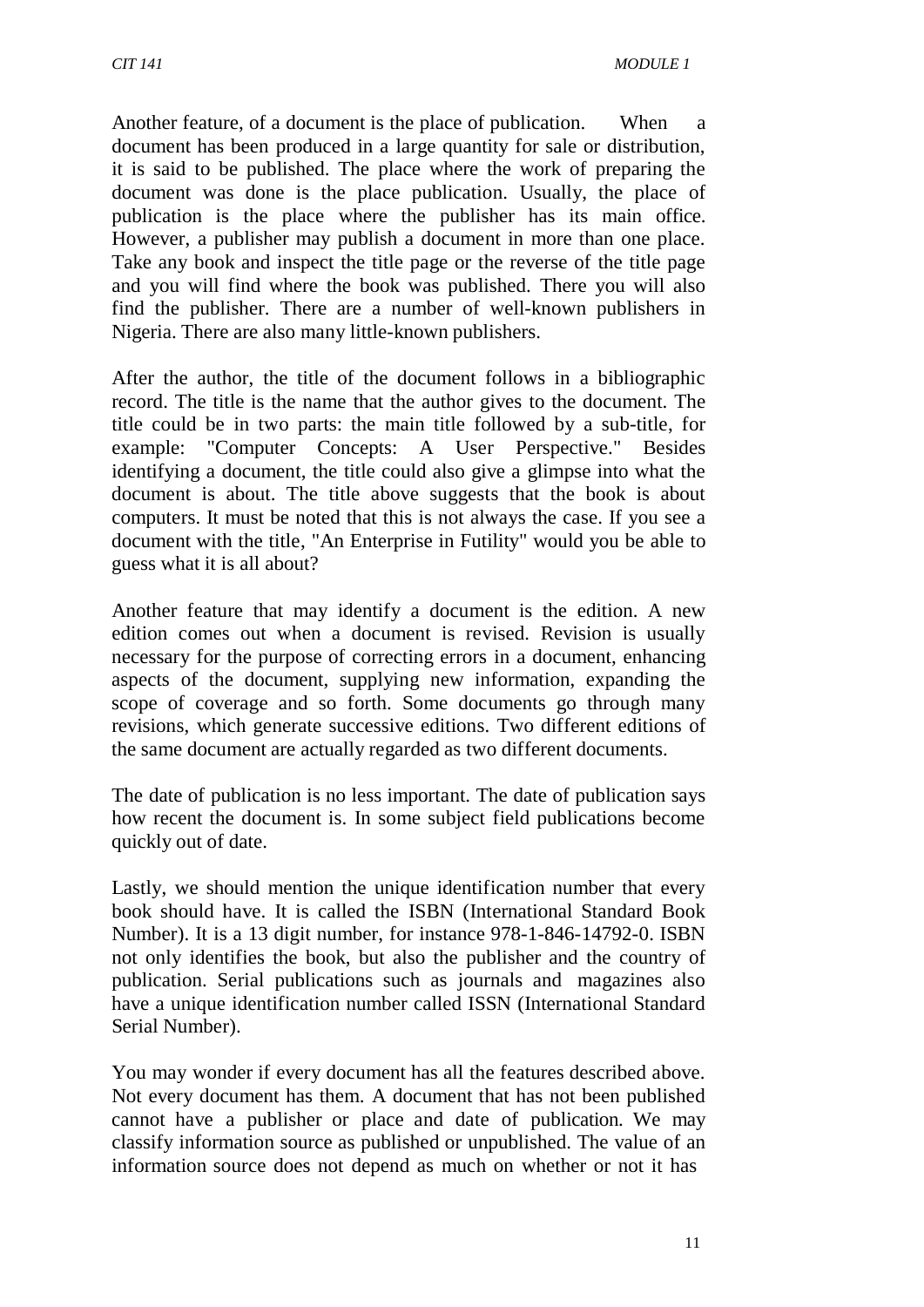been published as to the novelty and potential usefulness of the information it contains.

#### **SELF-ASSESSMENTEXERCISE**

Name seven particulars of documents.

## **3.3 Documentation**

Here is a question to thrash out, "How do documents come into existence?" Earlier we said that they are originated by someone or an organisation, especially in the case of textual documents. In the mind of anyone who creates document, the intention is to have a more-or-less permanent record of an event or phenomenon or ideas.

A major requirement for documentation is a language. People express their thoughts and expressions in a language they have learnt in whatever way. The language serves also as a medium for documenting their thoughts and expressions. Every ethnic community evolves its language and culture, which influence the worldview of its members. In other words, a language serves for the purpose of communication and documenting information. For instance, the language helps to typify an observation and assign it to an appropriate category.

In a country like Nigeria where oral culture still has a dominant role, documentation of oral information is very important. Festivals and cultural shows are better captured by video techniques. Efforts to reach the rural dwellers in Nigeria with information will be largely unsuccessful unless the information content is transmitted in a way that is compatible with their oral culture.

While we recognise the information needs of rural dwellers, we are going to pay more attention in this course to the information issues that are more pertinent to the literate segment of the society, especially because of the urgency of their needs and expected impact on national issues. A greater proportion of the information that will be stored or retrieved for their benefit is in textual form. We should begin by reviewing the historical development of documentation in textual form.

#### **SELF-ASSESSMENTEXERCISE**

What is the most important requirement for documentation?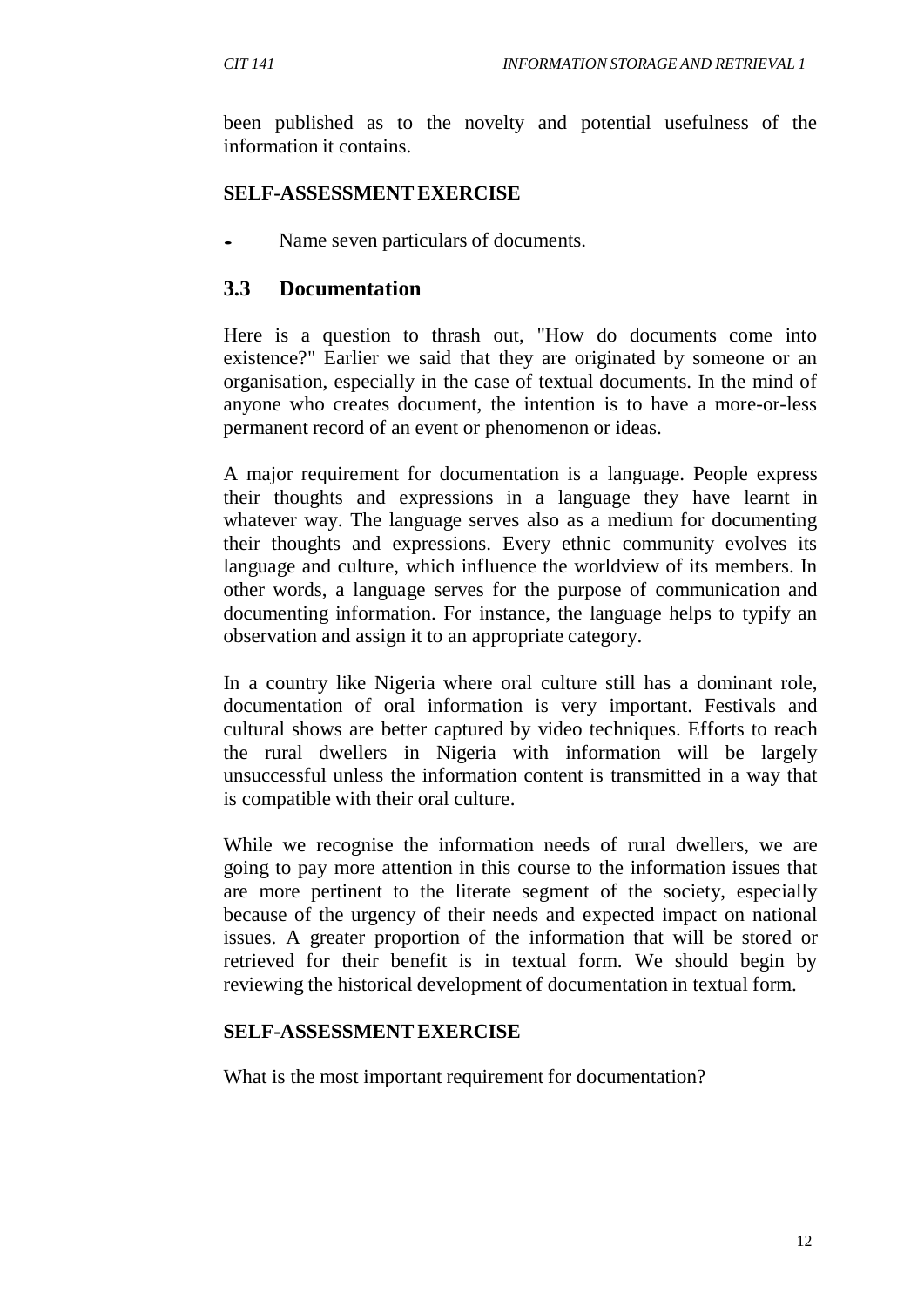#### **3.4 History of Documentation**

The earliest form of documentation was found in caves; and the format was pictorial. Then came the cuneiform and later the hieroglyphics of the Sumerians/Assyrians and Egyptians respectively. Their symbols as well as those of the Chinese were basically pictograms. Much later, the use of standardised characters was introduced in various parts of the world. This allowed the early civilisations to benefit from a welldeveloped means of literary communication. Documentation was done on various materials, which are unknown to our generation, including papyrus, codex, parchment, and velum.

The development of the book was boosted by the invention of the printing press, which occurred between 1353 and 1355. In the early years, only the Bible was printed and distributed in printed form. Later, the transactions of learned societies were printed. Other publications followed and the growth of publications took a dramatic turn, leading to the information explosion of the second half of the twentieth century. Beside the rapid growth of publications, the printing press facilitated the availability of documents, which in turn encouraged education, increase in literacy level, and a reading culture. Furthermore, libraries increased in number and their function both as custodians of documents and intermediaries to users grew in significance.

The printing press played a crucial role in documentation and remained unchallenged for several centuries. By mid-19th century advances in optical technology ushered in photography, which, in documentation, became a complement to the printing press. Photography was followed by radio transmission and telephony. Alongside these developments was the success in sound recording in phono discs. One technology became a springboard for another. So, before the end of the 19th century motion pictures became possible and cinema houses sprang up. From the 1930s, television began broadcasting news and educational and entertainment programmes to millions of homes. Finally, the computer came out as the central piece in information processing, storage and dissemination. Now computer networks have become the primary vehicle for conveying information all over the world.

#### **SELF-ASSESSMENTEXERCISE**

Name the most significant inventions that have facilitated documentation.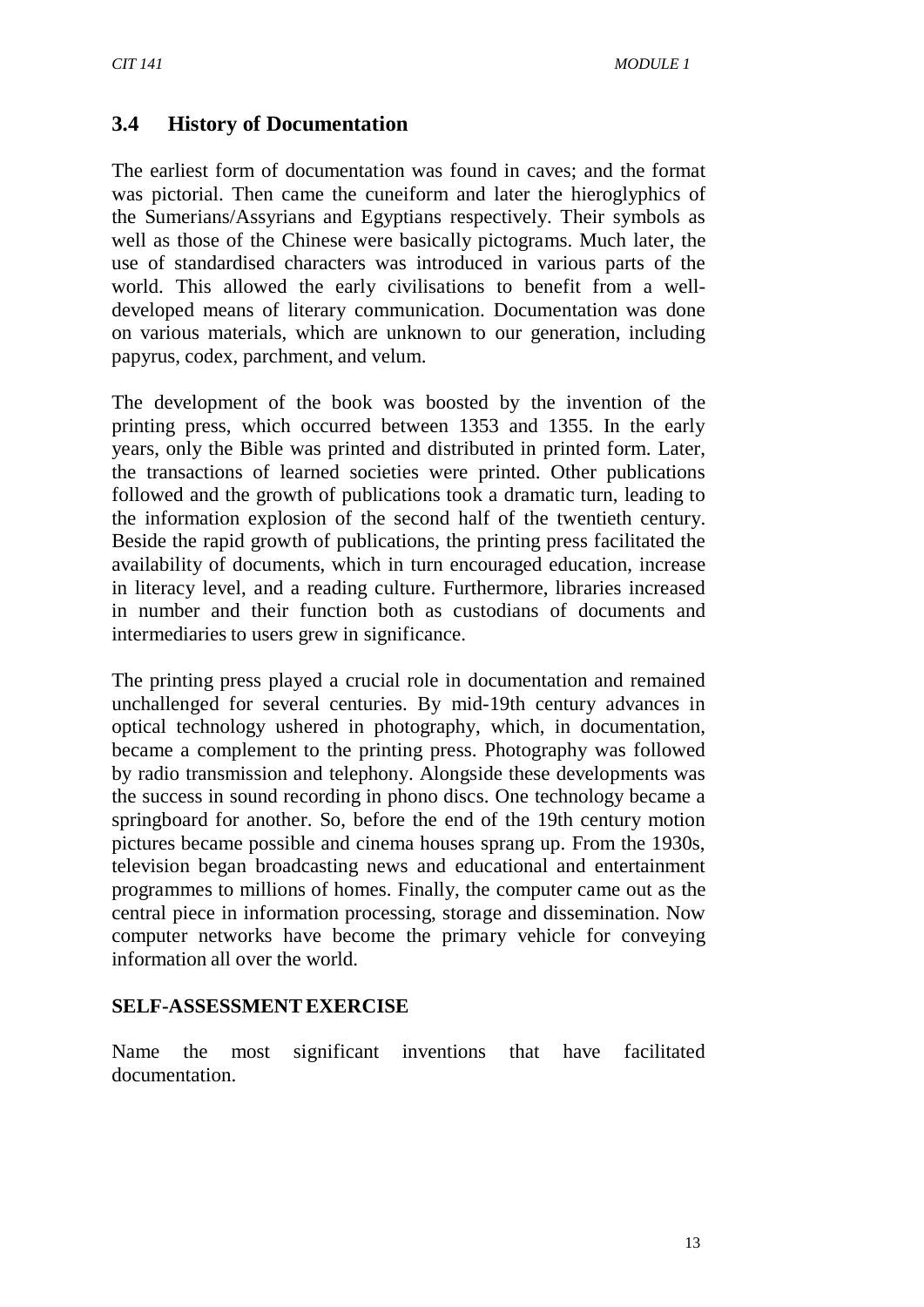#### **3.5 Creation of Knowledge**

A major contribution to the information explosion phenomenon has come from research and scholarly communication. A scholar always wants to engage in research and to publish the findings of the research. He has to document the output of his research to establish his claim to his findings as well as to communicate or make them available to other scholars in a form that can be preserved for future generations. The cycle of activities that generate the information to publish is presented in Figure 1.



#### **Fig. 1: Information Generation Cycle**

There is the tendency to publicise the research findings in various informal outlets such as reports and conference proceedings; but ultimately the findings are published in a referred journal. This is the preferred outlet of communicating research results. Such outlets are called primary sources of information because they are the very first media that report new information coming directly from research efforts. Having being published, the research findings are subjected to years of use, critical assessment, and incorporation into existing body of knowledge and possibly to extend the frontiers of knowledge.

After the primary information sources are the secondary sources that draw the attention of information users to the primary publications. They include indexes and abstracts, bibliographies, guides, and so forth. The tertiary sources, for example textbooks, compile and integrate the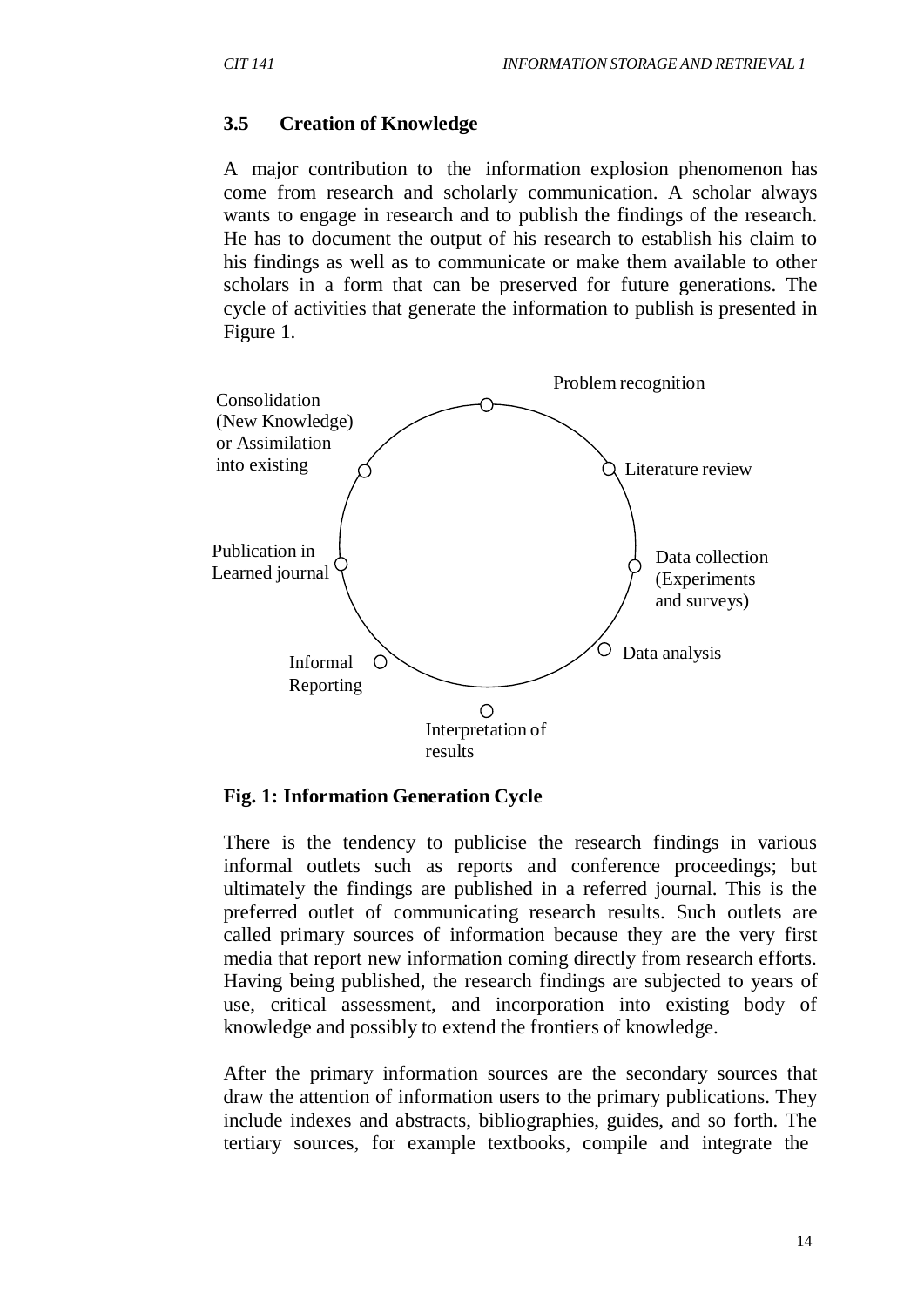scattered information in the primary and (sources with the aid of the secondary sources).

## **3.6 Bibliographic Control**

As far back as the 19th century, the large amount of information resources available made it impossible for people to sift through and select only what was relevant to them. Some form of aid had to be devised when things were getting out of hand. Then publications intended to inform people of what information was available in various disciplines or that was published within national boundaries began to emerge. They came under such names as "bibliography", "indexes", "guide to the literature", and "directory". The term "bibliographic control" points to the fact that a specific service provides an information user with a comprehensive list of bibliographic records of the information sources that have come into existence within the period covered.

A bibliographic record for a book consists of the name of the author (or names of the authors), the title of the publication, the place of publication, the publisher and the year of publication. A record for a journal article consists of the name of the author (or names of the authors), the title of the article, the journal in which it was published, the issue of that journal and the pages taken up by the article.

The bibliographic record of a book will be written like: O.O. Galu. *Democracy in Nigeria*. Lagos: Home Press, 2001.

The bibliographic record of a journal article will be written like: C. P. Mogaji. "Life Cycle of Fleas." *Top Journal of Zoology*, 34 (3), 1987, 56-89.

## **4.0 CONCLUSION**

In this unit, you have learnt the concepts of information and document, the characteristics of documents, and the principles and history of documentation. You should now be able to explain howl research contributes to the growth of information and creation of knowledge.

## **5.0 SUMMARY**

In this unit, you have learnt the basic concepts of information, document and documentation. These are fundamental to the whole business of information storage and retrieval. In the next unit you will be introduced to the organisation of information.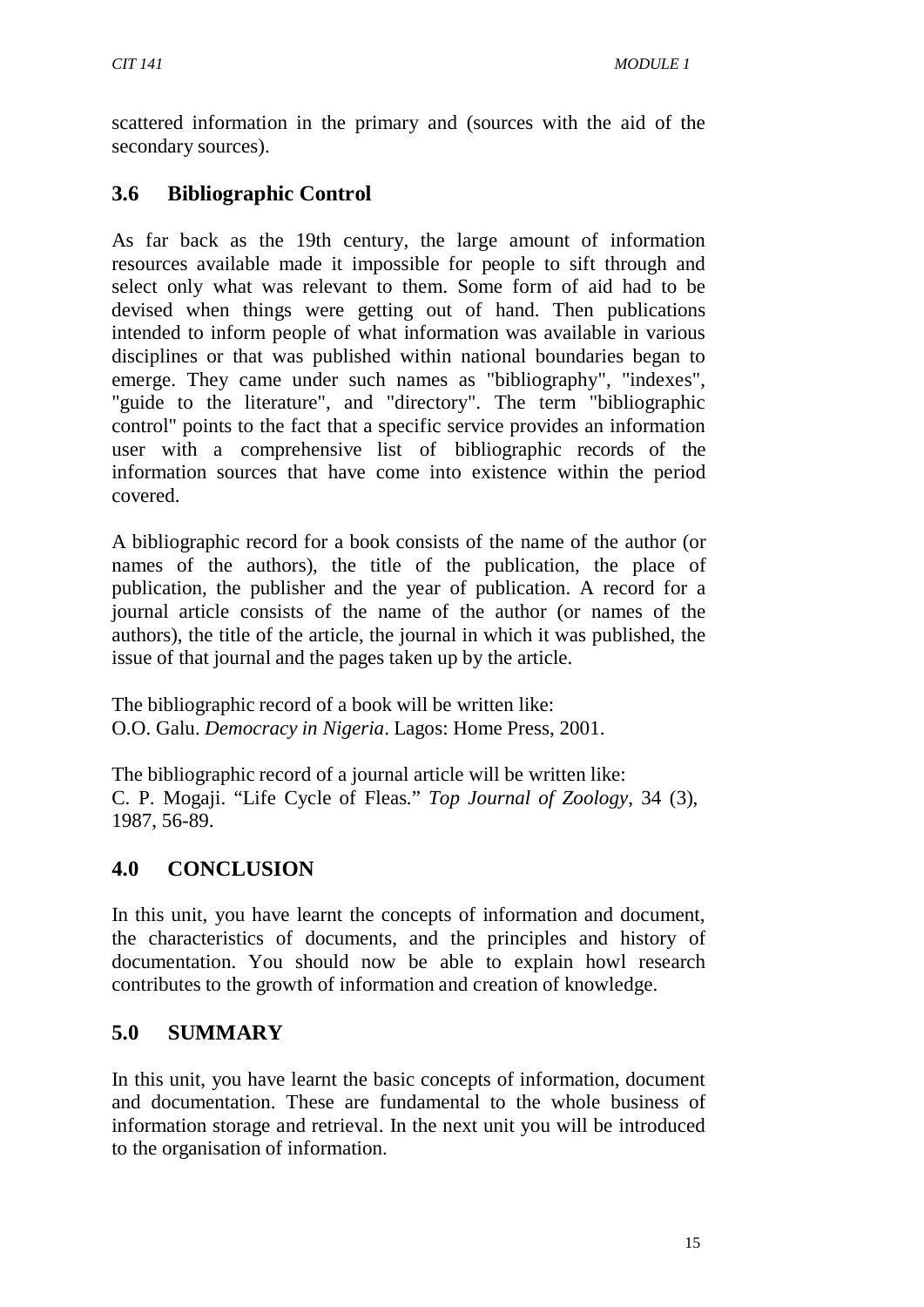#### **6.0 TUTOR-MARKED ASSIGNMENT**

Write an essay on "Documentation and Growth of Information." Your write-up should be between six and eight pages of A4, typed with double spacing and 12 points Times Roman.

#### **7.0 REFERENCE/FURTHER READING**

Susan, A. (1972). *An Introduction to Computers in Information Science*. Metuchen, N.J.: Scarecrow.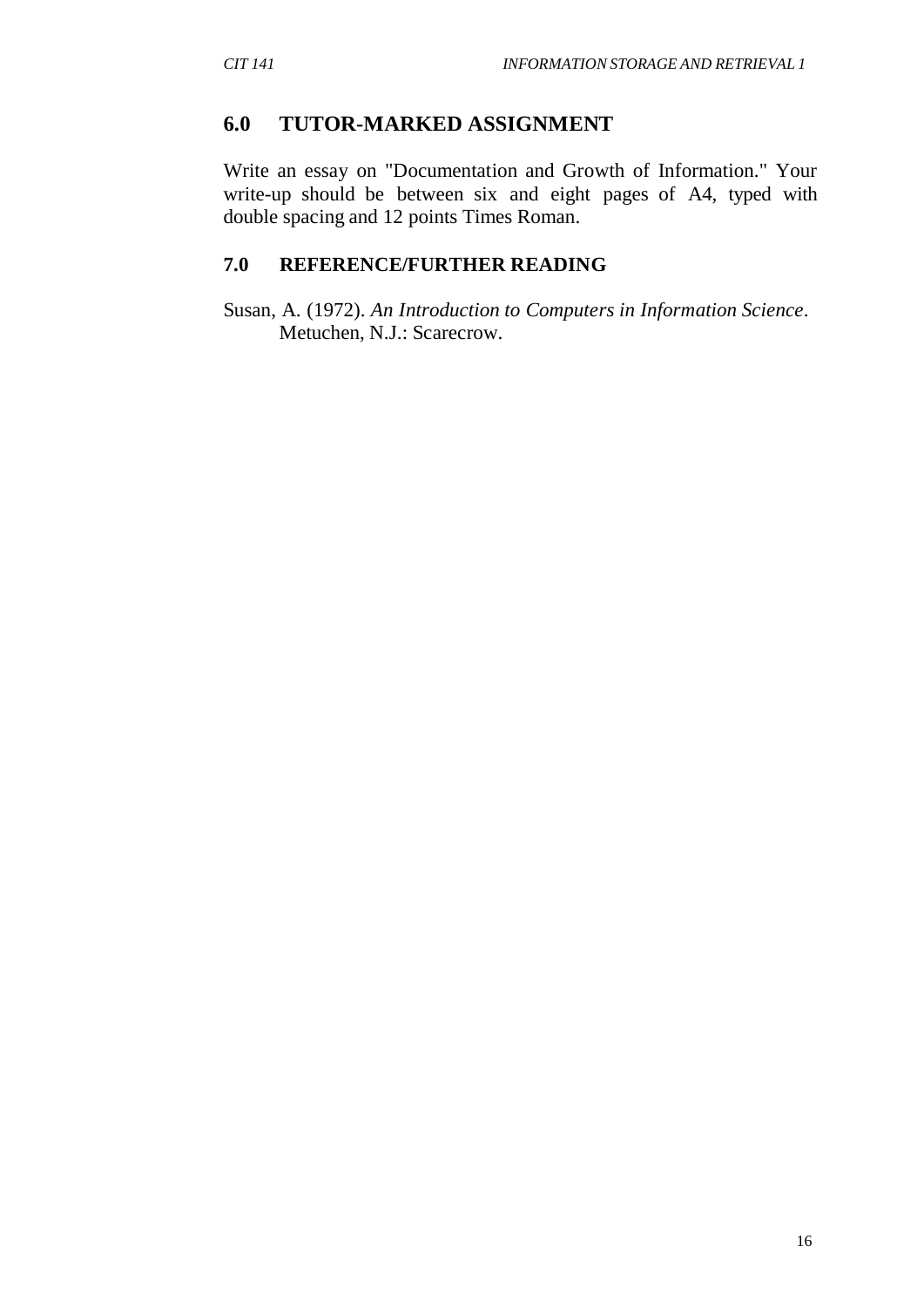# **UNIT 3 CLASSIFICATION**

#### **CONTENTS**

- 1.0 Introduction
- 2.0 Objectives
- 3.0 Main Content
	- 3.1 Needs for Order
	- 3.2 What is Classification?
	- 3.3 Aristotle's Categories
	- 3.4 Immanuel Kant's Categories
	- 3.5 Natural and Artificial Classification
	- 3.6 Hierarchical Classification
	- 3.7 Dewey Decimal Classification
	- 3.8 Library of Congress Classification
	- 3.9 Bibliographic Classification
	- 3.10 Universal Decimal Classification
	- 3.11 LISA Subject Headings
- 4.0 Conclusion
- 5.0 Summary
- 6.0 Tutor-Marked Assignment
- 7.0 Reference/Further Reading

## **1.0 INTRODUCTION**

In the last unit, you learnt the basic concepts of information, document and documentation. Now you know what we store and retrieve in an information system. In this unit, you will be introduced to the organisation of information.

#### **2.0 OBJECTIVES**

At the end this unit, you should be able to:

- explain the meaning and purpose of classification<br>• describe several approaches to the creation of cate
- describe several approaches to the creation of categories<br>• distinguish between natural and artificial classification
- distinguish between natural and artificial classification
- describe the nature of hierarchical classification<br>• classify documents using a number of differ
- classify documents using a number of different classification schemes.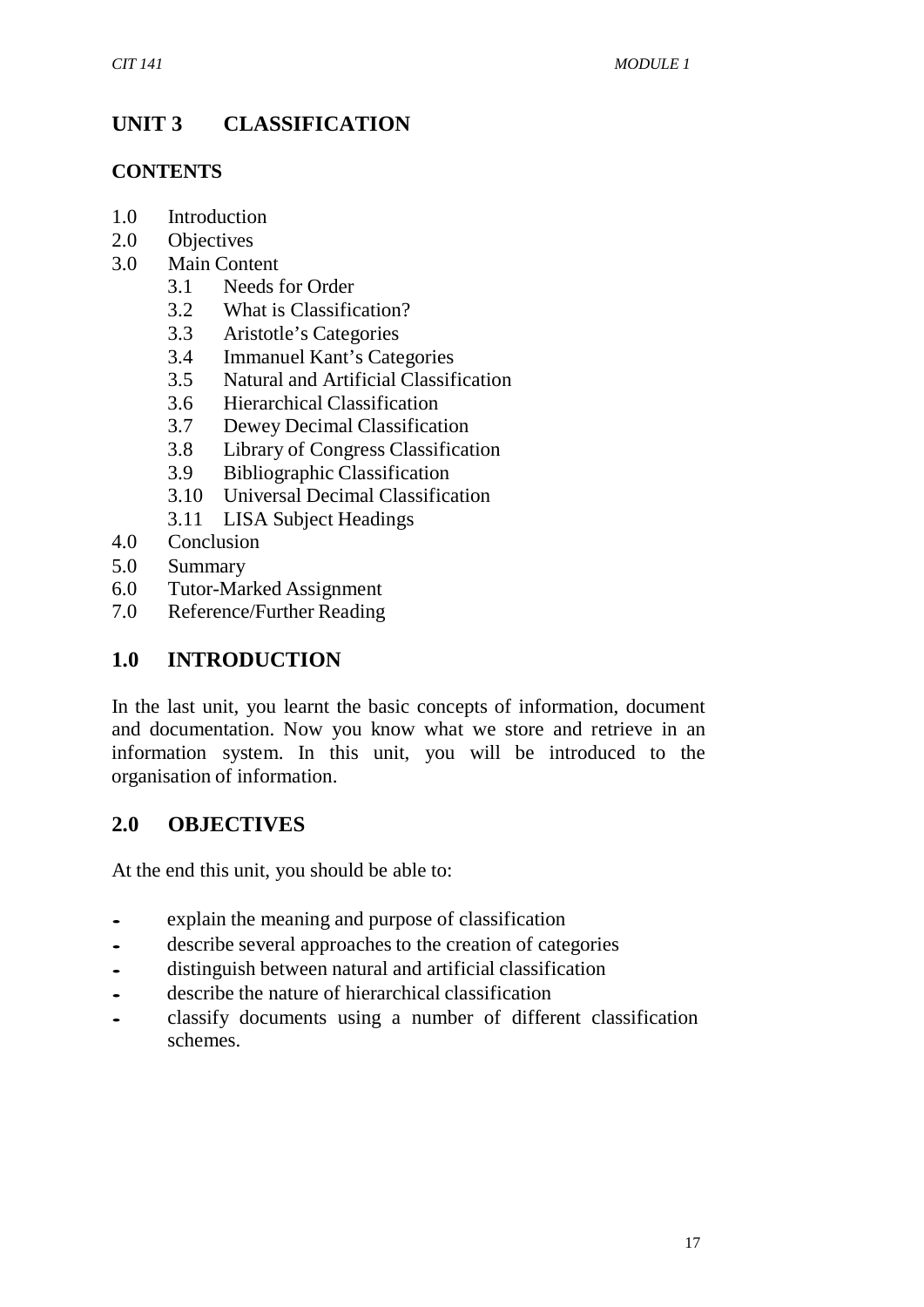## **3.0 MAIN CONTENT**

#### **3.1 Need for Order**

One of the capabilities of man is his ability to organise and see things in order. When you walk into a super-market you will see that the items there are displayed in sections. The items of the same are in the same section. Can you think of why that is so? You would have realised that it is much easier to locate the items. You would not be looking for shoes in a section with the label "household ware". When you go into the market, you do not go on roaming all over the place. You know exactly which area to go because you know what you need and you know which section of the market sells, things of that type. Perhaps the best example of organisation of materials you have noticed or may notice is in the library. We shall soon talk more about how such elaborate organisation is done.

First of all how do you arrange your books? It is very likely you do not arrange or organise, them in any particular order; and certainly you do not have any problem with that. You can pick out any book you want from the heap without any difficulty just because the books are not very many. Now imagine a room with piles and piles of books on the floor and almost reaching the ceiling. The whole room has been taken up by books. How easy would it be to locate a book from that room? Sure enough, nobody would like the unpleasant task of bringing books from there for people who come to ask for them.

In order to deal with this difficulty, various ways have been evolved to organise knowledge to classes representing subject fields. Each class is divided into subclasses dealing with recognisable segments of that field. The subclass is also divided into smaller units representing well-defined subject matter within the segments in a subclass. Information resources or documents are then arranged in classes, subclasses, and units within subclasses. Every document that is stored in the library is represented by a record in a collection of files, which is made available to those who come o seek for information.

#### **3.2 What is Classification?**

Classification is the act of grouping things together. Classification portrays the relationships between things, and between their classes. In fact, classification is a way of imposing order on creation. Since it is easier to think in terms of classes than individual things in creation, classification allows us to generalise. 1t would be difficult if not impossible to reason if human beings did not have the power of classifying and creating categories. What we know as knowledge is the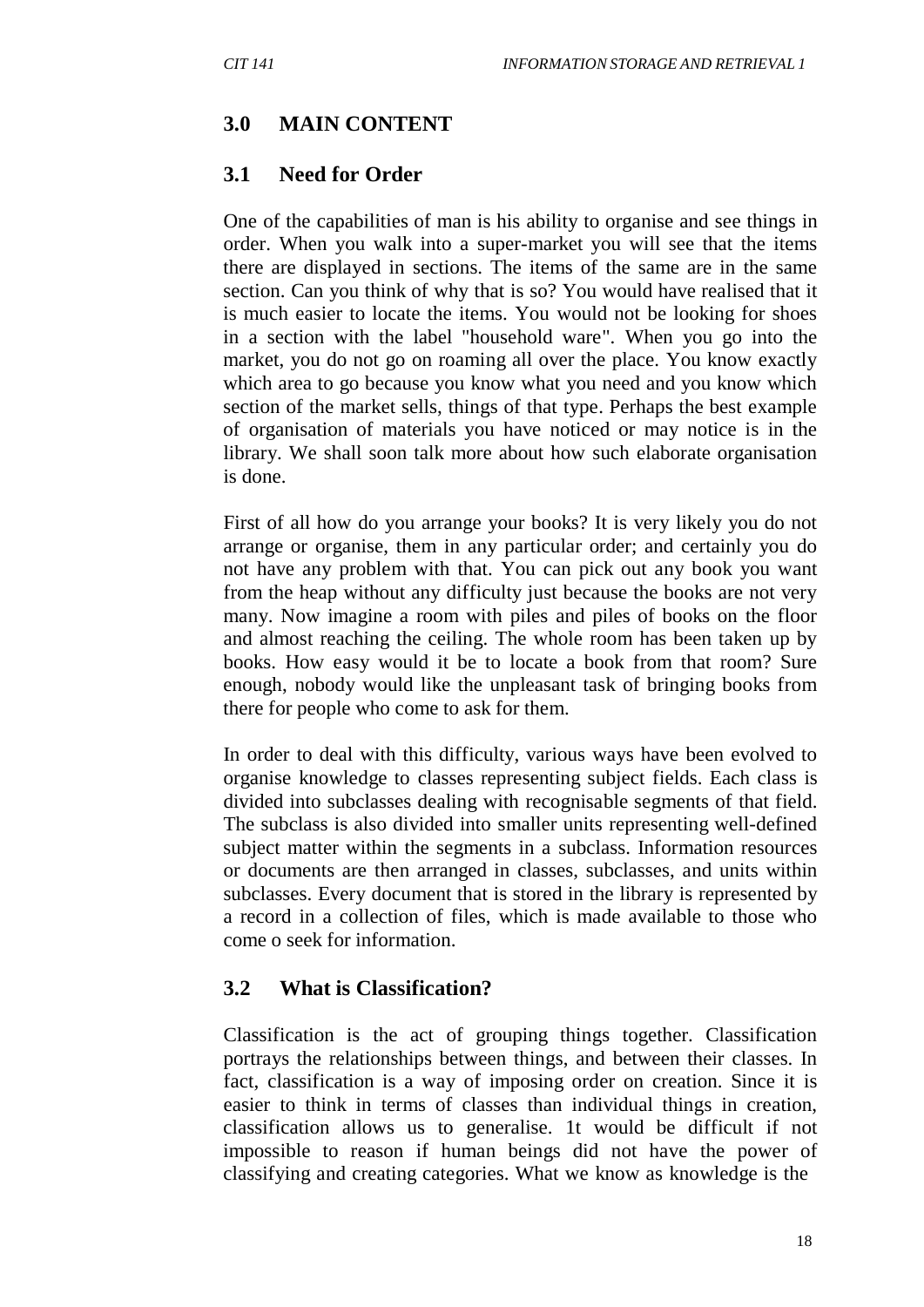outcome of grouping, dividing and registering thoughts, things and ideas in an unlimited number of ways.

For consistent classification, there must be a classification scheme. A classification scheme is simply an orderly arrangement of categories of classes, a class being any group of entities sharing the same characteristics. A characteristic is an attribute by which concepts may be separated into groups or further subdivided by subject. Thus, the

purpose of classification is to bring together (or form classes of) entities that share common characteristics and to separate entities that do not share common characteristics.

# **3.3 Aristotle's Categories**

According to Aristotle, all scientific knowledge consists of the arrangement of particulars under class concepts or universals, and in the combination of these concepts into a system. He saw the goal of science as being to define and explain the nature of a subject by its essential properties and by its differentiating properties, which set it apart from other groups. In other words, the goal of science is a complete classification of objects of knowledge into classes with the characteristic similarities within groups and differences between groups. Aristotle further stated that the definition of a term or a class concept must be a complete statement of:

- (a) the essential attributes of the class
- (b) the peculiar attributes of the class
- (c) the next higher genus
- (d) the properties which differentiate it from others
- (e) accidents (that is, properties that are not part of the definition but common to the class and other classes).

In his attempt to classify universal knowledge, Aristotle created ten classes or categories of models of being. They are as follows:

- 1 Substance
- 2. Quantity
- 3. Quality
- 4. Relation
- 5. Place
- 6. Time
- 7. Situation or position
- 8. Possession or acquired character
- 9. Activity
- 10. Passivity.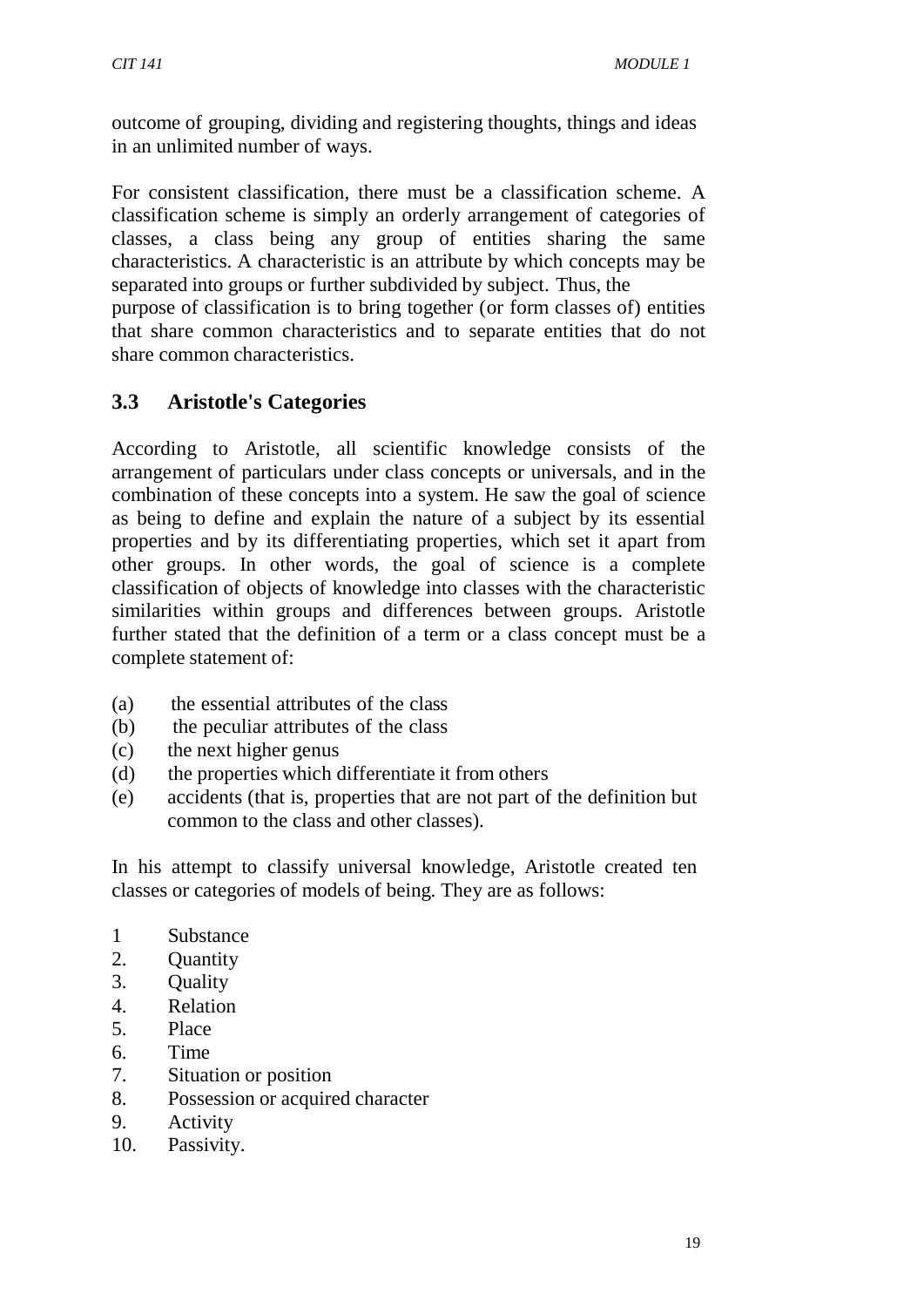## **3.4 Emmanuel Kant's Categories**

The German Philosopher, Emmanuel Kant further elaborated Aristotle's ideas and defined four categories, which he regarded as the fundamental and universal forms of thinking objects and their relations. He pointed out that through the use of these categories, the mind builds up the material of sense perception into a systemised or orderly whole of intelligible experience. Kant's categories are as follows:

- 1. Categories of quantity Unity Plurality Totality
- 2. Categories of quantity Reality Negation Limitation
- 3. Categories of relation Inherence and subsistence, or substance Causality and dependence Community, or reciprocity of causal influence
- 4. Categories of modality Possibility - Impossibility Existence - Non-existence Necessity – Contingency.

#### **3.5 Natural and Artificial Classification**

Here we may wish to distinguish between natural and artificial classification. A natural classification exhibits the inherent properties of things being classified. It is based on the natural properties that occur regularly and cannot be separated from the things being classified. Such classification, which is said to conform to the order of nature, is also referred to as philosophical classification. Artificial classification, on the contrary, is based only on some accidental property of things. It is usually a case of grouping things for specific purposes on the basis of arbitrary selection of an accidental trait in the objects being classified.

There are different types of natural classification, which may be identified by the internal structure of the class classification. For instance, we may distinguish between hierarchical and referential classification. The latter is a pragmatic approach to classification using a single trait or property irrespective of other characteristics. The same thing may be classified differently depending on the property used. Here we are more interested in hierarchical classification.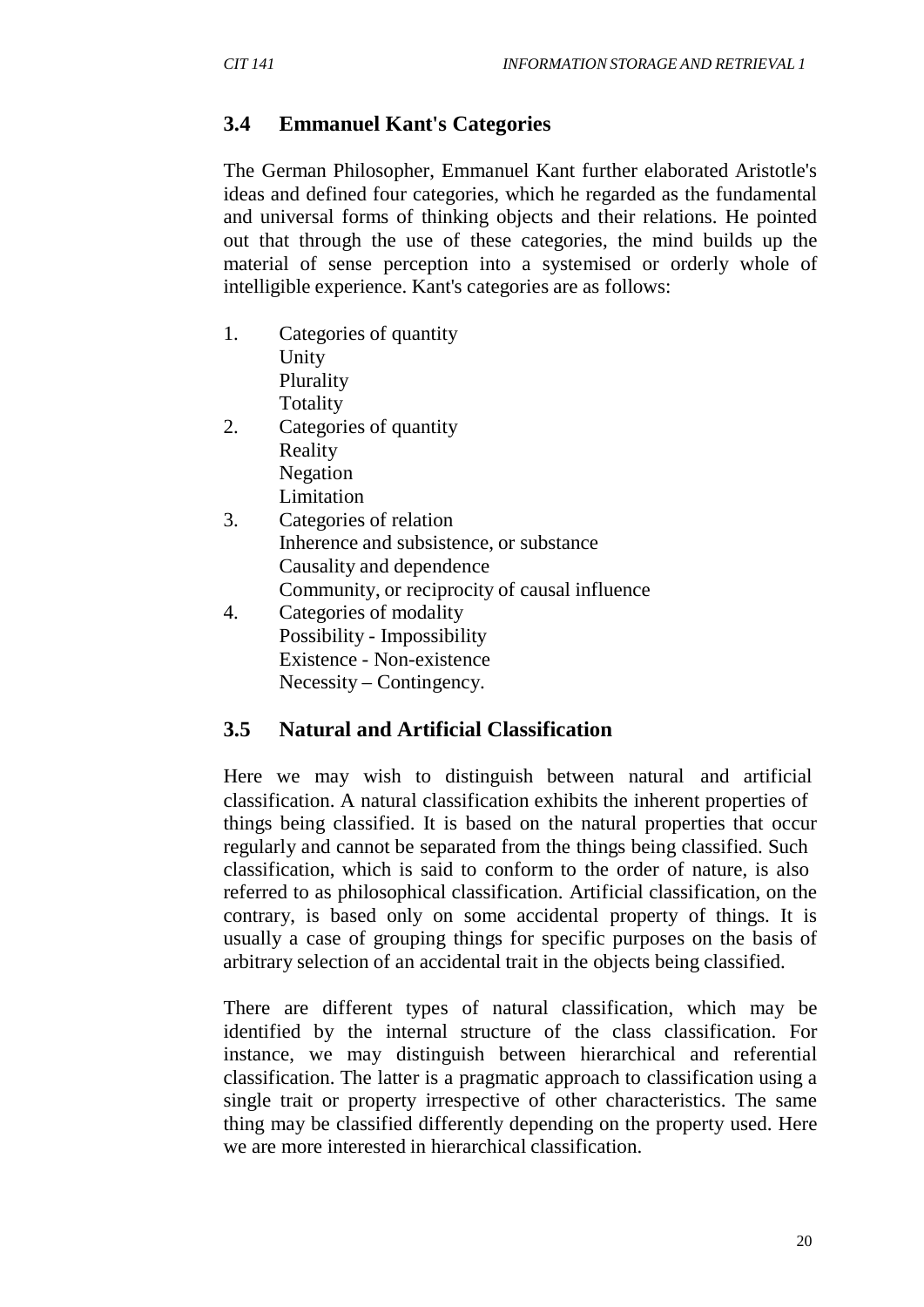## **3.6 Hierarchical Classification**

The underlying assumption in hierarchical classification is that the process of subdivision must show the natural hierarchy of the subject, proceeding from classes of "greater extension and small intension to those of smaller extension and greater intension". Following this principle, Bliss in his classification put the general works first, following these with works on general subjects treated specially, then with works on special subjects treated generally; and lastly, with works on special subjects treated specially. Bliss designed the following format which shows graded specifications that are applicable to the systematic subdivision of most subjects, general or special.

#### **General in scope**

Bibliographical Historical and critical **Historical** Method + scope, and relations of the subject to others Critical Biographical Ancillary: statistics, illustration, etc. documents, reports, etc. Miscellaneous Periodicals and serials of societies etc Collections, selections, readings, miscellanies, essays

#### **General in scope and treatment**

Elementary, introduction Manuals, compends Treatise, principles, comprehensive studies **Discourses** 

#### **General in scope and special in treatment**

Theoretical treatises Aspects of general subject Treatment for special purposes, interests, professions, etc Technical Experimental and laboratory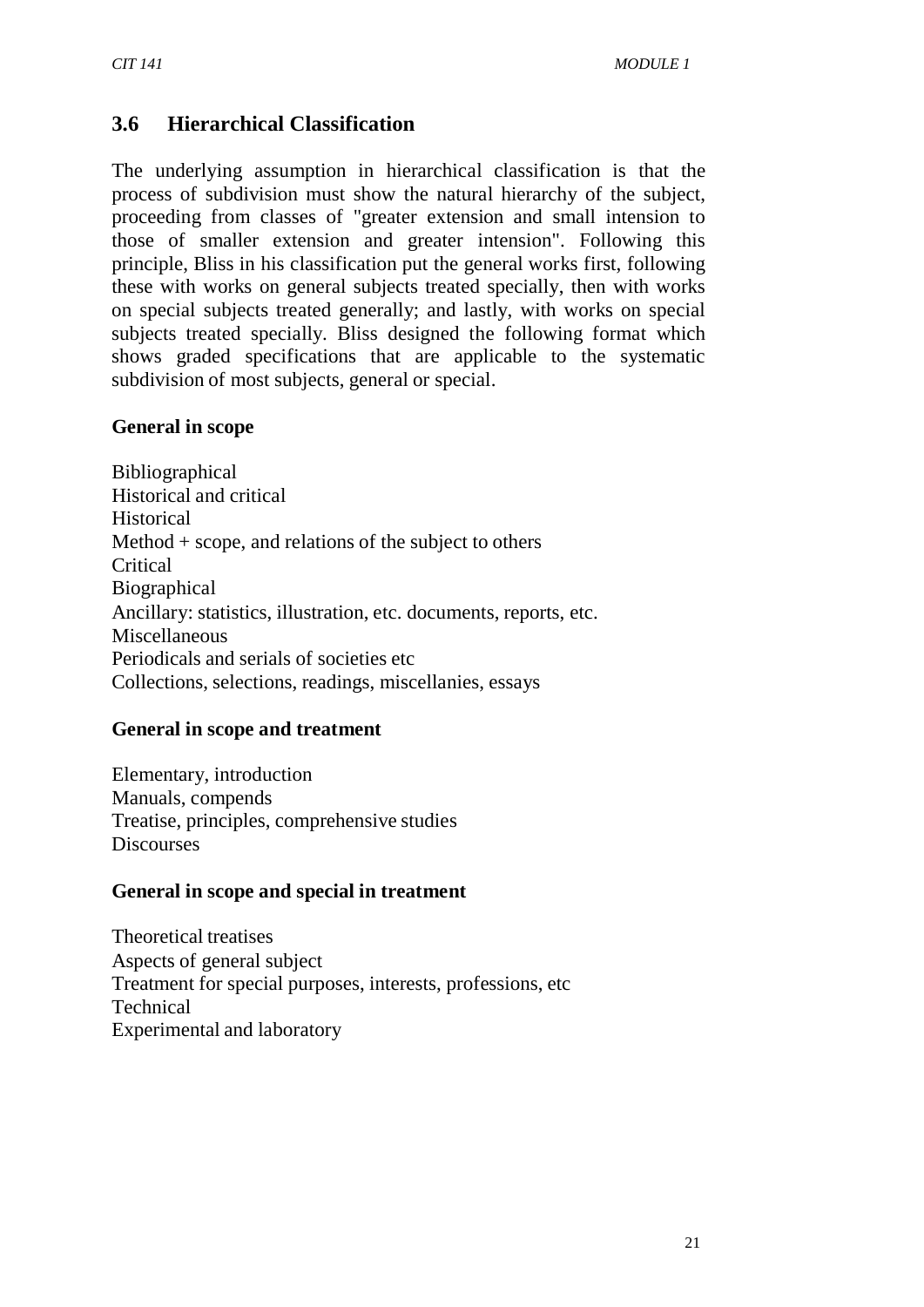#### **Special in scope and treatment**

Special subjects Special theories Aspects in special interests Special topics Special methods, experiments, etc. Statistical treatment Pamphlets of special content, and other special materials.

The principles of hierarchical classification as proposed by Shera and Egan are summarised by Wynar as follows:

- 1. A hierarchical classification proceeds by assembling the groups of sciences of the principal fields of knowledge into main classes or divisions, which are dictated by the theory of knowledge accepted. Such classes have great extension and small intension.
- 2. The process is continued by the designation of differentiating qualities within each main class, and thus, subclasses or subdivisions are made.
- 3. Each subdivision in turn is divided by further differentiating qualities to produce still further subdivisions, and still others successively to make sections and subsections, until further subdivision is impossible or impracticable.
- 4. Every subdivision of a class is subordinate to the class heading. The sum of these subdivisions is the whole meaning of the class.

#### **3.7 Dewey Decimal Classification**

Some form of classification schemes have been used since ancient times for organising materials in libraries. They include chronological arrangement, arrangement by title, grouping by broad subject, as well as arrangement by author, order of accession, size, and so forth. The rapid growth of library collections and their use during the nineteenth century resulted in a pressing need for better methods of organising library collections. Dewey decimal classification, developed towards the end of the 19th century is one of the many well-known library classification schemes that follow the hierarchical approach described above. Dewey divided the whole of knowledge into 10 main classes as follows:

#### **First summary: The 10 main classes**

000 Generalities 100 Philosophy & related disciplines 200 Religion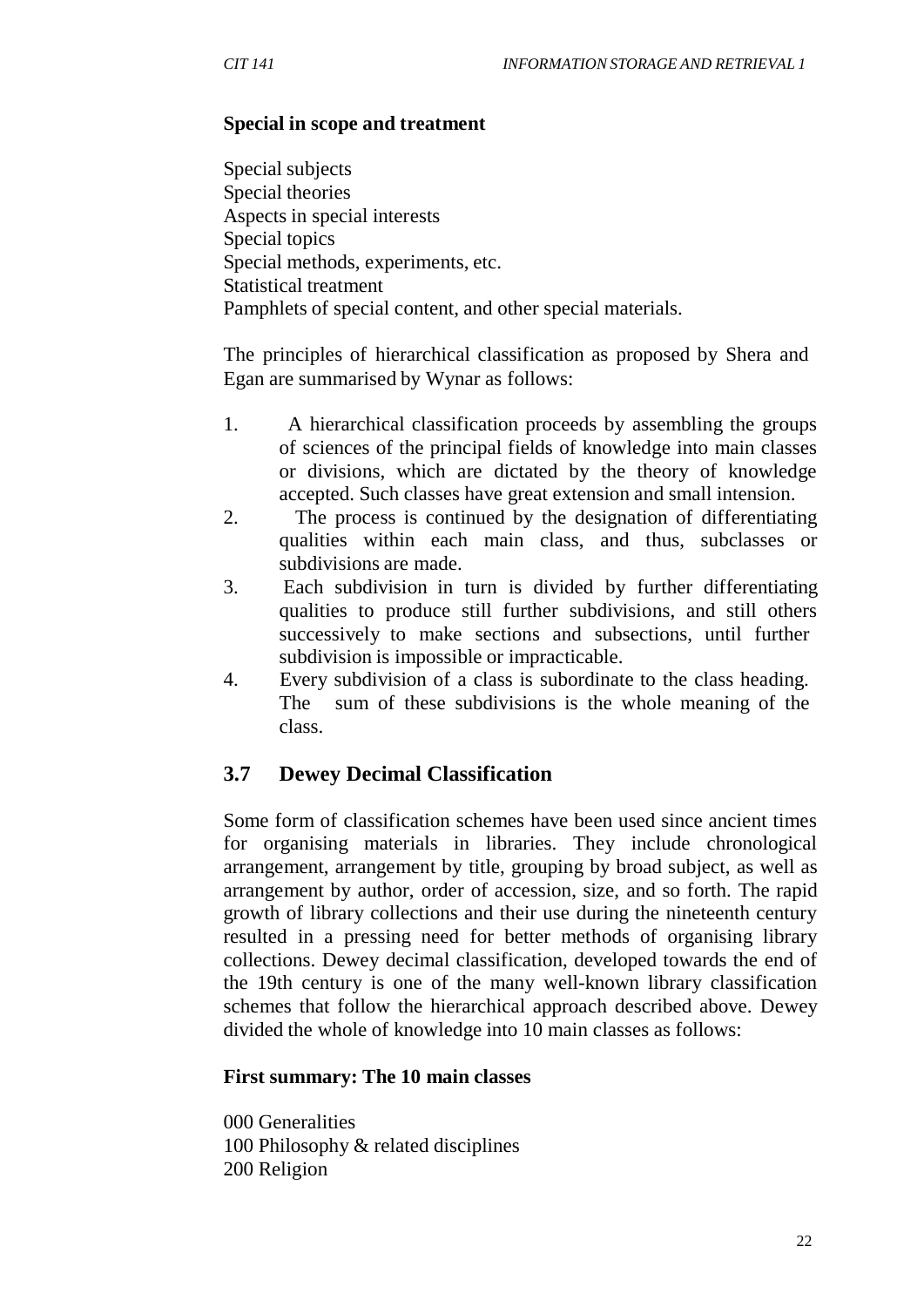The social sciences Language Pure sciences Technology (applied sciences) The Arts Literature (belles-lettres) General geography & history

The second summary is made of the 100 divisions as follows: **Second Summary: The 100 Divisions**

#### **Generalities**

 Bibliographies & catalogs Library & information sciences General encyclopedic works General serial publications General organisations & museology Journalism, publishing, newspapers General collections Manuscripts & book rarities

#### **Philosophy & related disciplines**

- Metaphysics
- Knowledge, cause, purpose, man
- Popular & parapsychology, occultism
- Specific philosophical viewpoints
- Psychology
- Logic
- Ethics (moral philosophy)
- Ancient, medieval, Oriental
- Modern Western philosophy

#### **Religion**

- Natural religion
- Bible
- Christian doctrinal theology
- Christian moral & devotional
- Local church & religious orders
- Social & ecclesiastical theology
- History & geography of church
- Christian denominations & sects
- Other religions & comparative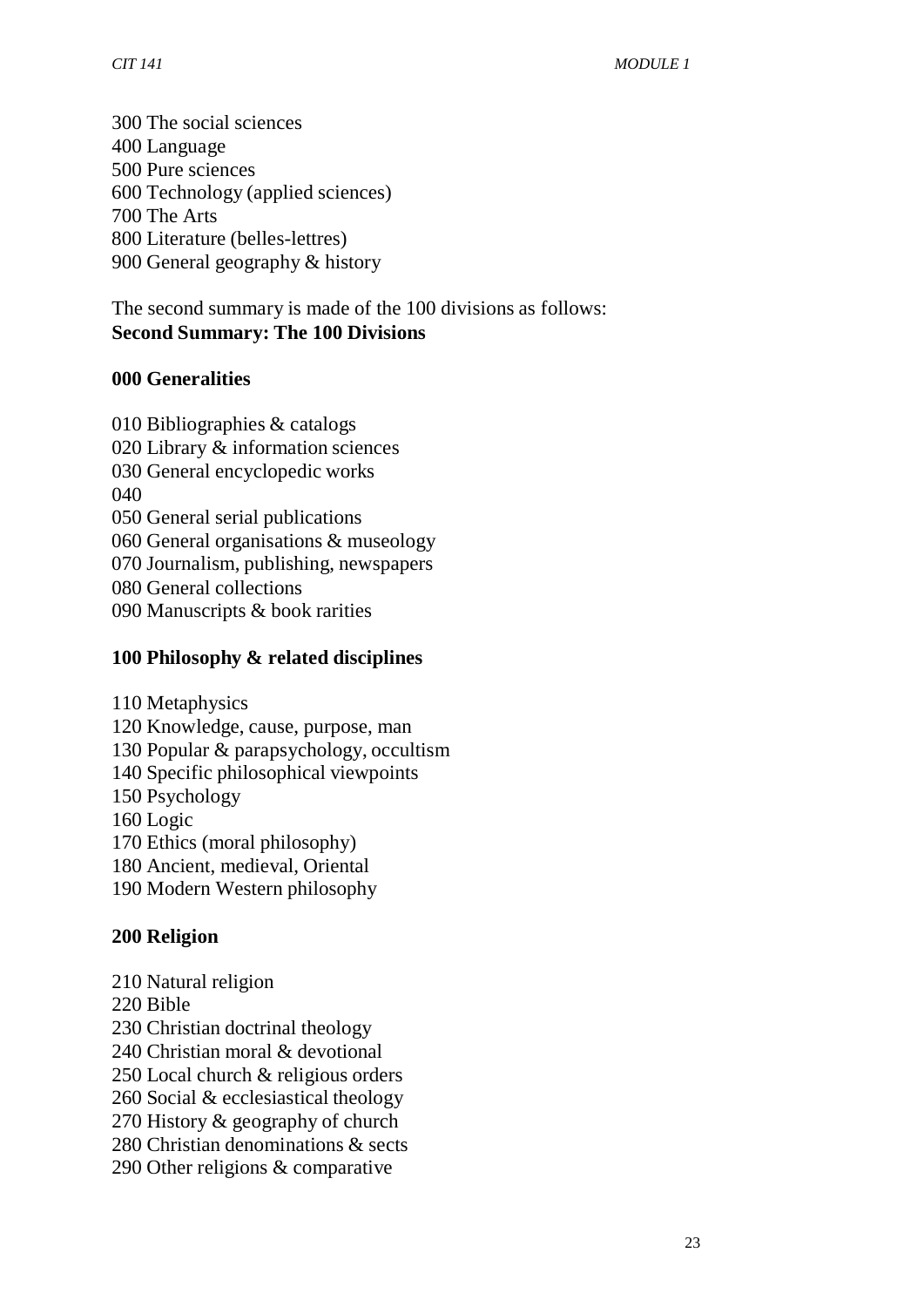#### **The social sciences**

 Statistics Political science Economics Law Public administration Social pathology & services Education Commerce Customs & folklore

#### **Language**

 Linguistics English & Anglo-Saxon languages Germanic languages German Romance languages French Italian, Romanian, Rhaeto-Romancc Spanish & Portuguese languages Italic languages Latin Hellenic Classical Greek Other languages

#### **Pure sciences**

 Mathematics Astronomy & allied sciences Physics Chemistry & allied sciences Sciences of earth other worlds Paleontology Life sciences Botanical sciences Zoological science

#### **Technology (applied sciences)**

 Medical sciences Engineering & allied operations Agriculture & related Domestic arts & sciences Managerial services Chemical & relate technologies Manufactures Miscellaneous manufactures Buildings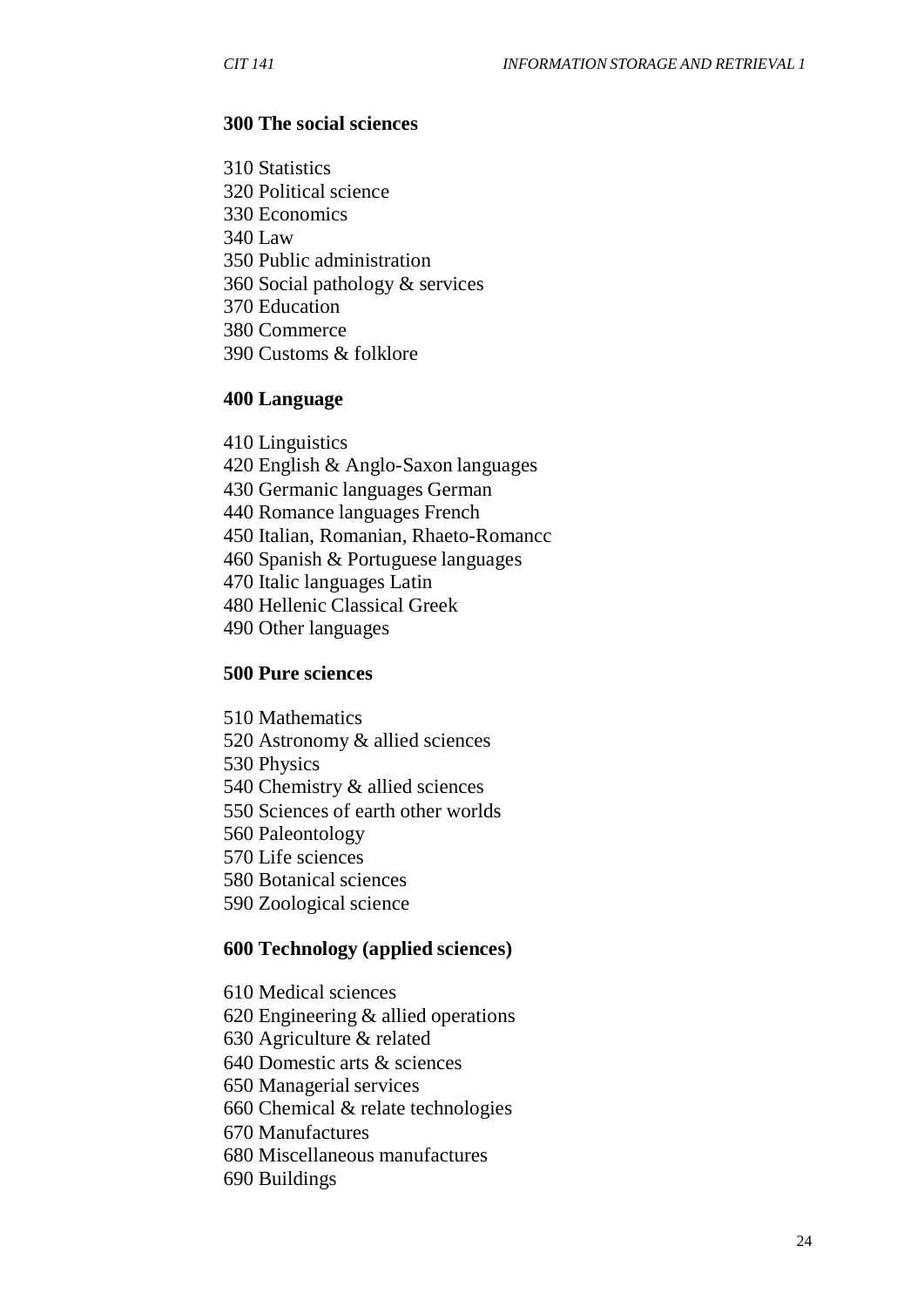### **The arts**

 Civic & landscape art Architecture Plastic arts sculpture Drawing, decorative & Painting & paintings Graphic arts Prints Photography & photographs Music Recreational & performing arts

#### **Literature (Belles-lettres)**

 American literature in English English & Anglo-Saxon literatures Literatures of Germanic languages Literatures of Romance languages Italian, Romanian, Rhaeto-Romancc Spanish & Portuguese literatures Italic languages, literatures, Latin Hellenic languages literatures Literatures of other languages General geography & history 910. General geography, travel General biography & genealogy General history of ancient world General history of Europe General history of Asia General history of Africa General history of North America General history of South America General history of other areas

The third summary is the 1000 sections. The 1000 section for pure sciences is as follows:

#### **Third Summary: The 1000 sections**

 Pure sciences Philosophy & theory Miscellany Dictionaries & encyclopedias Serial publications Organisations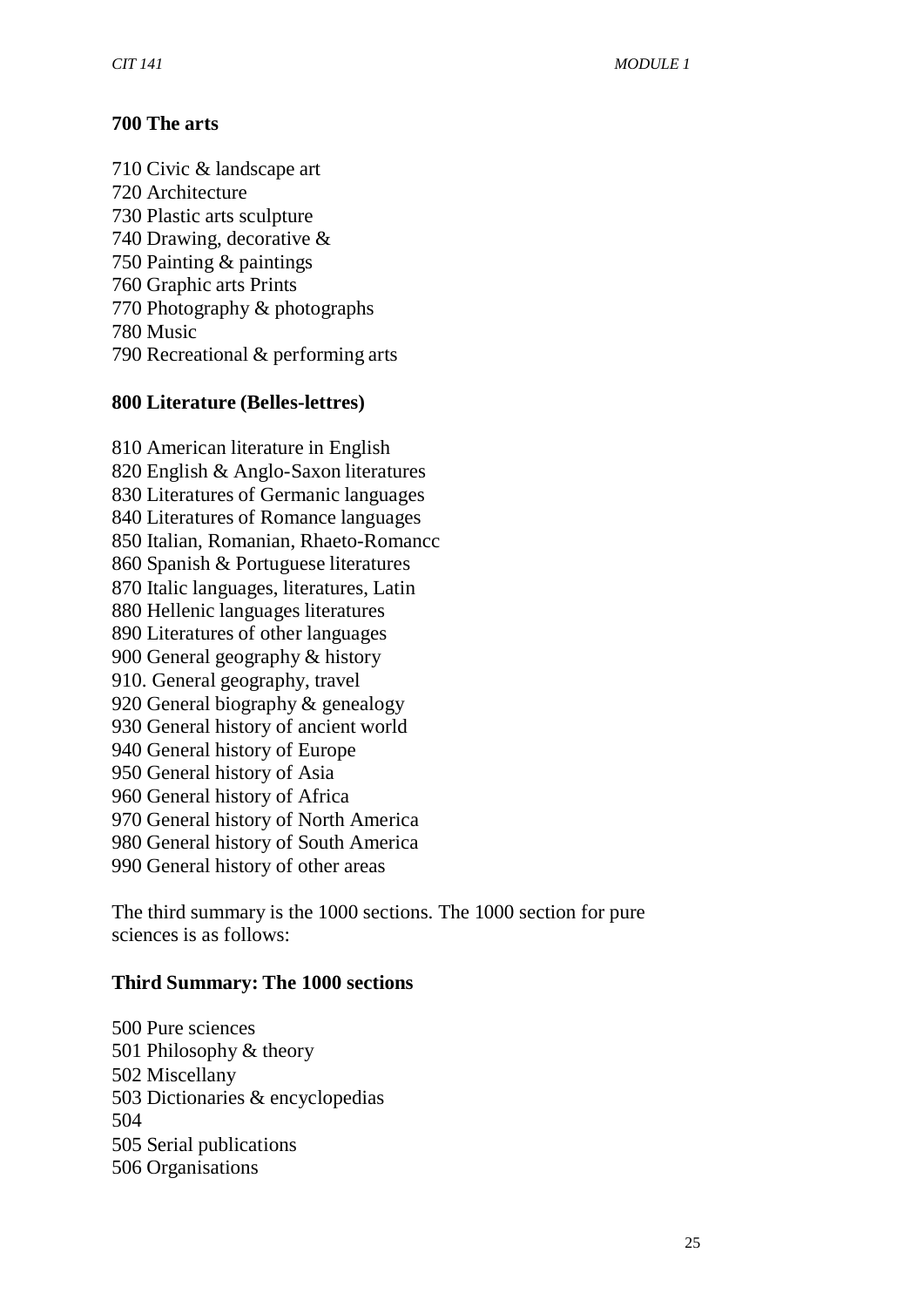Study & teaching

Collections, travels, surveys

Historical & geographical treatment

Mathematics

Generalities

Algebra

13 Arithmetic

Topology

Analysis

Geometry

Probabilities & applied mathematics

Astronomy & allied sciences

Theoretical astronomy

Practical &spherical astronomy

Descriptive astronomy

Earth (Astronomical geography)

Mathematical geography

Celestial navigation

Ephemerides (Nautical almanacs)

Chronology (Time)

Physics

Mechanics

Mechanics of fluids

Mechanics of gases

Sound & related vibrations

Visible light & paraphotic

Heat

Electricity &electronics

Magnetism

Modern physics

Chemistry & allied sciences

Physical & theoretical chemistry

Laboratories, apparatus, equipment

General analysis

Qualitative analysis

Quantitative analysis

Inorganic chemistry

Organic chemistry

Crystallography

Mineralogy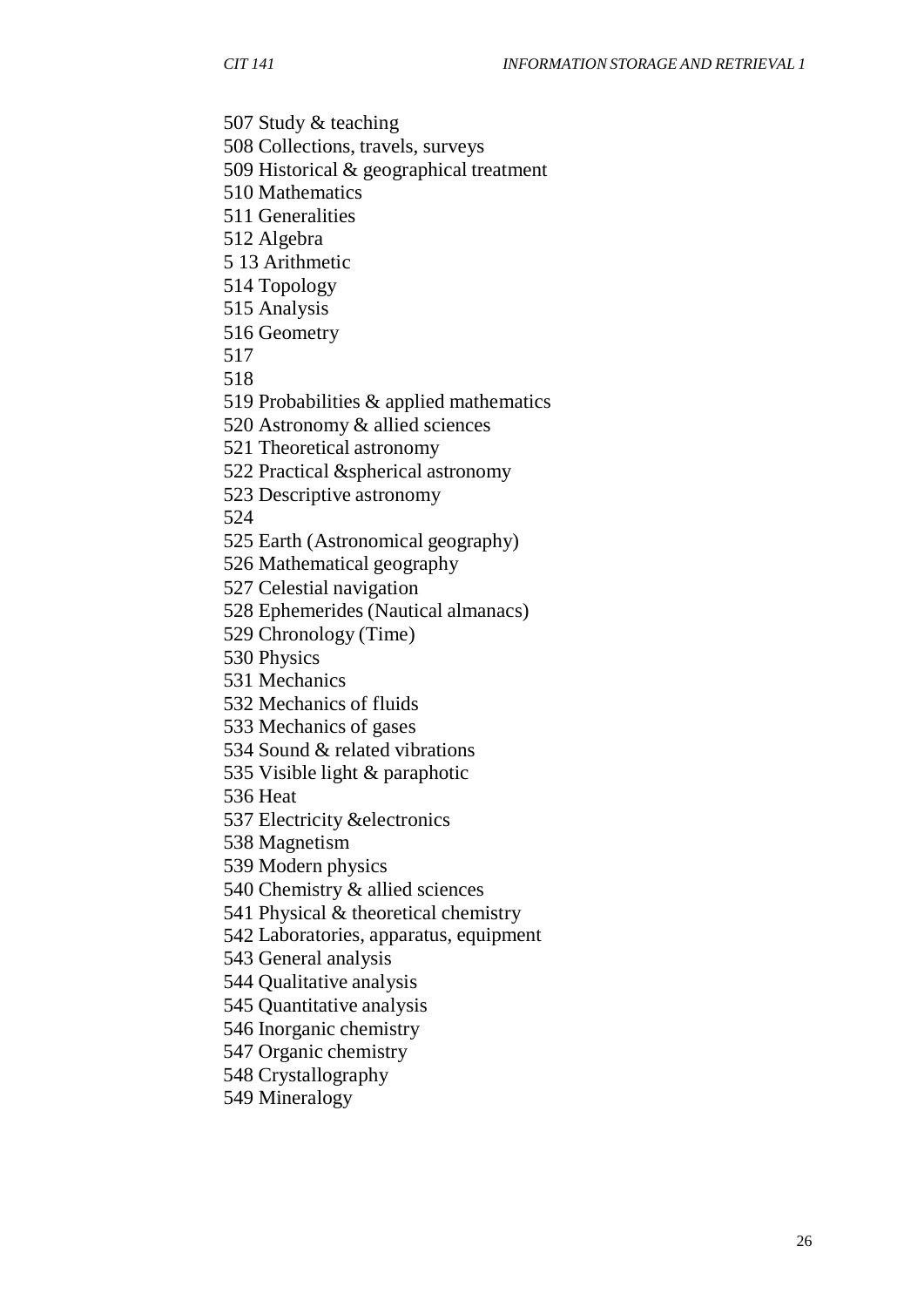## **SELF-ASSESSMENTEXERCISE**

Using the Dewey Classification schedules above find the class code for the following documents:

- i. Practical Lessons in Chemistry
- ii. Report of the Agency for Agricultural Development
- iii. The Main Political Events and Figures in Nigeria, 1900 2000
	- a) *Practical Lessons in Chemistry 542*
	- b) *Report of the Agency for Agricultural Development 630*
	- c) *The Main Political Events and Figures in Nigeria 320*

# **3.8 Library of Congress Classification**

The Library of Congress classification was developed as a series of special classification schedules between 1899 and 1920. The scheme was not intended to be a philosophical classification, but a very practical tool, an enumerative classification whose schedules are based entirely on the subject grouping of the collection of books in the Library of Congress. The scheme uses both letters and numbers (mixed notation), unlike Dewey decimal classification, which uses only numbers. Single letters are assigned to the main divisions. The Library of Congress classification schedules are as follows:

| A            | <b>General Works</b>                         |
|--------------|----------------------------------------------|
| $B-BJ$       | Philosophy. Psychology BL-BX Religion        |
| $\mathsf{C}$ | <b>Auxiliary Sciences of History</b>         |
| D            | History: General and Old World<br>(Eastern)  |
|              | Hemisphere)                                  |
| $E-F$        | History: America (Western Hemisphere)        |
| G            | Geography. Anthropology. Recreation          |
| H            | <b>Social Sciences</b>                       |
| J            | <b>Political Science</b>                     |
| <b>KD</b>    | Law of the United Kingdom and Ireland        |
| KF           | Law of the United States                     |
| L            | Education                                    |
| M            | Music. Books on Music                        |
| N            | Fine Arts                                    |
| <b>PA</b>    | General Philology and Linguistics. Classical |
|              | Languages and Literatures                    |
| <b>PA</b>    | Supplement Byzantine and Modern<br>Greek     |
|              | Literature                                   |
|              | Medieval and Modern Latin Literature         |
| <b>PB-PH</b> | Modern European languages                    |
| PG           | <b>Russian Literature</b>                    |
| PJ-PM        | Languages and Literatures of Asia, Africa.   |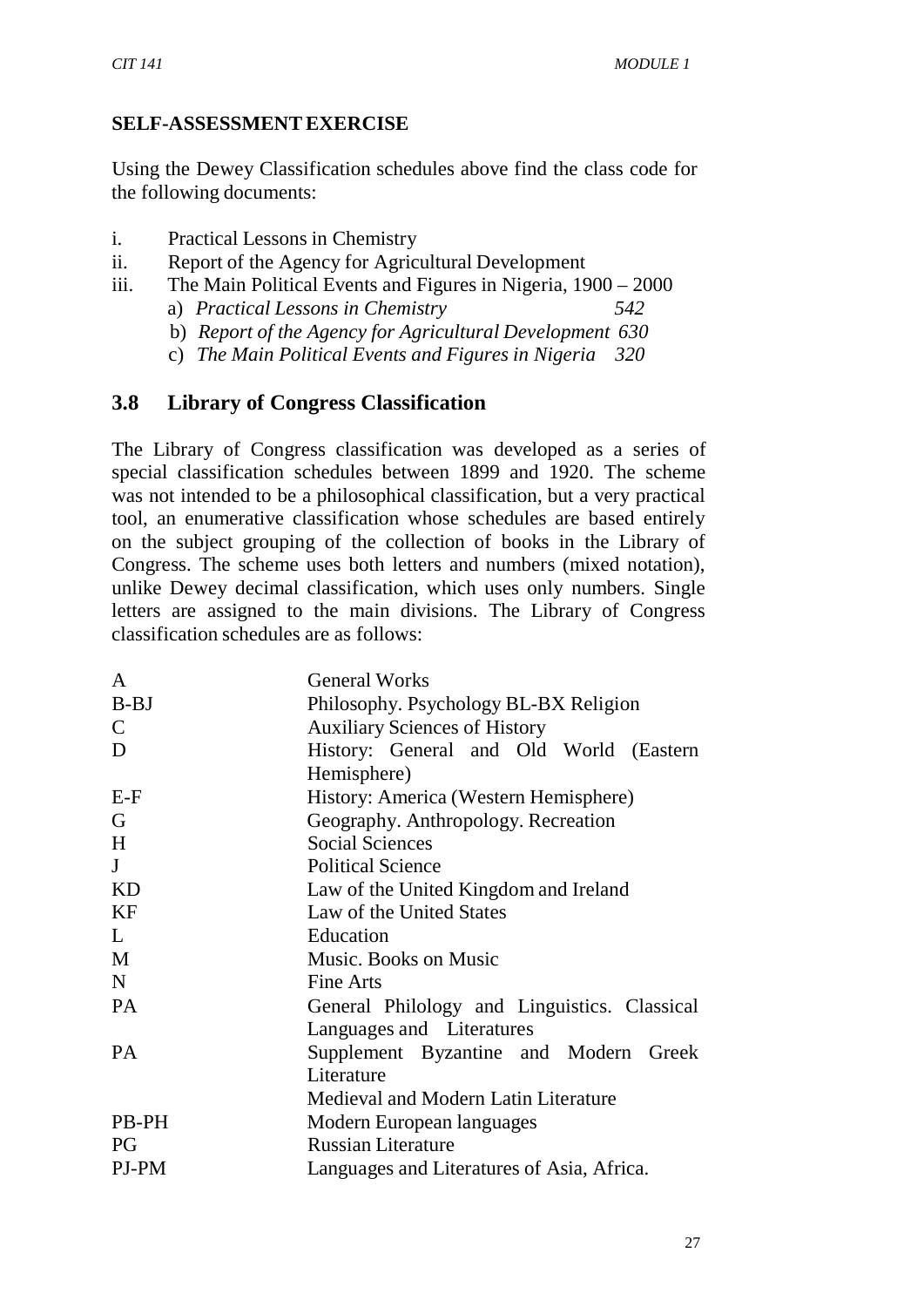|                | Oceania. American Indian languages.          |
|----------------|----------------------------------------------|
|                | Artificial languages                         |
| PN, PR, PS, PZ | General Literature. English and American     |
|                | Literature. Fiction in English               |
|                | Juvenile Literature                          |
| PQ, Part 1     | <b>French Literature</b>                     |
| PQ, Part 2     | Italian, Spanish, and Portuguese Literatures |
| PT, Part 1     | German Literature                            |
| PT, Part 2     | Dutch and Scandinavian Literatures           |
|                | Science                                      |
| R              | Medicine                                     |
| S              | Agriculture                                  |
| T              | Technology                                   |
| U              | <b>Military Science</b>                      |
| V              | <b>Naval Science</b>                         |
| Z              | <b>Bibliography.</b> Library Science         |

### **3.9 Bibliographic Classification**

Henry Evelyn Bliss published his major work, *A Bibliographic Classification*, in four volumes between 1940 and 1953. It is based on the 26 letters of the alphabet to cover all of knowledge, with numerals for indicating form of material. The main classes are shown below:

- A. Philosophy and General Science
- B. Physics
- C. Chemistry
- D. Astronomy, Geology, Geography
- E. Biology
- G. Geology
- H. Anthropology
- 1. Psychology
- J. Education
- K. Social Sciences
- L-O. History, Social, Political and Economic, including Geography.
- P. Religion, Theology, Ethics
- Q. Applied Social Sciences
- R. Political Science
- S. Law
- T. Economics
- U. Arts: Useful Arts
- V. Fine Arts
- W-Y. Literature and Language
- Z. Bibliography, Bibliography, Libraries
- 1-9 Anterior numerical classes (for special collections)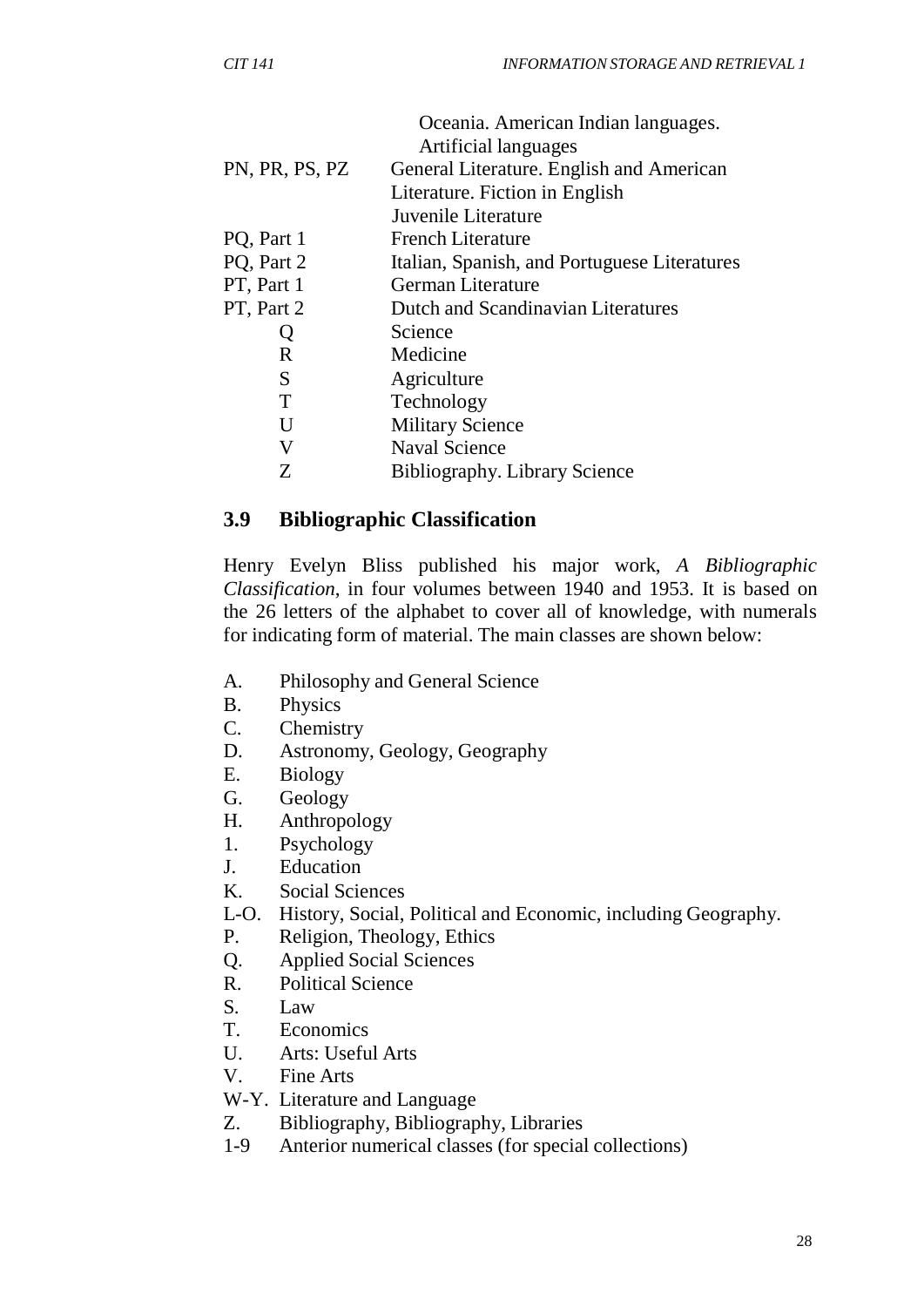# **3.10 Universal Decimal Classification**

The Universal Decimal Classification (UDC) was first published in 1899. It owes a lot to Dewey decimal classification. It is in fact an expansion of the Dewey decimal classification. UDC was designed for subject indexing of all branches of knowledge, with decimal notations for specifying the level of classification. The main classes are as follows:

- 0. Generalities of knowledge
- 1. Philosophy, Metaphysics, Psychology
- 2. Religion Science
- 3. Social Science
- 4. Mathematics and National Sciences
- 5. Applied Science, Medicine, Technology
- 6. The Arts, Recreation, Entertainment, Sport
- 7. Literature, Bells-Letters, Phylology, Linguistics, Languages
- 8. Geography, Biography, History.

# **3.11 LISA Subject Headings**

When detailed classification of a specific subject field is necessary, the classification schemes presented above are usually inadequate. It then becomes necessary to create an original scheme for the purpose. For instance, the Library and Information Science Abstracts (LISA), published by Bowker Saur uses its own classification scheme. The broad subject headings are as follows:

### **Broad subject headings**

- 1.0 Librarianship and Information Science
- 2.0 Profession
- 3.0 Libraries and Resource centres
- 4.0 Library Use and Users
- 5.0 Materials
- 6.0 Organisations
- 7.0 Library Buildings
- 8.0 Library Technology
- 9.0 Technical Services
- 10 Information communication
- 11.0 Bibliographic control
- 12.0 Bibliographic records
- 13.0 Computerised information storage and retrieval
- 14.0 Communications and information technology
- 15.0 Reading
- 16.0 Media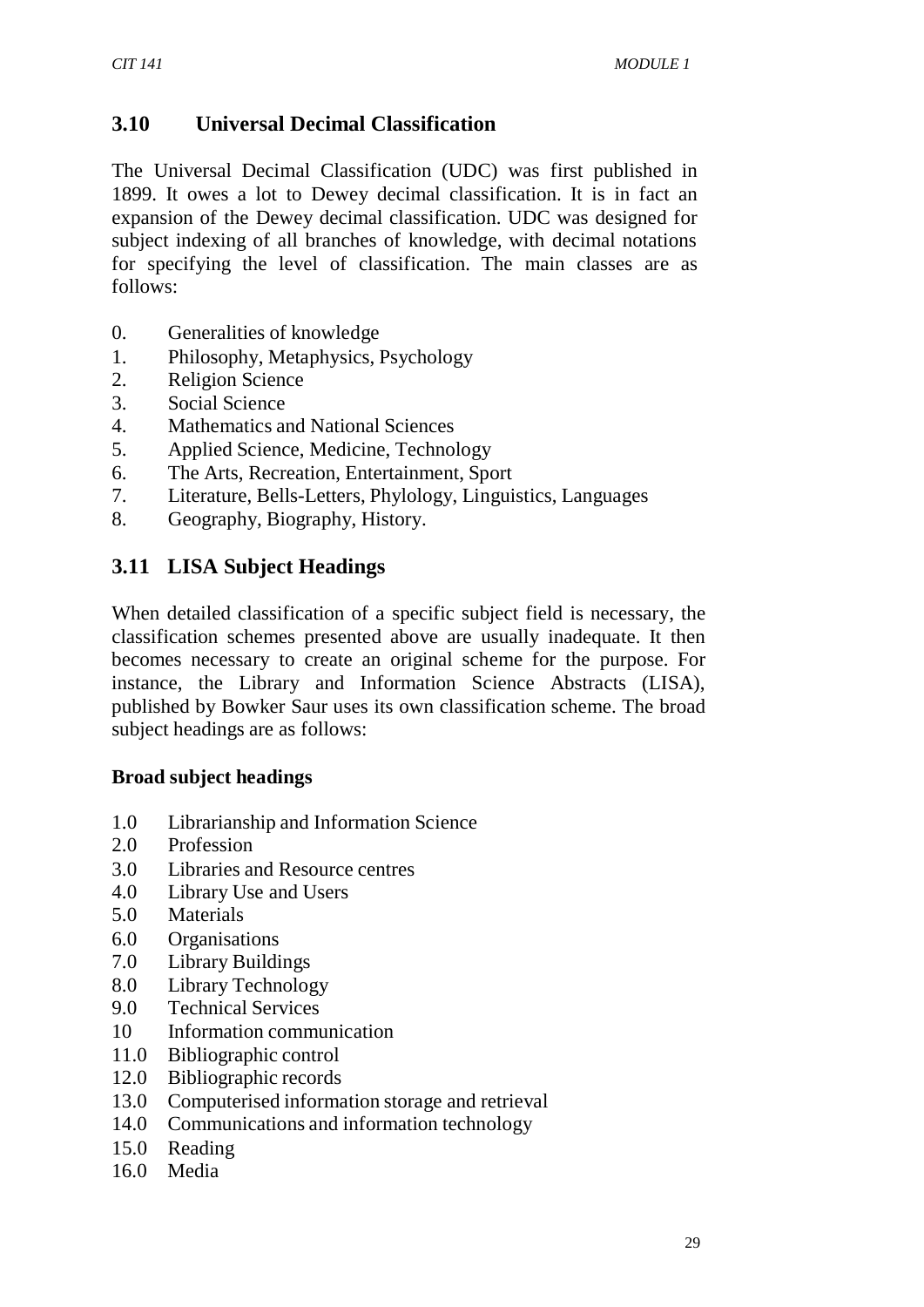- 17.0 Knowledge and learning
- 18.0 Records management
- 19.0 Other fringe subjects

#### **Subdivisions**

- 10.0 Information communication
- 10.1 Information work
- 10.11 Social sciences, business information work
- 10.12 Humanities information work
- 10.13 Science, technology, medicine information work
- 10.14 Information services
- 10.15 Reference work
- 11.0 Bibliographic control
- 11.1 Bibliography
- 11.11 Bibliographies
- 12.0 Bibliographic records
- 12.1 Periodicals control
- 12.11 Cataloguing and indexing
- 12.12 Cooperative cataloguing, bibliographic utilities
- 12.13 Cataloguing rules
- 12.14 Bibliographic description
- 12.15 Manual catalogues
- 12.16 Computerised catalogues
- 12.17 Online catalogues
- 12.18 CD-ROM catalogues
- 12.19 Indexing
- 12.2 Book indexing
- 12.21 Subject indexing
- 12.22 Searching
- 12.23 Index language and systems
- 12.24 Subject heading schemes
- 12.25 Thesauri
- 12.26 Classification
- 12.27 Classification schemes
- 12.28 Computer assisted indexing
- 13.0 Computerised information storage and retrieval
- 13.1 Economic and commercial aspects
- 13.11 Networks
- 13.12 Software
- 13.13 Automatic text analysis, automatic indexing, machine translation
- 13.14 Searching
- 13.15 Downloading
- 13.16 Databases in general
- 13.17 Non-bibliographic databases, databanks
- 13.18 Bibliographic databases
- 13.19 Image databases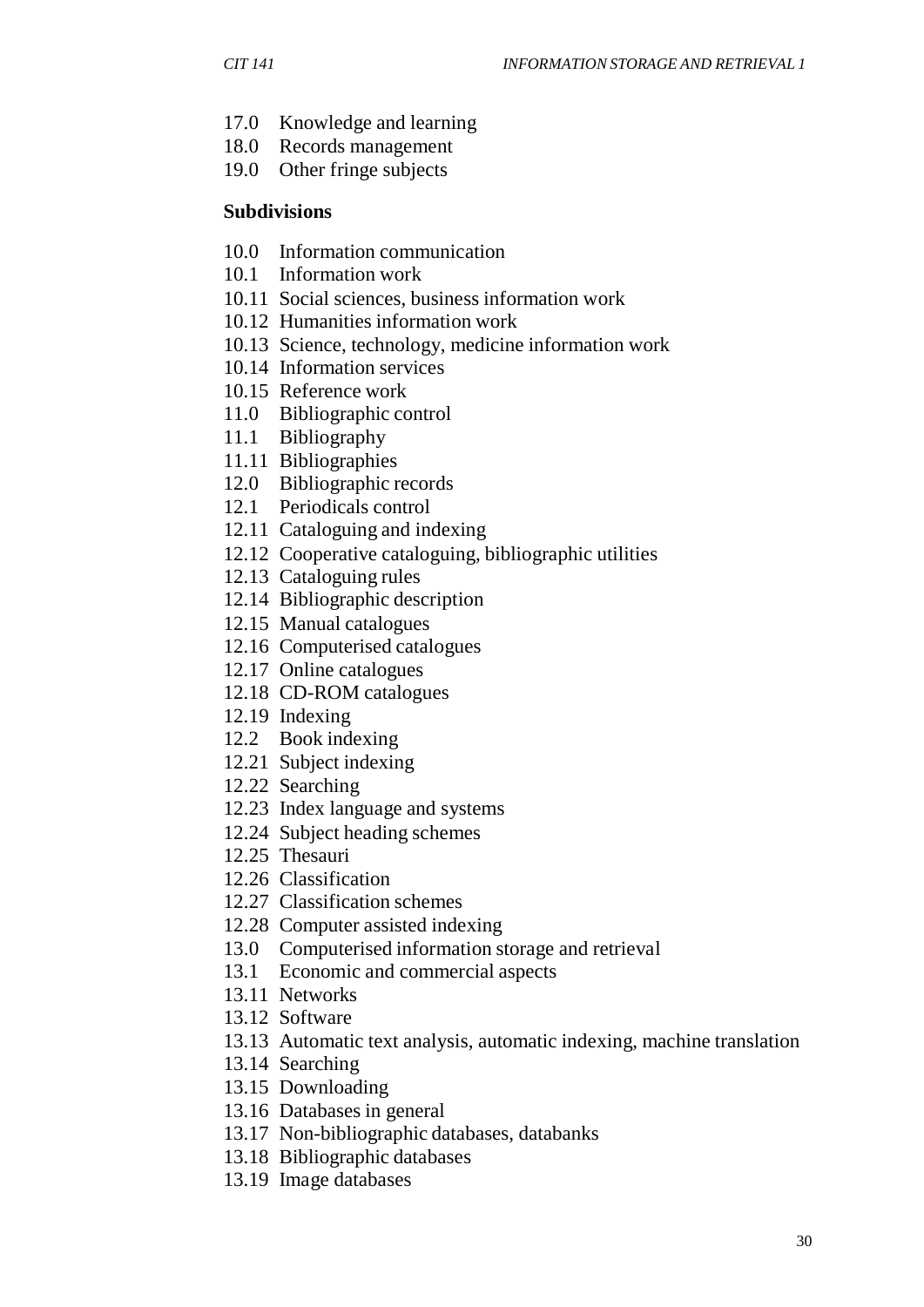- 13.2 Full text databases
- 13.21 Multimedia
- 13.22 Online systems
- 13.23 Online databases
- 13.24 Disc stored systems
- 13.25 CD-ROMs
- 13.26 CD-ROM databases
- 13.27 Other disc stored systems
- 13.28 Other storage systems
- 13.29 Videotex
- 14.0 Communications and information technology
- 14.1 Computer industry
- 14.11 Networks
- 14.12 Computer science
- 14.13 Computers
- 14.14 Software
- 14.15 Imaging technology
- 14.16 Online systems
- 14.17 Disc stored systems
- 14.18 Telecommunications and broadcasting technology
- 14.19 Computer applications
- 15.0 Reading
- 15.1 Literacy
- 16.0 Media 16.1 Copyright
- 16.11 Printing, publishing and bookselling
- 16.12 Printing
- 16.13 Printing history and analytical bibliography
- 16.14 Publishing and bookselling
- 16.15 Authorship
- 16.16 Publishing
- 16.17 Publications
- 16.18 Electronic publishing
- 16.19 Bookselling
- 16.20 Audiovisual materials
- 16.21 Broadcasting
- 17.0 Knowledge and learning
- 17.1 Research
- 17.11 Education
- 18.0 Records management
- 19.0 Other fringe subjects

## **SELF-ASSESSMENTEXERCISE**

Using the subject headings above, find the class code for the following documents:

i. National policy on telecommunications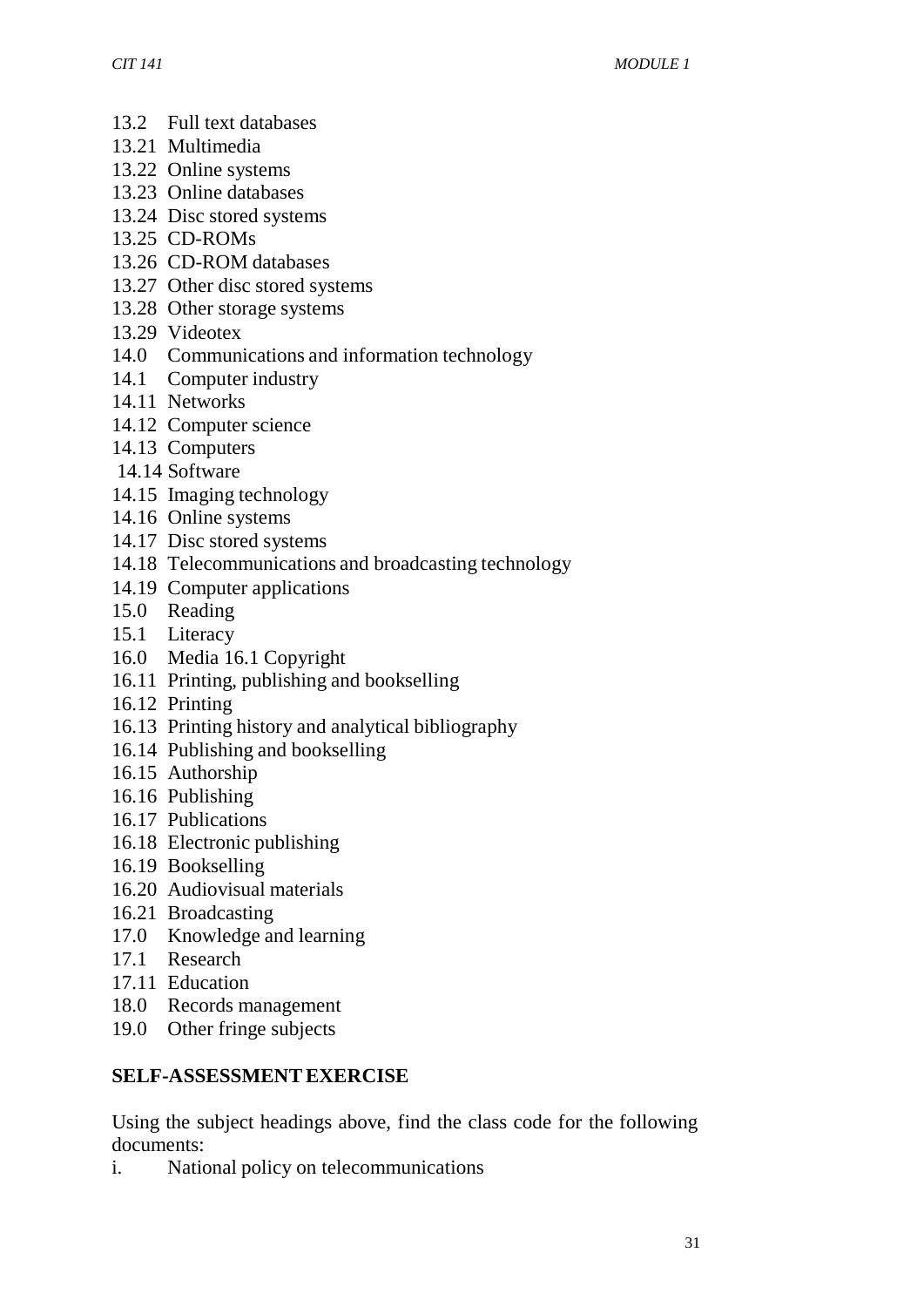- ii. A new technique for image processing
- iii. The use of CD-ROM in distributing databases
	- *a. National policy on telecommunications 14.18*
	- *b. A new technique for image processing 14.15*
	- *c. The use of CD-ROM in distributing databases 13.26*

# **4.0 CONCLUSION**

In this unit, you were introduced to the organisation of information. Now, you should be able to explain the meaning and-purpose of classification, describe several approaches to the creation of categories, distinguish between natural and artificial classification, describe the nature of hierarchical classification, and classify documents using a number of different classification schemes.

# **5.0 SUMMARY**

In this unit and the one before, you learnt what we store and retrieve in an information system, and you were introduced to the organisation of information. In next unit you will learn how to recognise at a greater level of detail the concepts treated in a document and translate them into appropriate tags for storage and retrieval purposes.

## **6.0 TUTOR-MARKED ASSIGNMENT**

Write an essay on "Organisation of Information." In your write-up you are to consider the following points:

- i. Need for organisation
- ii. Approaches to creating categories
- iii. Types of classification
- iv. General nature of existing classification schemes
- v. Need for improvising and improvement.

## **7.0 REFERENCES/FURTHER READING**

- Brian, B. (1979). *Theory of Library Classification.* London: Clive Bingley.
- Bohdan S.W. (1976). *Introduction to Cataloguing and Classification*. (5th ed.). Littleton, Colorado: Libraries Unlimited.
- Henry, E.B. *The Organisation of Knowledge in Libraries*. (1939). New York: Wilson.
- Shera, J.H. & Egan, M.E. *The Classified Catalog: Basic Principles and Practice*. (1956). Chicago: American Library Association.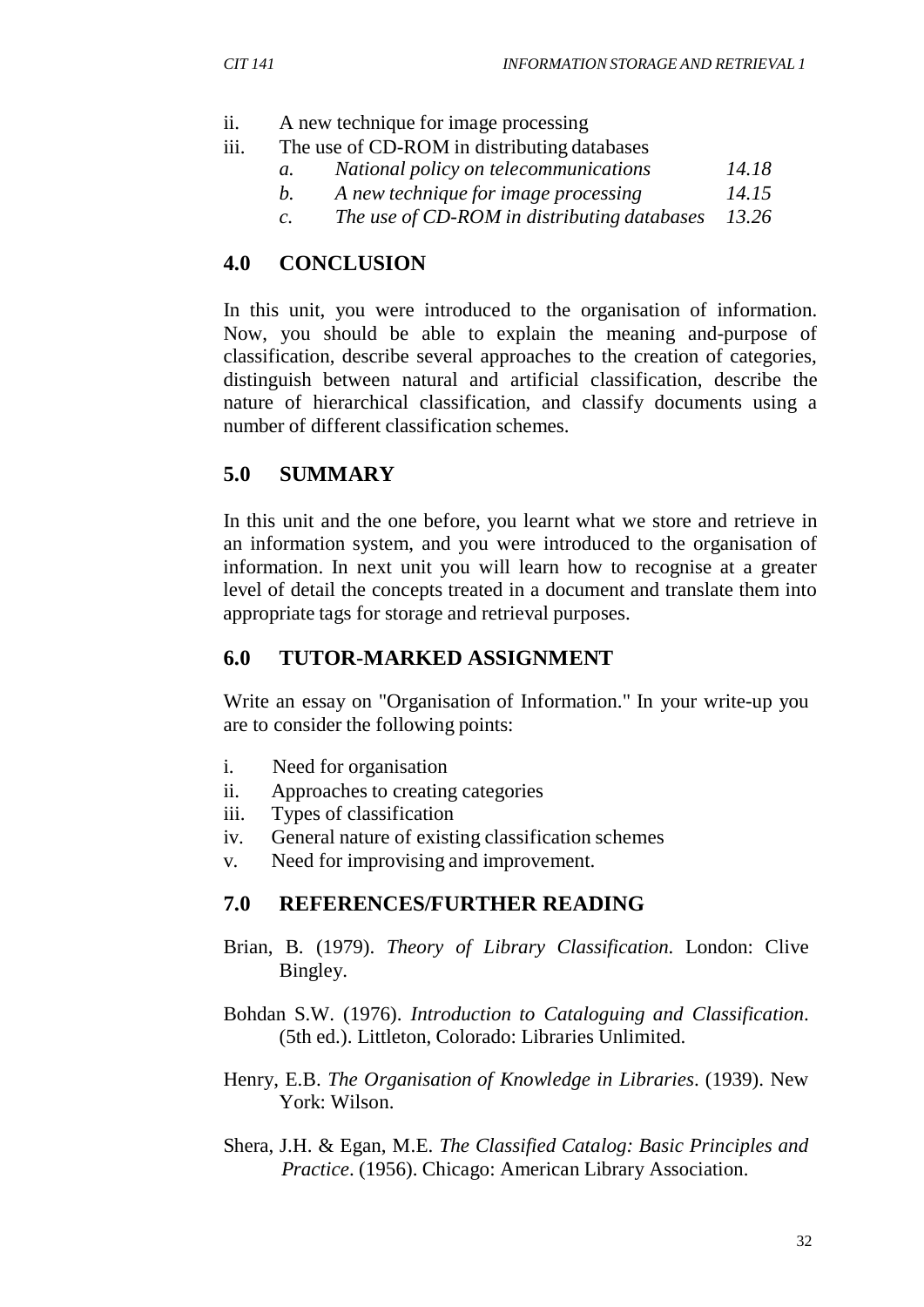# **UNIT 4 SUBJECT INDEXING**

### **CONTENTS**

- 1.0 Introduction
- 2.0 Objectives
- 3.0 Main Content
	- 3.1 What is Subject Indexing?
	- 3.2 Content Determination
	- 3.3 Concept Selection
	- 3.4 Assignment of Index Terms
	- 3.5 Automatic Indexing
		- 3.5.1 Word Extraction by Statistical Criteria
		- 3.5.2 Word Extraction by Non-Statistical Criteria
		- 3.5.3 Assignment Indexing
	- 3.6 Citation Indexing
- 4.0 Conclusion
- 5.0 Summary
- 6.0 Tutor-Marked Assignment
- 7.0 Reference/Further Reading

## **1.0 INTRODUCTION**

In the last unit we addressed the need for organising information sources. We were actually, concerned with creating broad subject categories. In this unit, our attention will be on recognising at a greater level of detail, the concepts treated in a document and translating them into appropriate tags for storage and retrieval purposes.

## **2.0 OBJECTIVES**

At the end of this unit, you should be able to:

- explain what is meant by subject indexing<br>describe the process of content determination
- describe the process of content determination<br>• correctly identify concents to use as index term
- correctly identify concepts to use as index terms<br>• correctly assign index terms
- correctly assign index terms
- describe the general principles of automatic indexing.

# **3.0 MAIN CONTENT**

## **3.1 What is Subject Indexing?**

Information retrieval, especially from a computerised system, requires a great level of detail of recognition of issues dealt with in the document.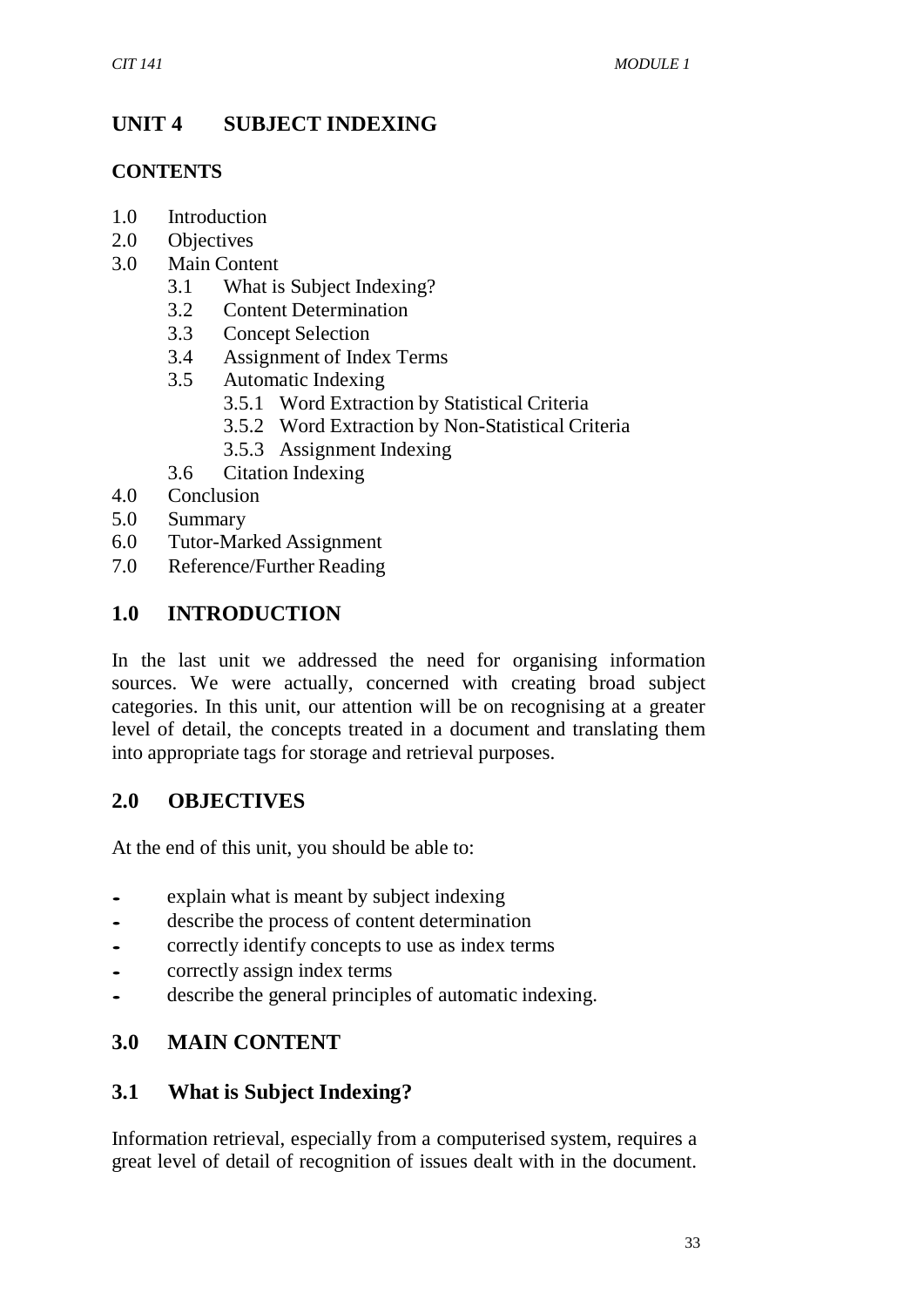Subject indexing is about recognising the issues dealt with in a document and assigning them to appropriate classes. The purpose is to facilitate storage, location, and retrieval of information. Just as the organisation of document into subject categories makes it possible to avoid examining a large number of documents before one finds the one needed, so also subject indexing reduces the number of subject classes one has to search for some needed information.

Let us consider a simple overview of subject indexing. The intention is to identify the various key issues or subject matter or topics addressed in a document, assign each one to an appropriate class, to which a tag or label is given. In this way one document may be assigned to as many classes as the number of key issues identified in the document.

Subject indexing consists of three distinct operations, namely: content determination, concept selection, and assignment of index terms.

## **3.2 Content Determination**

The first step in subject indexing is to determine what a document is all about. There is need to find out the key issues addressed for which users will require the document. How does the indexer determine this? He or she has to scan, first the title, then any of the following features that are available: the abstract, the contents, the foreword, and the preface, and finally the main body of the text. The issues or subject matter or topics dealt with in the document (otherwise called concepts) are identified in the process.

It requires somebody who understands the subject to undertake this analysis. A very important consideration is the community of users who are expected to come to request for information. The indexer really has to know the profile of the user community. In many cases, every information retrieval system is intended for a defined user community.

### **SELF-ASSESSMENTEXERCISE**

Identify four concepts from the following title and abstract, which you consider the article has addressed.

Bishop, A.M. (2001). "The Effects of Fertilisers on Soils in the Rain Forest Zone of Nigeria." *Journal of Agricultural Services,* 8(2), 2001, 23-33.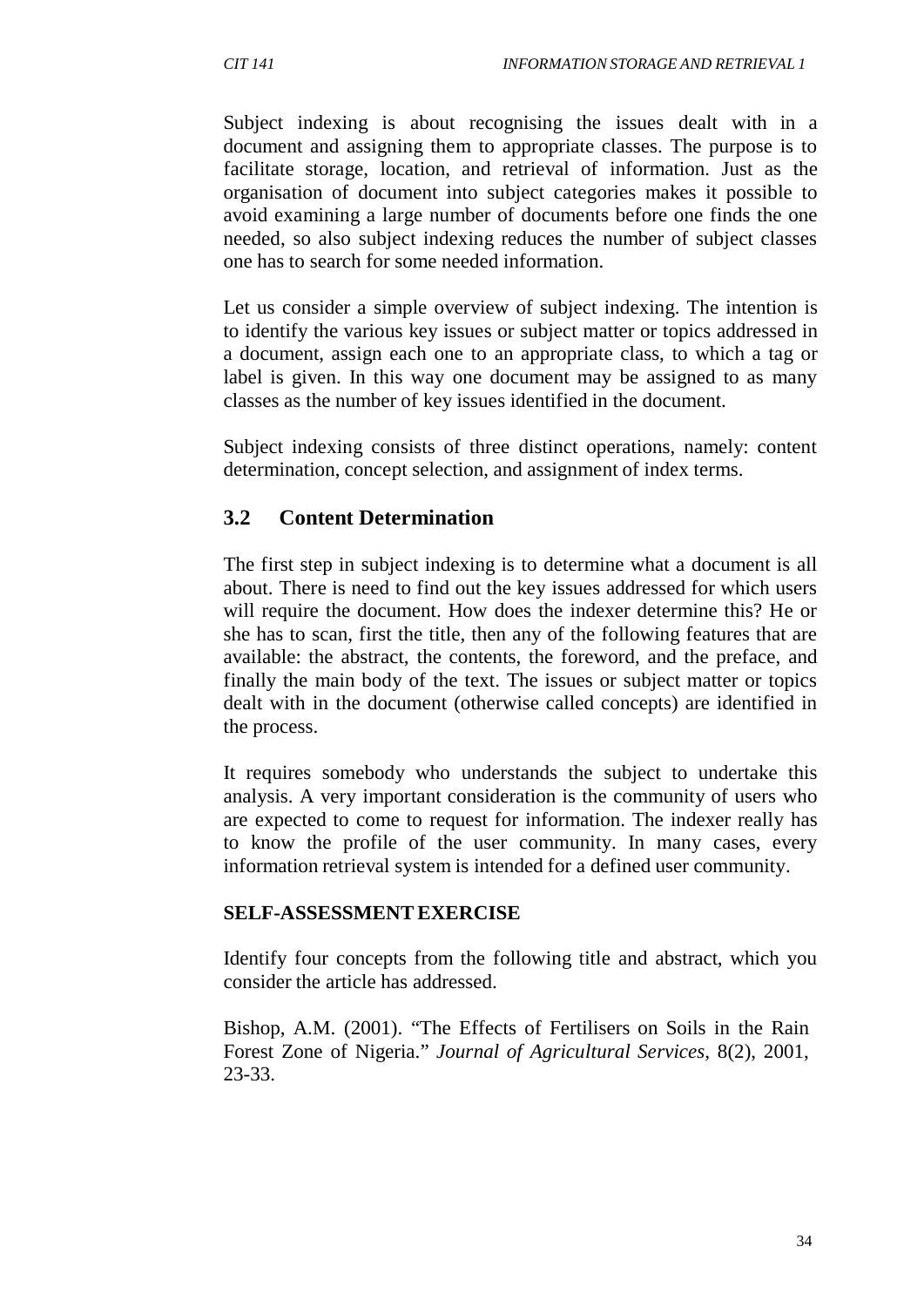# **Abstract**

The research reported here addressed the use of fertilisers by root-tuber farmers in the rain forest belt of Nigeria. The effects on soil types, especially on the consistency and chemistry, were determined using three different analytical techniques. A number of recommendations are made for more effective agricultural extension services and better soil management.

Here are the concepts that seem important:

- Use of fertilisers<br>Fffects of fertilis
- Effects of fertilisers<br>• Soil consistency
- Soil consistency<br>• Soil chemistry
- Soil chemistry<br>• Agricultural ex
- Agricultural extension services
- Soil management.

In recognising these concepts, we have at the back of our mind those who should see this article. We could add:

- Agronomy<br>• Root tubers
- Root tubers
- Soil types
- Analytical techniques
- Rain forest zone
- Nigeria.

But these are more likely to be addressed in a superficial way. You may wonder why the term "agronomy" was selected. The information in this article actually belongs to the field of agronomy. Giving the tag "agronomy" will make it possible for anyone who needs general information in agronomy to get at this article.

## **3.3 Concept Selection**

It is good to realise that concept selection is, to a large extent, subjective. The indexer has to use his or her judgment to decide what is important, taking into consideration the needs of the expected users. In the example above we chose the six concepts because, from all indications, these seem to be the main subject matter treated in the article. We are actually saying that anyone who needs information in each of these six topics should read this article. Generally, selection of concepts depends on: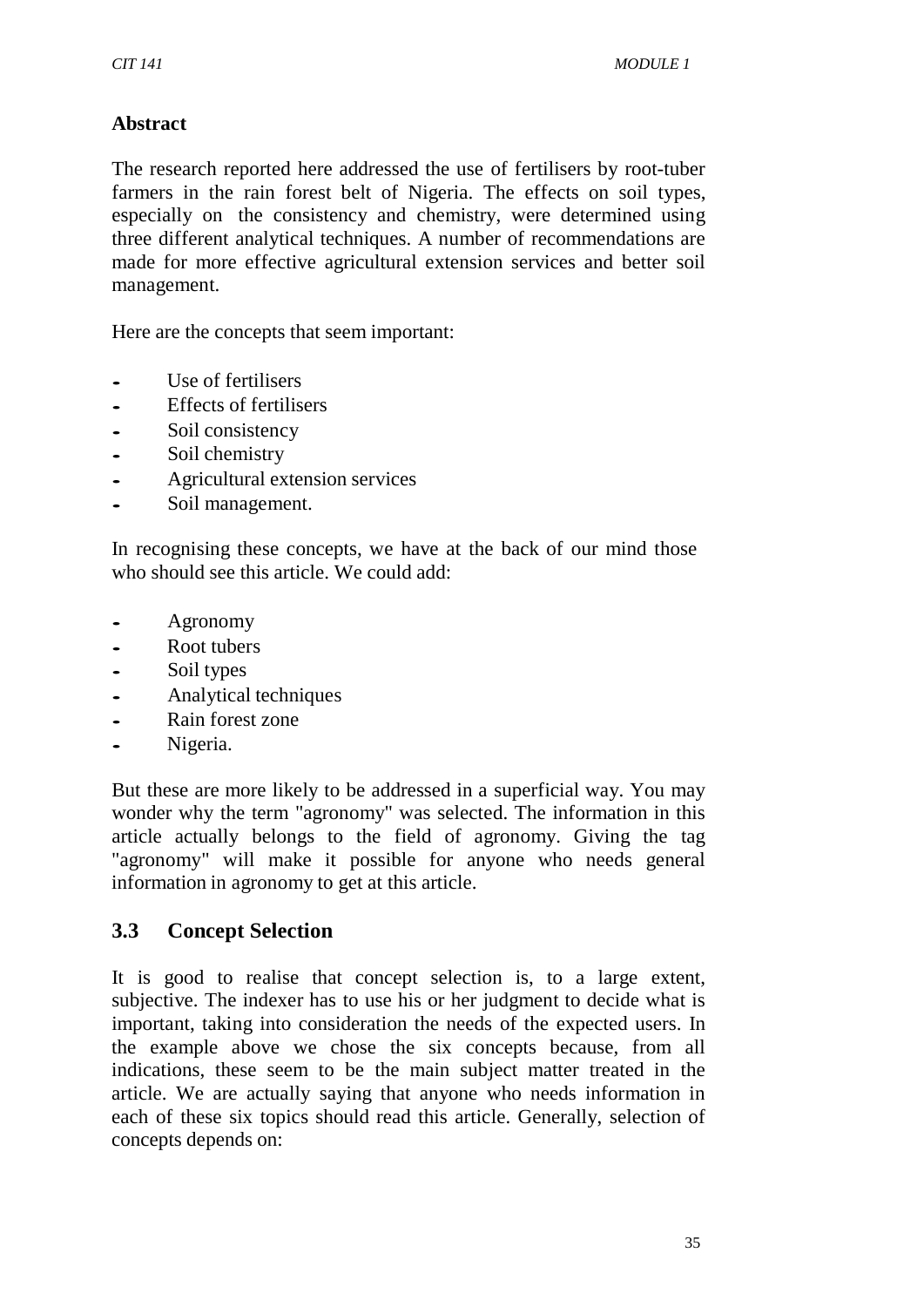- The background of the indexer<br>• The ability of the author to com
- The ability of the author to communicate his thoughts with clarity
- The profile of the user community
- The objectives of the system.

We did not have to stop at the six concepts. We could recognise as many as six more as listed above. However, it is not wise to just keep on adding more and more concepts. Every concept that we recognise and use as a means of access to the document has implication for storage space. Another problem is that some concepts that are treated marginally will, if included in the list of main concepts, create the problem of retrieving irrelevant materials. Now imagine that someone wants information on tertiary education in Nigeria. If the article above was assigned to the class Nigeria (that is if the concept "Nigeria" was recognised as one of the subject matters treated in the article), then a search for information on Nigeria will retrieve this article along with all other articles for which the concept "Nigeria" was also recognised. Do you think the article would be useful to that person? Of course not.

### **SELF-ASSESSMENTEXERCISE**

What do you think would be wrong with choosing more than the six concepts listed and including possibly up to six more?

## **3.4 Assignment of Index Terms**

The issue here is the choice of appropriate terms to use for representing the concepts that have been selected. There are different approaches. One approach is to use the terms as they occur in the, document. This has the appeal of being natural and easy. It also has its problems, which will be pointed out in due course. Another approach is to translate the concepts into equivalent predetermined terms, descriptors,, on subject headings, classification numbers or other codes, that are used in a given information retrieval system. Whatever terms, descriptors, subject headings, classification number and other codes, (whether they occur naturally in the document or they were derived from translation process), that are used as tags for the document become the surrogates (representatives) of the actual documents.

### **SELF-ASSESSMENTEXERCISE**

Once again, go through the title and abstract of the article by A. M. Bishop. Below are 11 concepts chosen to represent the article; identify which ones are natural and which ones have been translated.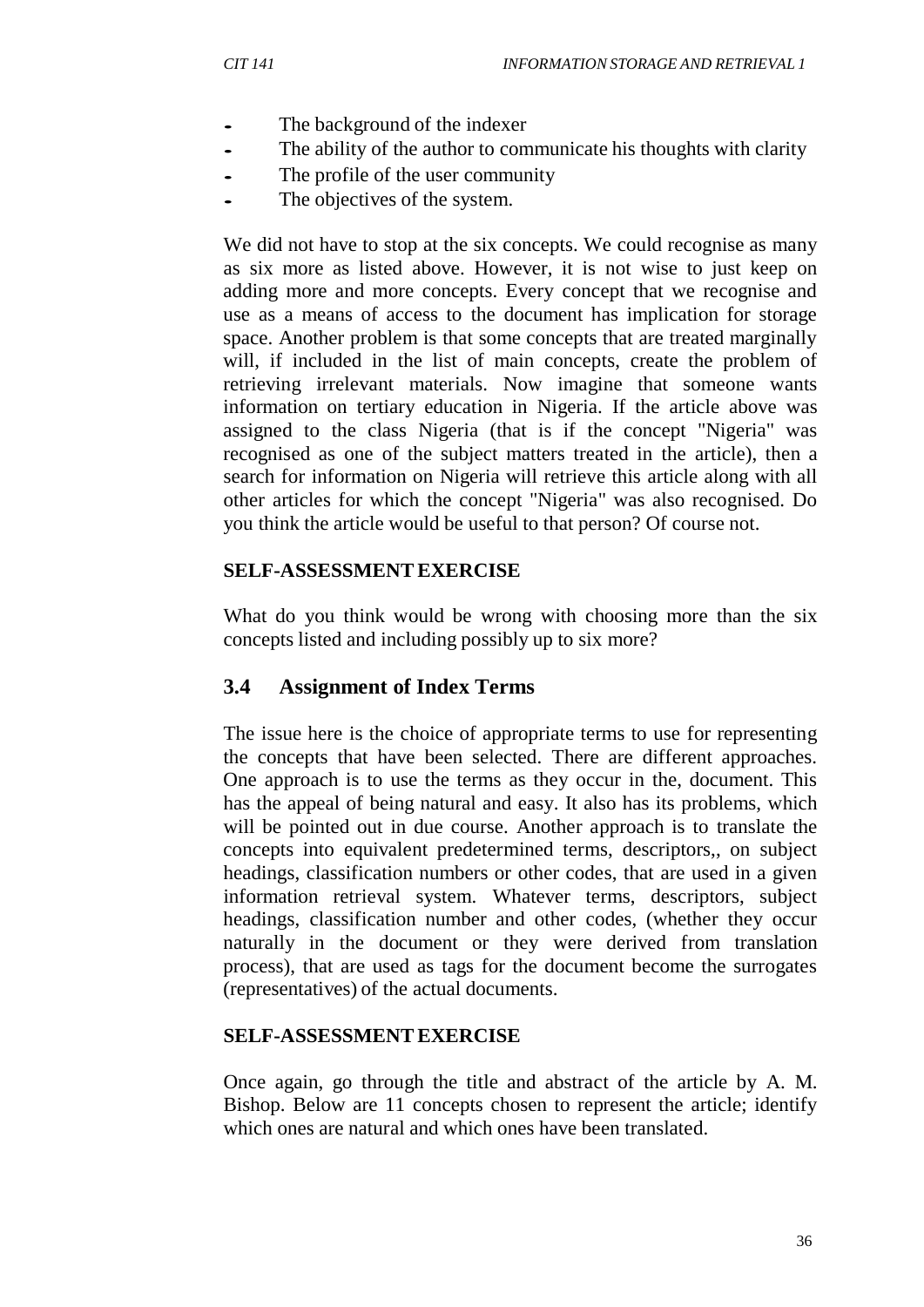A.M. Bishop. "The Effects of Fertilisers on Soils in the Rain Forest Zone of Nigeria." *Journal of Agricultural Services,* 8(2), 2001, 23-33.

### **Abstract**

The research reported here addressed the use of fertilisers by root-tuber farmers in the rain forest belt of Nigeria. The effects on soil types, especially on the consistency and chemistry, were determined using three different analytical techniques. A number of recommendations are made for more effective agricultural extension services and better soil management.

Concepts that have been chosen:

- Use of fertilisers<br>• Effects of fertilise
- Effects of fertilisers<br>• Soil consistency
- Soil consistency<br>Soil chemistry
- Soil chemistry<br>• Agricultural ex
- Agricultural extension services<br>• Soil management
- Soil management<br>- Agronomy
- Agronomy<br>• Root tubers
- Root tubers<br>• Soil types
- Soil types<br>• Analytical
- Analytical techniques
- Rain forest zone

See the table below for the answer

| <b>Natural</b>                                                                                                                     | <b>Translated</b>                                                                              |
|------------------------------------------------------------------------------------------------------------------------------------|------------------------------------------------------------------------------------------------|
| Use of fertilisers<br><b>Effects of fertiliser</b><br>Agricultural extension services<br>Analytical techniques<br>Rain forest zone | Soil consistency<br>Soil chemistry<br>Soil management<br>Agronomy<br>Root tubers<br>Soil types |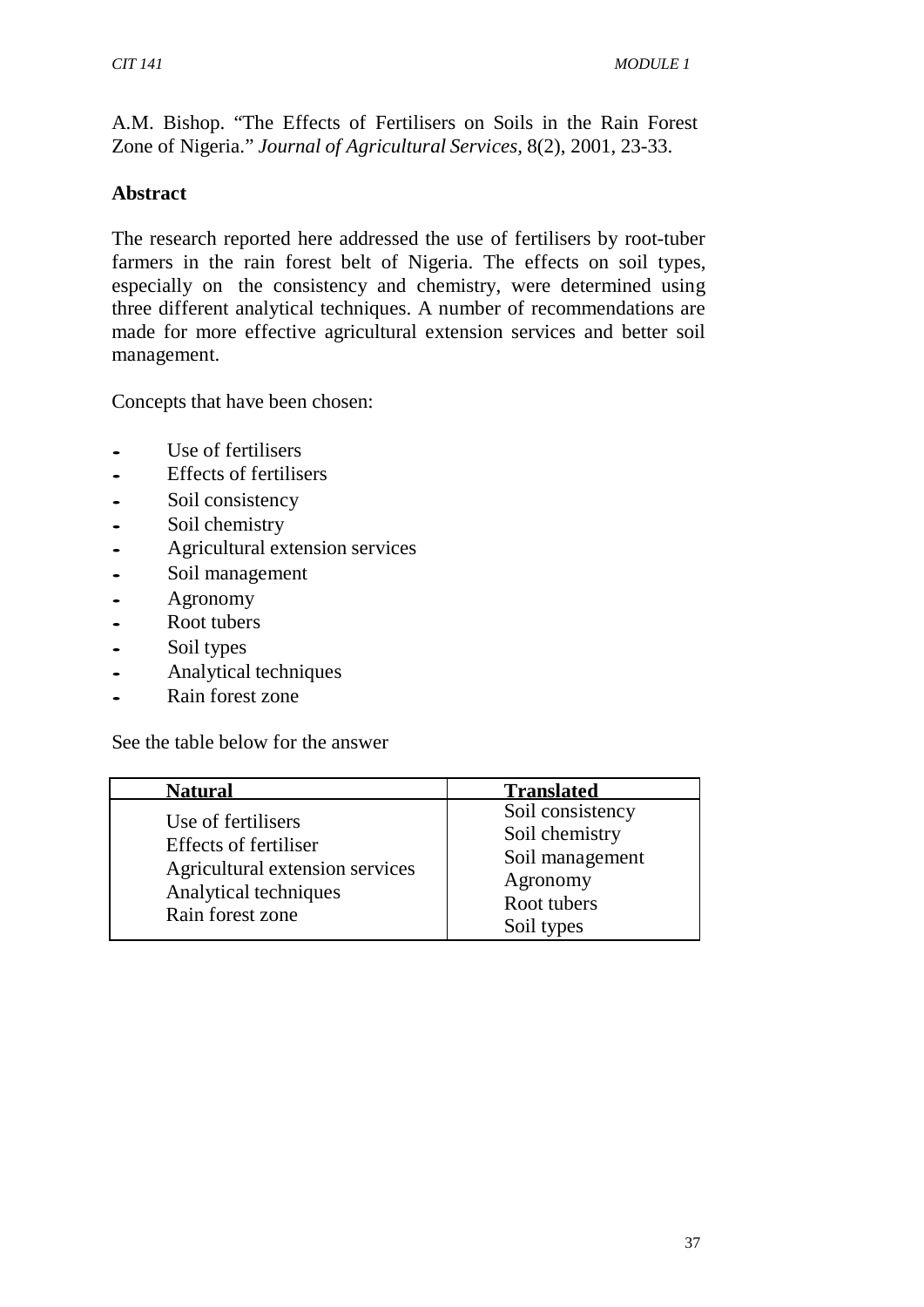# **3.5 Automatic Indexing**

It has become possible to reduce the intellectual effort by human beings in indexing with the use of the computer. Now computers are being used not only to index documents but also to create links between documents for the benefit of the user of an information retrieval system.

There are several approaches to automatic indexing. They include word extraction by frequency, word position, word type as well as assignment indexing.

# **3.5.1 Word Extraction by Statistical Criteria**

In this approach, words are extracted from the text on the basis of frequency of occurrence. This technique was pioneered by Luhn in 1957 and Baxendale in 1958, both of IBM. The computer counts the words and phrases that occur in the document and select the words that occur most frequently as the index terms. A stop list is used to exclude common, non-substantive words; that is all those words that are not useful for representing the subject matter in a document. This method has over the years proved to be reliable and effective.

### **Stop words**

In an information retrieval system for agriculture, we would expect the following words to be among the stop words:

| for   | bring   |
|-------|---------|
| to    | often   |
| more  | always  |
| now   | many    |
| here  | out     |
| go    | near    |
| take  | produce |
| again | make    |
|       |         |

While this method is based on the absolute frequency of occurrence, another technique uses relative frequency of occurrence. In the letter, a word is extracted if it occurs more frequently than an expected value in the context of that subject.

# **3.5.2 Word Extraction by Non-Statistical Criteria**

The use of non-statistical criteria is another approach, which may be combined with or replace the extraction by the statistical criteria. The extraction program evaluates the significance of words in the document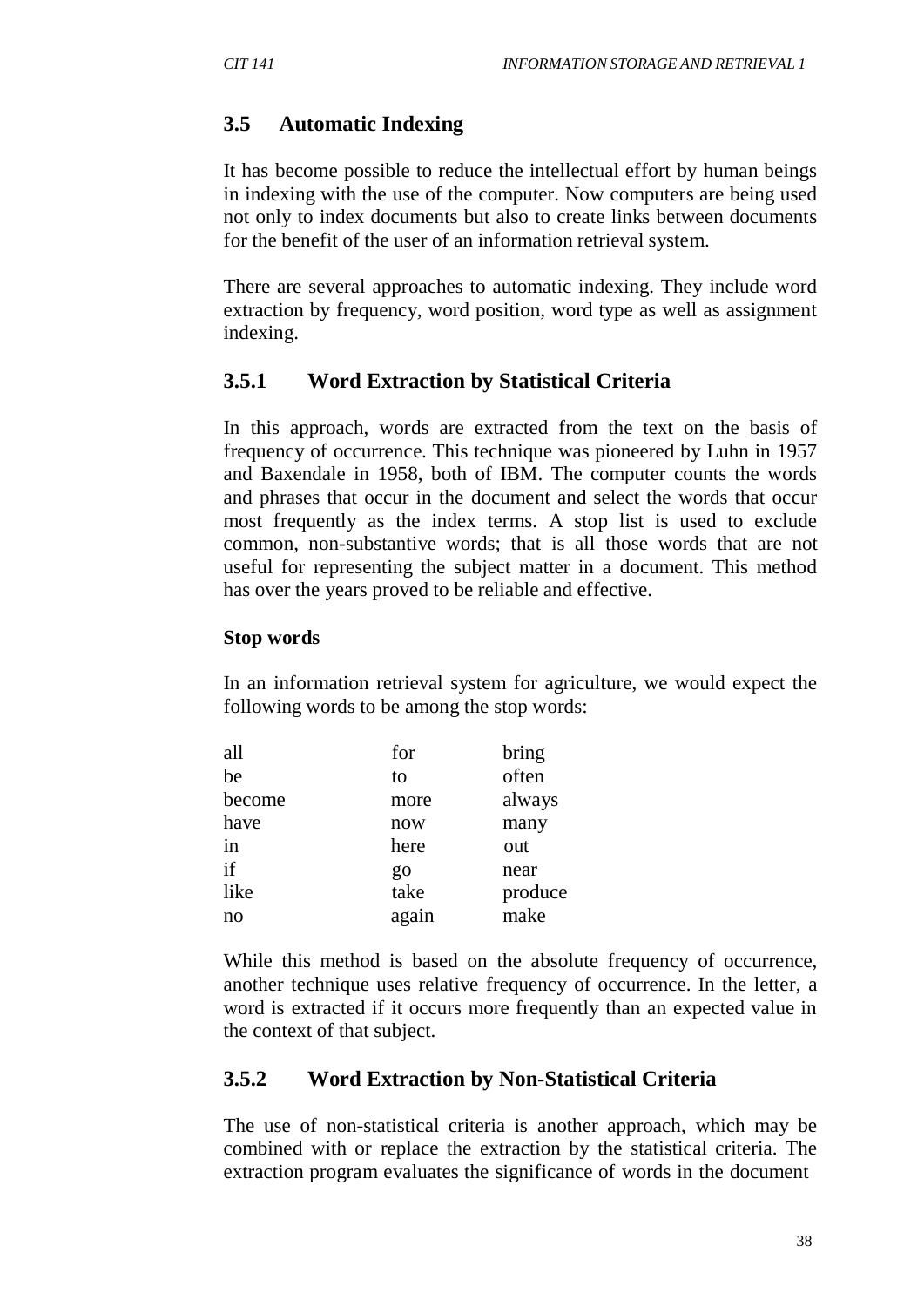on the basis of their position, the type of word, as well as the emphasis on a word as indicated by print features such as font size, boldface, italics and so forth.

# **3.5.3 Assignment Indexing**

In this approach the indexing program assigns to a document one or more terms from a comprehensive list of terms called the vocabulary of the retrieval system. The first step is to identify the most appropriate terms from the document using any of the extraction methods described above. The selected terms are matched against the list of terms in the controlled vocabulary of the retrieval system. The terms in the vocabulary that best match the extracted words (that is, the best equivalents) are then used as the index terms.

## **SELF-ASSESSMENTEXERCISE**

Read over the section and make sure that you can explain the three approaches to automatic indexing, namely:

- Word extraction by statistical criteria
- Word extraction by non-statistical criteria<br>• Assignment indexing
- Assignment indexing.

# **3.6 Citation Indexing**

Citation indexing is not part of subject indexing, but it will be described briefly because of its, importance in information storage and retrieval. The citation index is a list of references, each of which is accompanied with a list of documents that have cited it. It is assumed that bibliographic citations provide some indication of a relationship between documents especially in terms of subject content. A good example of citation index is the one being produced by the Institute of Scientific Information, Philadelphia, in the United States.

# **4.0 CONCLUSION**

In this unit you have learnt both the principles and procedures of subject indexing. By now you should be able to explain what is meant by subject indexing, describe the process of content determination, correctly identify concepts to use as index terms, and describe the general principles of automatic indexing.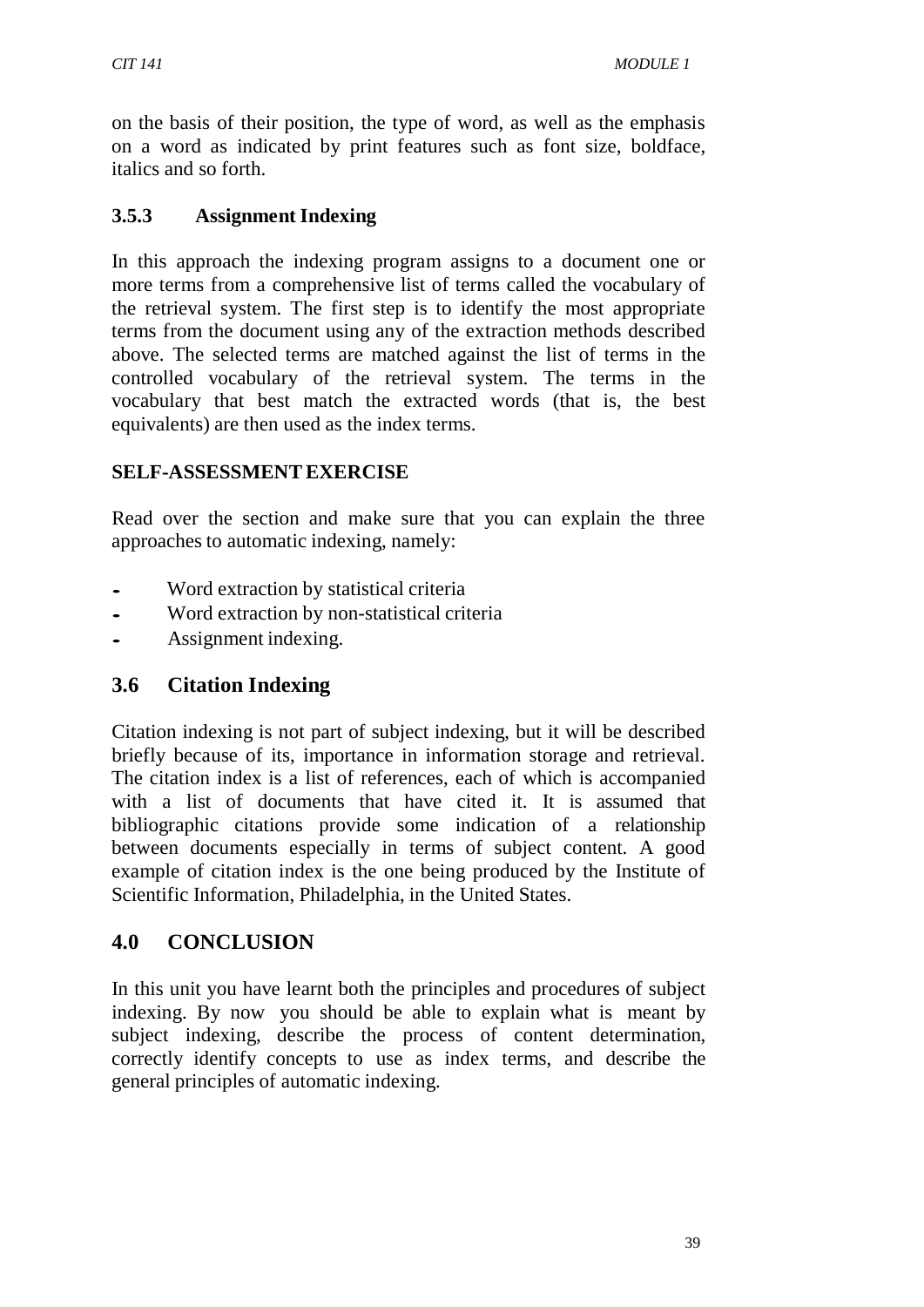# **5.0 SUMMARY**

In this unit, you have learnt to recognise the main concepts treated in a document and translate them into appropriate tags or index terms for storage and retrieval purposes. In the next unit, you will learn something about indexing languages and their characteristics that determine how such concepts are translated into index terms.

# **6.0 TUTOR-MARKED ASSIGNMENT**

Describe the general principles and procedures in subject indexing. Your write-up should be between six and eight pages of A4 typed with double spacing in 12 points of Times Roman.

# **7.0 REFERENCE/FURTHER READING**

Lancaster, F. W. (1979). *Information Retrieval Systems: Characteristics, Testing and Evaluation*. New York: Willey.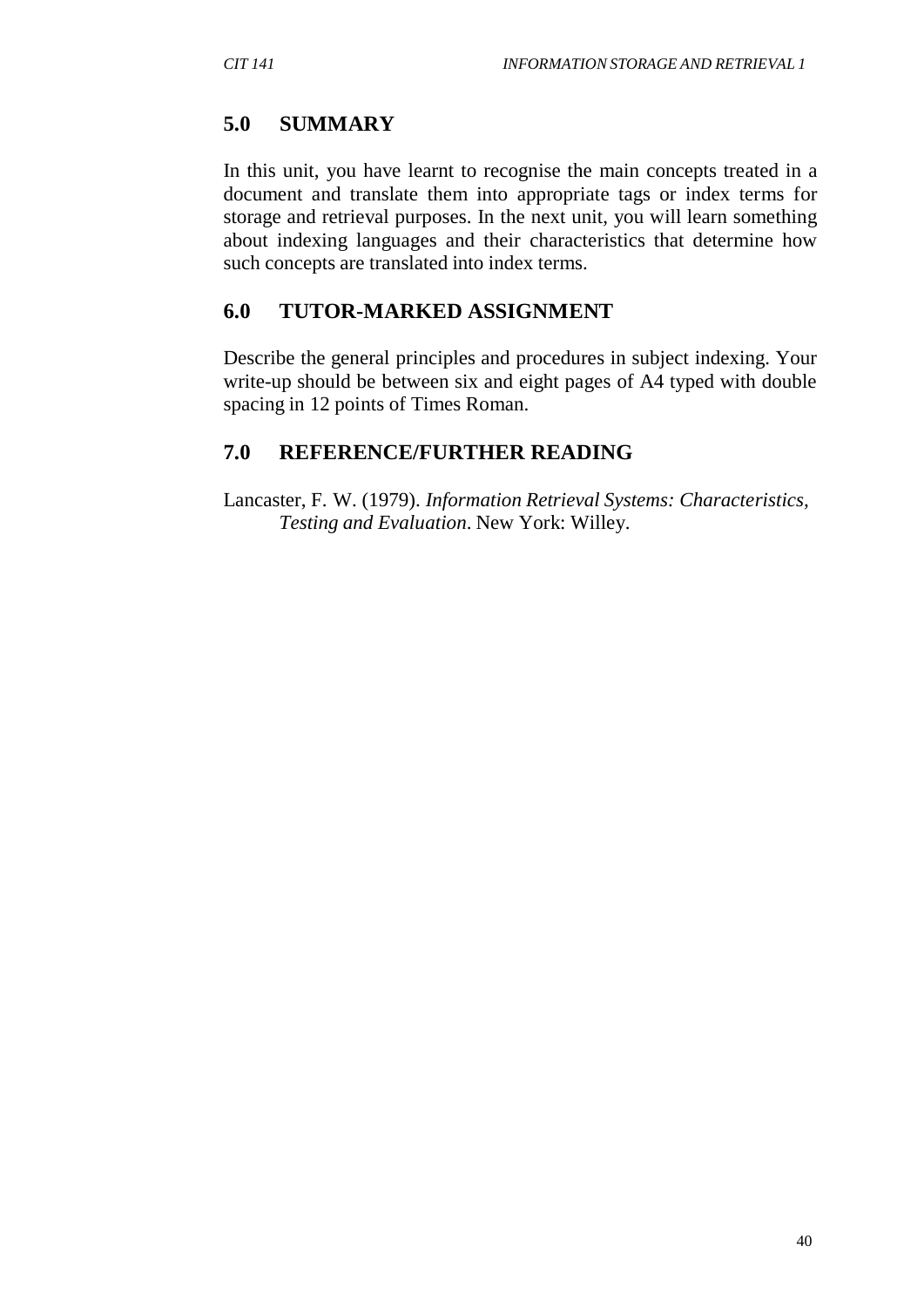# **UNIT 5 INDEX LANGUAGE**

### **CONTENTS**

- 1.0 Introduction
- 2.0 Objectives
- 3.0 Main Content
	- 3.1 What is an Indexing Language?
	- 3.2 Controlled Vocabulary
	- 3.3 Size of Vocabulary
	- 3.4 Specificity of Terms
	- 3.5 Exhaustivity
- 4.0 Conclusion
- 5.0 Summary
- 6.0 Tutor-Marked Assignment
- 7.0 Reference/Further Reading

# **1.0 INTRODUCTION**

In the last unit, you learnt the basic principles and procedures of subject indexing. Among the things you learnt is the selection of the main concepts treated in a document and their translation into appropriate tags or index terms. In this unit, you will be introduced to indexing languages and their characteristics that determine how such concepts are translated into index terms.

## **2.0 OBJECTIVES**

At the end of this unit, you should be able to:

- explain what is meant by indexing language
- distinguish between natural and controlled language<br>• explain the purpose of controlling vocabulary
- explain the purpose of controlling vocabulary
- explain the use of a thesaurus
- describe pre-coordinate system
- describe post-coordinate system.

# **3.0 MAIN CONTENT**

## **3.1 What is an Indexing Language?**

Language of a system is the total number of index tags available for use in the subject description of documents. There are two basic types of indexing languages: the natural language and the controlled vocabulary. The three-step indexing activity described in the previous unit presumes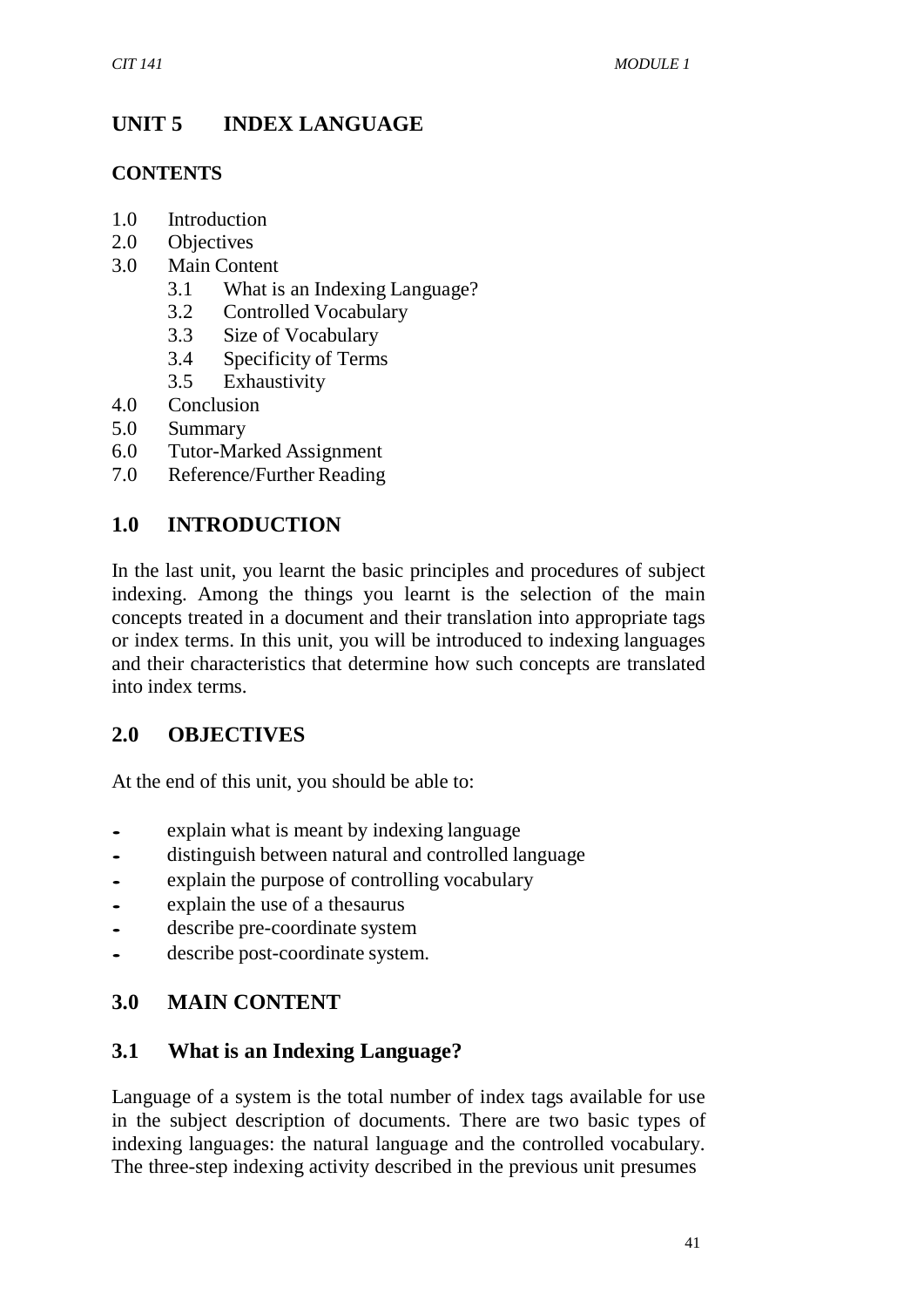a controlled vocabulary. The third step was the translation of terms or concepts selected from the document into the most appropriate equivalents that are available in the vocabulary of the system. Where there is no such standardised vocabulary, the third step is irrelevant.

A natural language is one in which there is no restriction on terms to be used as long as they, are substantive terms used in the document. Natural language indexing is also called free-text indexing. The use of terms in the document gives high specificity, which in turn leads to the retrieval of very relevant information. There is a greater level of exhaustivity and this tends to retrieve as much information as possible. When new words are coined by authors, they come immediately into the system and the system is usually quite up-to-date.

The need to search for information across a number of databases in one search operation has made natural language indexing far more promising than controlled vocabulary. Natural language, allows easy retrieval from one database to another without any problem of incompatibility of terms.

The appeal of natural language indexing has increased with the success of automatic indexing. It is very easy to use computer programs to identify substantive terms that qualify for use as index tags and pick them out. Indexing cost is now considerably low with automatic indexing. The advantages of a natural language are:

- simple and easy indexing procedure
- requires no subject expert<br>• freedom of choice of terms
- freedom of choice of terms
- high specificity ensures retrieval of relevant documents
- exhaustivity ensures the retrieval of a good number of documents
- allows transparent searching of multiple databases in one search operation
- high efficiency and effectiveness with automatic processing.

#### **SELF-ASSESSMENTEXERCISE**

Now study the two titles below and try to identify the appropriate natural language terms.

- i. Post-Harvest Storage of Guinea Corn
- ii. How to Store Sorghum after Harvest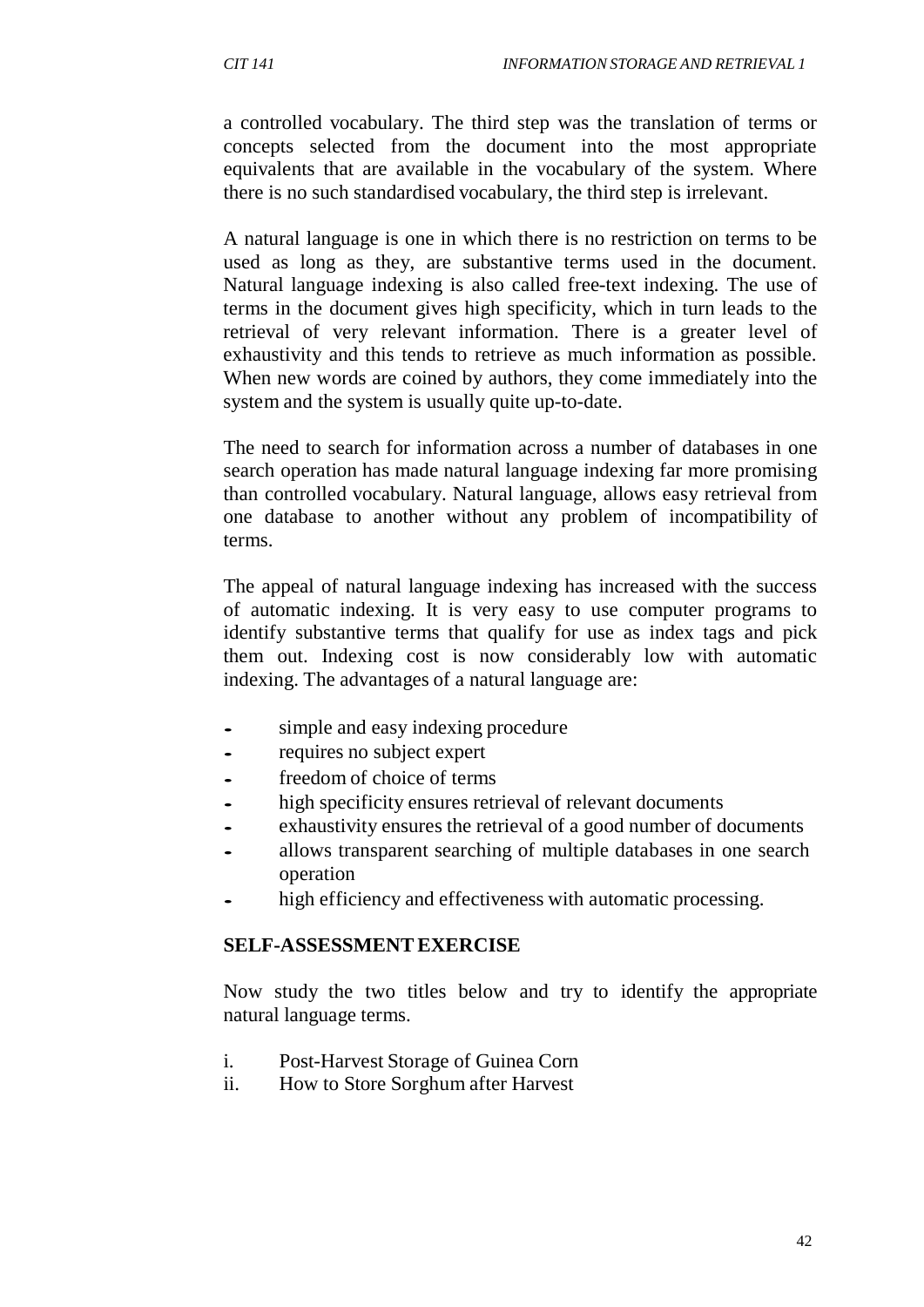## **3.2 Controlled Vocabulary**

Natural language indexing has its own limitations. One obvious limitation is the scattering of information under different synonyms, different forms of the same word, and so forth. Another limitation is its inability to supply index terms that are implied in the context but not expressly used in the document.

#### **SELF-ASSESSMENTEXERCISE**

What is the problem with the natural terms that we identified in the previous self-assessment exercise?

It would be obvious to anyone that the two documents are related and so should go together. According to natural language indexing the first one would be represented by: post harvest, storage and guinea corn while the second would be tagged with: store, sorghum and harvest. What has happened is that the two documents have been scattered instead of being brought together in the interest of the user. Even though the two documents are likely to be useful to a researcher working on cereals, natural indexing would not generate the term "cereals" since the term is not used in the document.

Controlled vocabulary has the advantage of:

- imposing order in the use of terms
- imposing economy by restricting the size of vocabulary and reducing the number of unique terms to be entered into the system
- providing a means of showing the relationships between terms<br>standardising descriptors for both the indexer and the searcher
- standardising descriptors for both the indexer and the searcher
- ensuring (or increasing the probability) that the user who searchers the system will retrieve all the documents in the system that are relevant to his request.

The control of vocabulary is basically aimed at controlling:

- the size of the vocabulary<br>• the specificity of terms
- the specificity of terms
- the exhaustivity of indexing<br>the relationship between term
- the relationship between terms<br>• the relationship among words if
- the relationship among words in compound terms (citation order)<br>• synonyms by using a single term to represent all its synonyms
- synonyms by using a single term to represent all its synonyms
- the form of word to be used.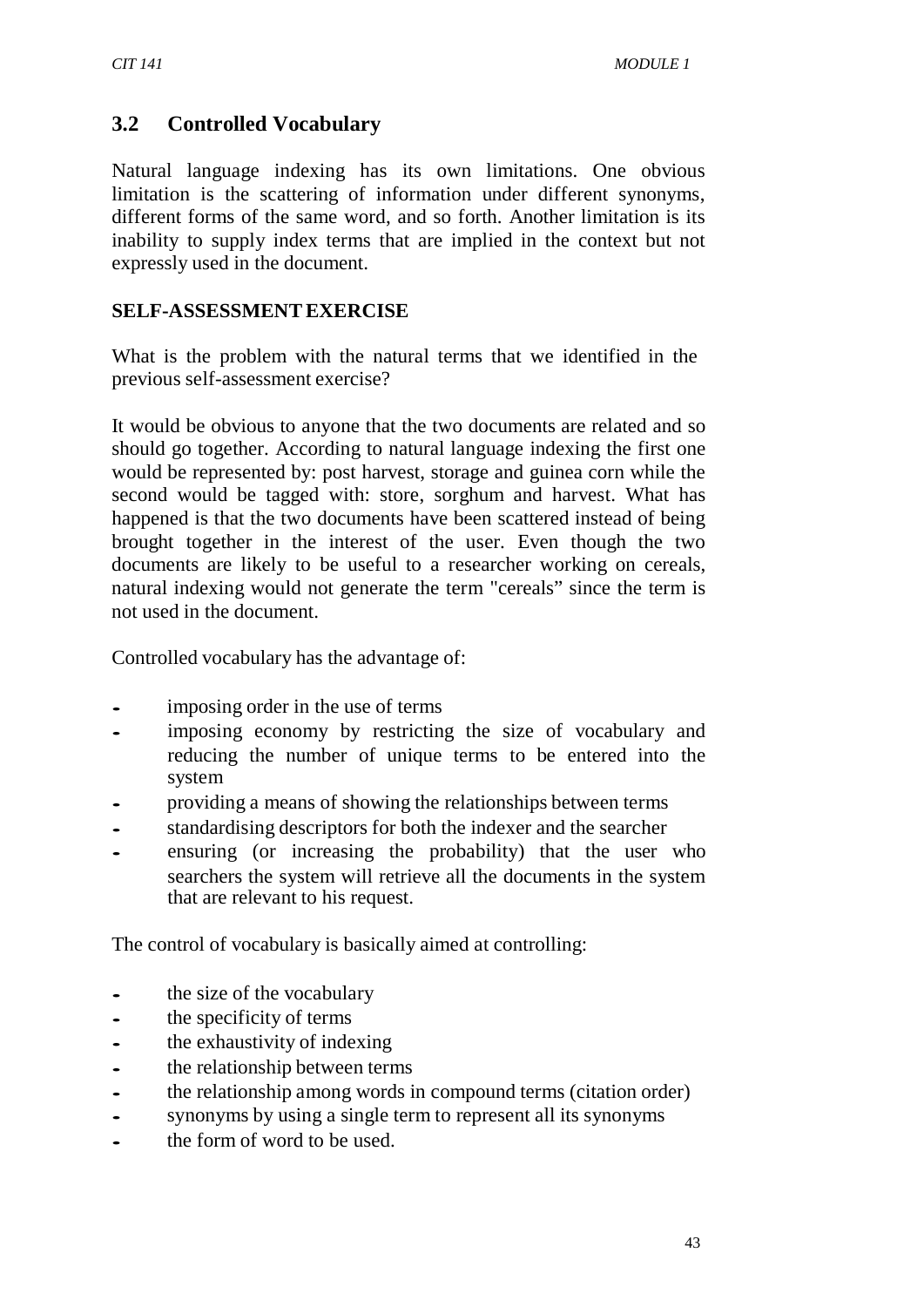# **3.3 Size of Vocabulary**

The size of the vocabulary, that is, the number of index terms available for use in a specific retrieval system, is a very important factor in its retrieval performance. It has an economic cost in terms of storage space. It is also an important determinant of the quality of searching output, as it is related to other indexing considerations, especially specificity. This matter will be clearer when we deal with specificity.

# **3.4 Specificity of Terms**

Specificity refers to the extent to which the indexer can select narrow terms (species) rather than the, broader more inclusive term (genus).

### **SELF-ASSESSMENTEXERCISE**

Read the three titles below and think of a generic (broader) term for the underlined terms:

- 1. Cultivation of Rice in Swamps
- 2. A New Variant of Millet
- 3. Post-Harvest Storage of Maize

The three terms, namely rice, millet, and maize may be represented by the broader term "cereals". If we do so, then there is a loss of specificity. We cannot search for these documents with the specific terms, rice, millet or maize. The only means of retrieving them is by using the generic term "cereals". The size of the vocabulary is reduced also because a generic term is used to represent all its specific terms.

## **SELF-ASSESSMENTEXERCISE**

What is the generic form of the underlined term in the following titles?

- i. Learning the Art of Systems Programming
- ii. Introduction to Programming in Pascal

## **3.5 Exhaustivity**

Exhaustivity is the degree to which the indexer selects the different concepts dealt with in the document. The highest level of exhaustivity is achieved when all the concepts that could be identified in a document are selected. This level of exhaustivity is not always desirable. There is the consideration of optimum number of terms to select and the implications of that for the performance of the retrieval system. As a rule, it is only the concepts that are given sufficient coverage and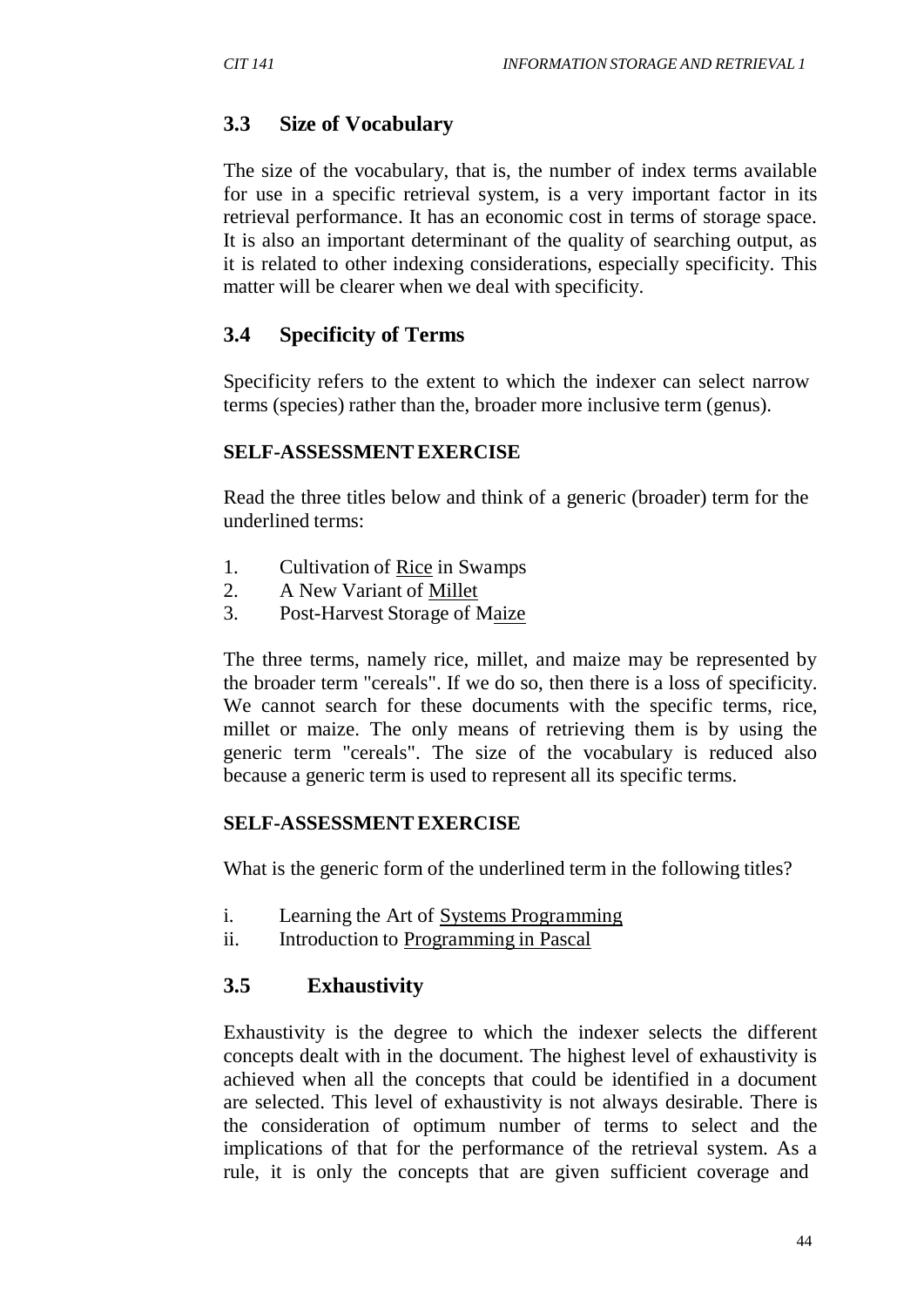warrant drawing user's attention to such information that should be selected.

# **Relationship between terms**

Earlier we described "one kind of relationship among terms, namely the genus-species relationship. We took as our example the relationship between cereals as a genetic term and rice, millet and maize as specific terms.

| Cereals (generic term) | $\rightarrow$ Rice (specific term)   |
|------------------------|--------------------------------------|
|                        | $\rightarrow$ Millet (specific term) |
|                        | $\rightarrow$ Maize (specific term)  |

The relationship is also hierarchical, because the generic term which is a higher and more inclusive term can be broken into a number of lowerlevel specific terms.

Other hierarchical relationships include:

- a thing and its parts<br>• a thing and its proce
- a thing and its processes<br>• a thing and its properties
- a thing and its properties<br>• a thing and the operation
- a thing and the operations performed on it.

### **SELF-ASSESSMENTEXERCISE**

An example of each of these relationships is presented below. Try to identify the elements of the relationships:

- computer accessories
- data collection
- melting point of iron
- treatment of malaria

We can illustrate these relationships in a table.

| Thing    | Lower level                 | Relationship |
|----------|-----------------------------|--------------|
| Computer | Computer accessories        | Parts        |
| )ata     | Data collection             | Process      |
| ron      | Melting Point of iron       | Property     |
| Malaria  | <b>Treatment of Malaria</b> | Operation    |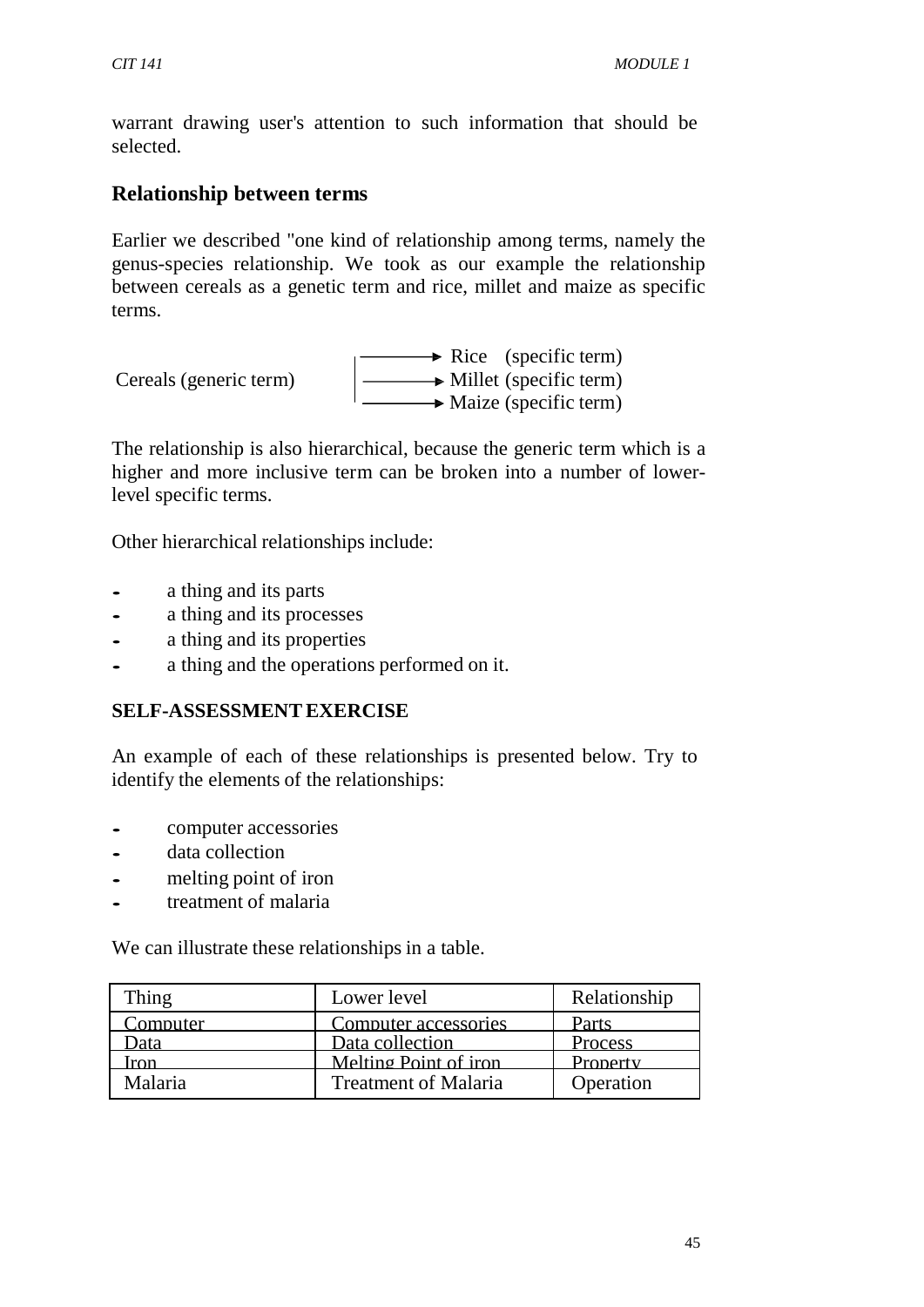# **Citation order**

Here the concern is how, to arrange the constituent words in a compound term in translating a concept - into an index term. Consider a document entitled "A Report on University Education in Nigeria". One of the concepts to be selected is "university education". In a system in which the order of citation, (that is, which word comes first) is important, we would have to decide which of the following versions to adopt:

- university education
- universities, education
- universities education
- education, universities
- education universities

#### **Synonyms**

Synonyms are words that have the same meaning. Words that are close in meaning (near synonyms) are also treated as synonyms. The problem with synonyms and near-synonyms is that they scatter documents in different places. That is not in the interest of the users who come to search for information. A decision has to be made which of the words to use to represent all the others as an index term. If a user comes to search with any of the non-index terms, the system should tell him or her the appropriate term, because a see reference is made from each of the synonyms that is not used as index term to the preferred term.

### **Form of words**

Variant forms of words pose the same problems as synonyms. Now inspect the list of words below:

| Computer   | computers, computing  |
|------------|-----------------------|
| Process    | Processing, processed |
| Graphic    | Graphics              |
| Finished   | Finishing             |
| Carbonated | Carbon                |
| Module     | Modular               |

Each word can be used as an index term but a control would mean choosing which one to represent all its variant forms.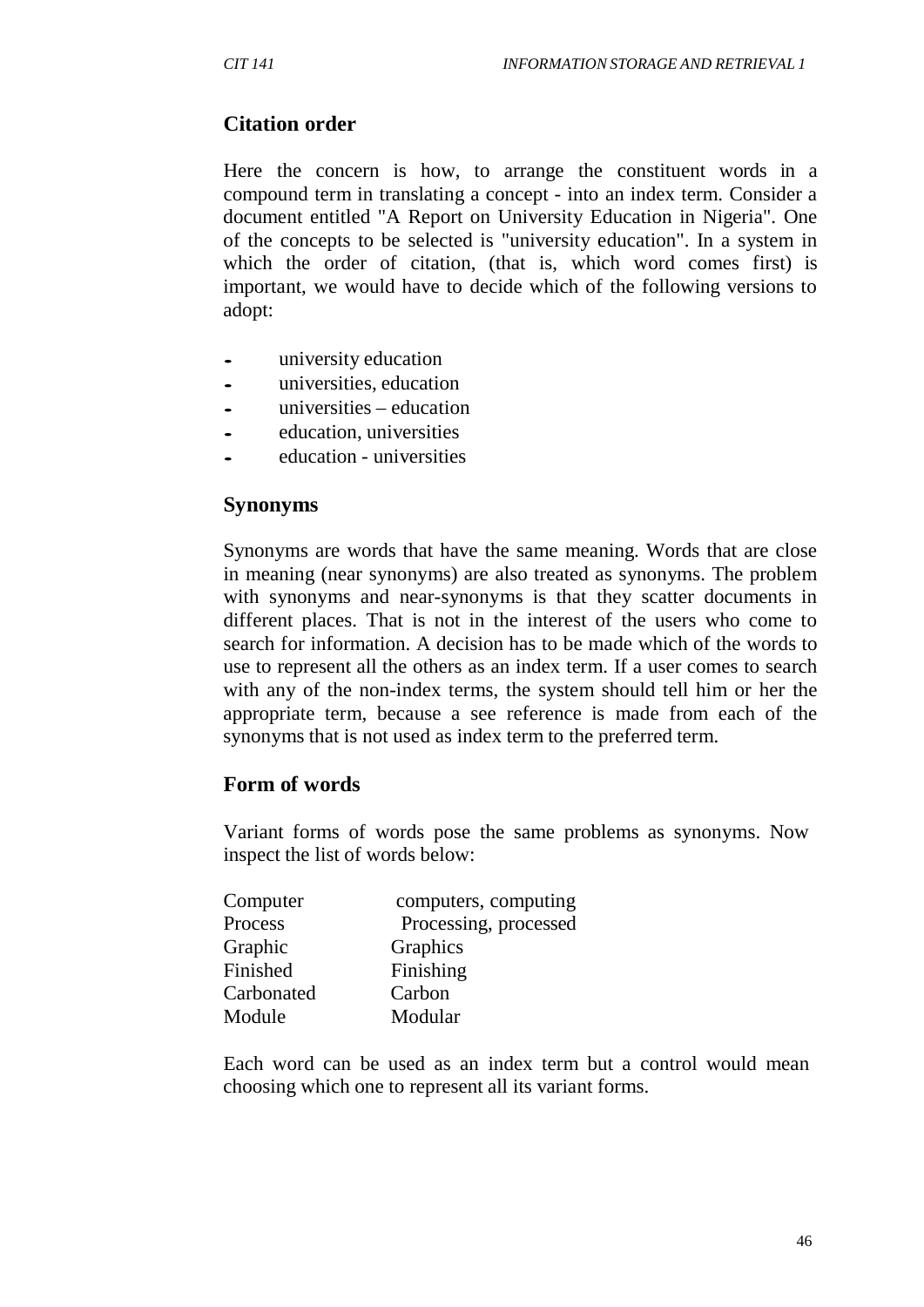### **Thesaurus**

The thesaurus is a vocabulary of controlled indexing language, formally organised so that **a priori** relationships between concepts are made explicit. The index language of a system with a controlled vocabulary is usually set out in lists, which may be in the form of subject headings, thesaurus, or some classification schedule. The use of thesauri and their construction have been subjects of much interest. They were meant to be a tool to aid the indexer in the choice of index terms for consistency and to assist the searcher in using the same terms as the indexer for maximum retrieval results.

#### **Pre-coordinate system**

A pre-coordinate system is one in which terms are combined or arranged (coordinated) at the time of indexing to form the index terms. Once such terms have been made up, they are to be used by both indexer and searcher in the form in which they have been coordinated. Two important considerations, in pre-coordinate indexing are:

- i) a decision on citation order as described above
- ii) anticipation of the approaches the users will adopt in their search for information

Here is the title of a document for consideration.

"A Federal Government Report on University Education in Nigeria".

In a pre-coordinate system, the indexer will have to think of the possible search strategies of users and provide access to the document accordingly. The index tags that he will choose are the access points to the document. He will probably provide the following index terms.

- Education, Federal Government Report<br>• Education, Nigeria
- Education, Nigeria<br>• Education, tertiary
- Education, tertiary
- Education, university<br>• Nigeria Education
- Nigeria, Education<br>• Nigeria universitie
- Nigeria, universities
- Universities, Federal Government Report<br>• University education
- University education

The searcher has to use any of these terms exactly as it has been coordinated otherwise he will not hit this document.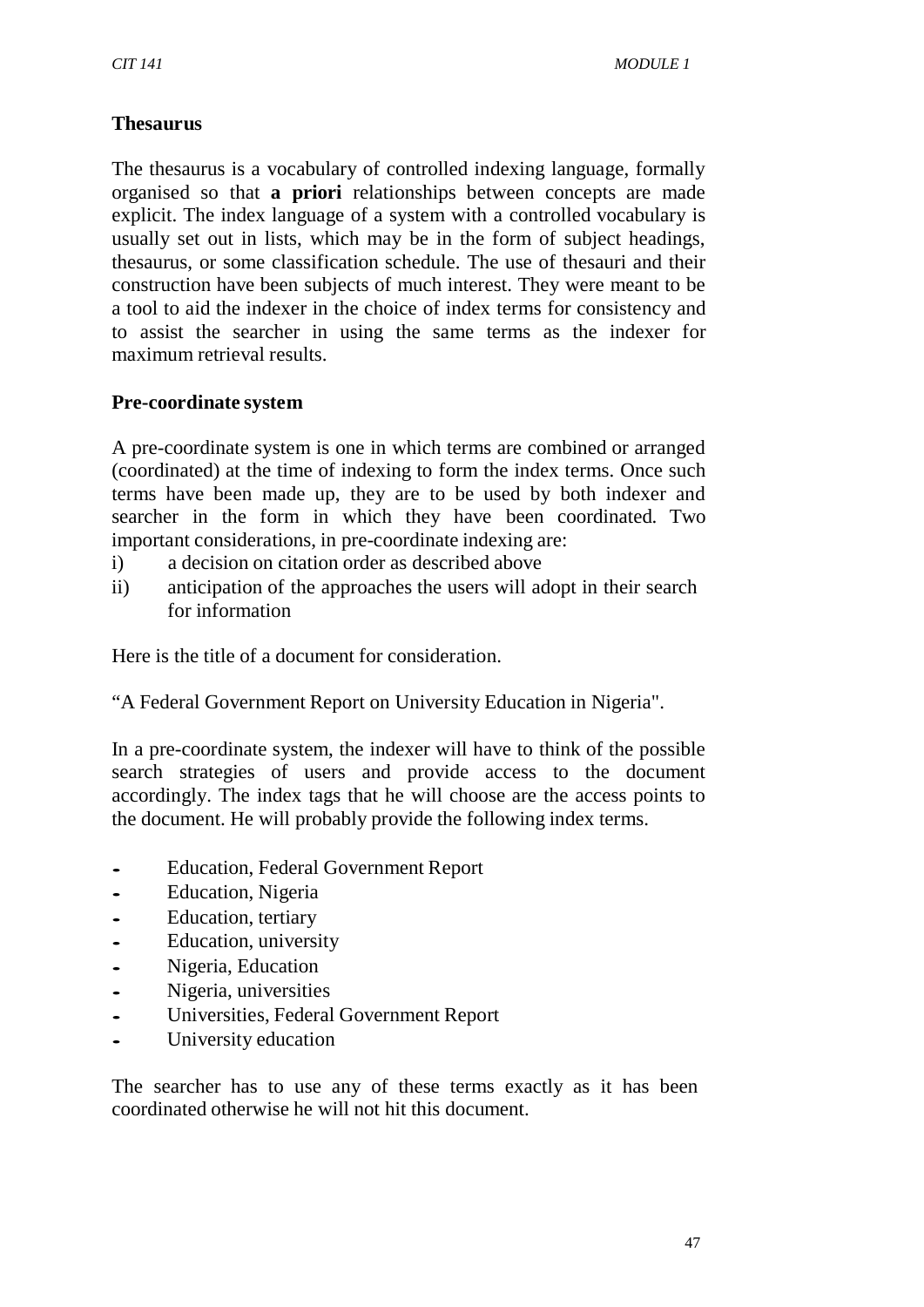### **SELF-ASSESSMENTEXERCISE**

Can you think of the possible disadvantages of a pre-coordinate system? Just try.

There are two main limitations of a pre-coordinate system.

- i. It imposes considerable rigidity in the use of terms both at the indexing and searching stages.
- ii. It involves multiplication of index terms and so increases the size of the vocabulary and operational cost.

This problem may be reduced by reducing the number of terms and referring users from other possible forms to the selected forms. Precoordinate indexing is now really a feature of manual systems.

### **Post-coordinate system**

In a post coordinate system, the combination of terms is not done at all during indexing. This leaves the searcher full freedom to choose and combine terms according to the information he wants. In the document "Federal Government Report on University Education in Nigeria", the most important terms that need to be stored are:

- Education<br>• Nigeria
- Nigeria
- Report
- **University**

The user is free to combine any number of these terms to conduct his search.

### **SELF-ASSESSMENTEXERCISE**

A list of topics is presented below. Reduce each topic into appropriate keywords:

- for <sup>a</sup> pre-coordinate system
- for a post-coordinate system<br>• national policy on science and
- national policy on science and technology
- progress in development of small-scale industries
- encouragement of indigenous inventions and innovations
- establishment of Raw Materials Research and Development Council
- primary health care and community development.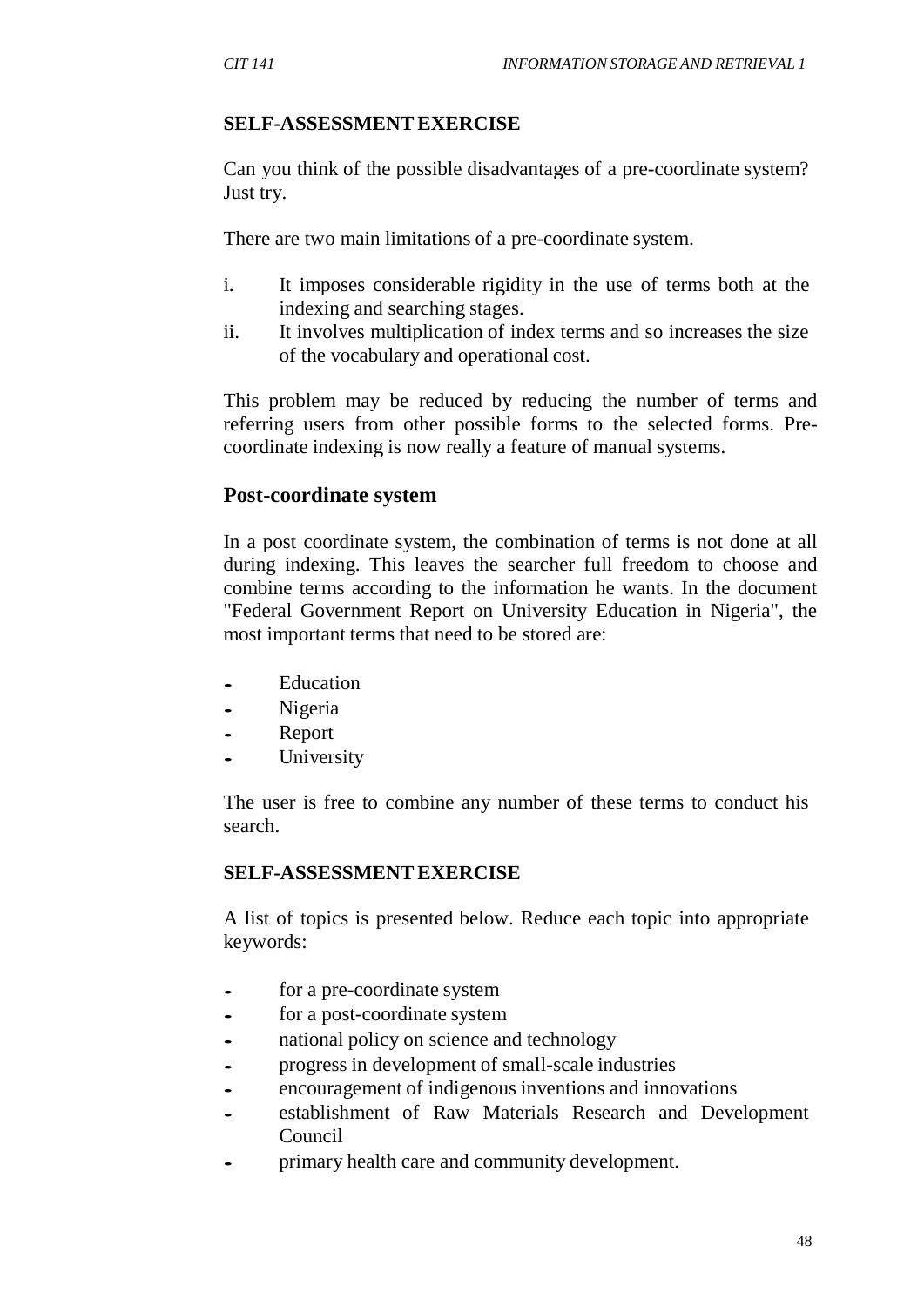# **4.0 CONCLUSION**

In this unit, you have learnt two main approaches to indexing namely, the use of natural language and the use of controlled vocabulary. You have learnt the characteristics of these languages that determine the choice of index terms and consequent retrieval performance. Now, you should be able to explain what is meant by indexing language, distinguish between natural and controlled language, explain the purpose of controlled vocabulary and thesaurus, and describe pre-coordinate and post-coordinate systems.

# **5.0 SUMMARY**

You have now been introduced to indexing languages and their characteristics that determine how the concepts addressed in a document are translated into index terms. In the next unit, you will learn and appreciate the role of computers in information storage and retrieval.

# **6.0 TUTOR-MARKED ASSIGNMENT**

Write a short essay on "The Importance of Indexing Language in Information Storage and Retrieval." Your write-up should be between four and six pages of A4, typed double-spaced with 12 points Times Roman.

# **7.0 REFERENCE/FURTHER READING**

Susan, A (1972). *An Introduction to Computers in Information Science*. Metuchen, N.J.: Scarecrow.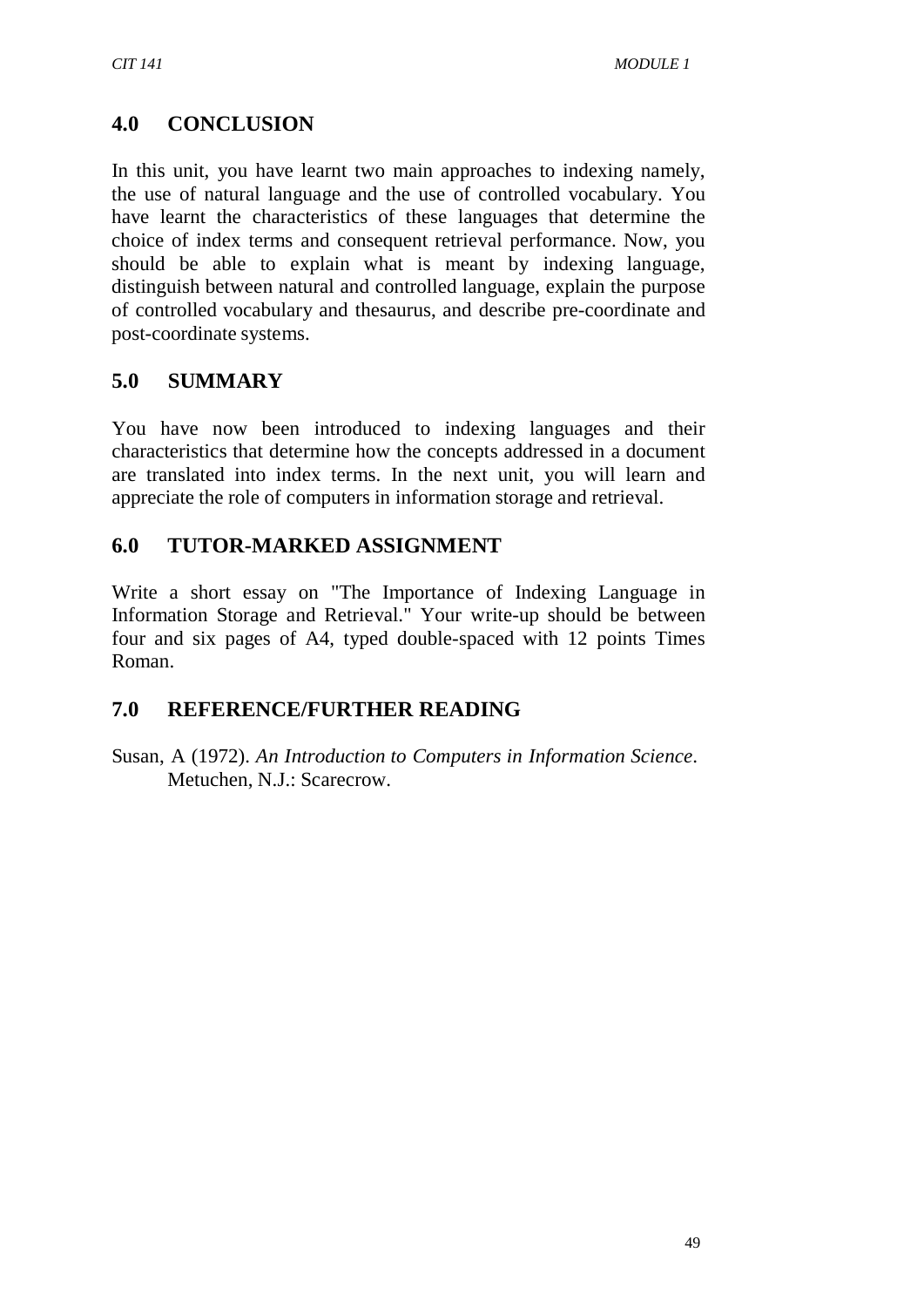# **MODULE 2**

- Unit 1 Computers in Information Storage and Retrieval
- Unit 2 Storage Media
- Unit 3 Records and Files
- Unit 4 Databases
- Unit 5 Database Management System

## **UNIT 1 COMPUTERS IN INFORMATION STORAGE AND RETRIEVAL**

## **CONTENTS**

- 1.0 Introduction
- 2.0 Objectives
- 3.0 Main Content
	- 3.1 The Strengths of the Computer
	- 3.2 Historical Background
	- 3.3 Generations of Computers
	- 3.4 Computer System
		- 3.4.1 Input/Output Devices
		- 3.4.2 Hardware and Software
	- 3.5 Computer Networks
	- 3.6 Networks for Information Retrieval
- 4.0 Conclusion
- 5.0 Summary
- 6.0 Tutor-Marked Assignment
- 7.0 References/Further Reading

## **1.0 INTRODUCTION**

In the last unit you were introduced to indexing languages and their characteristics that determine how the concepts addressed in a document are translated into index terms. In this unit, you will learn and appreciate the role of computers in information storage and retrieval. You will also learn the basic architecture of a computer system.

## **2.0 OBJECTIVES**

At the end of this unit, you should be able to:

- explain the strengths of the computer
- explain the history of the development of computers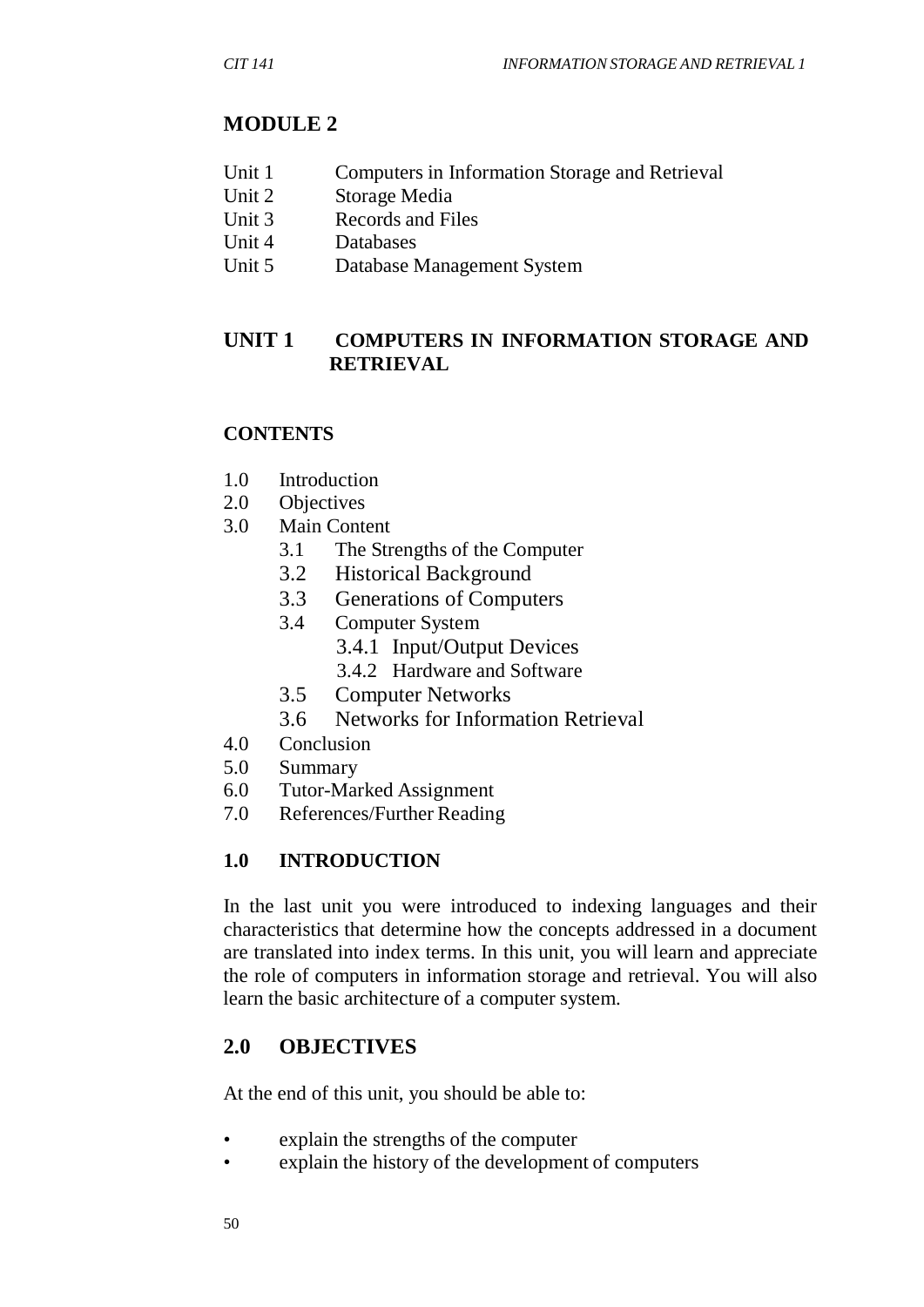- describe the organisation of a computer system
- describe the input and output devices
- distinguish between hardware and software
- explain the general principles of computer communication.

### **3.0 MAIN CONTENT**

#### **3.1 The Strengths of the Computer**

The role of computers in information processing has become so important that organisations are investing substantial proportions of their income in acquiring and maintaining them for better performance in information processing. Computers are just fantastic when it comes to speed of processing data and information. In less than a minute, a computer can do a data processing job that will take five workers ten weeks to complete. The various computations and transformation of data actually take only a small fraction of a second. For the rest of the time, the computer is idle waiting to receive data.

Computers are very accurate in their operations. You may have heard people talking of computer error. There is nothing like that. Whatever error you observe in a computer operation is the error introduced by somebody either in the data that were fed into the computer or the instructions given to it to work with. When you work manually with a long list of figures, you would normally, repeat the computation several times to be sure that you have got the right result. It is not unusual to obtain different results as such a computation is repeated. In that case, it is usual to accept, as the correct result, the figure that turns up more frequently than others. With a computer you are sure that the result you get is reliable so long as the data and instructions supplied to the computer are in order.

The computer does not suffer from fatigue and distraction, and so it can work with sustained ability. This is not the case with human beings working manually on similar tasks. A very important feature of the computer is its capacity for storing data and information. If you visit some university libraries you will find that all the bibliographic records stored in cards in cabinets that previously filled a large hall have been transferred to a computer. Now, people are envisaging the time when all the information resources in the world will be in computers and will be accessible to everyone in the world. With the large potential of storage space in the computer, more and more information in the existing physical formats are being converted to electronic format for computer storage in order to save space and for easier dissemination through computer networks.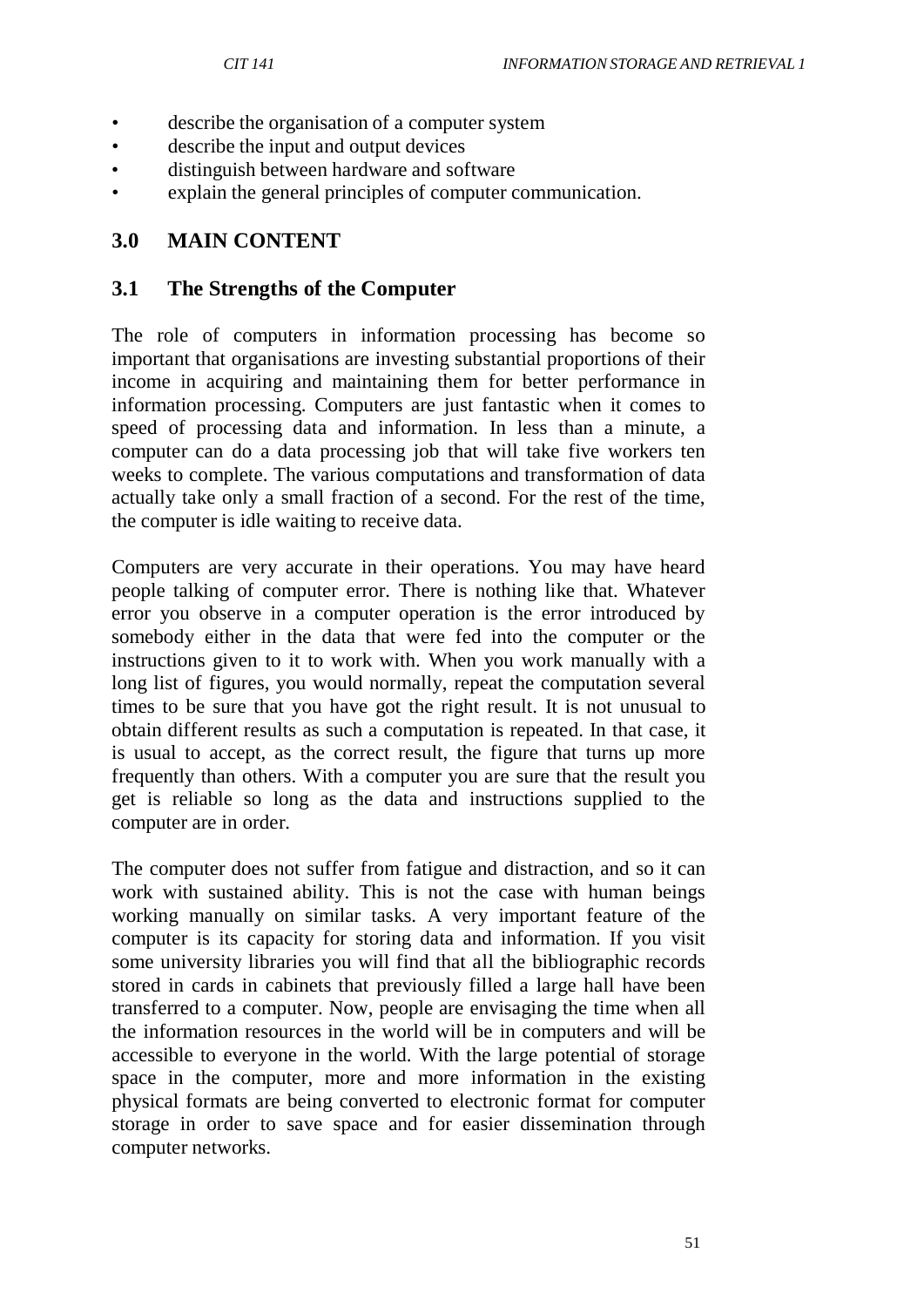It is not interesting doing a repetitive cycle of data processing job. It gets boring. Now, such jobs are better given to, a computer to do. Then people are free to work on more creative jobs and develop their intellectual capabilities. When the first general-purpose digital computer was developed in 1944 in the United States of America, it was used only as an aid to computation.

#### **SELF-ASSESSMENTEXERCISE**

What are the capabilities that make computers so important in the processing of data and information?

#### **3.2 Historical Background**

After centuries of attempts to invent machines to aid computation, Charles Babbage began in 1830 the construction of his Difference Engine, which he expected automatically to compute and print mathematical tables. He abandoned the project in 1834 to start on his new idea of an Analytical Engine. The organisation of the Analytical Engine that he had in mind closely resembles that of modern digital computers. Unfortunately, he never completed the project.

The invention of the computer in the early years of the twentieth century was a direct response to the need for a faster and more efficient means of dealing with the enormous task of counting and analysing the United States population every ten years. In March 1884, a young scientist, Herman Hollerith obtained the first patent for a data processing machine. He invented a series of machines, which could accept data and record them in cards. The breakthrough consisted in entering data only once, after which they could be used again and again to generate reports according to different criteria. By 1889, his machines had been well proved and were chosen by the United States government for the 1890 census. With Hollerith's machines, the time to complete the results of the 1890 U.S. census was reduced to two and half years as compared to the seven and half years it took to compile the 1880 census.

In 1896, Hollerith started the Tabulating Machine Company. After a series of mergers, it became the Computing-Tabulating-Recording Company. In 1924, it was renamed International Business Machine Corporation (IBM). Hollerith's successor at the Census Bureau, James Powers, improved on Hollerith's machines. On leaving the Census Bureau, he also formed a company, which through mergers became Sperry Rand, the manufacturer of UNIVAC computers.

With substantial support from IBM, Howard Aiken of Harvard University developed in 1944 the first successful general-purpose digital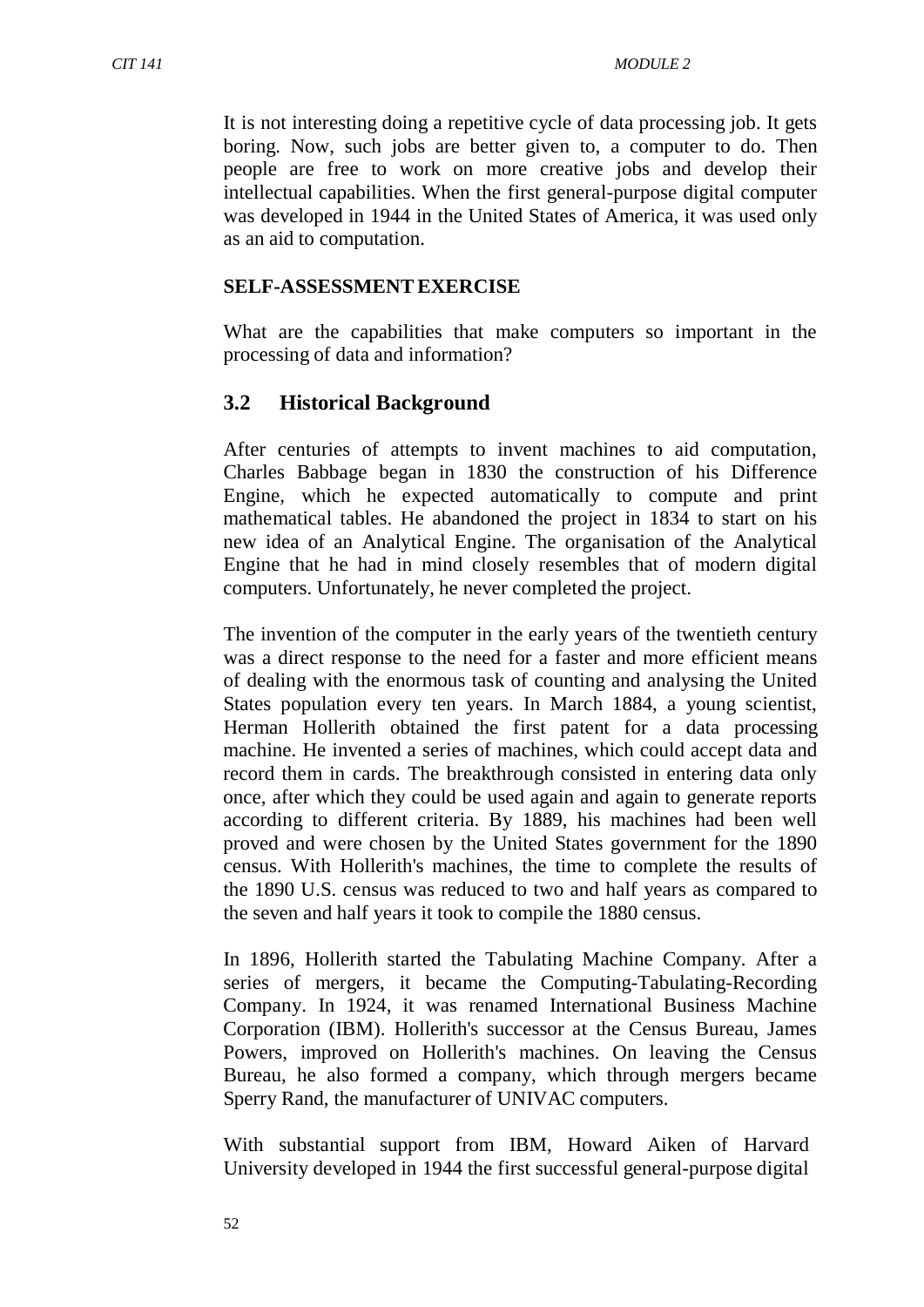computer called the Harvard Mark I. That was the first electromechanical computer. Atanasofs ABC (Atanasof-Berry Computer) was the first to use vacuum tube, thus becoming the first truly electronic digital computer. It was also the first to use the binary system for representing numbers. The ENIAC (Electronic Numerical Integrator and Computer) developed by John W. Mauchly and J. Presper Eckert, Jr. with financial assistance from the U.S. Army, was completed in 1945. Joined by John von Neumann, Mauchly and Eckert began working on a new version of ENIAC called EDVAC (Electronic Discrete Variable Automatic Computer) in 1946. About the same time, Maurice Wilkes began to develop the EDSAC (Electronic Delay Storage Automatic Calculator) at the University of Cambridge in the United Kingdom. Like the EDVAC, the EDSAC incorporated the concept of stored program. The EDSAC became operational in 1949 ahead of EDVAC. In 1951, the UNIVAC I from Remington Rand made its debut as the first commercial computer. Thereafter, IBM achieved prominence in the production of computers.

### **3.3 Generations of Computers**

The period between 1944 and 1959 was that of first generation computers. The machines were of huge size. They were noisy and they generated much heat. The key electronic component was the electronic tube or valve. The most important memory material was magnetic core. The computers could process only a few thousand instructions per second and store between 10,000 and 20,000 characters.

The second generation came up between 1959 and 1964. The machines were based on transistors rather than on valves, and so they were faster, and more reliable and smaller in size. Improved techniques for using the machines were made possible through the development of operating systems, time-sharing technique, and introduction of high level programming languages. Both the first and the second generations featured machines of large size called mainframes. During this period, IBM rose to prominence.

The third generation (1964 - 1970) took off with the advent of printed and integrated circuits and production of the relatively smaller computer called mini-computers. They were faster, more compact, more reliable and cheaper than the giant-size computers of the previous generation. So, they had an edge over mainframes and they quickly dominated the market. That was the period of IBM's System/360 and Digital Equipment Corporation's (DEC) PDP-8.

The fourth generation is that of microcomputers. The history of microcomputers goes back to the 1970s. Further reduction in the size of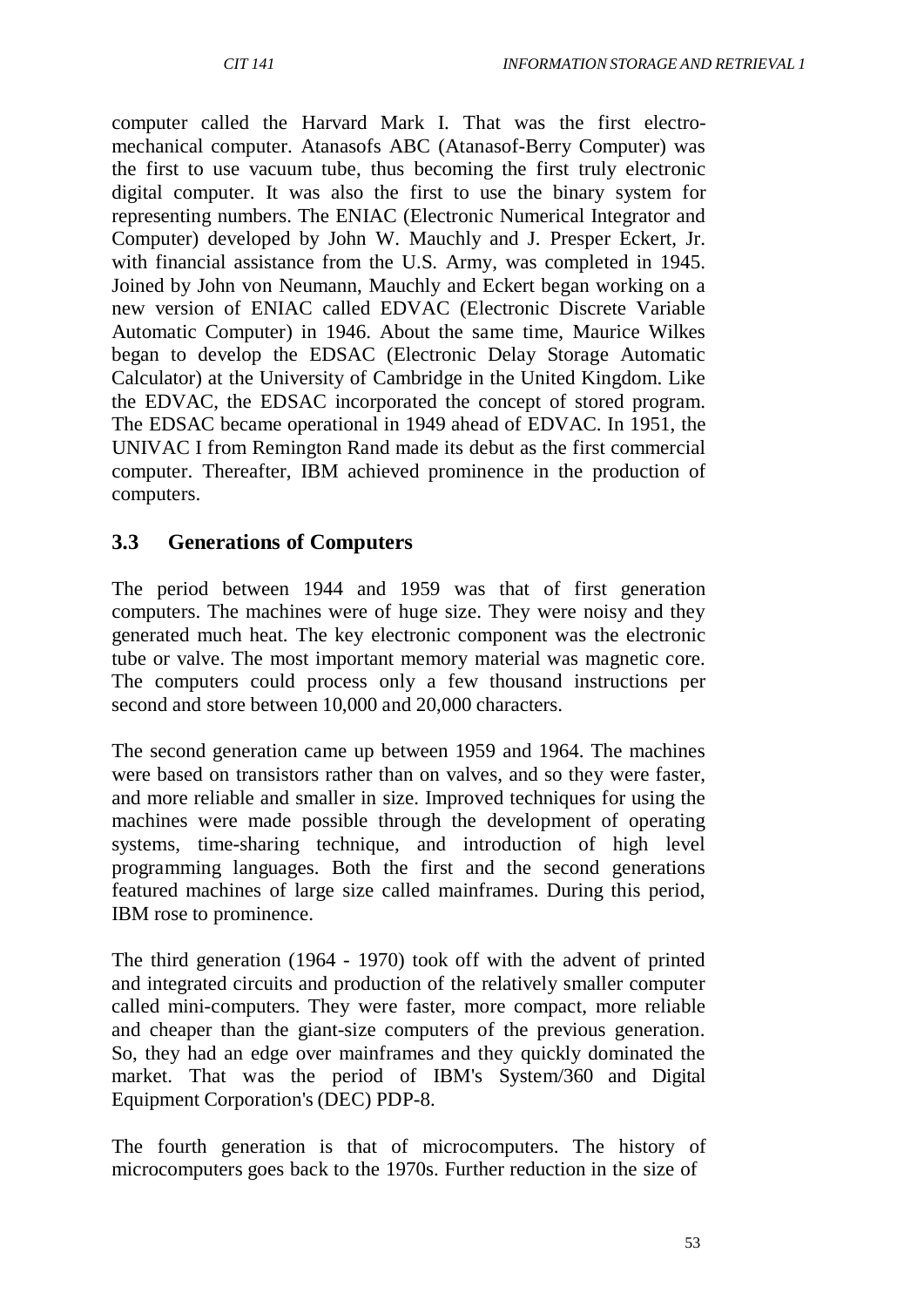computers became possible through large-scale integration (LSI) in which the circuitry of major components of the machines were telescoped into a single silicon chip that is smaller than half an inch square. Progress in microelectronics continued with growing ability to miniaturise circuits and to pack them at greater densities. Along with that ability was the growing storage capacity and speed of processing. Magnetic core memories were replaced by faster and cheaper metal oxide semiconductor (MOS) memories. Functionality was improved through progress in software engineering.

The popularisation of computer applications was aided by the fact that by the 1980s microcomputers became affordable to individuals. Furthermore, wide spectrum of applications was developed for all kinds of needs in real life situations. Emphasis on user-friendliness in software development produced applications which could be used with ease by people who were not computer specialists.

The fifth generation may be said to have started from 1990. The main developments that have been recorded since then include the supercomputers, further reduction of the size of computers to produce laptops and notebooks, software that incorporate a high level of intelligence and provide a high level of user-friendliness with graphical user interface. Remarkable improvements in the capabilities of microcomputers have been made, including clock speed that is well over 800 mega hertz, main memory that can store over 250 million characters, and hard disk capacity of over 40 billion characters.

#### **3.4 Computer System**

A computer system consists essentially of a central processing unit (CPU), a main memory, and various input and output devices. The central processing unit is to the computer what the brain is to a human being. It is responsible for coordinating the functions of all other components of the computer system. It carries out the arithmetic and logical functions of the computer. The CPU is made up of two parts: the control unit and the arithmetic and logical unit (ALU). The function of the control unit is to get a single instruction and decode it. After decoding the instruction, the control unit gives way to the ALU to execute it. Once the ALU completes the execution of the instruction, the control unit again takes over.

The main memory, otherwise called primary memory, is the area of the computer in which data and instructions are stored while the computer is working. A small part of the main memory is reserved for storage of instructions that the computer needs for organising itself. When you switch on a computer, the screen lights up and begins to display a series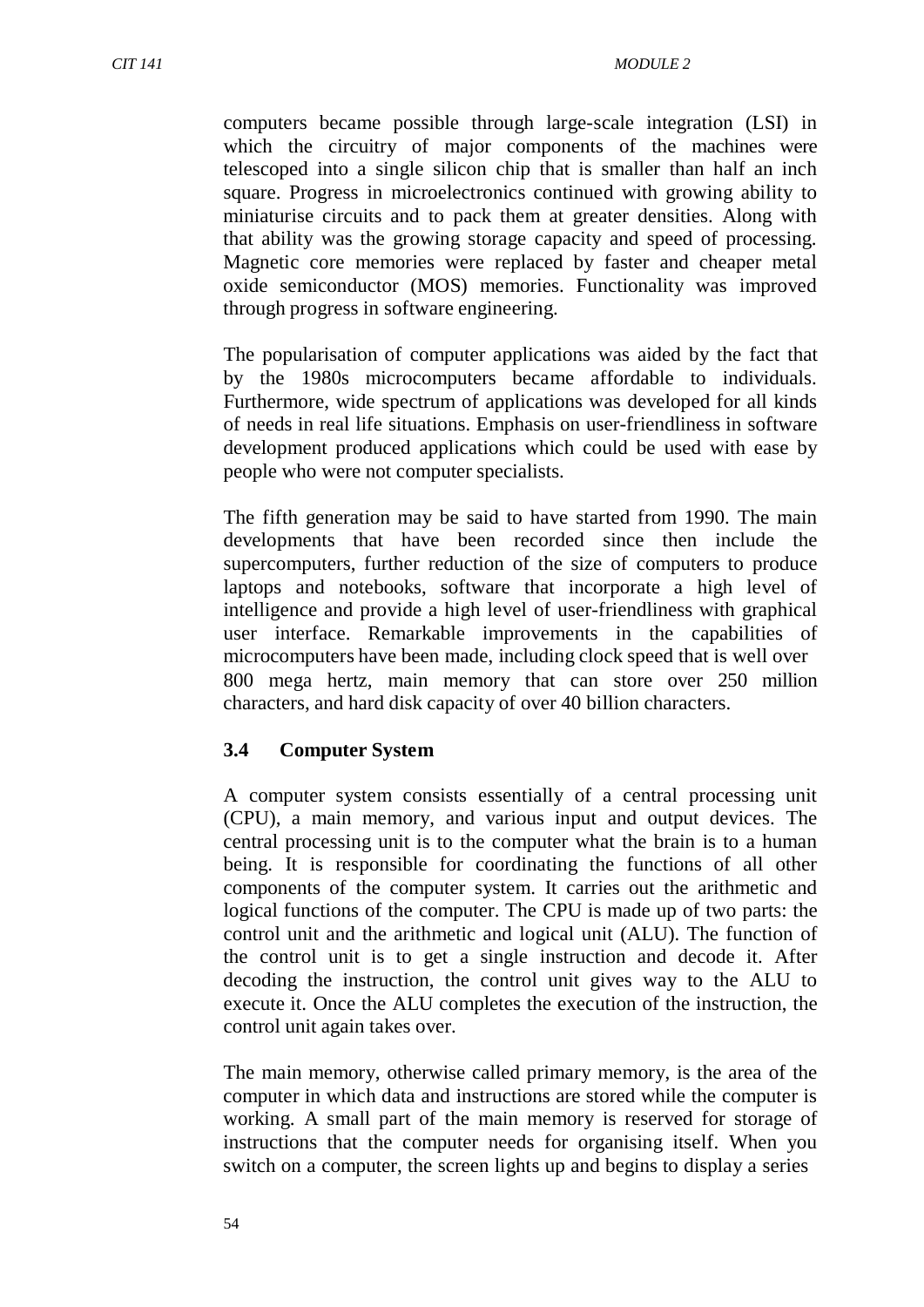of information and messages, some of which show what the computer is doing. At this time, the computer is said to be "booting". It is organising itself to start work. It checks the main memory and the devices that it expects to have been connected. The instructions that it is using at this time come from what is stored in the part of the main memory called the ROM (read only memory). The instructions in ROM are kept alive with a backup battery.

The rest of the main memory is called RAM (random access memory). It is in the RAM that data and instructions are held while the computer is executing a job. The computer stores and manipulates data and instructions in two states called 0 bit and 1 bit. Eight bits form a byte, and a byte of different combinations of 0 and 1 bits is used to represent a character. All the characters, including the numerals 0 to 9, the, alphabets a to z and A to Z, as well as special characters are represented by combinations of eight bits. All that the computer does is done by the passage of a stream of pulses of electric current to create these bits.

## **SELF-ASSESSMENTEXERCISE**

Switch on a computer. As it boots, note the messages.

## **3.4.1 Input/Output Devices**

In order to get a computer to work for you, you need to give it some instruction. There are several ways to do so. You can use the keyboard or mouse or any other device. The keyboard is particularly suitable for giving a command. When you strike a key, a set of eight bits that is unique to that character is sent to the computer and it is stored in RAM. If you are typing a command, the computer just keeps on recording the characters until you strike the "enter" key, which signals the completion of the command. Then the control unit of the CPU fetches the instruction from the memory, decodes it, and prompts the ALU as well as other appropriate parts of the computer to act.

The mouse is meant for picking tasks from a menu. A menu in a computer application is a list of tasks that a person can choose from. Each task is also represented by a small picture frame called an icon. You can click on an item on the list or on an icon that represents that task. That tells the computer what you want it to do and it will begin to do it. One thing you will find quite interesting is the possibility of working on several screens and on different tasks at the same time by switching from one screen to another.

If you take a close look at the keyboard, you will see that the rows of keys marked F1 to F12. They are called function keys. In every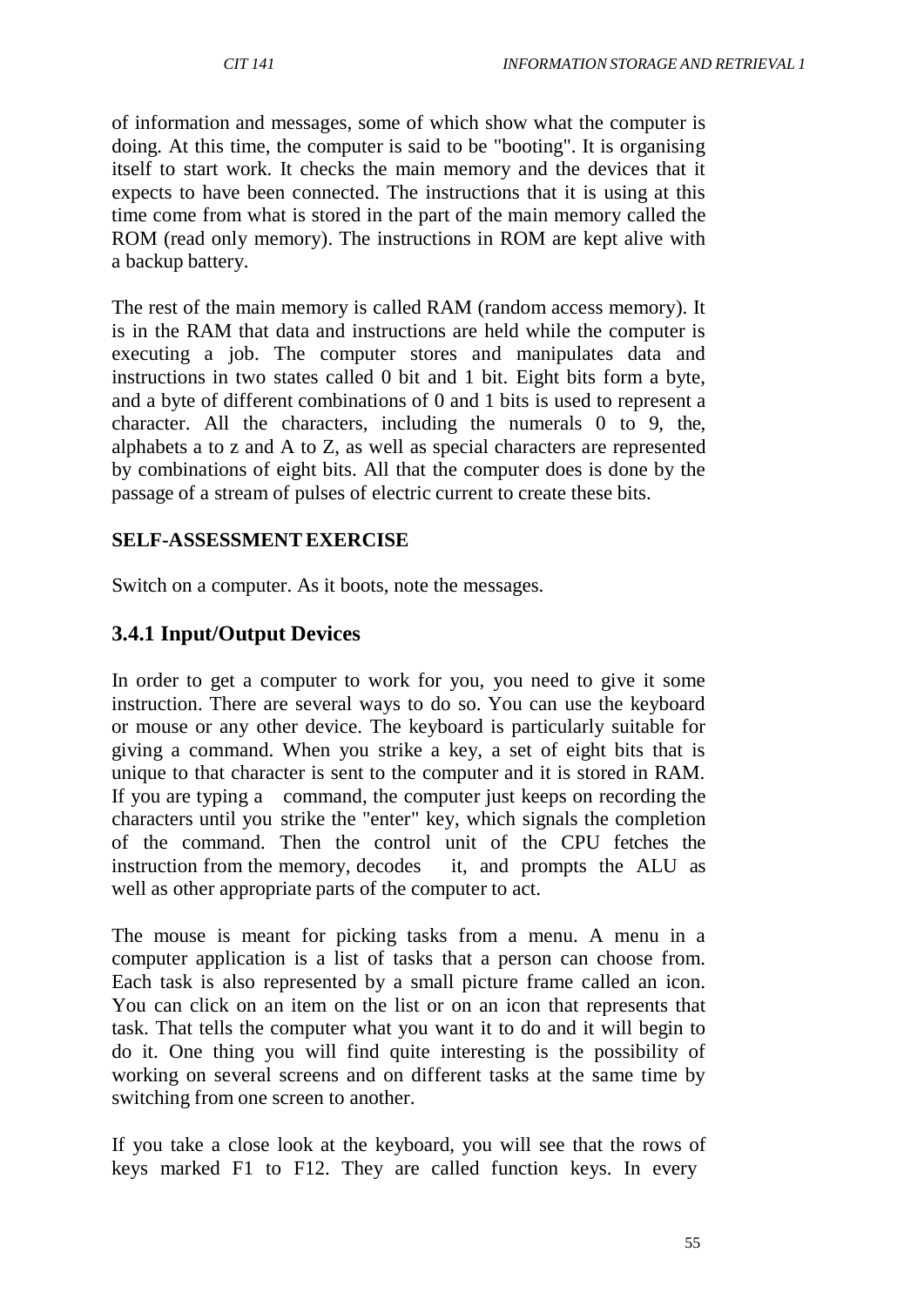application, certain tasks are tied up with these keys. When you strike one of them it will invoke the task tied to it and the computer will execute it.

You can also scan a document whether of text or graphics into the computer with the aid of a scanner. You can create images in the computer by using various devices. A camera may also be used to input an image into a computer.

The disc drives can be regarded as input devices when the computer is made to take, instructions and data from them. There are three types of drives: the hard disk drive, the floppy disk drive, and the CD-ROM drive. The hard disk drive normally stores the computer programs of the applications that are available in a computer system. It also provides a large storage space for the users' data and user-created programs. The floppy disk and CD-ROM provide facilities for a user to bring inputs to the computer in whatever formats, including text, graphics and sound, as well as to take outputs away. The difference between the two is that the floppy disk is a magnetic medium while the CD-ROM is an optical medium. We shall examine these media in greater details.

The output devices are those in which the results of computer operations are displayed or stored. When you strike a key on the keyboard you will see that character registered, or else you will see some action initiated. The screen displays whatever the computer does. The equipment that monitors what is going on in the computer and provides a screen to view it is appropriately called the monitor. The output of a, computer operation may be sent to a printer to be printed on paper, or sent to be stored on floppy disk, CD-ROM, plotted to produce a graph, or to one of several other media and devices.



**Fig. 1: A Computer System with Monitor, Keyboard, Mouse, Floppy Disk, Hard Disk and Printer**

#### **3.4.2 Hardware and Software**

Hardware is obviously the physical equipment that constitutes part of a computer system. They include the components of a computer, the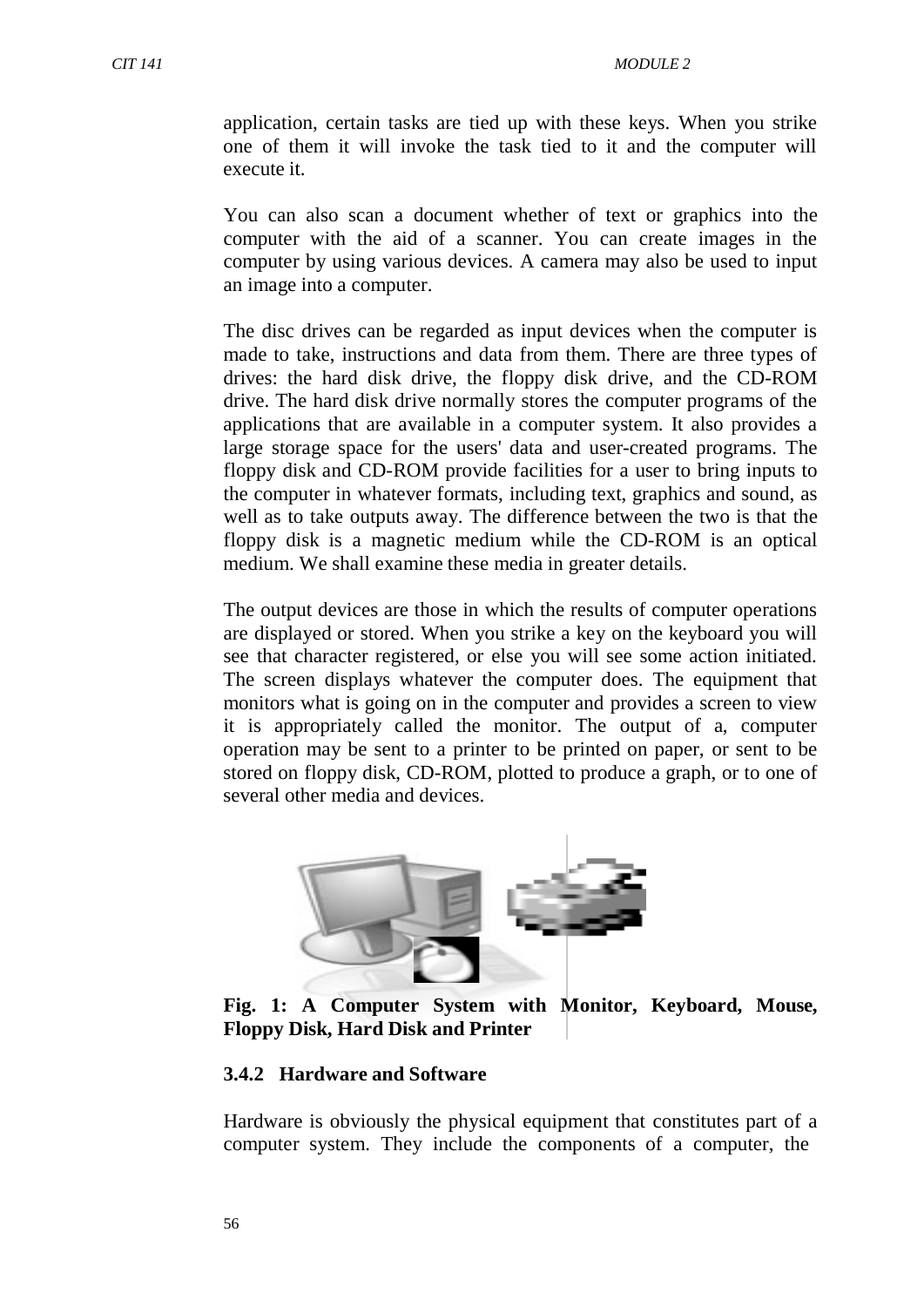monitor, keyboard, printer, scanner, mouse, loudspeakers and other devices that may be connected to a computer.

Software is a collection of the computer programs that a computer requires to operate. A program is itself a set of instructions. Every task that the computer has to execute is supported by an, elaborate set of instructions. A computer cannot operate unless it has very clear, step by step, instructions on what it is to do. This means that a computer cannot act on its own initiative and cannot do what no human being knows how to do. Usually software is made up of a collection of programs for the specific tasks in an application.

Software is of two categories: the system software and applications software. Systems software is the one that a computer uses to manage itself and its peripheral devices (the input, output, and other devices connected to it). Systems software is to serve as intermediary between the physical devices of the computer, and the programs you choose to use to do your work. The systems software that you are more likely lo come across includes MS-DOS (not as popular as it used to be); Windows, Windows NT, UNIX, and some network software like Novell **Netware** 

Applications software are the collection of programs that guide the computer on the, execution of the job you want it to do for you. If you want to type a letter, you should select one of the word processing software such as Microsoft Word or WordPerfect. If you are going to produce elaborate tables of data with some columns whose values will be automatically computed according to your wish, you should select one of the available spreadsheet software. If you are using Windows, you, will most certainly have the Microsoft Office Professional and so the Microsoft Excel software for doing your spreadsheet.

### **SELF-ASSESSMENTEXERCISE**

Find a place where you can have access to a computer and ask to be introduced to Windows.

### **3.5 Computer Networks**

Computers are usually linked together in a network for the purpose of data and information communication and sharing. When the computers that are linked together are located in one building or in contiguous buildings, the network is referred to as a local area network (LAN). Special cabling has to be done to link the computers together. Communication of signals through the network is done in the digital mode, the same mode in which a computer operates.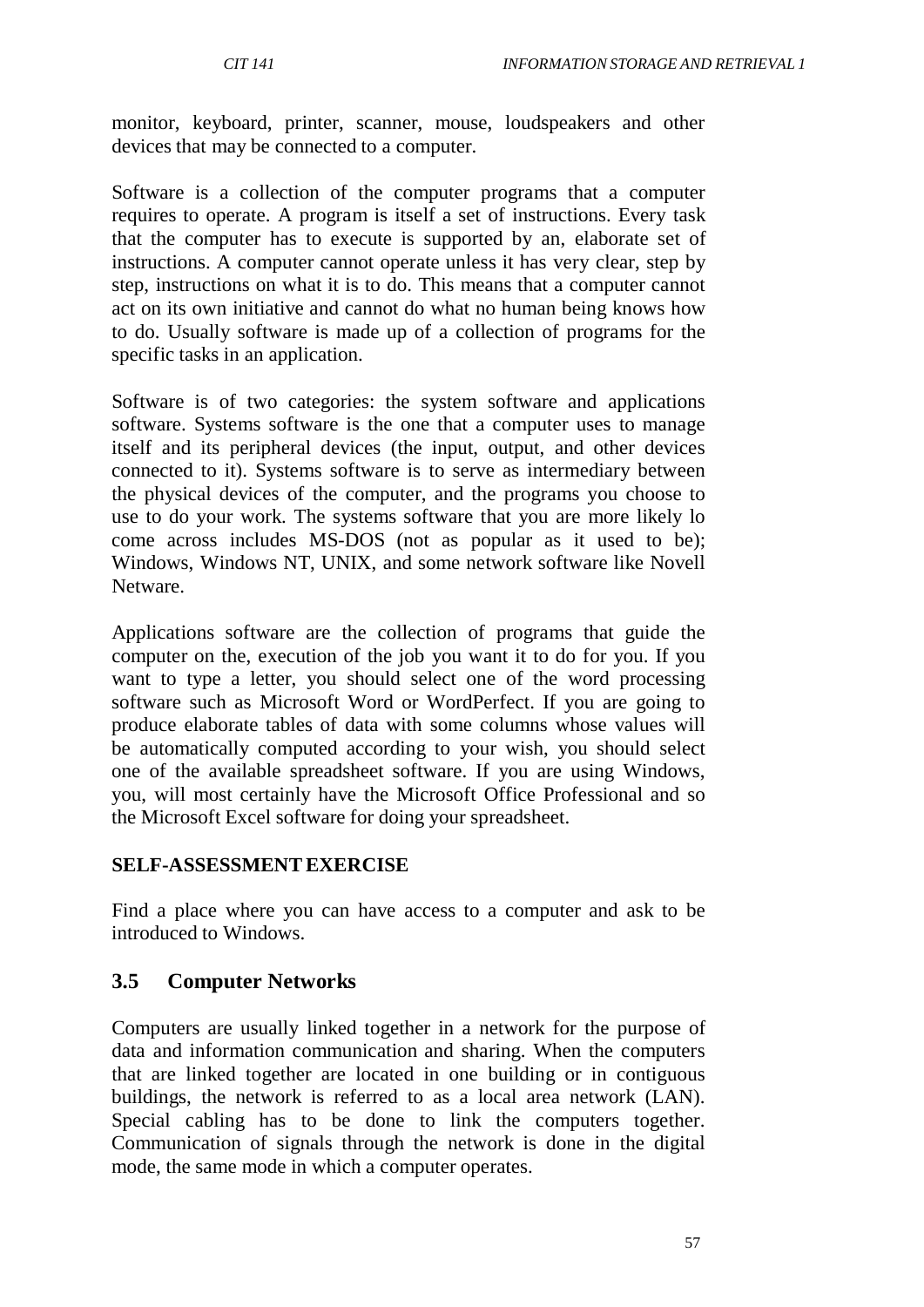There are frequent occasions when a computer or a local network has to be linked to a distant computer or network. Then it is cheaper to .use the telecommunication facilities already in place to effect the link. Most national telecommunications facilities transmit signals in analogue form. Analogue signals are not compatible with the digital signals of a computer. Therefore, a special device called modem (modulator/demodulator) is necessary between the computer and the telecommunication facility to superimpose the digital signals of the computer on the analogue signals of the telecommunication line (modulation) so that it can be transmitted in an analogue form. When the modulated carrier waves (that is the telecommunication signals carrying the computer signals) arrive at their destination, another modem recovers the computer signals from the carrier waves (demodulation) and inputs them into the destination computer or network. Through this link it is possible to store information in any computer anywhere in the world and make it accessible to individuals and organisations throughout the world. In fact, the business of managing data and information in enterprises now depends heavily on access to relevant computer networks and communication of data and information through networks.

### **3.6 Networks for Information Retrieval**

Experiments with the use of computers to perform library operations began in the early 1960s id several North American and British libraries. In 1961 H.P. Luhn of IBM developed programs for producing indexes. In the same year catalogue cards were produced at the Douglas Aircraft Corporation with a computer. In the mid 1960s four libraries in London used the computer to produce a union catalogue of their holdings.

The 1970s ushered in greater success both in the development of integrated library applications and exchange of data. The MARC format and the ISBN were instrumental to the growth of cooperative services. The successes in developing computer-based retrieval systems in the early 1960s could be credited mainly to organisations in the United States of America. These include the Armed Services Technical Information Agency (later the Defence Documentation Centre) in the period 1959 - 1963, the National Aeronautics and Space Administration in 1962, and the National Library of Medicine, whose MEDLARS service was launched in 1963. (MEDLARS means Medical Literature Analysis and Retrieval System).

During the 1970s efforts towards cooperative services yielded the Birmingham Libraries Cooperative Mechanisation Project (BLCMP), the South-Western Academic Libraries Cooperative Automation Project (SWALCAP), the Ohio College Library Centre (OCLC, later renamed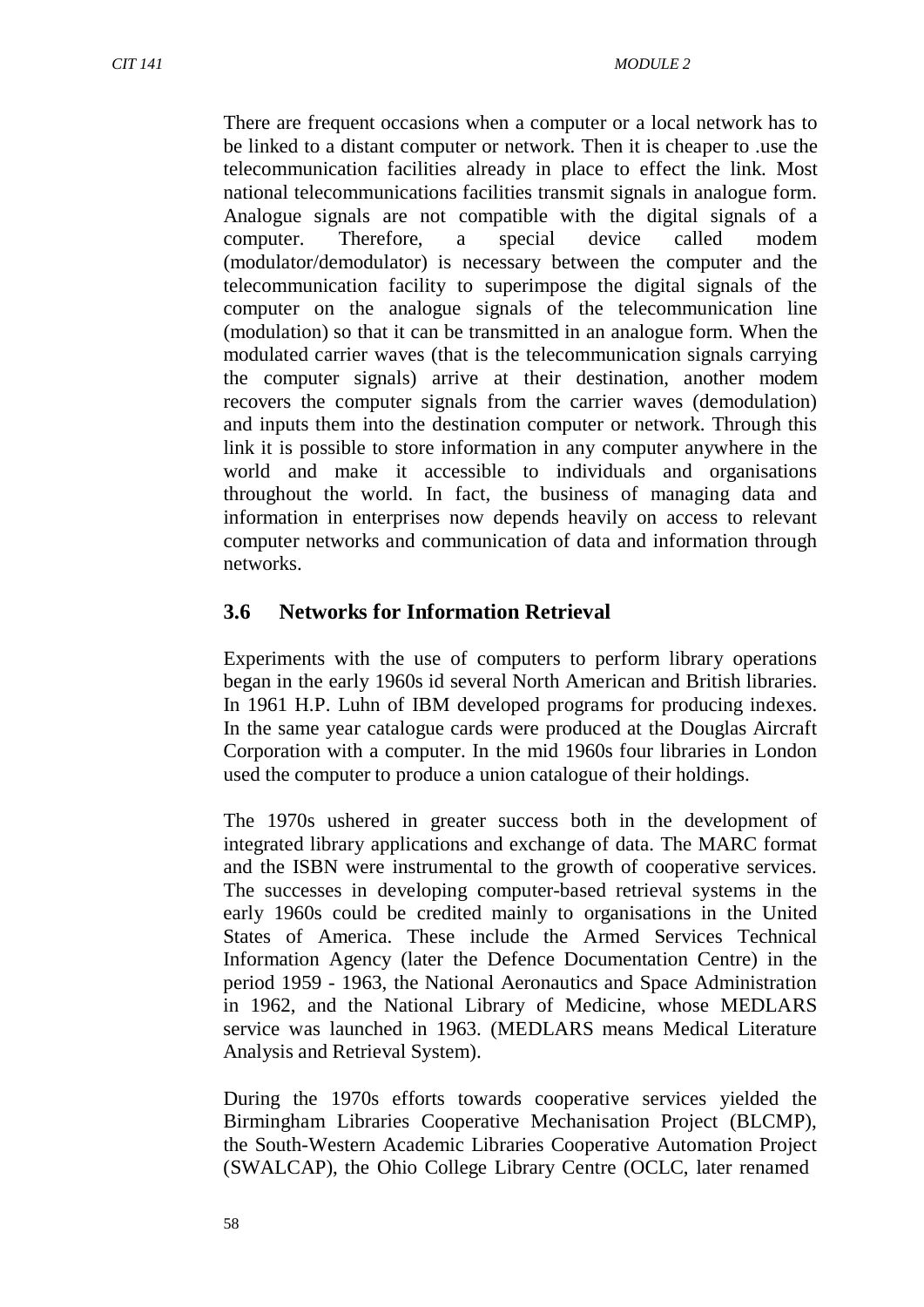Online Computer Library Centre), the Research Libraries Information Network (RLIN), the University of Toronto Library Automation System (UTLAS), and Washington Library Network (WLN).

The early information retrieval systems were exclusively for producing bibliographic records for distribution in printed form. Later many of the databases holding these records became available online (that is, through computers elsewhere logged into the host computer in which the records were stored). Now, most of these systems contain varying proportions of full-text articles in addition to the bibliographic information and abstracts. Efforts are being made to provide links between documents so that one document can lead a user to other related documents.

### **4.0 CONCLUSION**

Conclusion In this unit you learned something about the history of the invention of the computer, the basic organisation of a computer system, and the role of computers and computer networks in information retrieval. Now that you have complete this unit, you should be able to explain the strengths of the computer and the history of the development of computers, describe the organisation of a computer system and the input and output devices that constitute the peripherals, distinguish between hardware and software, and explain the general principles of computer communication.

### **5.0 SUMMARY**

In this unit, you have learnt among other things the basic architecture of a computer system and you are now in a position to appreciate the role of computers in information storage and retrieval. In the next unit, you will learn more about the media on which information is stored.

### **60 TUTOR-MARKED ASSIGNMENT**

Write an essay on the contribution of computers to the development of information retrieval networks. Your write-up should be between four and six pages of A4, typed double-spaced with 12 points Times Roman.

### **7.0 REFERENCES/FURTHER READING**

- Cyril, H. P. *et al*. (1982). *Information Systems Design*. Sydney: Pretence-Hall.
- French, C. S. (1996). *Computer Science*. (5th ed.). London: Letts Educational.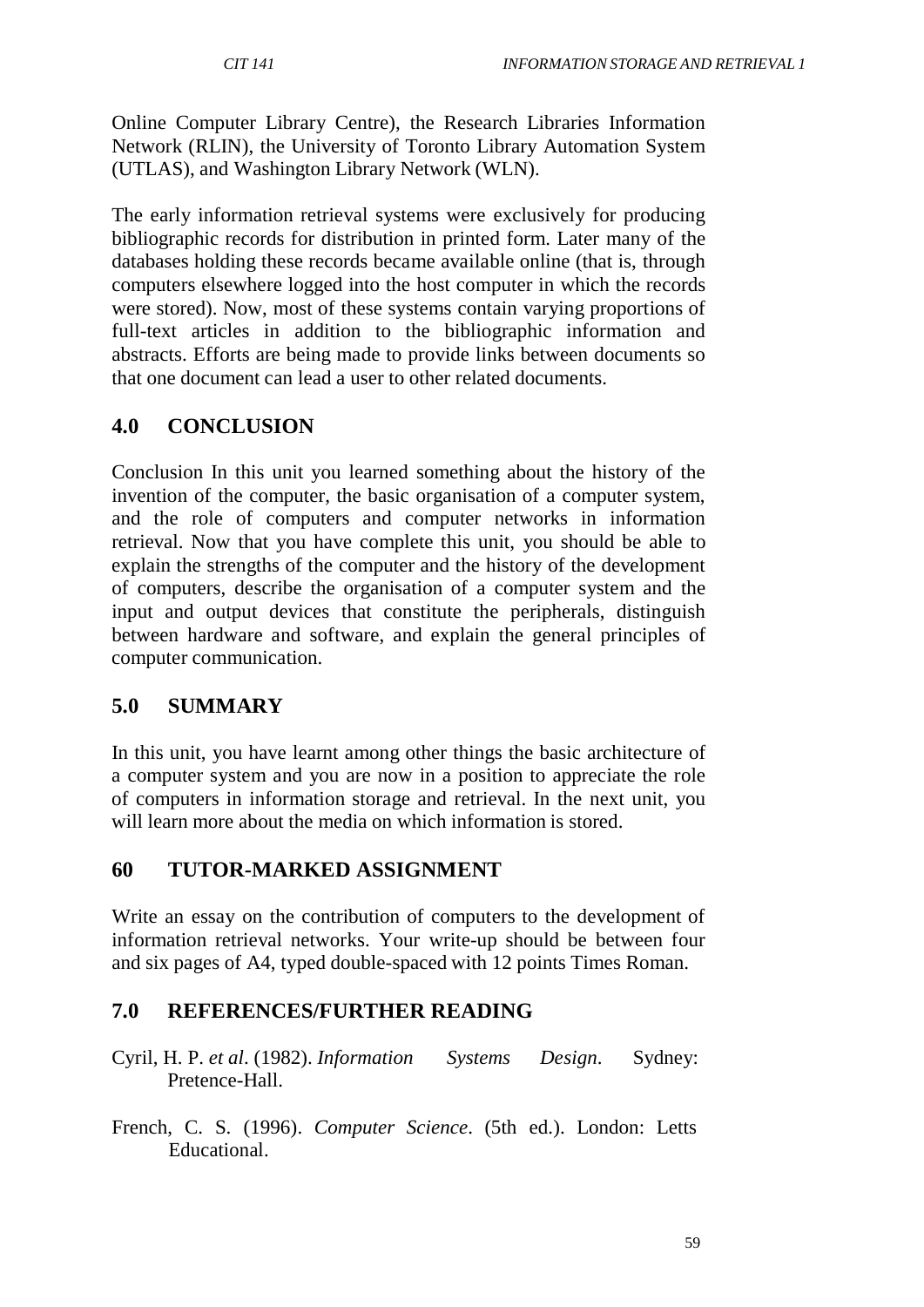#### **UNIT 2 STORAGE MEDIA**

#### **CONTENTS**

- 1.0 Introduction
- 2.0 Objectives
- 3.0 Main Content
	- 3.1 Data Representation
	- 3.2 Magnetic Tape
	- 3.3 Floppy Disks
	- 3.4 Winchester Disks
	- 3.5 Optical Media
	- 3.6 Micrographics
- 4.0 Conclusion
- 5.0 Summary
- 6.0 Tutor-Marked Assignment
- 7.0 References/Further Reading

#### **1.0 INTRODUCTION**

In the last unit, you learnt among other things the basic architecture of a computer system and you could appreciate the role of computers in information storage and retrieval. In this unit, you will learn more about the media on which information is stored.

#### **2.0 OBJECTIVES**

At the end of this unit, you should be able to:

- explain how the computer represents data<br>• describe the technical features of a numbe
- describe the technical features of a number of storage devices.

#### **3.0 MAIN CONTENT**

#### **3.1 Data Representation**

In order to get the computer to work for you, you need to present to it both data and instructions in a form it can recognise and accept. The computer accepts and records data and instructions in 0 and 1 bits. This is called binary representation. A combination of eight of these bits makes one byte, which is the unit of representation of a character. Whatever data, information and instructions will be given to the computer must be converted to the binary form. You do not need to worry about how to effect, this conversion. There is always an interface between the input device and the computer to do the conversion.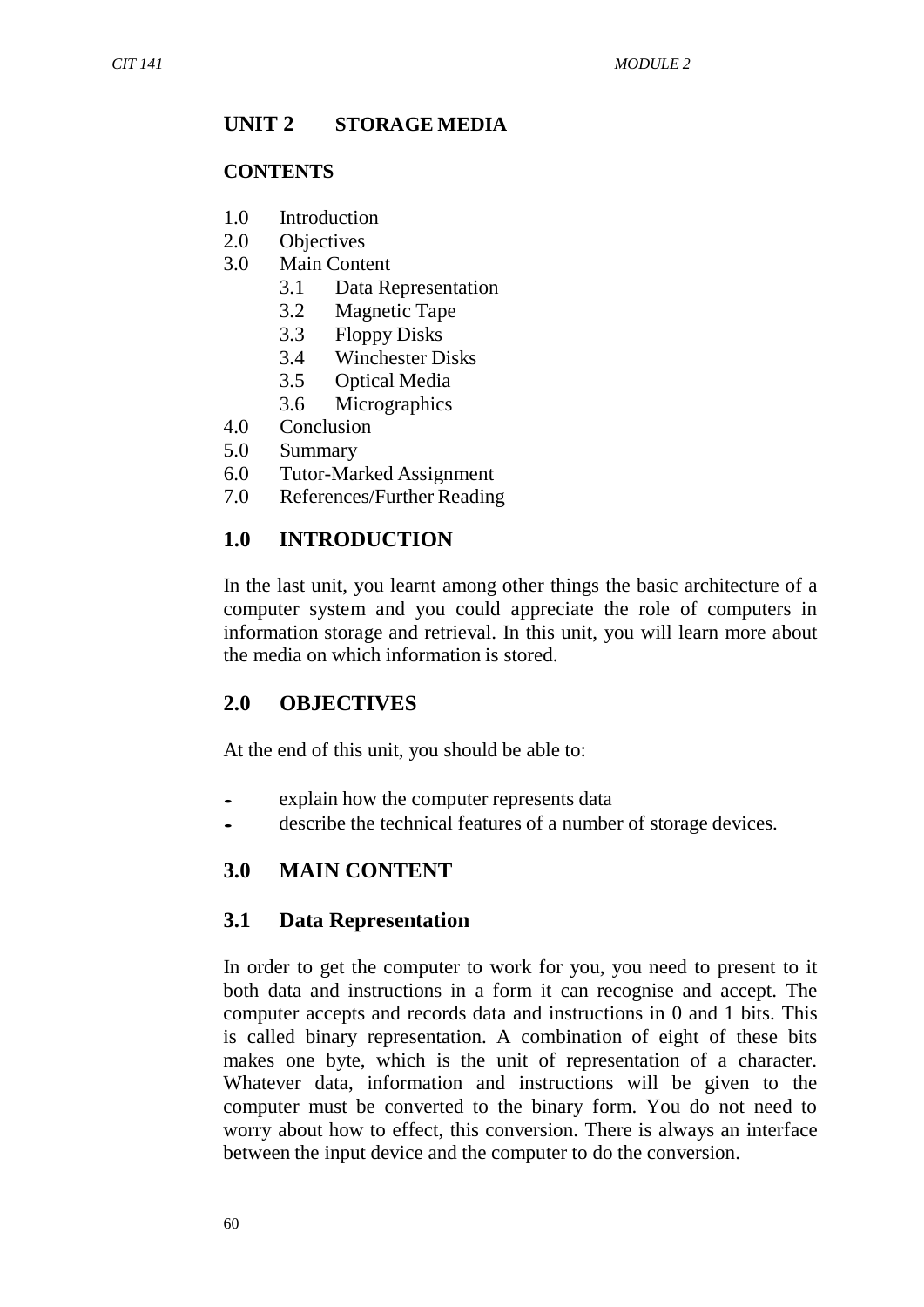Almost any device that can hold two states, such as current and no current, open switch and: closed switch, and so forth, could be used to store these bits; and so, is a potential material for manufacturing a computer storage device. We shall now describe some of the storage devices.

## **3.2 Magnetic Tape**

A reel of magnetic tape is 10.5 inches in diameter. Magnetic tape came as a replacement for both punched cards and paper tape. In it data are represented through the arrangement of magnetised spots along the length of the tape, in rows referred to as tracks. Each spot represent one bit. A character is recorded across a section of the tape in eight bits. An extra bit called the parity bit is used for error detection. Altogether there are nine rows (tracks or channels) across the tape. The combination of bits to represent characters depends on the character set being used. There are two popular characters sets in use: the EBCDIC (Extended Binary Coded Decimal Interchange Code) and ASC11 8 (American Standard Code for Information Interchange).

The tape is made of strong and lightweight plastic coated with magnetic oxide material. It is, typically half an inch wide and 2300 feet long. The amount of information it can hold depends on the recording density used, which in turn depends on the density of packing of the tape (i.e. the closeness of the columns of magnetised spots across the tape). Magnetic tape is one of the devices called sequential access devices. That is, records are written into it and retrieved from it one after the other.

Prompted by the computer, the tape drive (the mechanism that revolves the tape) begins to spin the tape, starting from zero and accelerating to the appropriate speed before any "read" or "write" operation can start. While the tape is accelerating, the read/write head positions itself above the tape. Data are recorded in groups or blocks. Typically, 80 columns hold one record. The blocking factor is the number of records grouped together in one block. There are gaps between the blocks of data (interblock gaps), which allow the tape to accelerate to the correct speed before a data block is reached. They also allow the tape time to come to a complete halt when the operation ends.

The limitation with sequential devices is that it is not possible to access records quickly and randomly. If records are to be read from different sections of a tape, it is quite clumsy, to move back and forth to do so. Sequential devices are ideal for backing up information in a system for security purposes. They are also useful as an input and output device for batch-processing applications in. which large volumes of data are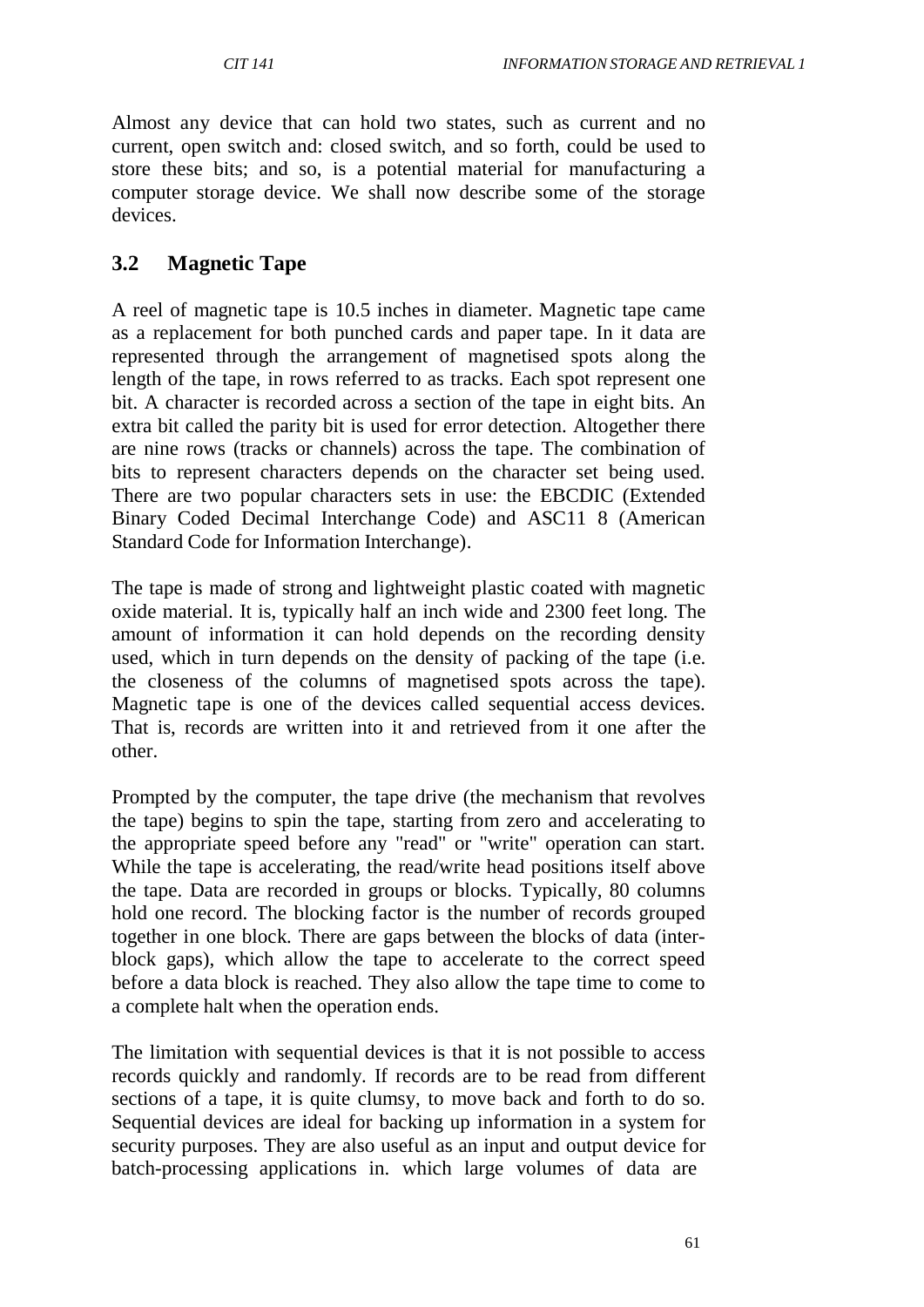processed on each run. Magnetic tape also comes in cartridges of 3 x 5 inches. A tape can hold about 200 MB of data.

# **3.3 Floppy Disks**

The ability to access and write individual records randomly on disk was a major advance in storage technology. It removed the need to process data entry and retrieval of records in batches. The invention of the floppy disk by Shugart Associates in 1972 followed the introduction of microcomputers. It proved to be a cheap medium.

A diskette is made of polyester material coated with magnetic oxide. There were two types of diskettes: the 5.25-inch type and the 3.5-inch type. The former is already out of the market. A 3.5-inch diskette holds 144 MB of data. Before the invention of the floppy disk, microcomputers used small cassette tapes. They had neither the speed nor the reliability needed for improving performance of computers.

A diskette is marked into concentric circles called tracks. The tracks are divided into sections called sectors. A new diskette has to be formatted, that is, marked into tracks and sectors. When a diskette is inserted into the drive, a pair of rings grips it, and it begins to spin. It accelerates up to the required speed for read for write operation (about 300 revolutions per minute). Meanwhile the read/ write head has moved to the right track to wait for the right sector. When that sector comes up, it does the reading or writing of a record or records. The time required to move the read/write head to the correct track is called seek time. On the track, the time for the desired record to rotate to the read/write head is called rotational delay. The time taken from finding the right record to reading it is called data transfer time; that is, the time it takes for the whole of the desired record or records to pass under the read/write head. The access time is the total time taken, including seek time, rotational delay and data transfer time.

# **Recording surface** Track

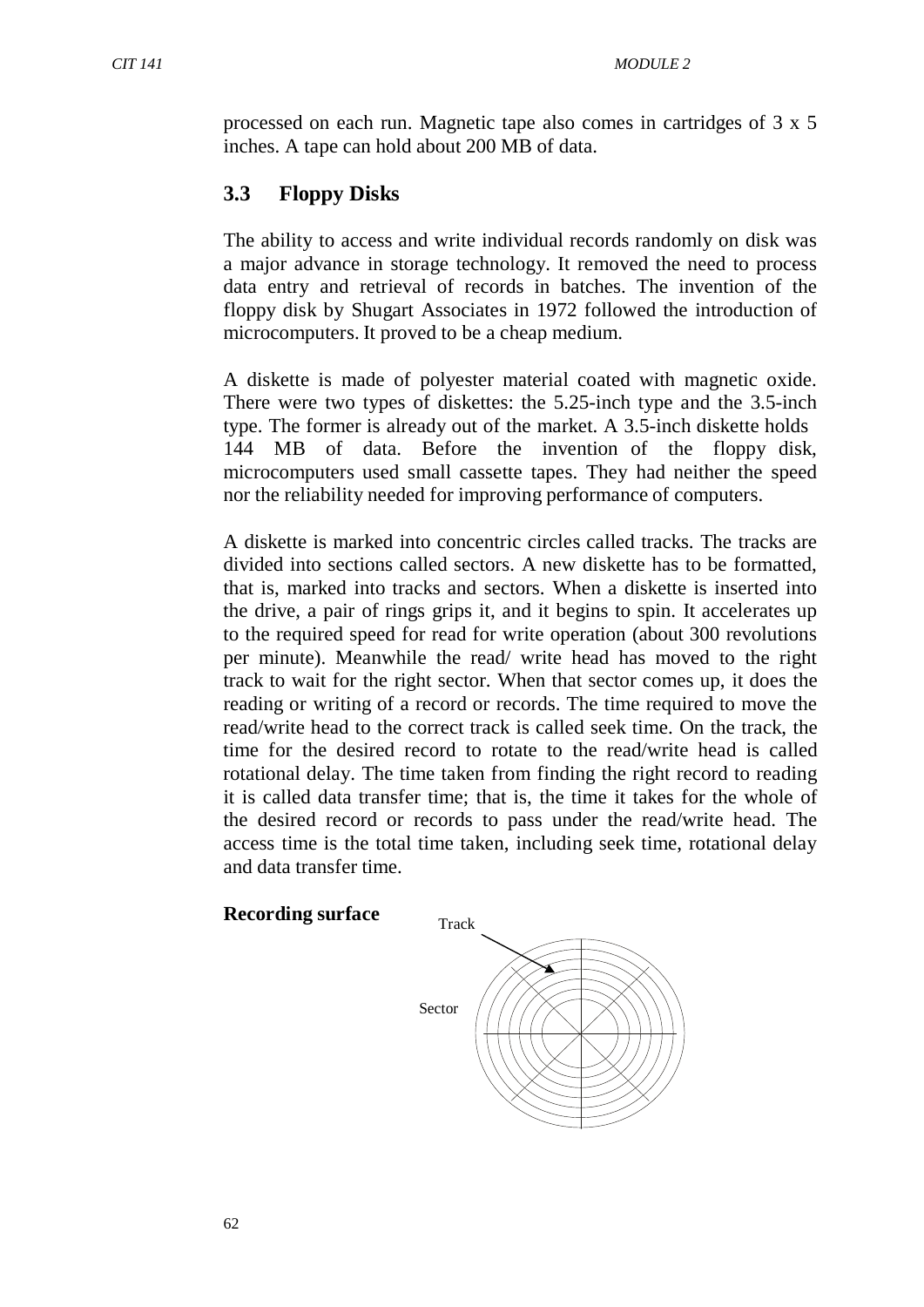### **SELF-ASSESSMENTEXERCISE**

Get a bad diskette. Pull back the silver white shutter so that the thin magnetic medium is exposed. Take a close look at it and note its appearance.

### **34 Winchester Disks**

The Winchester hard disk came out in the 1970s as a major success in magnetic storage device. It is product of highly sophisticated technology. Manufactured under "clean room" condition, the unit is permanently sealed in pressurised plastic cartridge. This excludes impurities like smoke and dust particles that could damage the disk surface or the read/write heads. Inside the unit, the read/write heads float above the disk surfaces in a cushion of air. This makes hard disk immune to friction and mechanical damage in the course of use.

The Winchester disk is much faster than the floppy disk. It starts to revolve as soon as tin, computer is switched on and continues to rotate as long as the computer is on, unlike the diskette, which starts spinning only when it is inserted into the drive. The Winchester disk rotates much faster too. Rotation is at 3600 revolutions per minute. It also has much greater capacity. By the year 2001 the capacity had reached 30GB. That is 30,000 millions of characters.

## **3.5 Optical Media**

The invention of optical storage media is presently the greatest height that has been reached in storage media technology. Optical media are based on the properties of light. The first storage medium to come out of this technology was the compact disc audio player, which came into the market in 1983. The compact disc read only memory (CD-ROM) came next in 1985. Subsequently, the compact disk interactive and compact disc video came into the market.

The first optical disks that were commercially available were used on television videodisk systems. At that time each videodisk could hold 53000 picture frames and that gave half an hour of program or movie. A double-sided videodisk gave twice that. A special feature of optical media is that the laser beam can jump about, scan and play flames in any sequence under the control of a computer. This makes it especially suitable for storage for interactive applications.

The CD-ROM has been of tremendous importance for information storage and dissemination. Its durability, huge storage capacity, and high fidelity make it useful for distributing information in large volumes and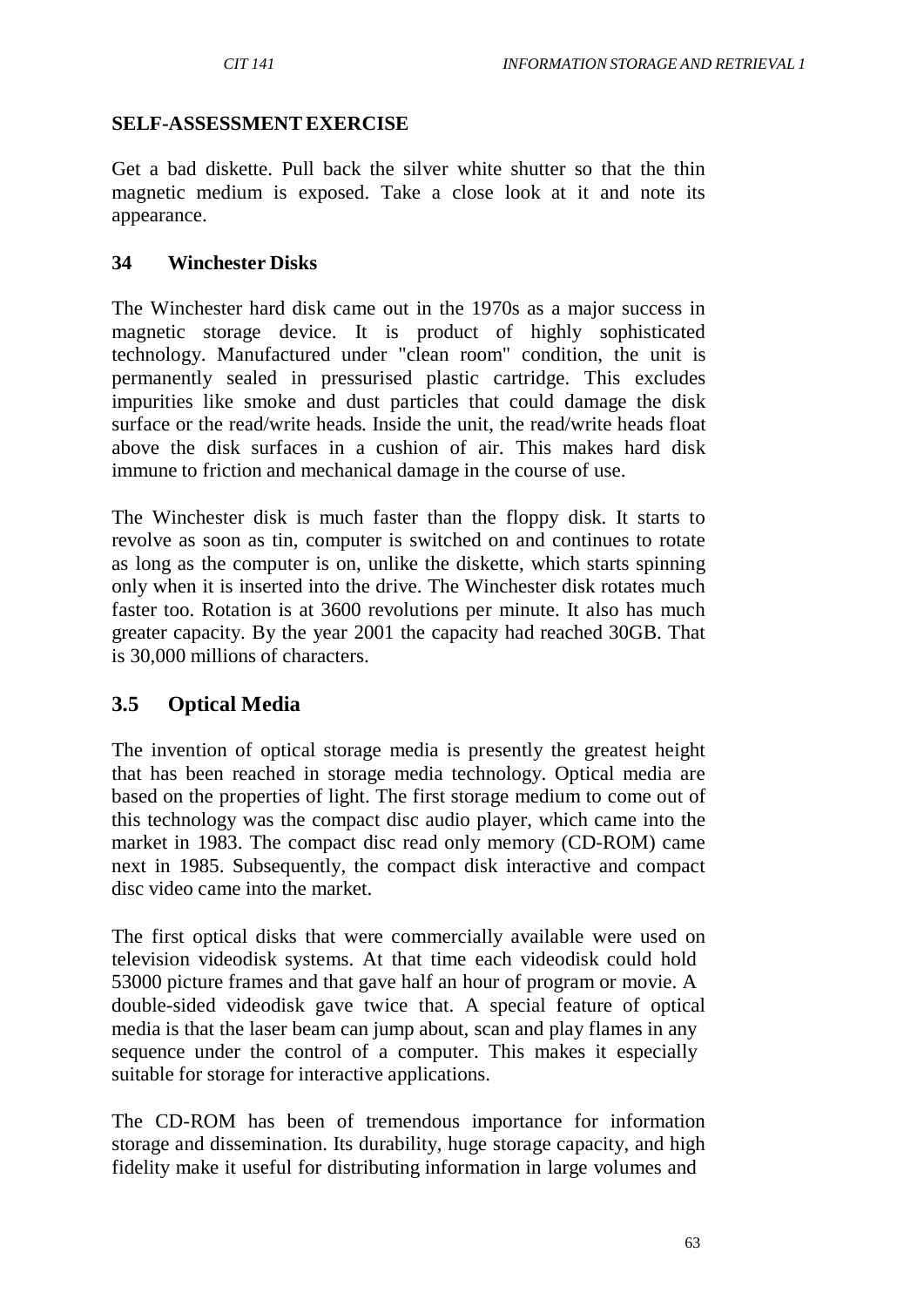for keeping materials of high archival value. Another benefit of CD-ROM is that it has made large databases available to individuals using personal computers. This is very important for: users in developing countries and for many libraries that had stopped subscribing to some major bibliographic databases in, the printed version on account of the huge cost that was involved. Regrettably they were not in a position to subscribe to the online service because of technical difficulties and prohibitive cost of telecommunications charges. They have now turned to the CD-ROM versions of those databases.

CD-ROM disk is a metal-coated clear plastic platter onto which a laser light burns digital information. Bits are stored on the optical disk by burning microscopic pits into the surface of the disk. The absence or presence of a pit determines whether a bit is zero or one. Laser is used to read and retrieve information from it. Data coding on CD-ROM is standardised. Manufacturers follow well-defined standards, so that the same CD-ROM can be used on different machines. A CD-ROM is usually marked into blocks of 2,352 bytes. Each block can hold 2048 bytes of user data, while the remaining bytes store identification information for the block, error correcting codes, and data concerning the mode of, storage. A single CD-ROM of 3.75 inches in diameter can hold at least 700 MB of data.

## **3.6 Micrographics**

Micrographic media were introduced to deal with the vast storage space requirement associated with printed output. Micrographics are microfilms carrying information that has been recorded not in the, binary forms of magnetic and optical storage but in the actual characters of text and actual form of graphic images. The techniques of microfilming make it possible to reduce a page photographically to a very small fraction of the original size. This is where the advantage of reduction of storage space requirement comes in. However, there is the limitation that special equipment (reader) is needed to read the information in it. The microfilm reader magnifies the small images to be legible to the human eye.

Before the advent of optical storage media, microfilms were the best media for distributing voluminous and archival materials. They are quite cheap and portable. They also have long life if stored properly. Another important advantage is that the output of a computer operation can be stored, directly in microfilms and therefore bypassing paper output. In this case a COM (Computer Output on Microfilm) recorder is required to do the recording. Microfilm came in several formats.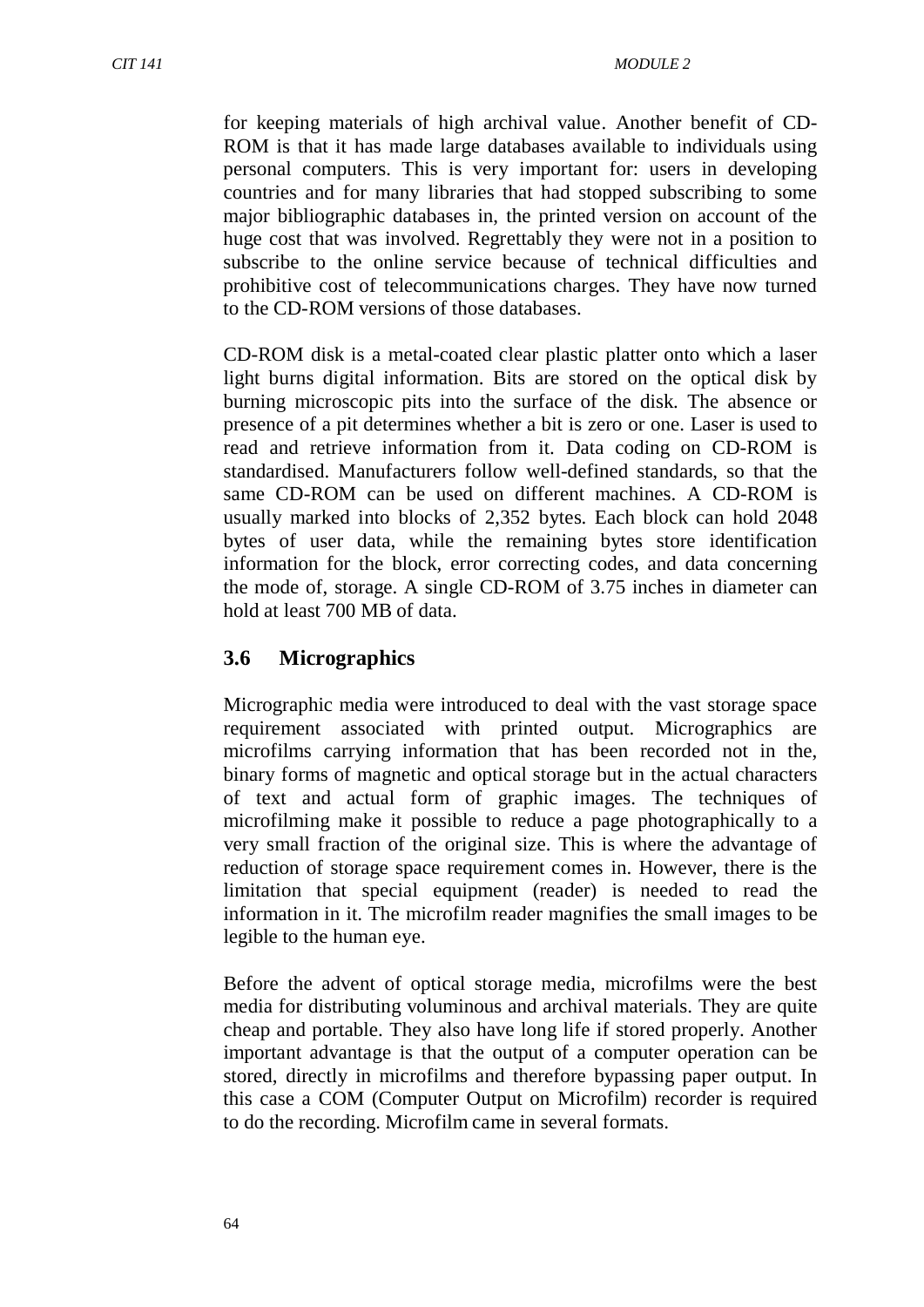**Roll film:** Roll microfilm has been the most widely used and perhaps the most economical in terms of the vast amount of information that it can store at minimal cost. Microfilms are commonly available in 16 millimetres and for special applications in 35 and 70 millimetres. One roll film can hold several thousands of pages of a book.

**Cartridge microfilm:** A second format is the cartridge microfilm. It has the same features as the roll microfilm, but it is more suitable where rapid document retrieval is required. It is used with a 3M Reader/Printer and allows any image to be located quickly and read, or if necessary, hard copies produced within seconds. Cartridges are usually filed in shallow drawers with each cartridge carrying identification information for easy retrieval.

**Microfiche:** A third format is called a microfiche. It is a rectangular negative with many rows of frames, images that correspond to pages of a document. It is read with the aid of a microfiche reader, and hard copies can be produced easily.

# **4.0 CONCLUSION**

In this unit the storage devices that are commonly used were presented to you. You have also learnt how the computer represents data. You should now be able to describe the technical features of a number of storage devices.

# **5.0 SUMMARY**

Now that you have learnt how the computer represents data and you are familiar with the technical features of various storage devices, you are in a position to move on to consideration of records and files, which are the subjects of the next unit.

# **6.0 TUTOR-MARKED ASSESSMENT**

For each of the devices that were covered in this unit, list the special features that make it attractive as, a storage medium.

# **7.0 REFERENCES/FURTHER READING**

- Cyril, H. P. *et al*. (1982). *Information Systems Design*. Sydney: Pretence-Hall.
- French, C. S. (1996). *Computer Science*. (5th ed.). London: Letts Educational.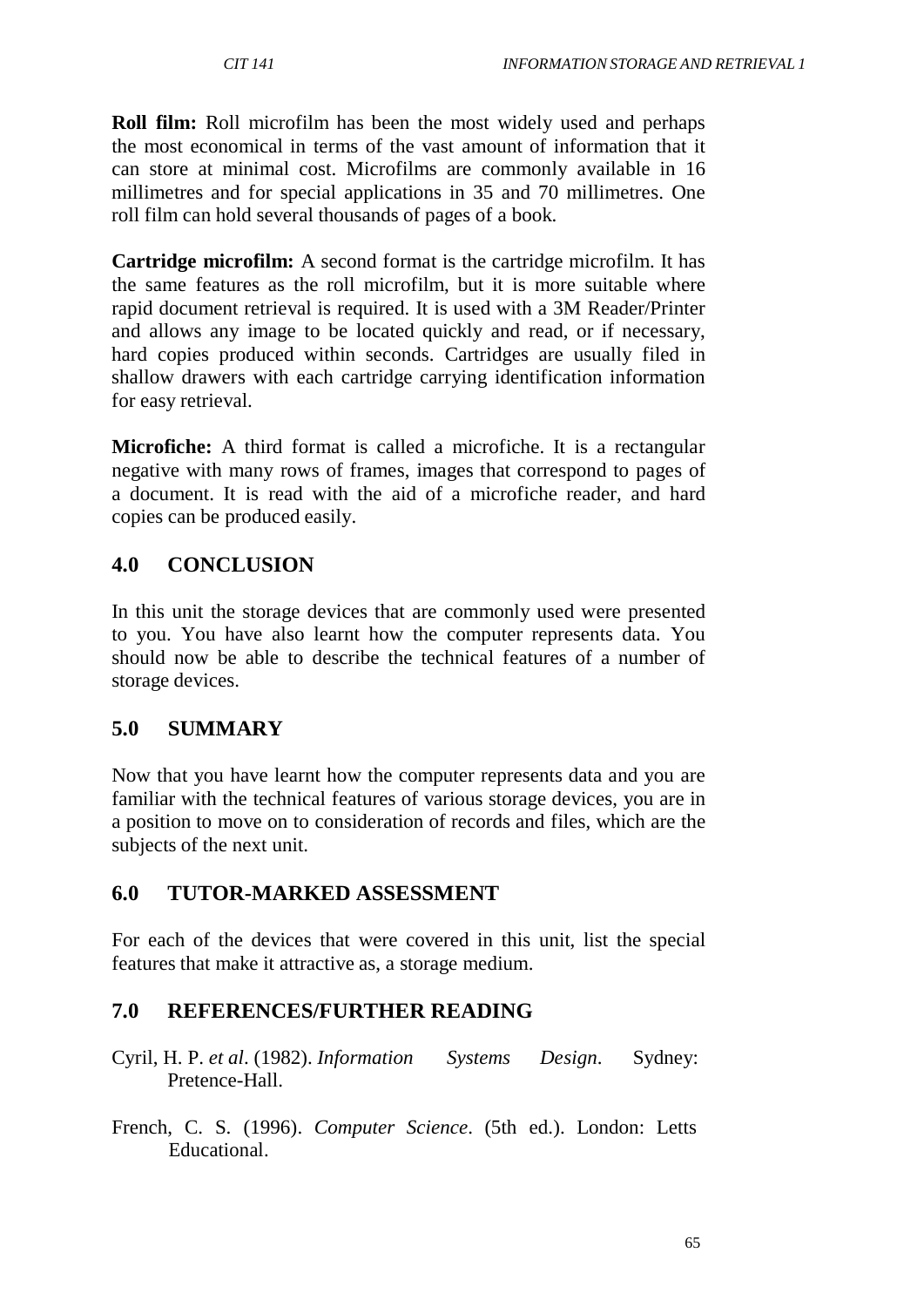## **UNIT 3 RECORDS AND FILES**

#### **CONTENTS**

- 1.0 Introduction
- 2.0 Objectives
- 3.0 Main Content
	- 3.1 Personnel Records
	- 3.2 Bibliographic Records
	- 3.3 Some Characteristics of Records
	- 3.4 Access to Files
	- 3.5 File Organisation
	- 3.6 Disk Pack and Cylinders
	- 3.7 Address
	- 3.8 Sequential Files
	- 3.9 Direct Access Files
	- 3.10 Indexed Sequential Files
- 4.0 Conclusion
- 5.0 Summary
- 6.0 Tutor-Marked Assignment
- 7.0 References/Further Reading

### **1.0 INTRODUCTION**

In the last unit, you learnt how the computer represents data and you became familiar with the technical features of various storage devices. In this unit, you are going to learn about records and files.

### **2.0 OBJECTIVES**

At the end of this unit, you should be able to:

- distinguish between records, files and directories (or folders)<br>• identify the elements of a bibliographic record
- identify the elements of a bibliographic record<br>• describe the ways files are organised
- describe the ways files are organised<br>• explain how the computer accesses fi
- explain how the computer accesses files and records.

## **3.0 MAIN CONTENT**

### **3.1 Personnel Records**

When an officer talks about the record of a transaction, what exactly does he mean? He is probably referring to a letter or any of the documents that might include a receipt, invoice, a voucher, some quotations, a proposal and so forth. What makes a record in computer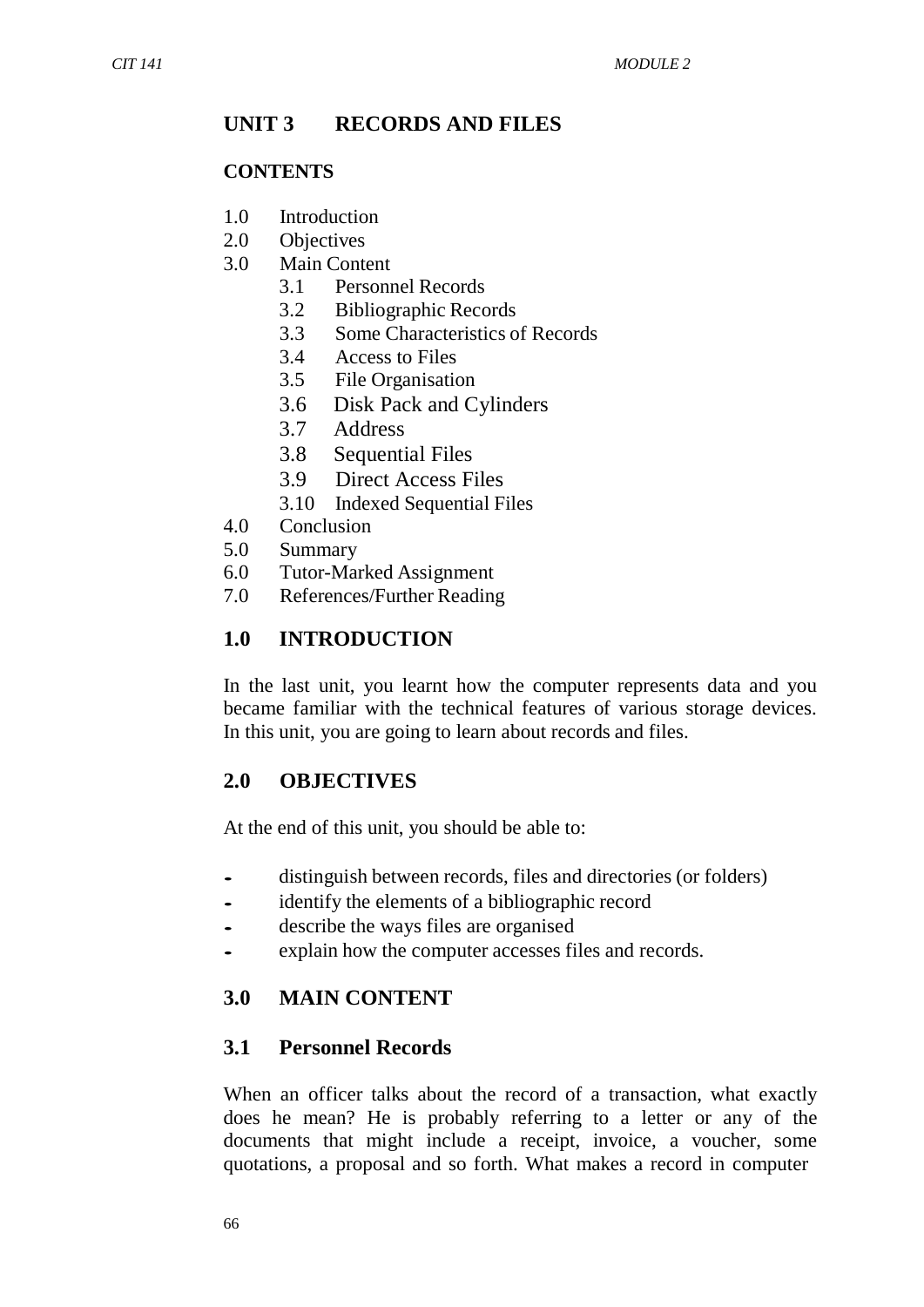storage is quite different. The examples above qualify as documents in their own right and so must be stored as files.

Similarly, when a clerk brings out a file, you would expect it to contain documents that include memoranda, letters, financial statements, reports, receipts and so forth. What the clerk calls a file here is more appropriately called a folder or a directory in computer language, while the documents are files.

From now on you need to hold on to this new understanding. Now, let us visit the personnel or administrative department of a company to see what information it keeps on staff. Each employee is identified by name and personnel (or file) number. Other pieces of information include sex, date of birth, date of assumption of duty, designation, salary scale, and so forth. If this kind of information is to be stored in the computer and for all the staff, we have to consider how to arrange the pieces of information on each person. We have talked much about classifying and ordering things or information to facilitate access and retrieval. The pieces of information enumerated above will be stored in their own "compartments". In computer language these are referred to as "fields", while all the pieces of information for each employee make a record. All the records of all the employees make up a file.

### **SELF-ASSESSMENTEXERCISE**

What is a file, a record, a field?

## **3.2 Bibliographic Records**

A bibliographic record is made up of distinct pieces of information about an information source. Let us take as our example a book.

#### **Carol Omu.** *A Resource Book in Town Planning***. Lagos: Generation Press, 1998.**

The pieces of information or fields are as follows:

| Author                | Carol Omu                        |
|-----------------------|----------------------------------|
| Title:                | A Resource Book in Town Planning |
| Place of Publication: | Lagos                            |
| Publisher:            | <b>New Generation Press</b>      |
| Year of Publication:  | 1998                             |

For a journal publication such as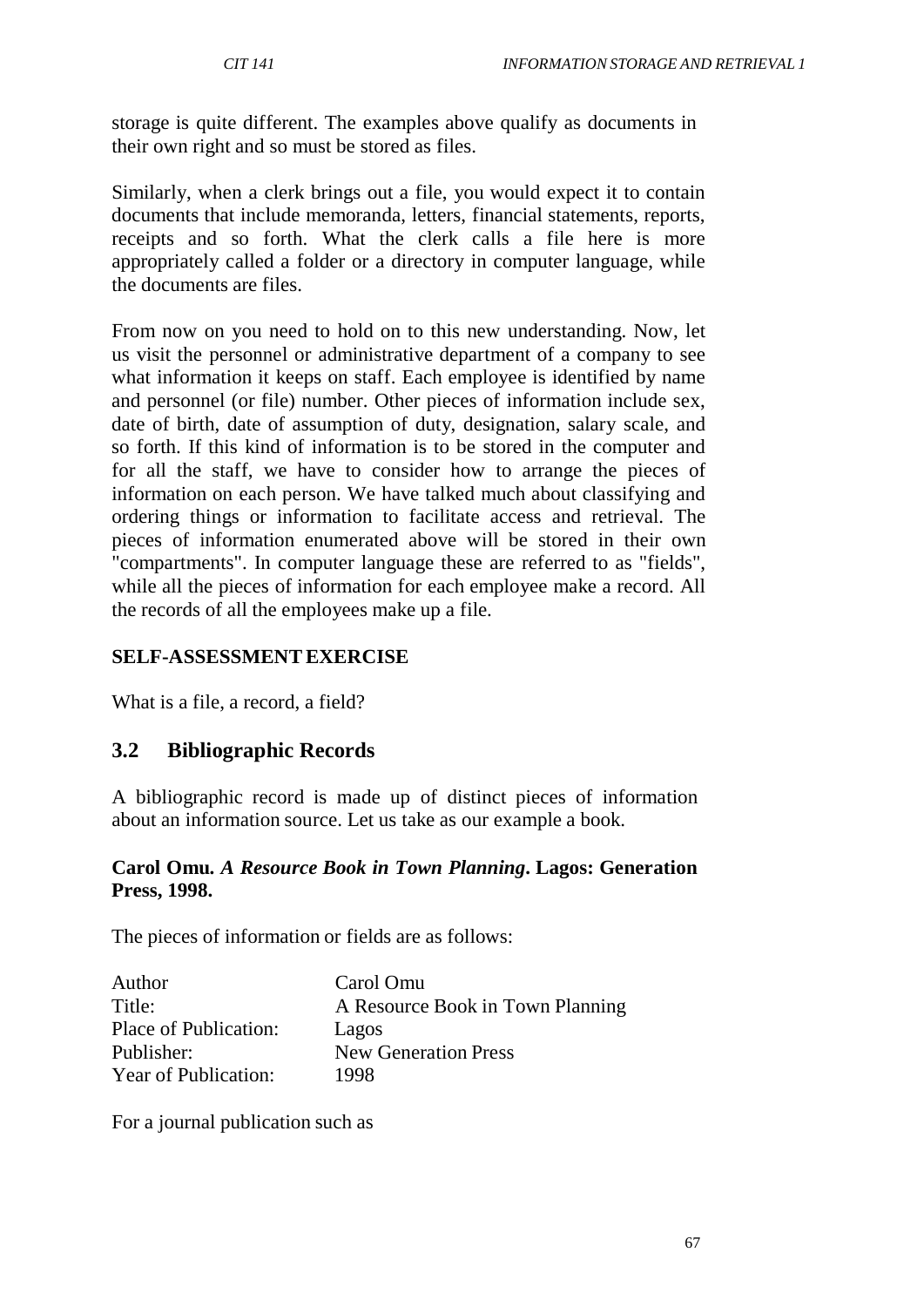#### **Low T. Jam.** *Rice Production in Tropical Highlands***. Journal of Agronomy an Crop Protections. Vol.8, No.2, 1997, 23-35**.

We have the following fields:

| Author:  | Low T. Tam                               |
|----------|------------------------------------------|
| Title:   | Rice Production in Tropical Highlands    |
| Journal: | Journal of Agronomy and Plant Protection |
| Volume:  | x                                        |
| Number   |                                          |
| Year:    | 1997                                     |
| Pages:   | $23 - 35$                                |

If we can recognise all the fields in the bibliographic records of information sources, arrange a format for storing the records. We shall demonstrate this later.

#### **3.3 Some Characteristics of Records**

All the fields of a record contain useful information but they are not equally important for the purpose of identifying the person, thing or place that the record is about. For instance, it is more meaningful asking for the details of a book by the author's name or by the title than using the place of publication. Similarly it would make more sense to request the personal details of a staff in an office by his or her name than by his or her date of birth. In these two examples, the fields that are most suitable for requesting information about a book or about a staff are also the ones to use to get to their records in a computer file. They are called the primary keys. They are the best keys for getting at specific records in the files. Other fields could still be used as keys anyway but their identification value is only secondary. So they are called secondary keys.

The number of fields in a record could be fixed or could vary. For instance the record of a book that was written by two authors would not have the same number of fields as one that has one author, unless we want to lump all the authors in one field. That itself creates a problem in retrieval by each author's name. The fields themselves are not always of the same size. In our two examples of records, the field "name" and "title" would vary in size from one record to another according to the length of the name and title in each record. Fixed-length records are those with the same number of fields and the same number of characters in a field for all the records in the file. Variable-length records are those that have variable number of fields and variable field size.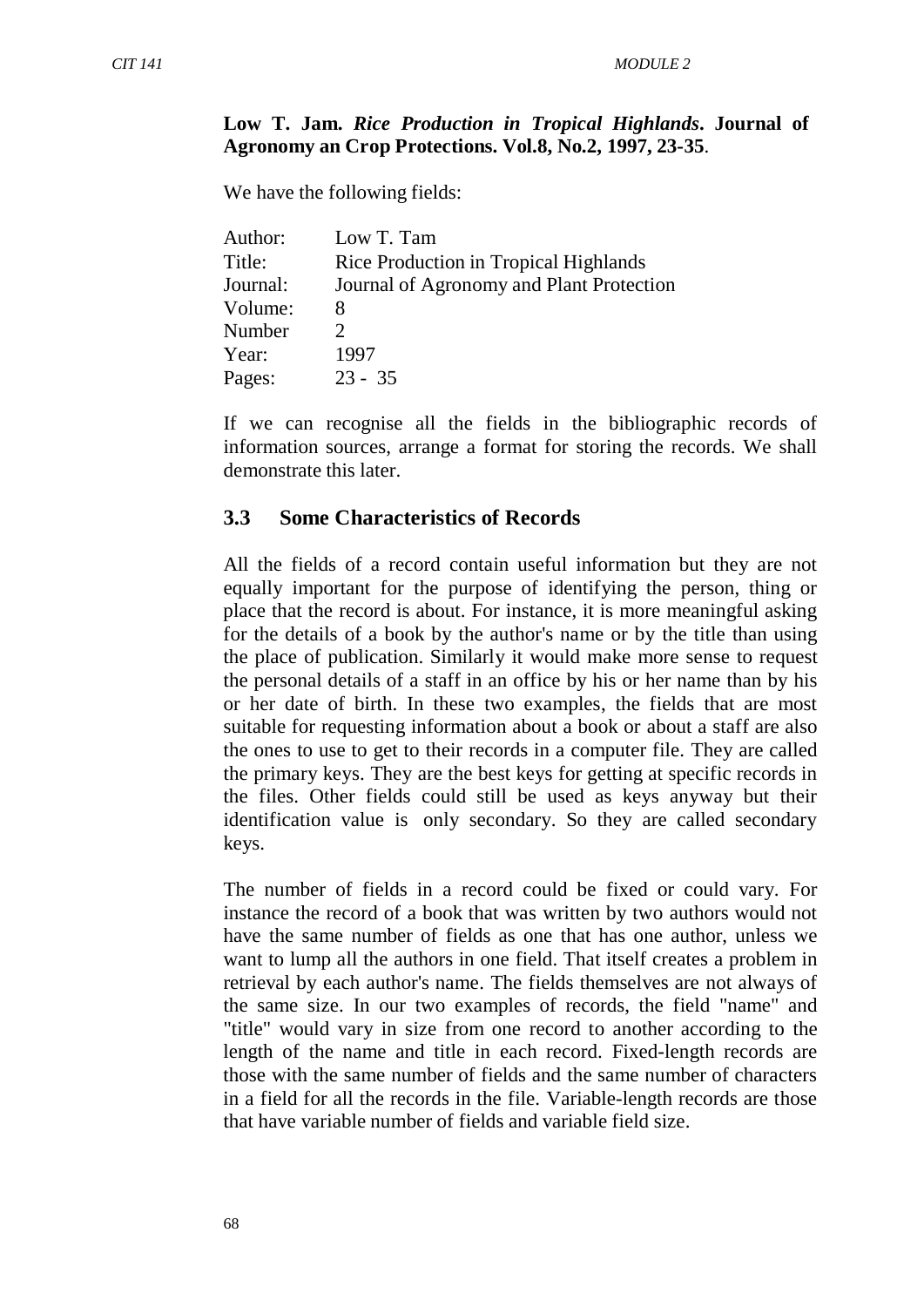## **3.4 Access to Files**

It must be emphasised here that records and files are created and stored for a purpose, namely, for retrieval. The question to worry about here is how to locate a specific file and the individual records in it. You will recall that among the secondary storage media are magnetic tapes, magnetic disks and optical media. When files are stored in a sequential device, records are read one after another until the computer gets to the end of the device. So when it locates a file, it can search for the desired record until it finds it, or if the record does not exist, until it gets to the end of the device.

In the other devices such as disks and optical media, the computer can locate directly any file or record without reading the ones before to get there. Such devices are called direct access storage devices. With these devices the computer maintains a table of content, catalogue, or index of the name and location of each file in the device. Once the file is located the next thing is to locate the desired record.

### **3.5 File Organisation**

File organisation is the way records are arranged and stored in a file. When the computer starts the process of storing (that is, writing) a record, the mechanism that does the writing called read/write head (it does the reading too) moves to locate the track and then the sector in the case of a direct access device.

The record to be written is sent from the main memory to the read/write head, which then writes it on the surface of the storage device. When the storage medium is a random access device, the read/write head moves rapidly to any location that is available to write on. The next record follows and is written in the next available position. On a magnetic tape, on the other hand, the read/write head moves sequentially from the beginning until it gets to the first writable section (if the tape is empty) or from record to record until it gets to the end of the last record (if some records are already in it). Then, it begins writing the record. The records that follow will be written on the next successive magnetic positions.

In the process of reading these records the computer follows exactly the same procedure to locate them and then the read/write head will transfer them to the main memory.

## **3.6 Disk Pack and Cylinders**

There is only one recording surface on a single sided floppy disk and two recording surfaces on a double-sided floppy disk. Other disk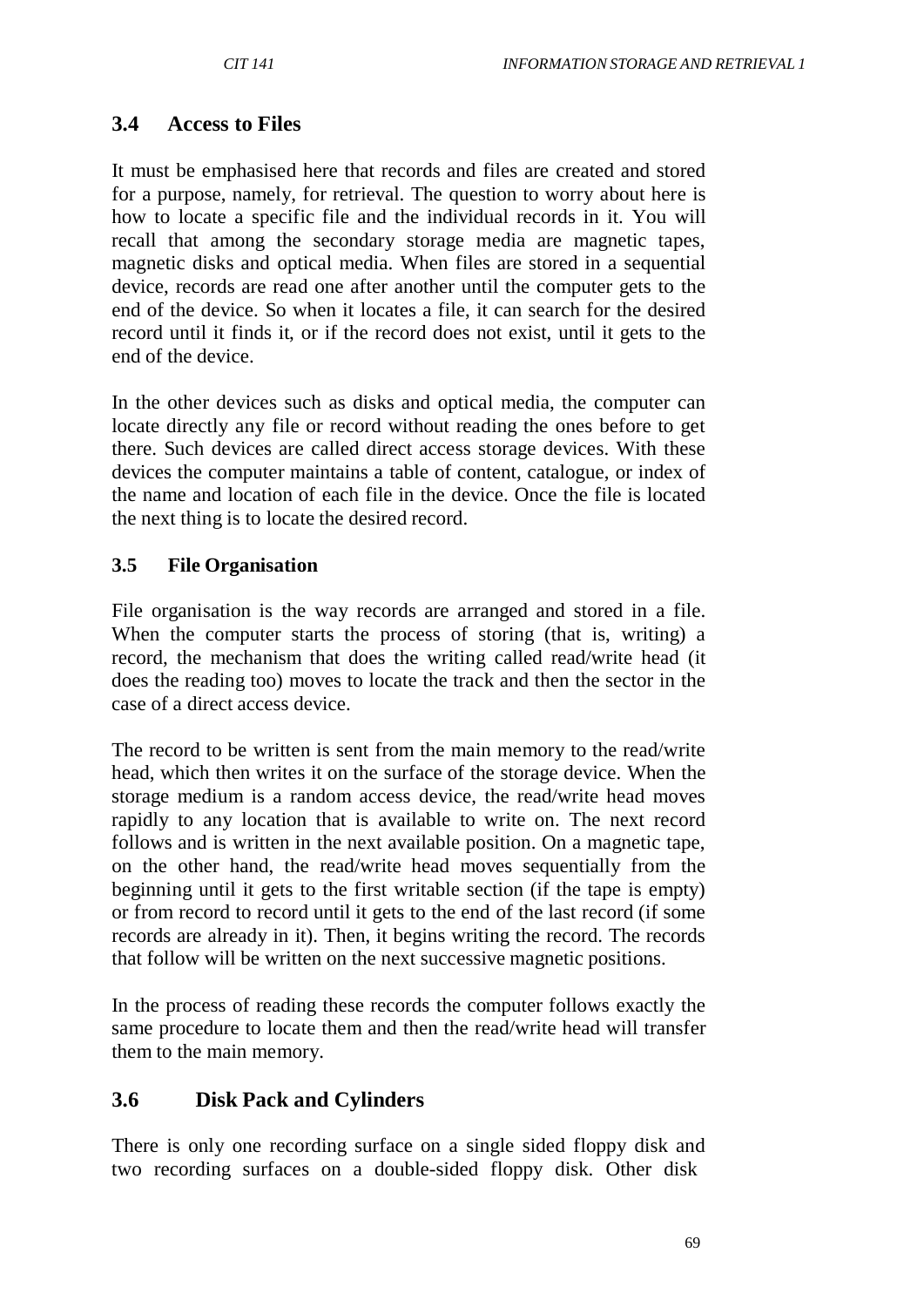assemblies (units) consist of a number of disks connected one above the other by a common drive mechanism. That gives 2n-2 recording surface, where n is the number of disks. The top and bottom surfaces are not used for recording. Each writable surface has its own read/write head. Each surface is marked into concentric tracks (about 200) and each track into sectors. With 200 concentric tracks on each surface, it would look like there are 200 concentric cylinders in the unit.



#### **Fig. 1: A Disk Pack Showing Cylinder**

#### **3.7 Address**

The special feature of the direct access storage devices is that any record can be located independently disk pack is given in terms of the cylinder number, the track number, and the block number.

#### **3.8 Sequential Files**

In a sequential file, records are written or read in a fixed sequence. Sometimes, the records have to be sorted by a key field before-they are written to the storage device. If, for instance, the staff records of an organisation are sorted by surname, then the whole records will be stored in an alphabetical order, of surname. We noted earlier that magnetic tape is a sequential storage device. That is, records and files are stored in magnetic tape in sequential order. They are also read in sequential order.

#### **3.9 Direct Access Files**

In the direct access storage devices, every record has an address that makes it possible to locate it independently of other records. A common practice is to maintain an index or table of the key and the relative record number of the record in storage. The index is always stored in sequence and this facilitates easy reference for the purpose of reading the records. To retrieve a record, the actual key is looked up in the index, and the relative record number of the record that matches the key is found. Then the address in storage is worked out and the recorded accessed.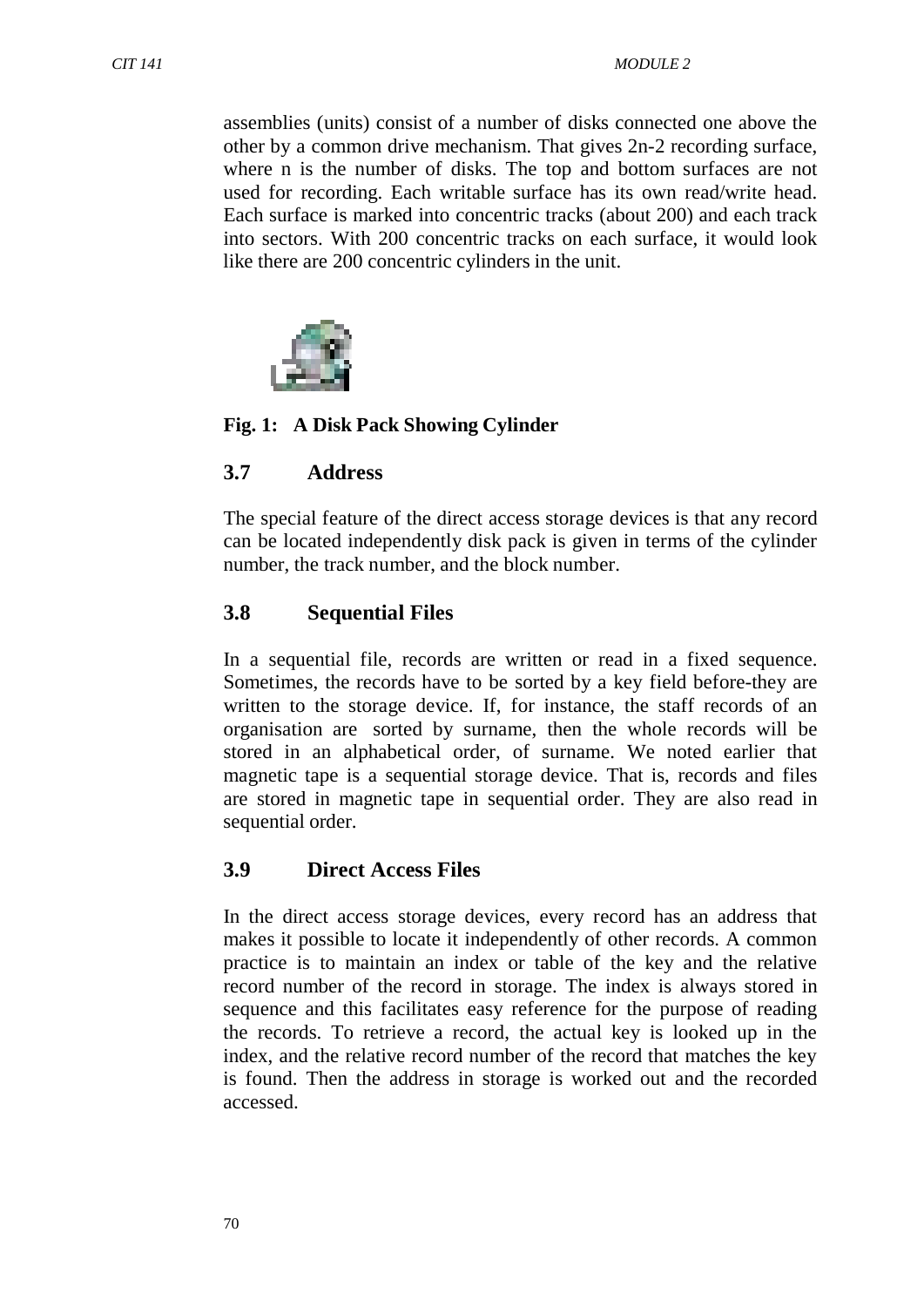### **3.10 Indexed Sequential Files**

Indexed sequential file organisation is based on sorting of records by a key and the creation of cylinder and track indexes. First the records are sorted by an appropriate key and then written on successive locations on the disk. As a track is filled, the key of the last record on that track is entered in a track index. The next records go to the next track, that is the corresponding track below in that cylinder. When that is filled the last record also goes into the track index.

The process continues until all the tracks in a cylinder are filled. The last record in the cylinder is entered into the cylinder index. The cylinder index will continue to grow as the cylinders are filled. For each cylinder there will be a track index but there will be only one cylinder index for the whole disk pack.

Now, one can imagine how easy it will be to locate and retrieve records. The first thing is to look up the cylinder index and get the cylinder that bears the record requested. The next step is to look up the track index of that cylinder to find the right track. Having found the track, the record can be located by scanning sequentially.

### **SELF-ASSESSMENTEXERCISE**

What are the main issues in file organisation and access?

## **4.0 CONCLUSION**

In this unit you have learnt a number of things about records and files. You can now distinguish between records, files and directories (or folders), identify the elements of a bibliographic record, describe the ways files are organised and explain how the computer accesses files and records. File organisation is extremely important for the purpose of retrieval.

## **5.0 SUMMARY**

You have now learnt how the computer represents data and you have become familiar with the technical features of various storage devices. You have also learnt about records and files and the ways that the computer accesses records and files. In the next unit, you will be introduced to databases. You will learn that databases are made up of files organised in such a way to facilitate retrieval.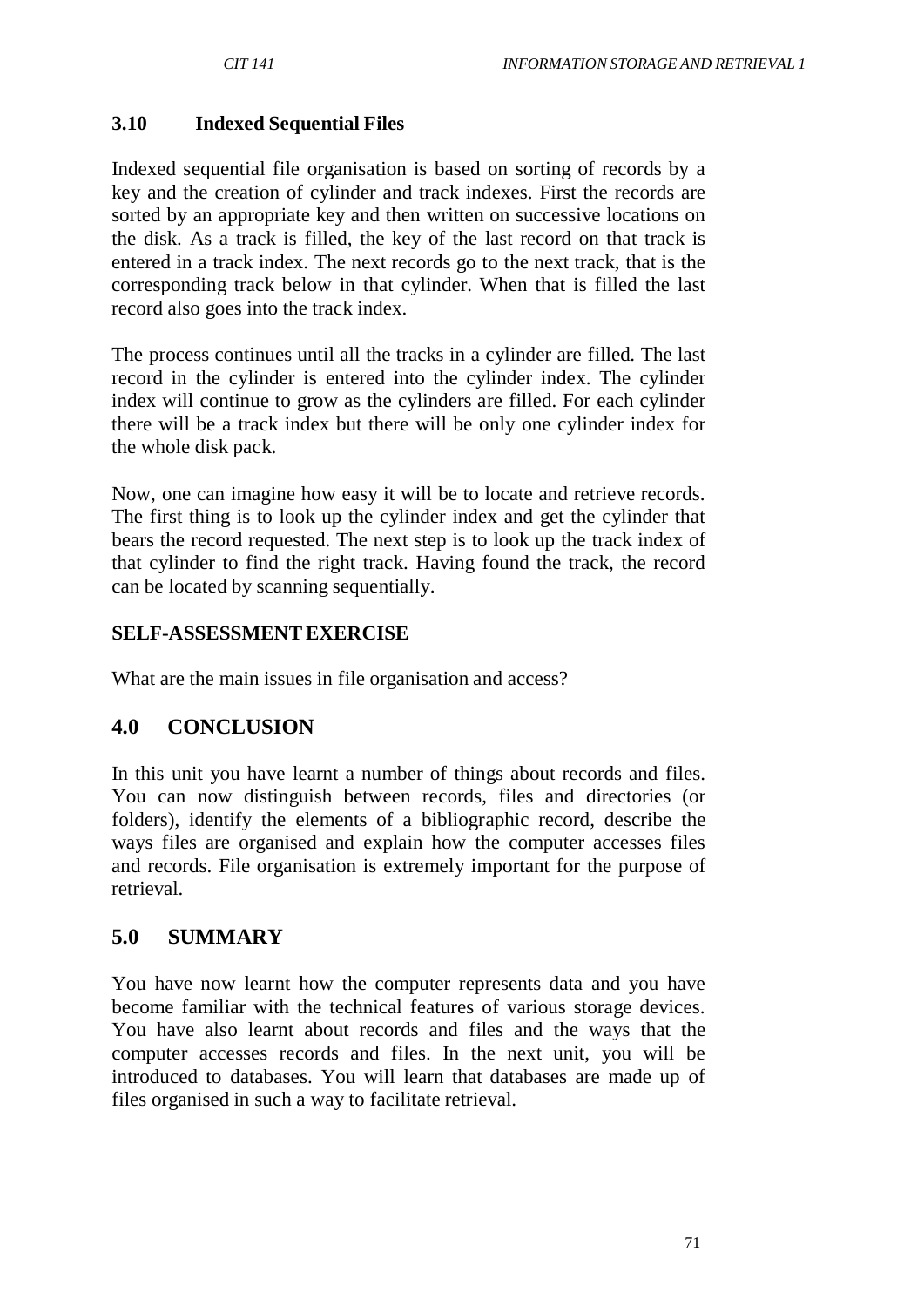#### **6.0 TUTOR-MARKED ASSIGNMENT**

Visit the computer department in at least three big organisations and find out what kind of storage devices they are using and in what circumstances they are using the following methods of file organisation: sequential, direct access, indexed sequential. Then write a report on file organisation and access in the organisations. Your report should be between four and six pages of A4 typed with double spacing in 12 points of Times Roman.

#### **7.0 REFERENCES/FURTHER READING**

- Cyril, H. P. *et al*. (1982). *Information Systems Design*. Sydney: Pretence-Hall.
- French, C. S. (1996). *Computer Science*. (5th ed.). London: Letts Educational.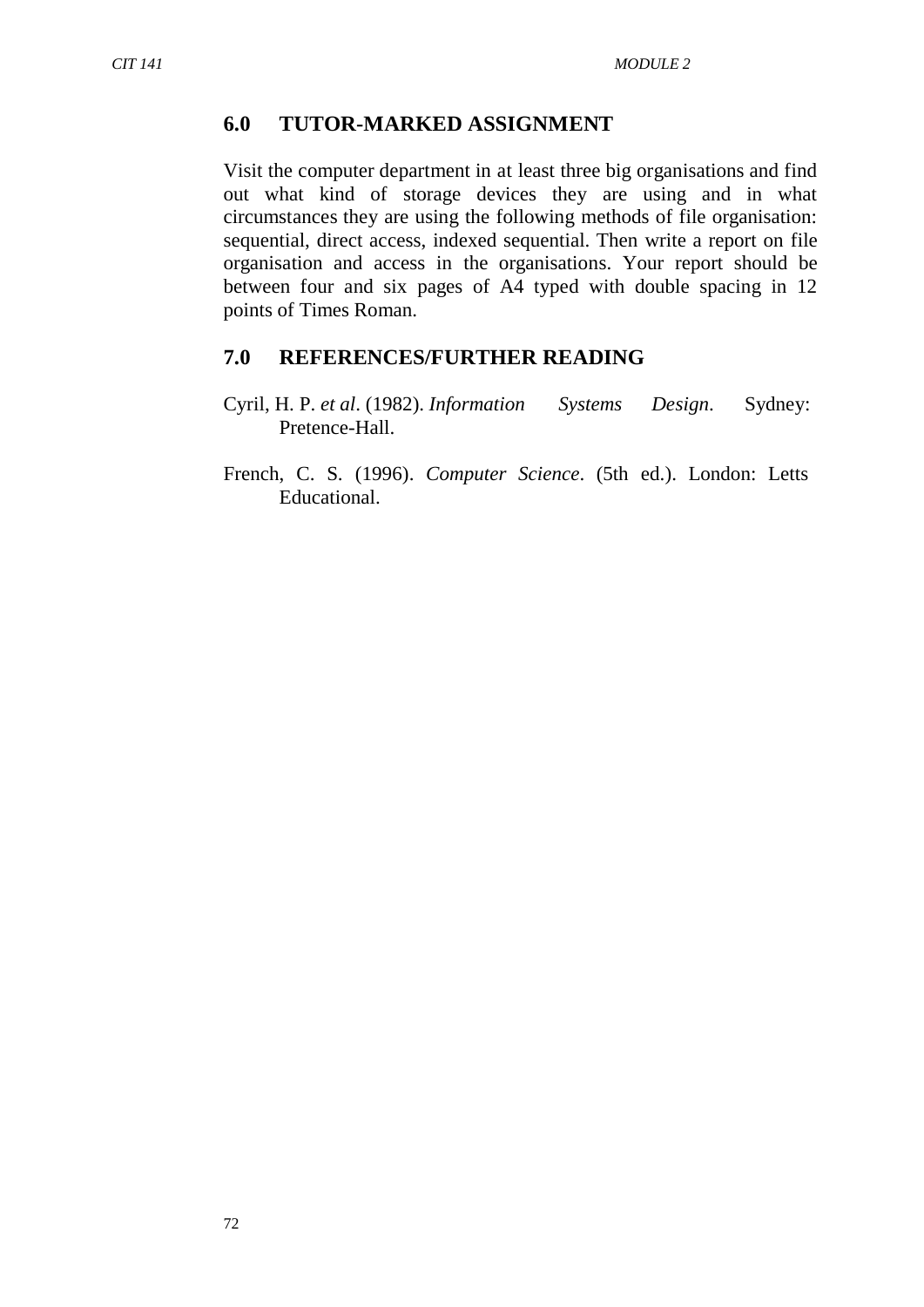# **UNIT 4 DATABASES**

### **CONTENTS**

- 1.0 Introduction
- 2.0 Objectives
- 3.0 Main Content
	- 3.1 Management of Data
	- 3.2 Problems of Customised File Approach
	- 3.3 Database Concept
	- 3.4 Advantages of Centralised Database
	- 3.5 Database Organisation
- 4.0 Conclusion
- 5.0 Summary
- 6.0 Tutor-Marked Assignment
- 7.0 References/Further Reading

# **1.0 INTRODUCTION**

In the last unit, you learnt about records and files and how the computer stores and accesses them. In this unit, you will learn how files are organised into databases. Understanding of the structure or organisation of databases is important for the purposes of storage and retrieval of information.

# **2.0 OBJECTIVES**

At the end of this unit, you should be able to:

- explain the problems of customised file approach<br>• explain the basic concent of database
- explain the basic concept of database<br>• enumerate the advantages of centralis
- enumerate the advantages of centralised database approach
- describe the various approaches to database organisation.

## **3.0 MAIN CONTENT**

### **3.1 Management of Data**

Data and information are a major resource in an organisation. Management of data and information is, therefore an important business activity in every organisation. Go into any office and you will not fail to notice the movement of "files". In the traditional office, every unit or department had its own set of files. The personnel department had a file for each employee. The accounts department also had a file for each employee. In a situation which a file had to leave one unit to another, there was always a problem of misgiving, resistance or hostility.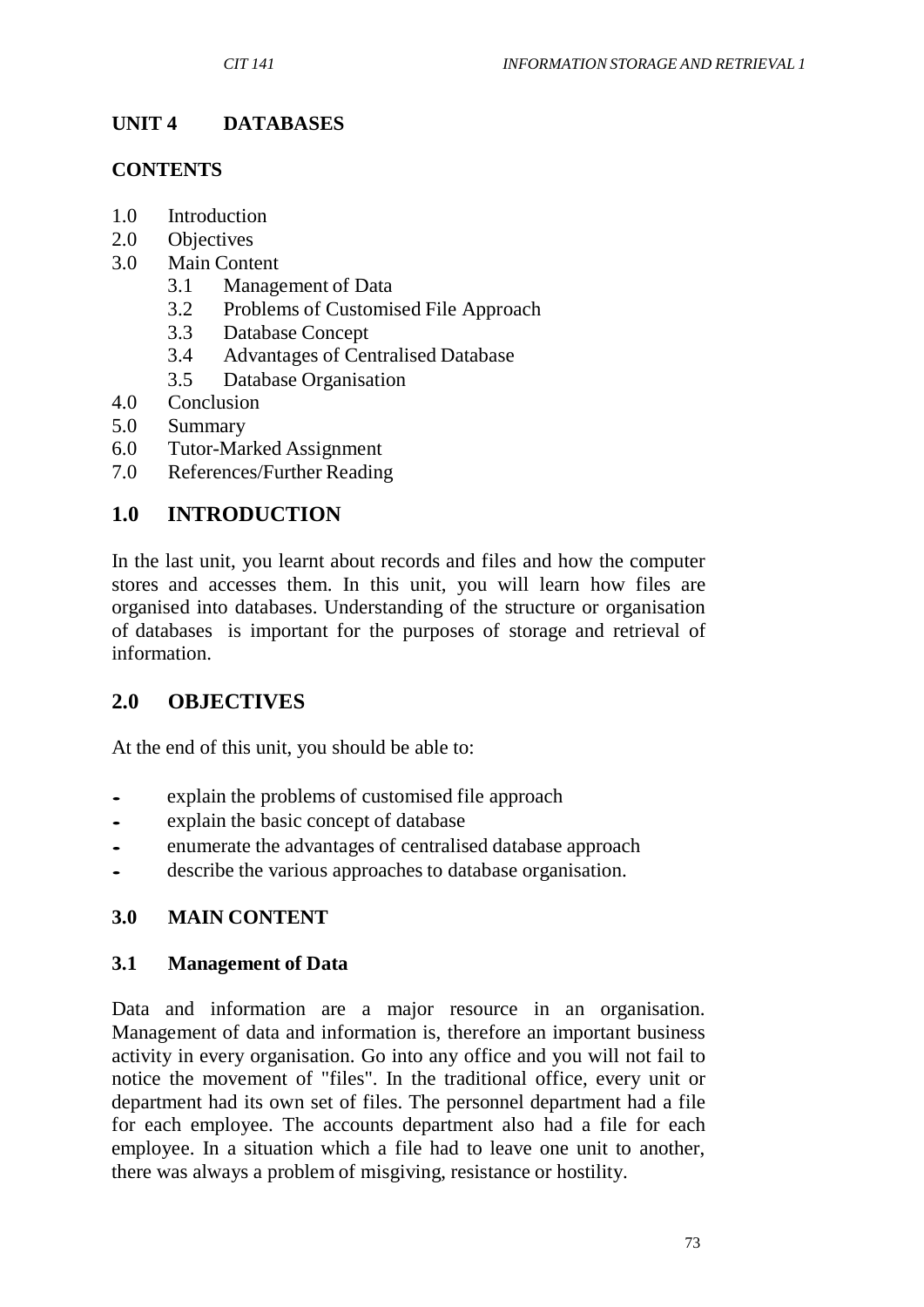Now, many organisations are making intensive use of computers. There is at least one computer, in every department or unit, and the records that were in cardboard folders (or file jackets) are now in the computer. What happened in most cases was that each department developed a customised computer based system of managing its own records. As you can recall, the computer requires a program or a suite of programs (software) to execute a job or perform a task. So according to the tasks performed in a particular department, that department purchased and installed the hardware, and developed (or purchased) and installed the necessary software, to manage its records. Before we examine some examples of these let us define the term "application".

An application is the software developed to perform a job comprising a set of related tasks. A large bookshop would be expected to have personnel file, inventory file, customer file, general ledger file, and payroll records, among others. In a situation in which each department or unit is doing its own thing, we would have the following applications:

| Unit      | <b>Application</b> | <b>Type of Data</b>                                                            |  |  |  |
|-----------|--------------------|--------------------------------------------------------------------------------|--|--|--|
| Personnel | Personnel          | Name, Address, Designation, Birth,<br>Marital Status, etc.                     |  |  |  |
| Accounts  | Payroll            | Name, Address, Bank,<br>Salary,<br>Deductions, Designation, Allowances,<br>etc |  |  |  |
| Accounts  | General Ledger     | Debits and Credits, Status of each<br>account, etc.                            |  |  |  |
| Marketing | Customer           | Name, Address, Credit information,<br>Terms of contact, etc.                   |  |  |  |
| Marketing | Inventory          | Price, Cost, Locations of items, Stock<br>levels etc.                          |  |  |  |

## **3.2 Problems of Customised File Approach**

The problems with this customised file approach are many. To start with, there is the likelihood of data redundancy. The same data are replicated in several files. For instance, in the table above, some personal details of each member of staff are duplicated in the personnel and accounts records. Now, think of a situation in which an employee changed his address and communicated this change to the establishment. The personnel unit updated the address of the employee in its records, but through somebody's negligence or through communication gap, the accounts unit was not aware of the change of address. The consequence is that the personnel unit will be using the person's current address while the accounts unit will continue to use the old address. This is a case of lack of data integrity. That is, there are different versions of a piece of information about the same person or thing.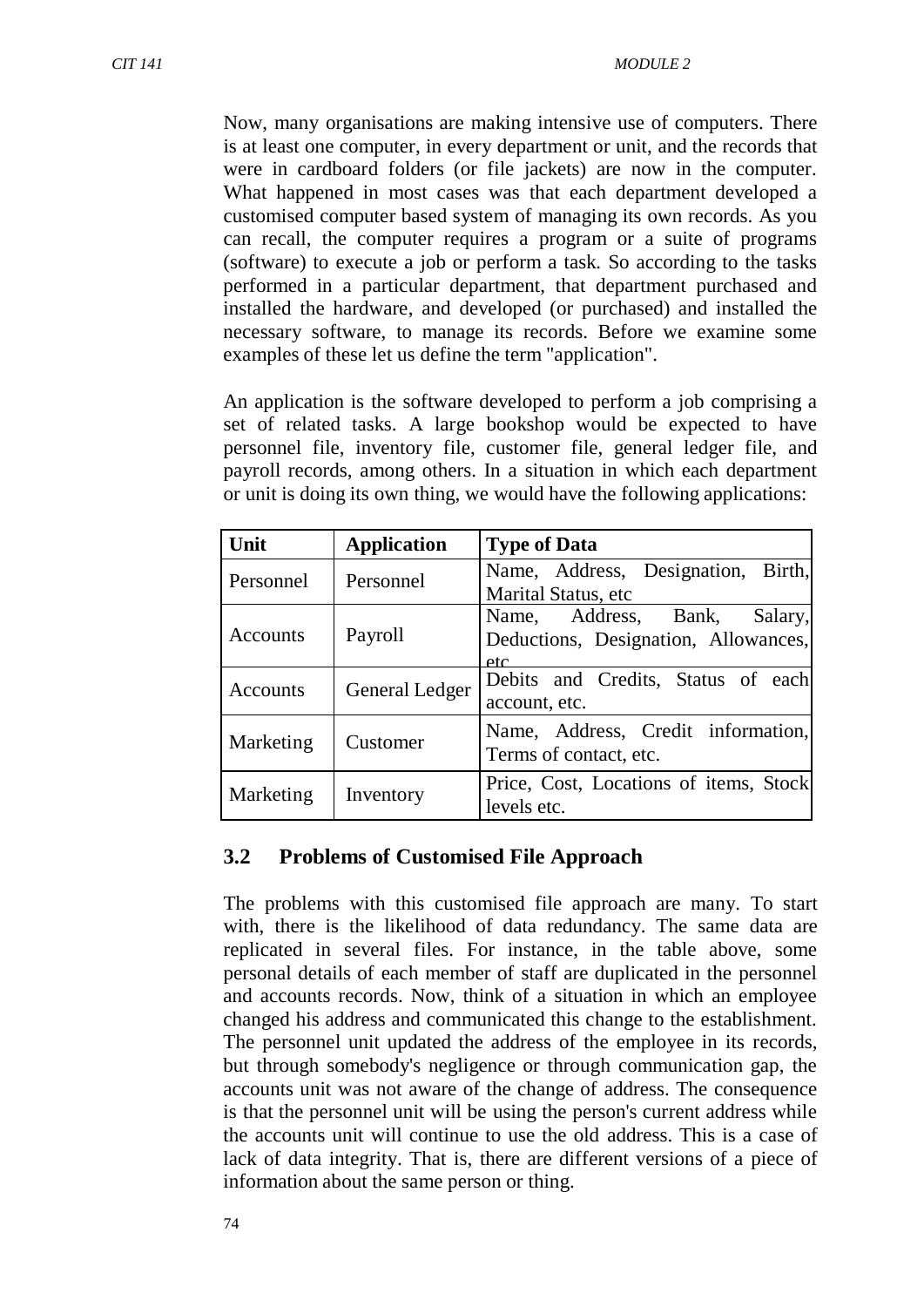Another problem is the tendency for a unit to hold on to what it considers its own. The data generated and the files treated by a unit are usually protected by that unit. There is the problem of ownership. No unit feel obliged to share its data with other units. With the problem of data ownership comes the problem of accessibility. The control of data by one unit makes it difficult for others to have access to them.

There is another problem you may need a lot of imagination to grasp. That is the problem of data dependent program or data dependency. When computer applications are implemented in different departments in an isolated fashion, the way the data are defined to the software is different. Let us consider the example of date. For one application, the date may have been defined as dd-mm-yyyy, while in another the format was given as ddmmyyyy. In the first format, there are two spaces for day then a space for the dash, then two spaces for month, then a space for the dash, and lastly four spaces for year. The computer would then allocate ten spaces for the date field. In the second case, it will allocate the first two spaces for day, the next two spaces for month and then four spaces for year with no spaces between them. Then there would be eight spaces for date. This means that when data have been defined differently to different applications, data meant for one application cannot be used by another one. This is a case of software being locked to its data and data being locked to the software for which they were stored.

### **SELF-ASSESSMENTEXERCISE**

What are the problems of the customised file approach?

### **3.3 Database Concept**

The problems described above can be solved only through centralised planning and systems Development. The various files and records could then be integrated into a database. A database is a collection of data or data files that have been integrated in a manner that facilitates easy access and haring. Once the format of storing data has been standardised for the whole enterprise every program an access the data without problem. The centralised control of the database eliminates the problems of ownership and accessibility. Another point is that since there is only one database for everybody, there is', no longer the possibility of either data redundancy or lack of data integrity.

### **SELF-ASSESSMENTEXERCISE**

Now, can you recall the advantages of having a centrally controlled database as described above?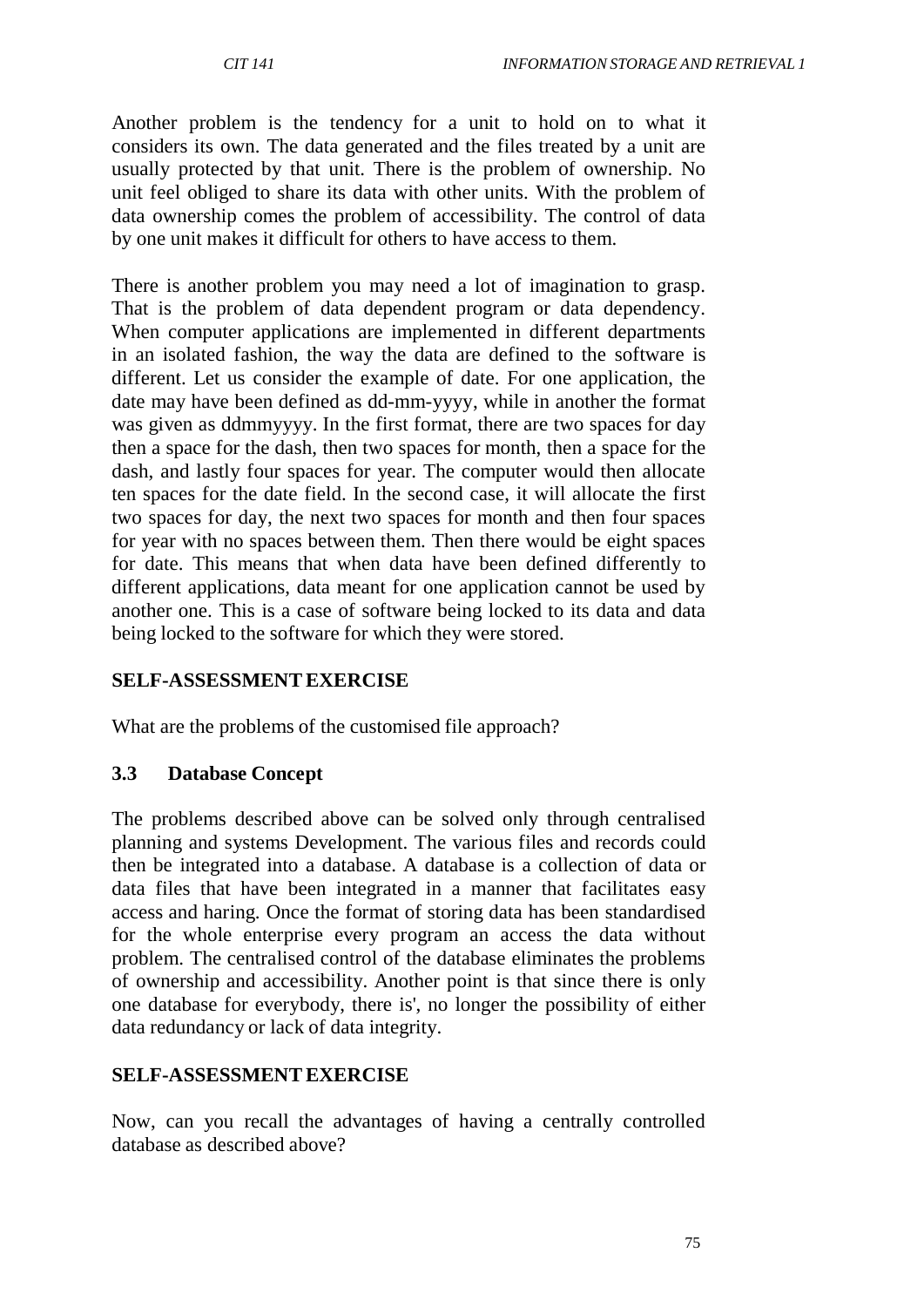### **3.4 Advantages of Centralised Database**

#### **1 Data redundancy can be minimised**

We would actually say that data redundancy is eliminated. However, there are instances when some level of redundancy is needed. The important thing is that unnecessary redundancy can be avoided. Another way to put it is that redundancy is controlled.

#### **2. Consistency and integrity of data can be maintained**

A situation in which there is conflicting information coming from different departments or units is quite objectionable. When the same data elements are scattered or replicated in several units, there is no assurance that if they are updated in one unit, they will be updated in all units. When there is only one entry of a data element, then the problem of inconsistency cannot arise. This means that it will be possible especially with the aid of the software that maintains the database to ensure accuracy of data, that is data integrity.

### **3. Sharing of data becomes easier**

The question of any unit trying to hold on to its data does not arise with a centralised database. All the applications that need to access the database can do so without difficulty.

### **4. Data independence can be maintained**

Some software packages dictate the way data should be stored for their use. Unless data are presented that way they cannot read them. Also it is the way data have been declared to software that it will expect them. That is, a software package could have difficulty accessing the fields in a file created for other application. This is the problem of data dependency. This problem is solved in a centralised database because such a database is managed by software that sits between the database and the various applications that access the database. It serves as an intermediary. Even if the characteristics of a field should be changed it is only that software that needs to know about it. The applications do not need to know about the physical storage of data elements. This is data independence.

### **5. Standards can be enforced**

Centralised planning ensures not only uniformity in the construction of data structures (the format of storing data elements) but that all necessary standards are met. It is the standardisation of the format of data storage that allows different programs to access the database.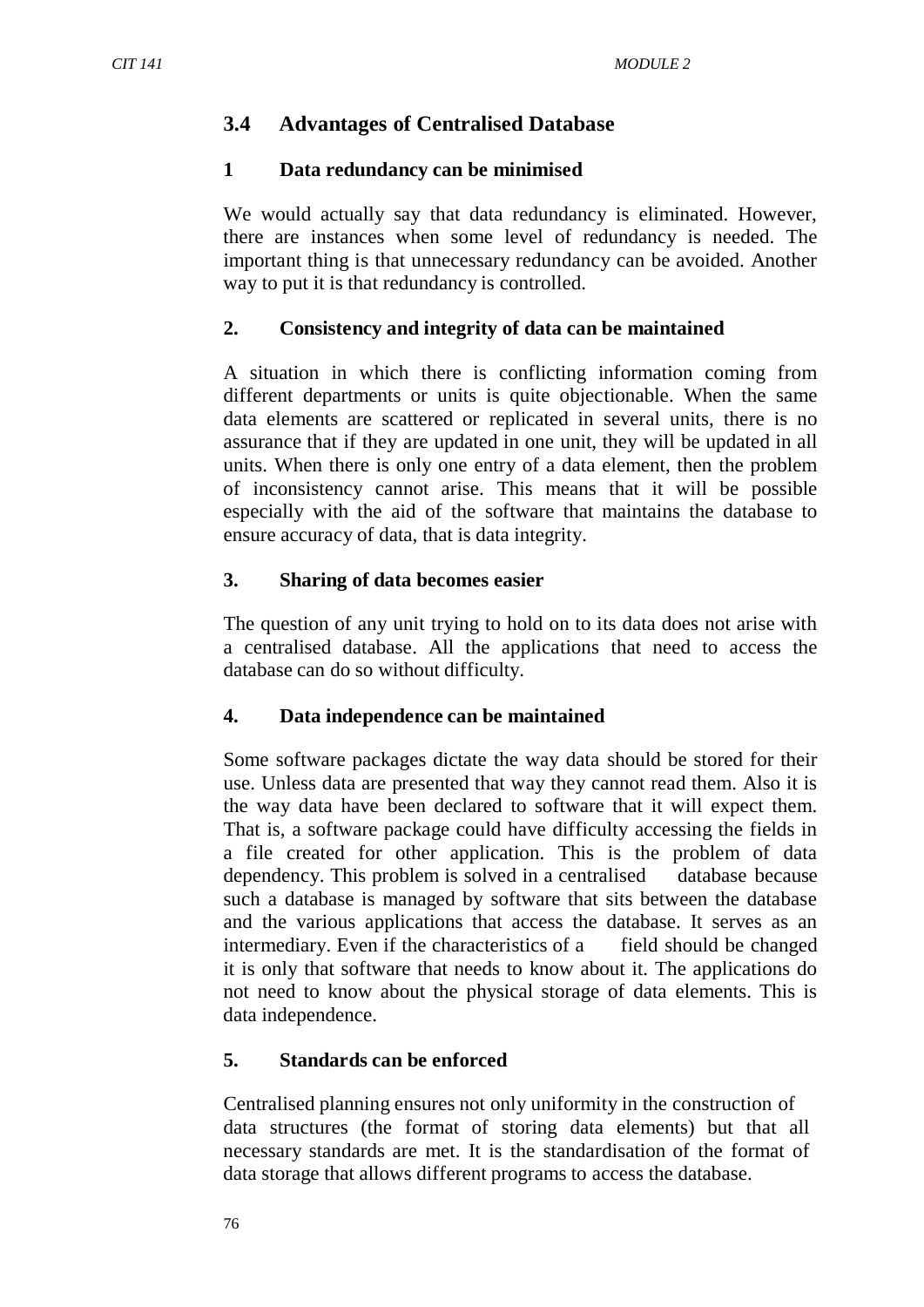### **6 Conflicting needs can be reconciled**

The process of building a database is that of consensus building. Every section has to give way to what is best for the whole organisation. It could mean a complete overhauling of the entire organisation for better performance.

### **7. Security controls can be applied**

When the data resources of an organisation are centralised to be accessible to all sections, there is security problem. This is probably one reason why people may resist the idea of centralised control. There is really no cause for alarm as a database system normally has a number of security devices. The first security device is the password, to ensure that only authorised persons can get into the database at all. Secondly, different authority levels are assigned to those who are authorised to get into the database, to define what fields or data elements they can access and what they can do. Somebody who has no business with a particular field will not be given access to it. Someone else may have access to it but he can only retrieve information from it. He cannot change the content of that filed.

### **8. Valuable information is received**

Information that is supplied to management is more valuable since it is based on a comprehensive and integrated collection of all the data files of the organisation instead of drawing from disparate files.

### **9. Various reports are available**

Besides routine reports, all kinds of ad hoc reports are made in response to various requirements.

### **10 There is economic gain**

The fact that data are not duplicated amounts to economic gain. The gain is further enhanced through the minimised input preparation, as there is only one input operation.

### **11 Programming time is saved**

Considerable saving in programming time is made because the software that manages the database does creation and processing of files and the retrieval of data.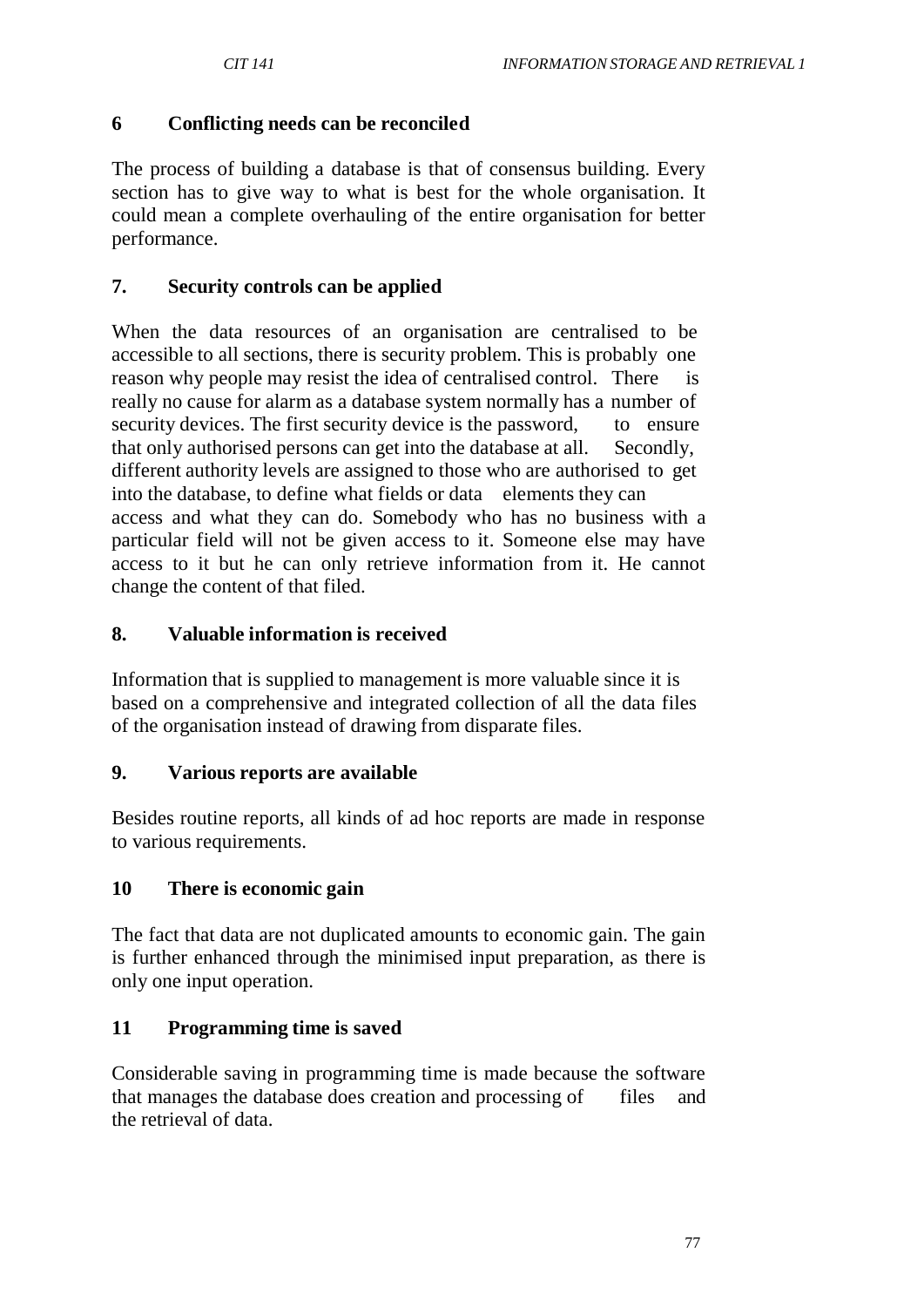#### **SELF-ASSESSMENTEXERCISE**

Can you now sum up what makes a database?

#### **3.5 Database Organisation**

Four approaches may be adopted for organising databases, according to which we following types of database.

- Relational<br>• Hierarchic
- **Hierarchical**
- Network
- Distributed

### **Relational databases**

#### **Table 1: Relational Database**

| <b>Name</b>             |     | <b>Matric</b> Date of | <b>Faculty</b>       | <b>Department</b> | <b>Year of</b> |
|-------------------------|-----|-----------------------|----------------------|-------------------|----------------|
|                         | No. | <b>Birth</b>          |                      |                   | admission      |
| Bade, J.J               |     | 128858 12-09-         | Arts                 | English           | 1997/98        |
| Durojie,L               |     | 232359 04-08-1982     | Science              | Geology           | 1998/99        |
| Kabogu, G 265583 23-12- |     |                       | Science              | Chemistry         | 1998/98        |
| Adeyi, M                |     | 139750 09-04-1971     | Agriculture Agronomy |                   | 1997/98        |
| Zaki, O                 |     | 375838 07-02-1984     | Soc                  | Economics         | 12000/01       |

In relational database, files are organised in tables called relations. Records are arranged in rows while the fields are arranged in columns. In technical jargons, the rows are called tuples and the columns attributes. Relational databases have already become the most common type of database. A relational database is accompanied with index files to facilitate access.

### **Hierarchical databases**

A hierarchical database has a tree-like structure. The organisation has the advantage of efficient use of storage space and rapid access. The database has a top-level record type known as the root node. All access operations to the database must start at the root node. The root node is connected to lower-level nodes, which contain data elements that are attributes of the root node. These lower nodes are in turn connected to yet lower level nodes.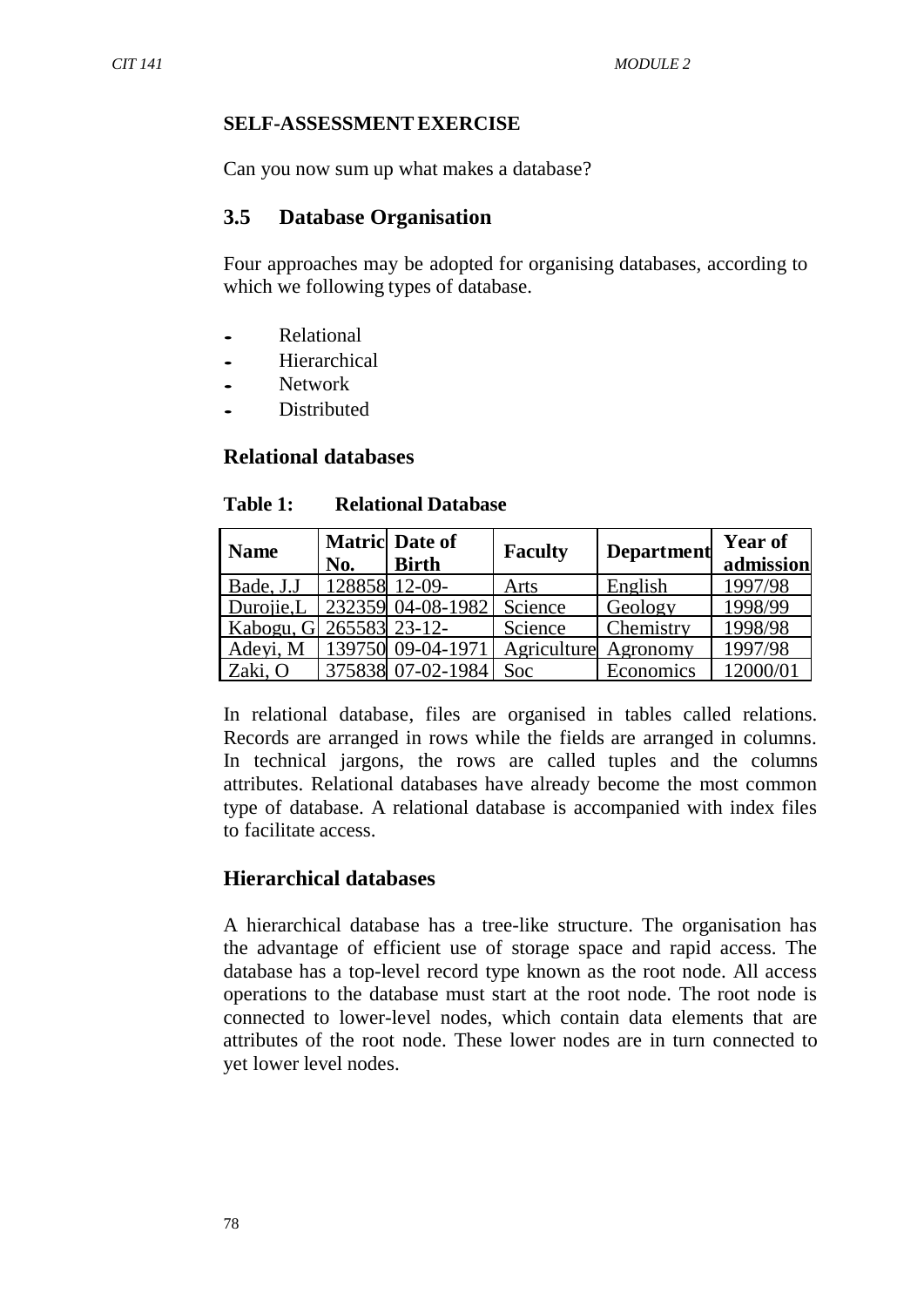

# **Fig. 2: Hierarchical Database of Students Record**

## **Network databases**

Network databases are based on the same principles as the hierarchical databases. The network model makes it possible to develop many to many links between fields. There is no single root node. Instead, access can be made through any level in the network and one can move upwards or downwards.



**Fig. 3: Network Databases**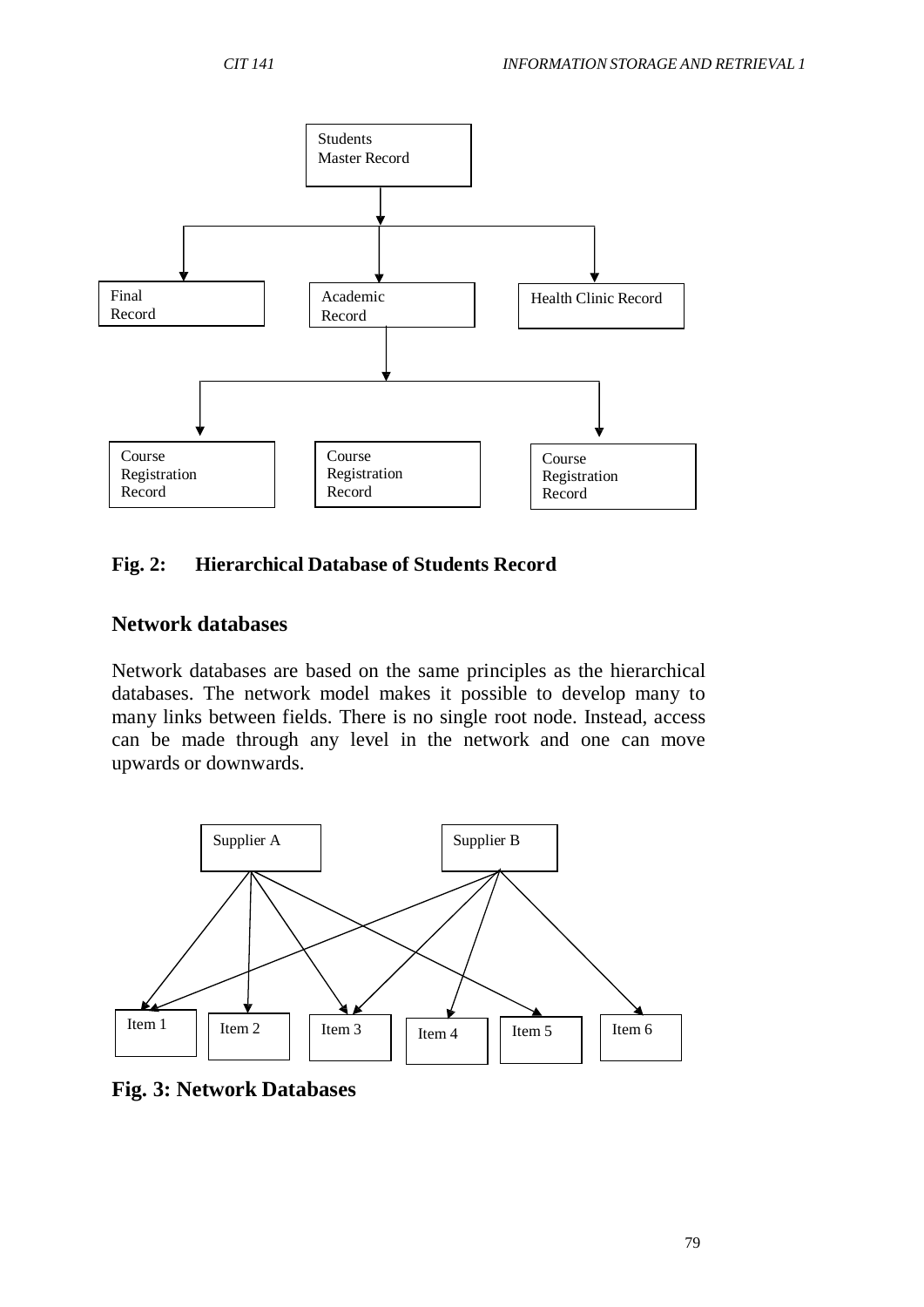## **Distributed databases**

With progress in database management software and telecommunication links, many organisations no longer need to store all of their databases in one physical location. Instead, they are spread across a network of computers that are dispersed in widely separated geographical areas and linked through - telecommunication facilities such as telephone lines. Such a dispersed database is referred to as a distributed database. A good example is when a bank maintains a database of its customers at each branch, which can be accessed not only at that branch but also from other branches. A network of bibliographic databases could be seen as a kind of distributed database. A user who logs into anyone of them can retrieve information that is stored in any other one. A distributed database appears to a user as if the entire database is stored at the location from where he or she is accessing it.

## **4.0 CONCLUSION**

In this unit you have learnt a number of things about databases, especially how files are organised into databases. You have also learnt four approaches to database organisation. You should now be able explain the basic concept of database, the problems of customised file approach, and the advantages of centralised database approach.

# **5.0 SUMMARY**

Understanding of the structure or organisation of databases is important for the purposes of storage and retrieval of information. With all that you have learnt about databases in this unit, you are now ready to learn about the software that manages databases in a computer.

## **6.0 TUTOR-MARKED ASSIGNMENT**

Write an essay on "Databases: The Key to Information Storage and Retrieval." Your write-up should be between four and six pages of A4, typed double-spaced with 12 points Times Roman.

## **7.0 REFERENCES/FURTHER READING**

Cyril, H. P. *et al*. (1982). *Information Systems Design*. Sydney: Pretence-Hall.

French, C. S. (1996). *Computer Science*. (5th ed.). London: Letts Educational.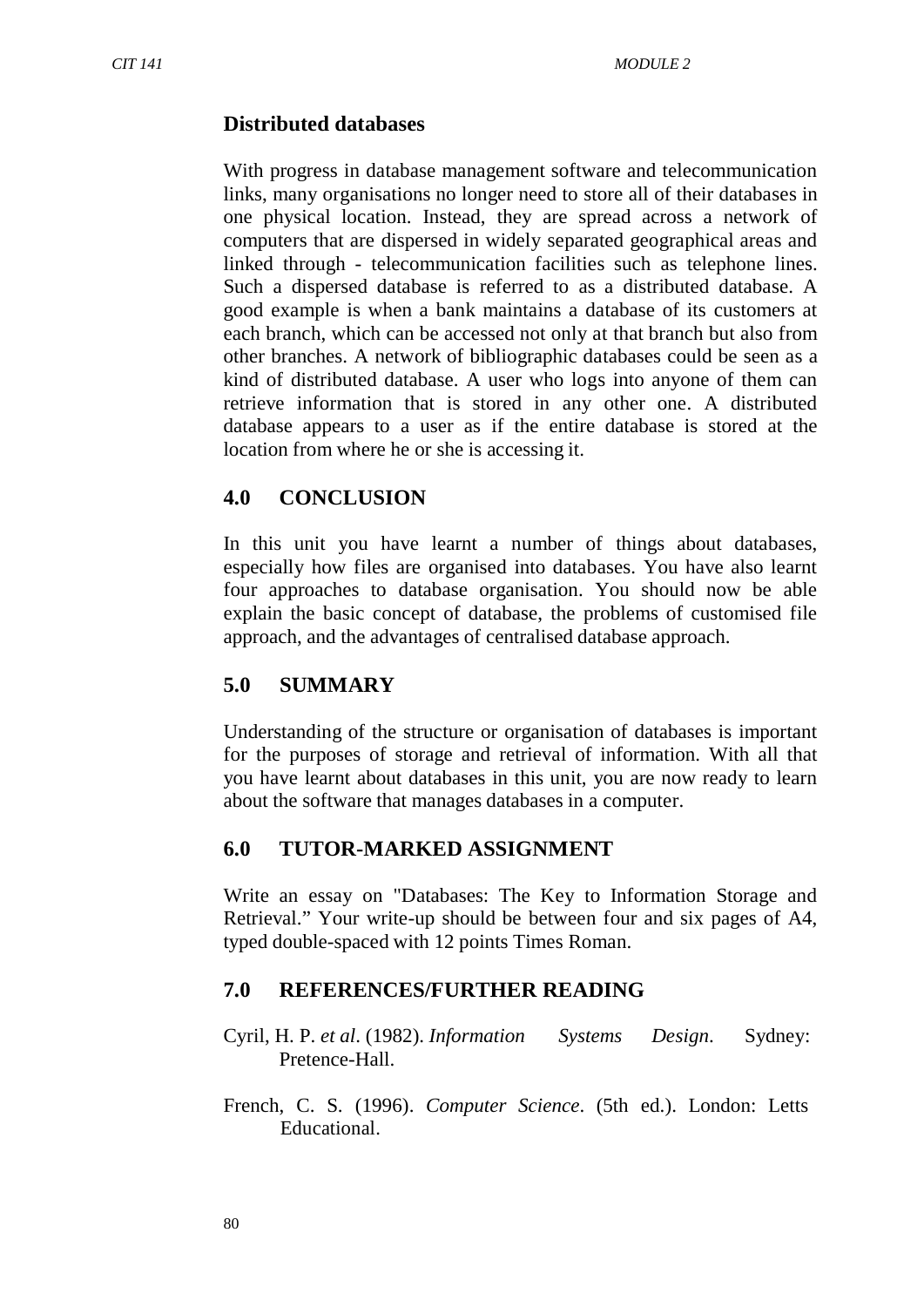# **UNIT 5 DATABASE MANAGEMENT SYSTEM**

### **CONTENTS**

- 1.0 Introduction
- 2.0 Objectives
- 3.0 Main Content
	- 3.1 What is a Database Management System?
	- 3.2 Database Schemes
	- 3.3 Query Languages
	- 3.4 File Management System
	- 3.5 Transaction Processing Monitors
- 4.0 Conclusion
- 5.0 Summary
- 6.0 Tutor-Marked Assignment
- 7.0 References/Further Reading

## **1.0 INTRODUCTION**

In the last unit, you learnt the fundamentals of databases. You will now see how the computer manages databases with the aid of a database management system, which also serves as an intermediary between the physical data storage and the various applications that have to access the databases.

## **2.0 OBJECTIVES**

At the end of this unit, you should be able to:

- explain what a database management system is<br>• explain the concept of database schema
- explain the concept of database schema<br>• explain the concept of query languages
- explain the concept of query languages
- describe file management system
- describe transaction processing monitors.

# **3.0 MAIN CONTENT**

## **3.1 What is a Database Management System?**

The business of managing a database and giving access to applications programs is undertaken by the software called Database Management System (DBMS). Database Management System has been defined as the software which organises the structure of the database (through the datadescription language or DDL) and handles all access to the database (through the data-manipulation language or DML). It is the DBMS that sits between a database and application programs that need to access the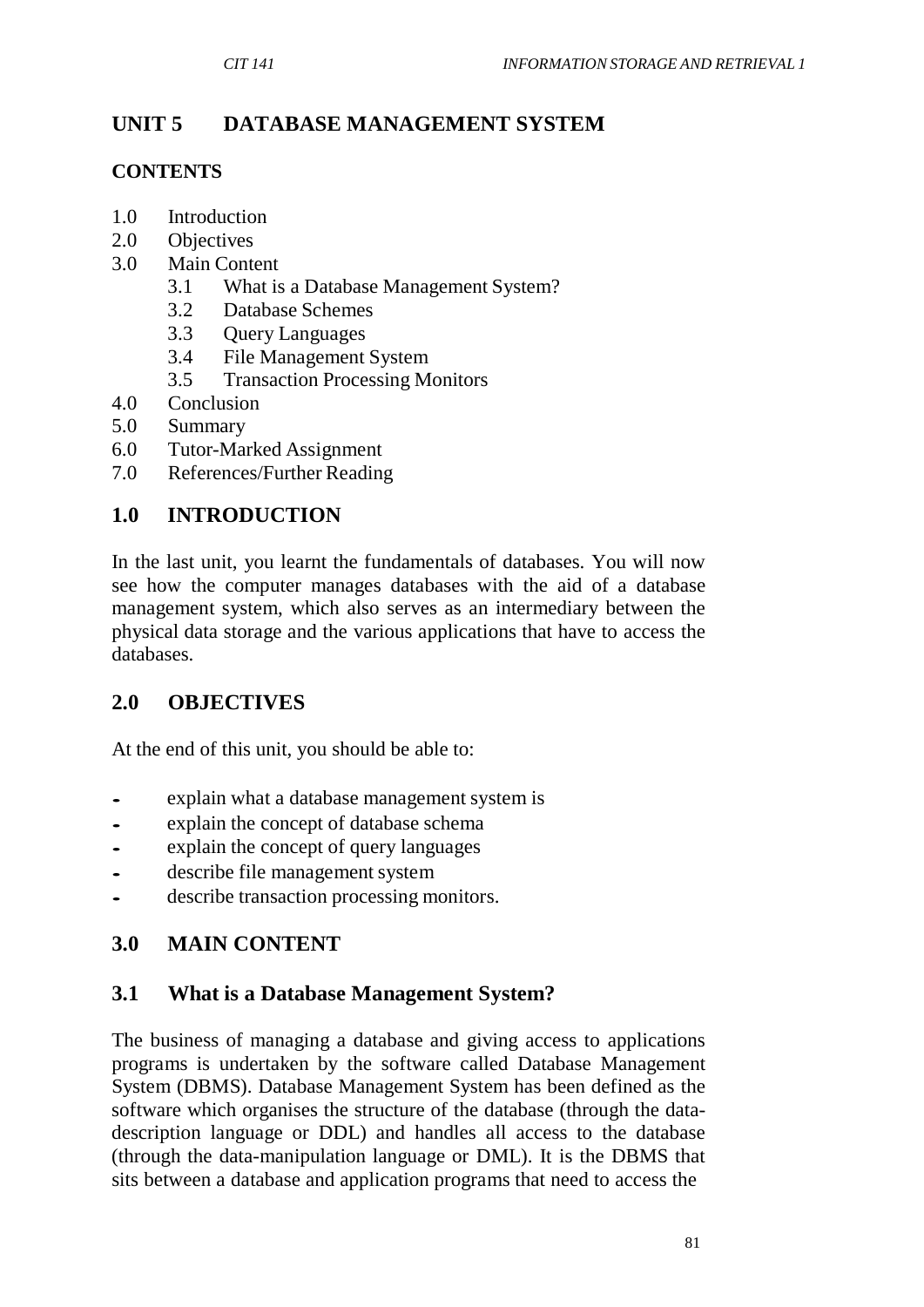database. It acts as an intermediary. The DBMS facilitates the access to and updating of the database. Since it provides standard interface (link) to the data, it provides a means of implementing tight and consistent integrity control. The advantages in the centralised database approach to data management, which we enumerated earlier, are possible because of the management capabilities of the DBMS.

The DBMS has to meet the needs of three categories of users. First are the end-users who are usually not programmers. The DBMS has to provide an easy interface to access the database. It is expected that the DBMS provides a high level of user-friendliness through dialogue boxes, error messages, and help facilities. The second category of users comprises programmers and system designers, who have to be preoccupied with the technical details of efficient access to and manipulation of the database. Lastly, the DBMS has to serve the needs of the database administrator. It is the job of the database administrator to handle all issues about database design and definition, standardisation, database creation, access control, database maintenance, and security.

## **3.2 Database Schemas**

Earlier, we talked about data independence as one of the benefits of implementing a centralised database. The DBMS shields application programs from the details of the physical storage of data. Rather it offers them a logical view of data. In other words, beyond the requirement of data independence, the DBMS makes it possible to present a logical definition of the database to users and their application programs. This logical definition is called a database schema. It defines the record types, fields, the type of values a field may have, repeating groups, and relationship between records. Thus there are two views or models of the database, namely the physical model and the logical model. The physical model describes such characteristics as access paths in the database, the linkage between records, the formula used to calculate addresses, the means used to handle overflows, the representation used for numbers, as well as other physical aspects of storing, finding, and retrieving records.

Each application program that accesses the database also has its own view or schema of the database, which can only be a subset of the entire database. Such a view is called a subschema.

### **SELF-ASSESSMENTEXERCISE**

Now, consider this. The database of the staff of a company is made up of records with the following fields: name, employment number, date of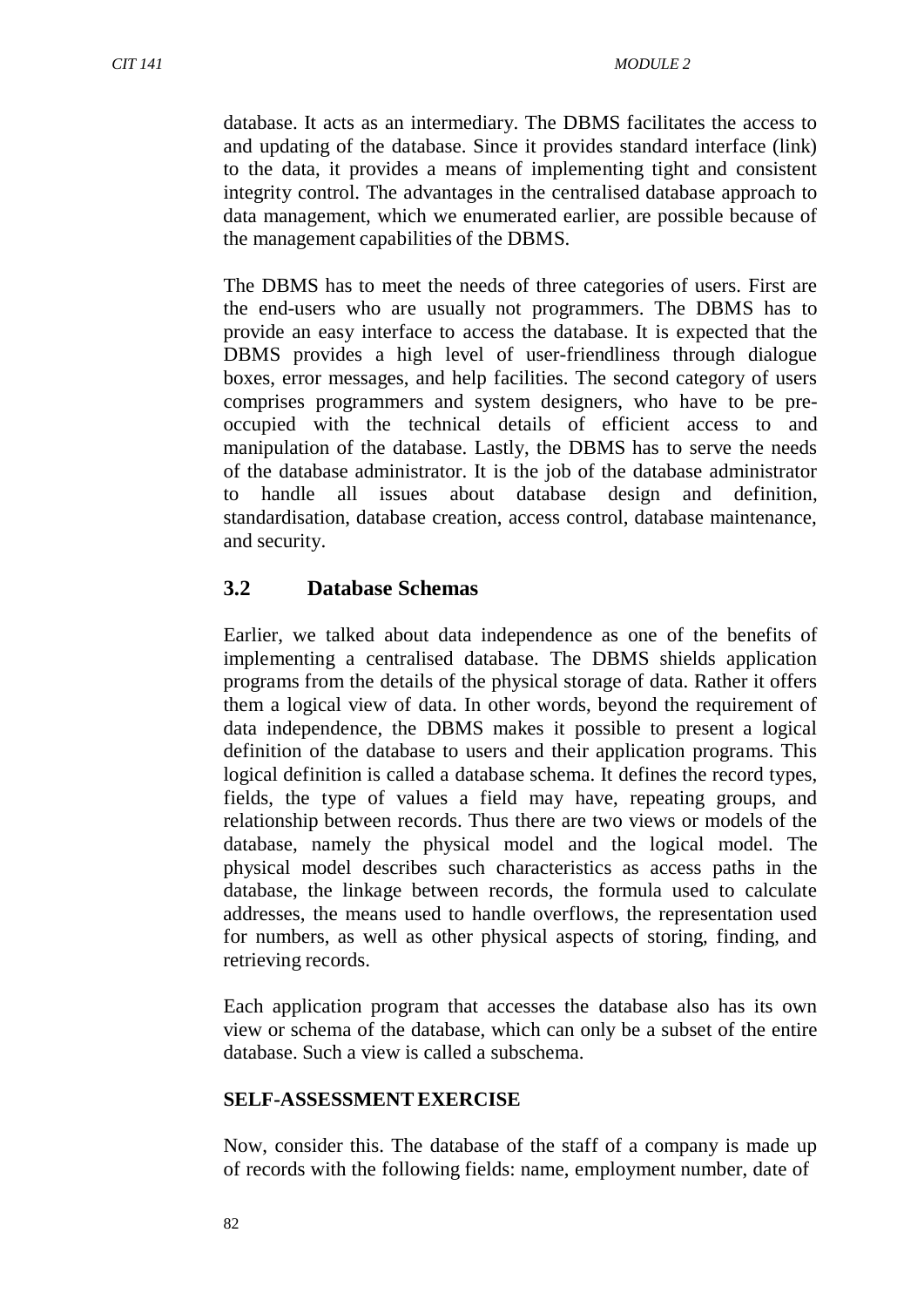birth, rank, salary scale, tax code, deductions, gross salary, net salary, section, housing allowance, transport allowance, total allowance, sex, marital status, residential address, home address, next of kin, religion, date of employment, whether appointment has been regularised, and bank.

Can you guess what fields will be included in the sub-schema used by the payroll in the Accounts Section?

# **3.3 Query Languages**

The DBMS mediates between application programs and the database. That means that it has to receive a request or a query from an application program each time the program has to access the database. Such a query is given in what is called a query language. A query language usually comprises a DDL and a DML. The DDL is used, to specify the data in the database while the DML is used to access the data. DDLs and DMLs may by independent of any other language or may be embedded in another language. The combination of a DIAL and a DML is called Data Sublanguage (DSL). An example of a DSL is the Standard Query Language (SQL). The diagram below shows the process of communicating with the DBMS. The user's applications programs are all connected to the DBMS server. The DBMS server is a special program, which can accept multiple connections from many applications programs at the same time (a capability referred to as multi-treading).



**Fig. 1: A Database Management System**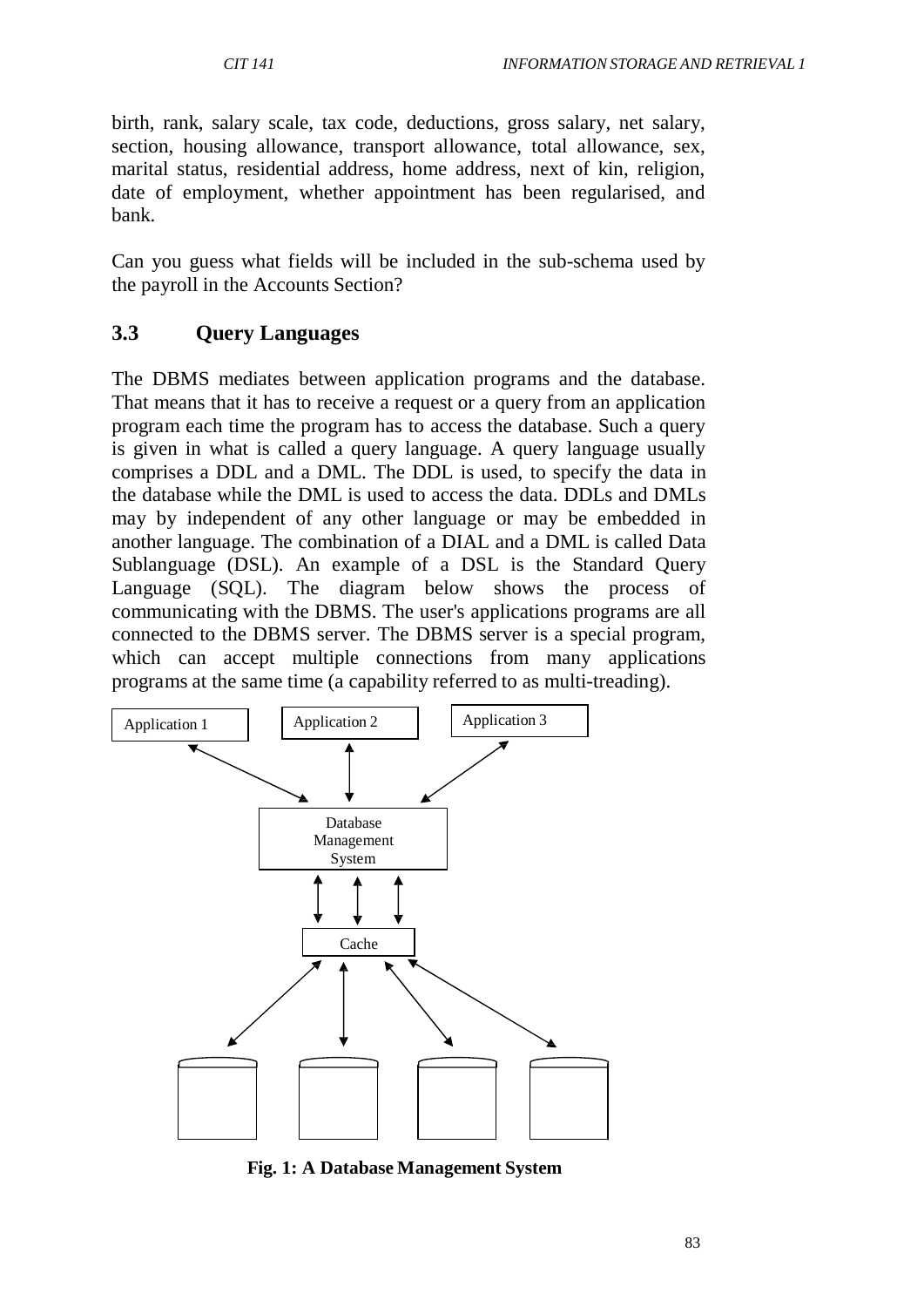A request is initiated by an application program and sent to the DBMS server using a DSL commonly a SQL. The DBMS translates the request and recognises it to be one of many possibilities such as a request to define, insert, update, delete or retrieve specific data. If for instance, it is a request to retrieve data, the DBMS server will access and retrieve the data requested and puts them in a data cache from where they can be more rapidly manipulated.

Query languages operate in two basic modes, namely terminal monitor mode and as embedded query languages. The terminal monitor mode allows a user to use the query language at a terminal. It allows the enduser to formulate queries to receive information from the database. In the second mode, the query language statements are incorporated into the program codes that have been written for other languages like COBOL and C. The SQL is one of the most widely used query languages, and has become an international - standard for database query languages. Among the many computer manufacturers and database product suppliers that have adopted it are Digital, IBM, INGRES, ORACZE, INFORMIX. It uses plain English verbs to request for action, for instance, CREATE, SELECT, SET, INSERT, UPDATE, DELETE.

## **3.4 File Management System**

One of the greatest developments in the history of computers and information management is the success of microcomputers and their popularisation. Part of the success story is the proliferation of software intended to run in them. Microcomputer versions of most software packages that were meant for mainframe and mini-computers have been developed. In recent years a wide range of software packages with the features of a database management system have come into the market. They are actually referred to as file management systems.

Usually they have rudimentary DDLs and DMLs, which make it possible for users to set up and maintain a number of files without much programming effort. They are quite efficient in their retrieval function as in well such tasks as selecting data and sorting. They are based on relational database approach. Some of them have become so well developed that they can be regarded as real database management systems. The DBMS are quite simple since they are not required to serve a large number of users. One factor that makes them quite attractive is that they are easy to use and easy to programme. Examples of these products are Microsoft Access, dBase, Dataease, INGRES, FoxPro, Paradox and ORACLE.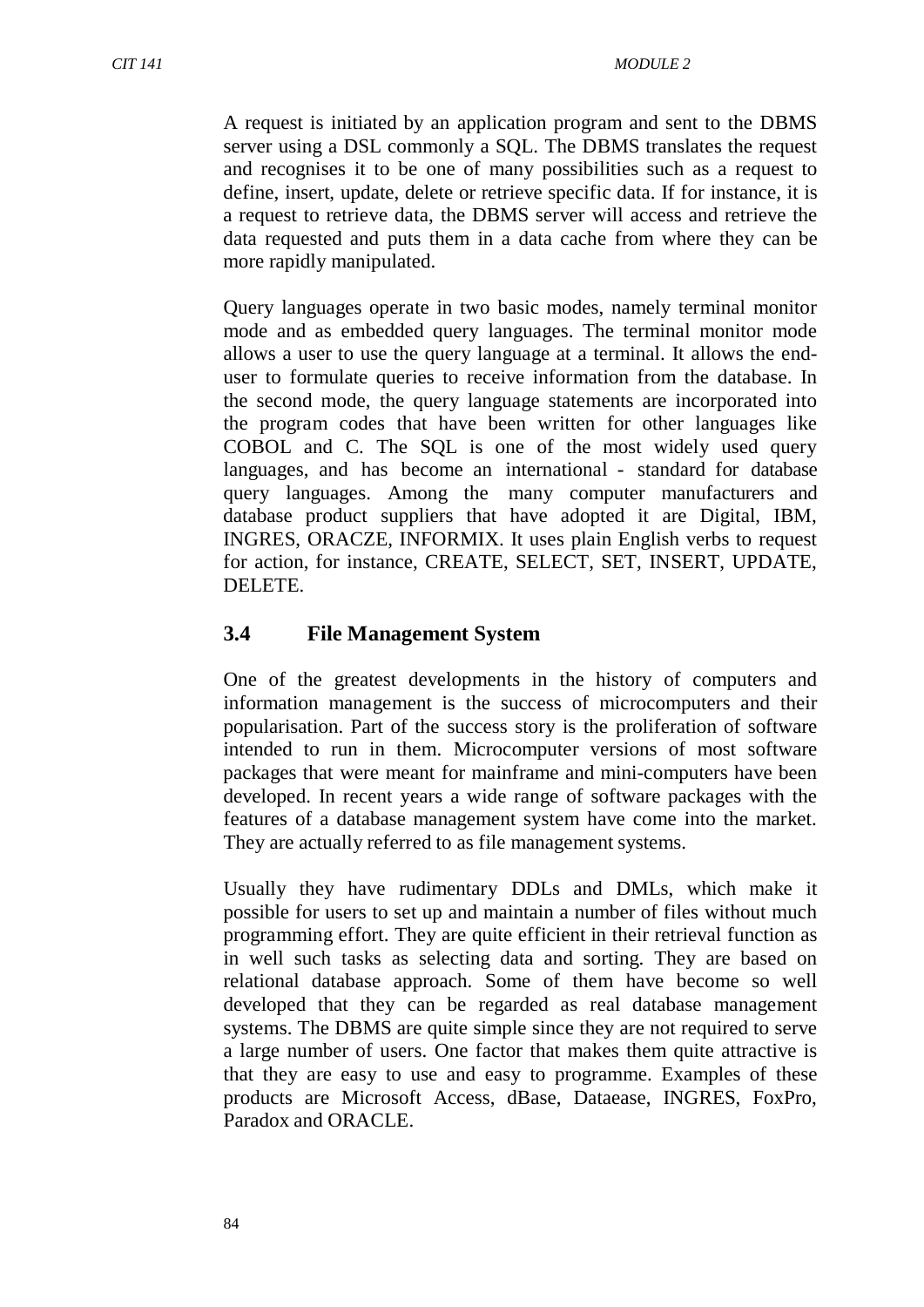## **3.5 Transaction Processing Monitors**

We should mention here the highly specialised programs called transaction processing monitors (TP Monitors), which perform transactions for applications. They are not anything like DBMS. Our interest here is that they are often used in conjunction with DBMS to pass requests from applications to the, DBMS server and transmit the response back.

The benefit of having the TP Monitor to assume this role is that it queues up the requests from the applications and processes them one after another. Thus it reduces the number of connections from applications programs that the DBMS server has to manage. This is really an important relief in a situation when there is a large number of applications that are all repeatedly performing a small set of similar transactions.

### **4.0 CONCLUSION**

You have now completed the fundamentals of database management systems and you should be able to explain what a database management system is, the concept of database schema, and the concept of query languages. You should also be able to describe file management system and transaction processing monitors.

### **5.0 SUMMARY**

You have now seen how the computer manages databases with the aid of a database management system, which also serves as an intermediary between the physical data storage and the various applications that have to access the databases. In the next unit, you will begin to explore the concept of information retrieval system.

## **6.0 TUTOR-MARKED ASSIGNMENT**

Describe the role of a database management system in information storage and retrieval. Your write-up should be between four and six pages of A4, typed double-spaced with 12 points Times Roman.

## **7.0 REFERENCES/FURTHER READING**

- Cyril, H. P. *et al*. (1982). *Information Systems Design*. Sydney: Pretence-Hall.
- French, C. S. (1996). *Computer Science*. (5th ed.). London: Letts Educational.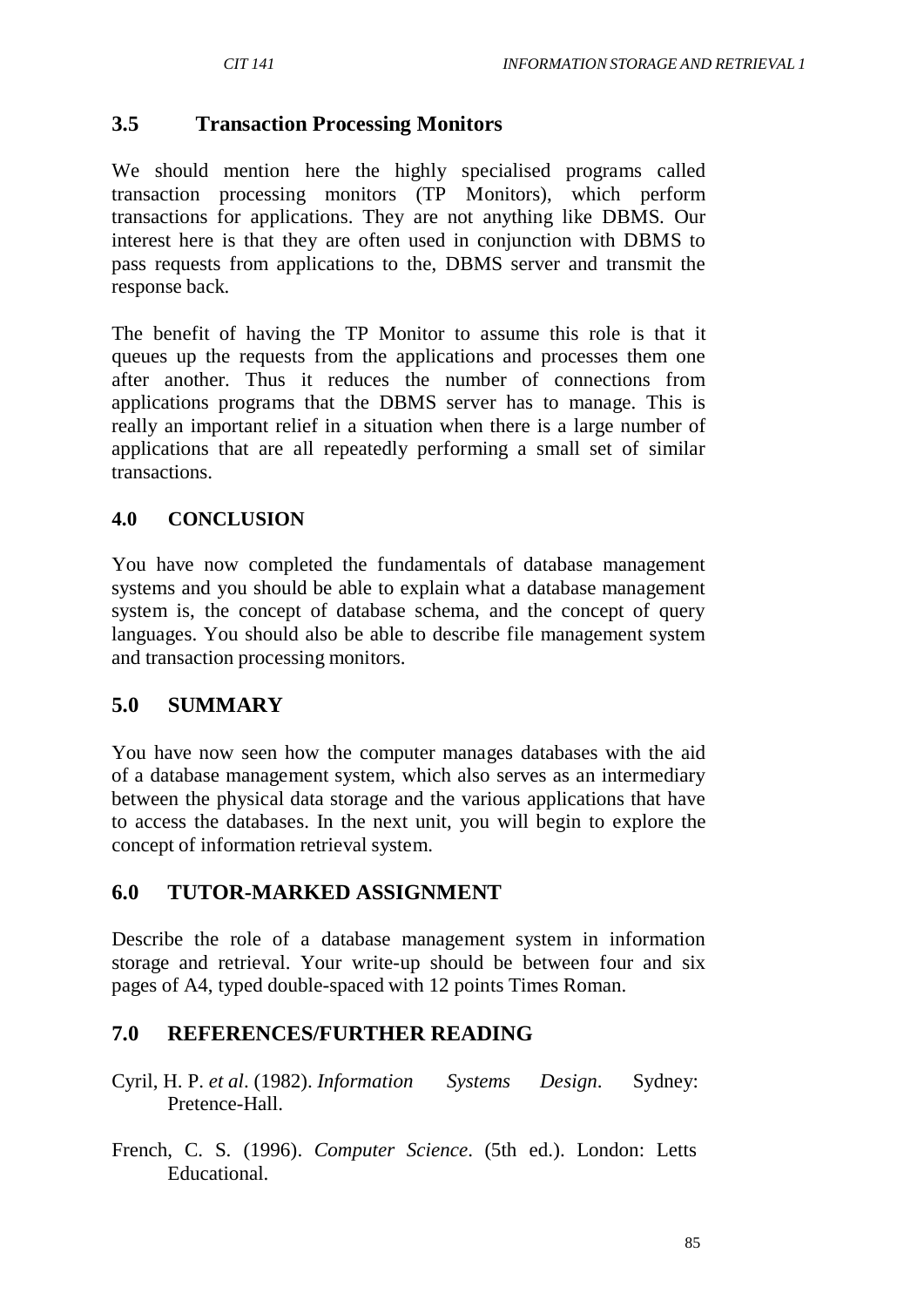## **MODULE 3**

- Unit 1 Concepts of Information Retrieval
- Unit 2 Role of Information Centres<br>Unit 3 Users and User Needs Inform
- Users and User Needs Information
- Unit 4 Searching for Information
- Unit 5 Document-Term Matrix
- Unit 6 Retrieval from the Internet
- Unit 7 Evaluation of an Information System: Part I
- Unit 8 Evaluation of an Information System: Part II

## **UNIT 1 CONCEPT OF INFORMATION RETRIEVAL SYSTEM**

### **CONTENTS**

- 1.0 Introduction
- 2.0 Objectives
- 3.0 Main Content
	- 3.1 Document Retrieval System
	- 3.2 Information Retrieval
	- 3.3 Information Retrieval System
- 4.0 Conclusion
- 5.0 Summary
- 6.0 Tutor-Marked Assignment
- 7.0 Reference/Further Reading

## **1.0 INTRODUCTION**

In this unit, you will find out exactly what a retrieval system is all about. We shall begin by considering what it means to retrieve, information.

## **2.0 OBJECTIVES**

At the end of this unit, you should be able to:

- describe a document retrieval system<br>• explain the concept of information re
- explain the concept of information retrieval
- describe the organisation of an information retrieval system.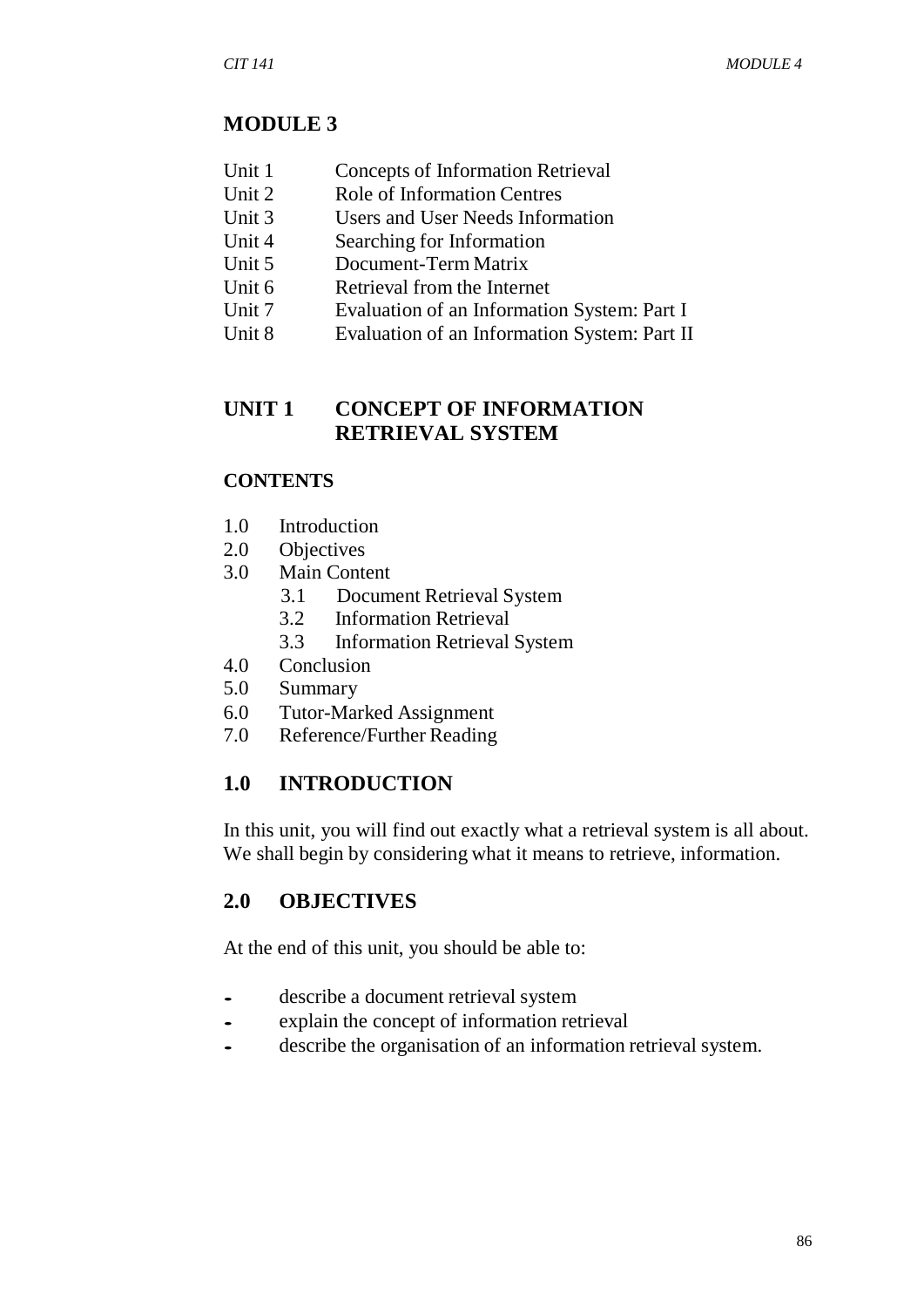# **3.0 MAIN CONTENT**

## **3.1 Document Retrieval System**

We shall begin our consideration of what an information retrieval system is by describing a document retrieval system. Let us start with a visit to a library. If you are not yet familiar with the functions of a library, it is advisable that you actually go and move around in one nearest to you.

As you enter the library, you are right at the security desk. The security officer asks for your library card. You do not have any because you are coming to the library for the first time. He directs you to someone at the circulation desk for your registration. Some forms are given to you to fill and you fill them right away. The stuff inspects them, and finds them in order. He nods in satisfaction and fills out a card, which he slips into your hand. That is your library card. He also gives you four small cards and says, "These are your borrower cards". This library is a small one and there are no computers here.

You want to begin your tour from the section called Acquisitions. You are shown a door at one end of the hall. On going through it, you meet a staff who is the acquisitions librarian. On several low shelves are books that have just arrived. They were purchased from different sources. They are being recorded and stamped. You are told that they will later be moved to the cataloguing section.

Now you walk through a side door and you are in the cataloguing section. Several persons are working on the materials that had recently been brought from the Acquisitions. In this section, they determine the subject area of each material. If, for example, a book is in history, they find what aspect of history it deals with. So, for every material, they note the subject and the aspect of the subject. That is called classification. They also have a way of describing the materials in terms of author, title, publisher, and place and date of publication. These pieces of information about the material are typed on cards. The process of describing the book is called cataloguing. On the catalogue cards, they indicate the subject and a code called class mark. The class mark represents the subject and aspect of the subject as well as the location where the material will be kept on the shelf. You can see a carton of books that have been processed being carried away for shelving.

The next section to visit is the circulation section. Now you are back at the circulation desk. Some people are there to borrow books. Others are there to return books. After watching for a while, you decide that you will also take a book away. You want a book that will introduce you to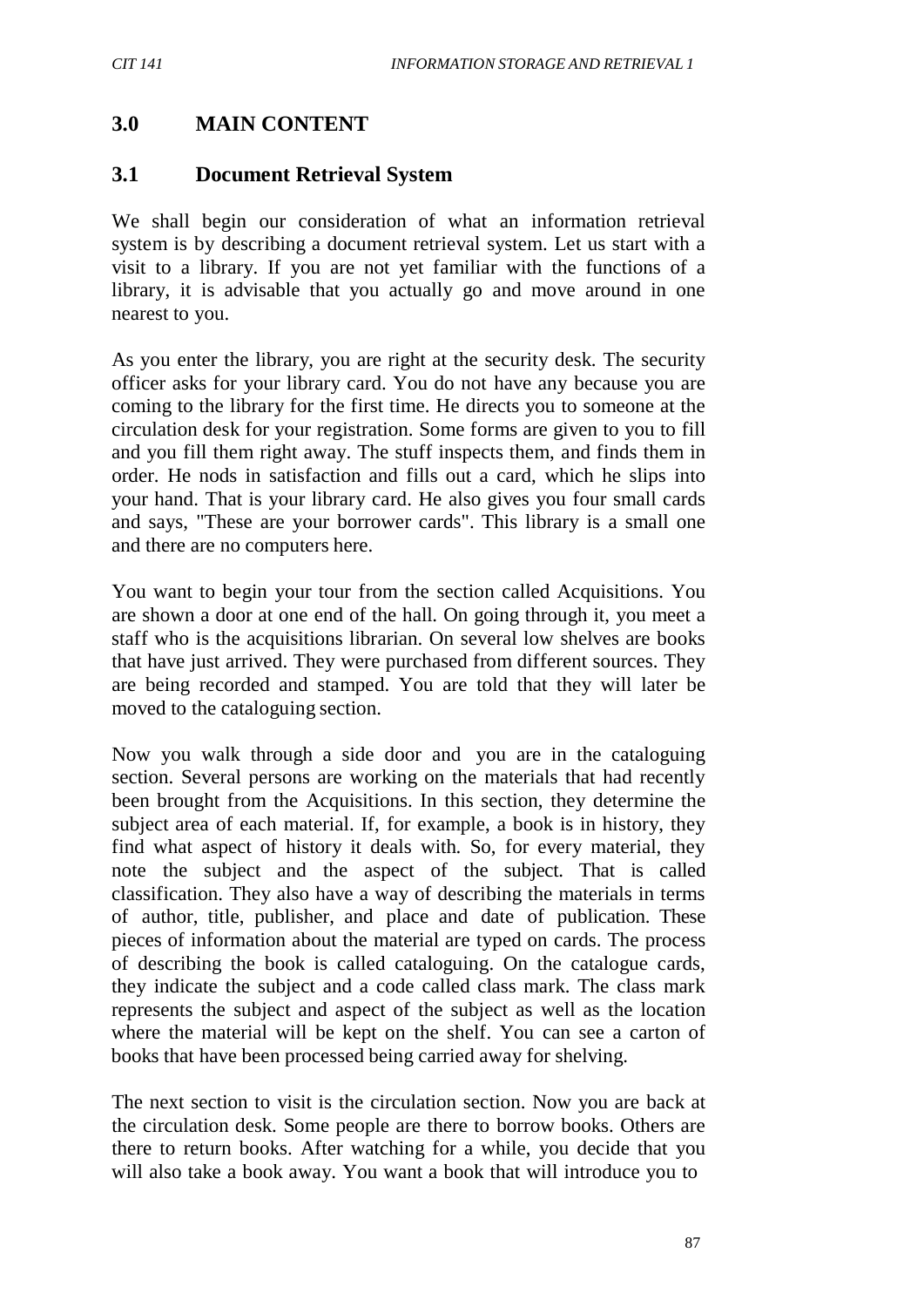computers. You are told that you cannot just go about looking for a book in the library. There is a procedure to follow. You first search in the catalogue. Since you do not have any particular book in mind, you will have to go to the subject catalogue. Now you have to inspect the cards that represent books on various aspects of computers. After flipping over several cards you see the one that reads "Computers, Introduction to the Use". That is the one you want. The author is B. M. Egbon. If you had known of this book and the author, you would have gone to search the author/ title catalogue. Anyway, you write the class mark and then with the class mark and following the direction of the circulation officer, you go and get the book from the shelf. With the book in your hand you return to the circulation desk where it is charged out to you to take home. Congratulations! You have successfully retrieved a document from a document retrieval system. The diagram below illustrates a document retrieval system.



**Fig. 1: A Document Retrieval System**

The input to the system is a document. After it has been received, classified and catalogued, (that is after it has gone through all input processes), a card that will represent it is filed in the catalogue while the document itself is taken to the shelf where it will remain as in a document store. There is something interesting about the catalogue. Every document must be represented in it. Each card that represents a document is in this sense a surrogate, as it stands in for a particular document.

A person who needs information comes in with a query. A query in this context is an expressed need for information or for a document. It must be formulated in terms that facilitate a search for the information or document. Your query was "Give me a book on Introduction to Computers." You took that query to the catalogue and there you retrieved a surrogate for a book entitled "Introduction to the Use of Computers" written by B.M. Egbon. That card or surrogate bears the bibliographic record or bibliographic information of the book it represents. So, this first level of retrieval is called bibliographic retrieval. A successful retrieval at this point assures you that there is a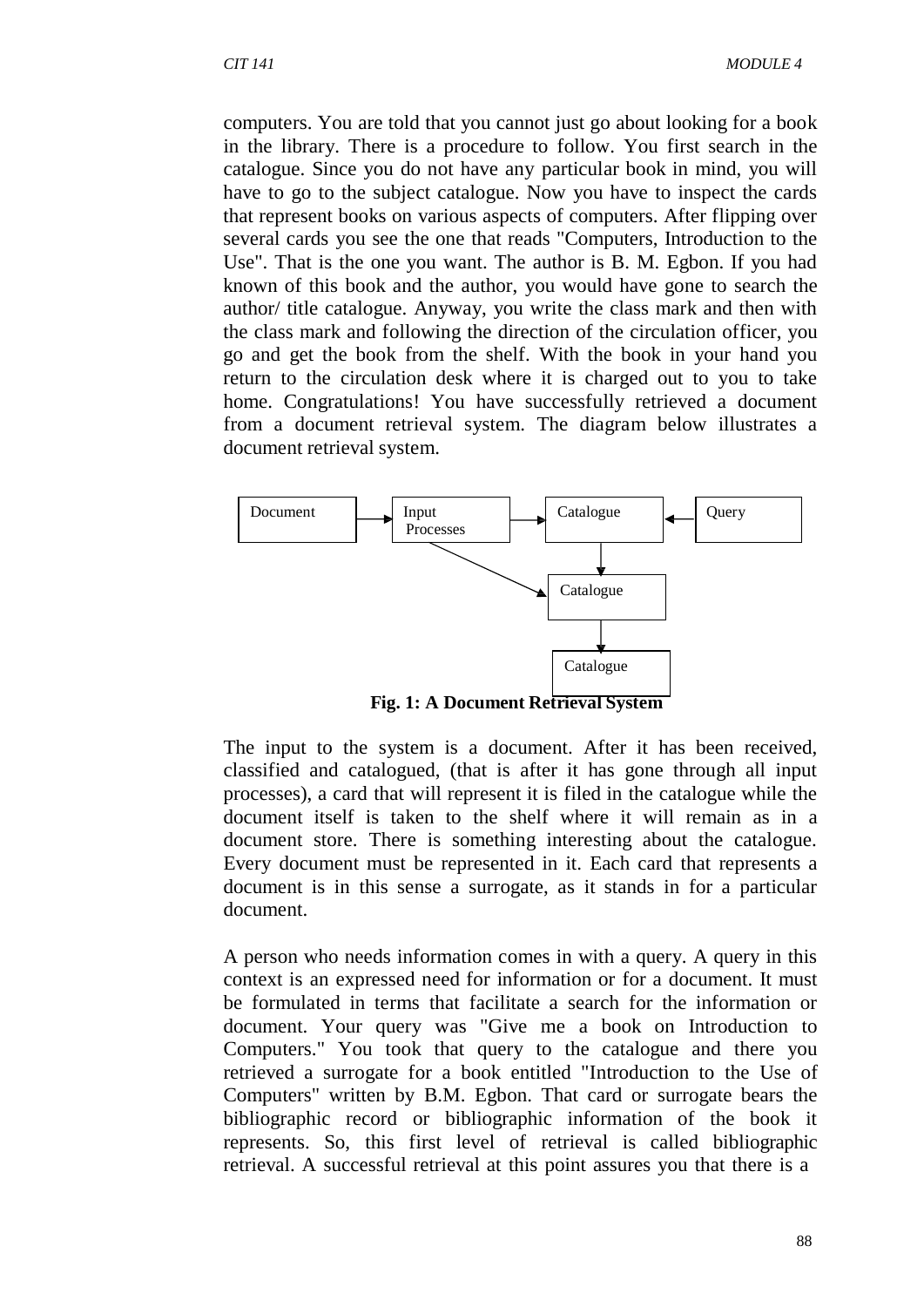document that will meet your need. The final retrieval is for the physical document and the output of the whole retrieval exercise is a physical document.

At the rate at which the computer is transforming all human endeavours, the library operations even in small libraries ire being computerised. So, you will not always find the document retrieval, system to be a manual system. For instance, you may not see card catalogues in some libraries because they have been replaced with computerised ones.

### **SELF-ASSESSMENTEXERCISE**

From what we have seen thus far, what would you consider to be the elements of a document retrieval system?

We can distinguish four elements in a document retrieval system. The first is the input. The input comprises the documents that have been acquired and have arrived. The input processes include the acquisition, the recording, classification and cataloguing. The second element comprises the files to be searched. In the example above, we have two places to search, namely the catalogue and the shelf, the third is made up of the searching methods. In the example above, a search can be made in the catalogue through the author, title or subject. In the shelf, search has to be made through the class mark. The fourth, element is the output of the retrieval effort, which in our example was a document. Of the four elements, the input receives disproportionately large amount of effort and attention in traditional (particularly manual) systems in order to create a system that is easy to use.

# **3.2 Information Retrieval**

To understand the concept of information retrieval, let us go again to your library. Assume that this time you want to get the address of UNESCO. Your first point of call is the circulation desk. This time you are not looking for a book to read but to get an address. Somebody at the desk tells you to go and see the Reference Librarian. The Reference Librarian gives you a seat and asks you what you want. Your answer is simple, "To get the address of UNESCO." The gentleman excuses himself and goes among the shelves. Two minutes later he comes back with an international directory of organisations. He puts the book on the table before you, opens the pages between which he had put his finger, and shows you the address you want. You write it in your address book and you are satisfied. What has been retrieved for you is information.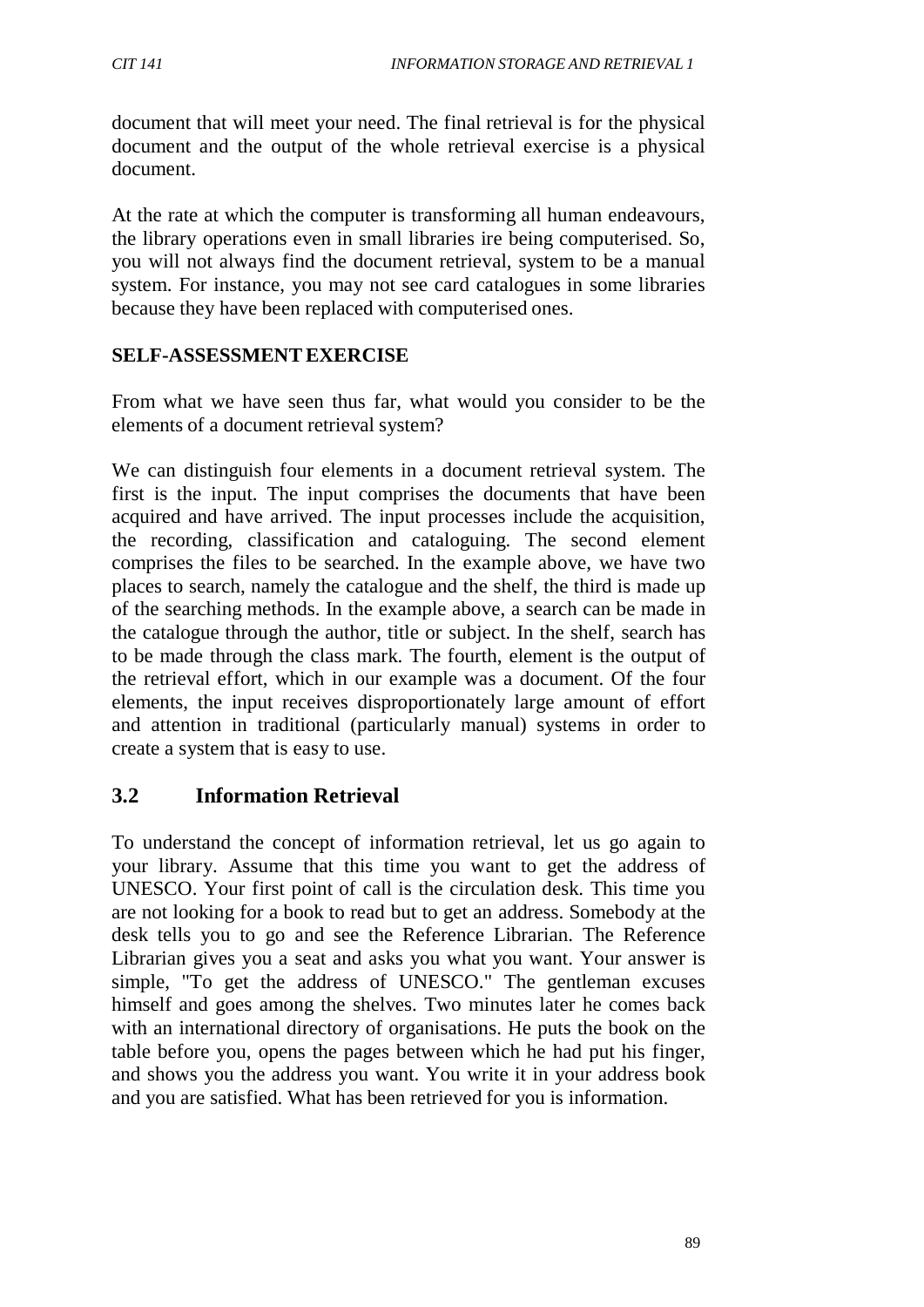#### **3.3 Information Retrieval System**

The diagram below illustrates an information retrieval system. The input may be a document, some data or information. The input process includes recording, subject analysis, and possibly some reorganisation, especially in case of data. The input processes generate the representations or surrogates to be stored in a database.



**Fig. 2: An Information Retrieval System**

What is retrieved will depend on the query. If the request is for some factual information, the procedure will begin from the database, move to the document store to find an appropriate document, and end with the delivery of the information requested. A second possibility is a request for one or two documents that will give information to help solve a problem on hand. There is still a third possibility that the request is for a list of references in an area of interest. In other words, the person who is making the request wants to know what information is available in that area. A researcher often makes this type of request. He or she would like to find out what work has been done and what has been published in the area of his or her research project. The immediate need is not a physical document. To satisfy this need, it is necessary to search the database. The output is bibliographic information.

#### **SELF-ASSESSMENTEXERCISE**

The information retrieval system shown in the diagram is actually an idealistic one. We have just, described what seems to be a complex or an all-inclusive type of information retrieval system. What kinds of information need can it respond to?

In real life not many libraries and information centres provide services to meet these needs with equal emphasis. For instance, most libraries and document supply organisations put more emphasis on delivering documents. Most of the organisations that offer information retrieval services actually concentrate on bibliographic information, sometimes with full text.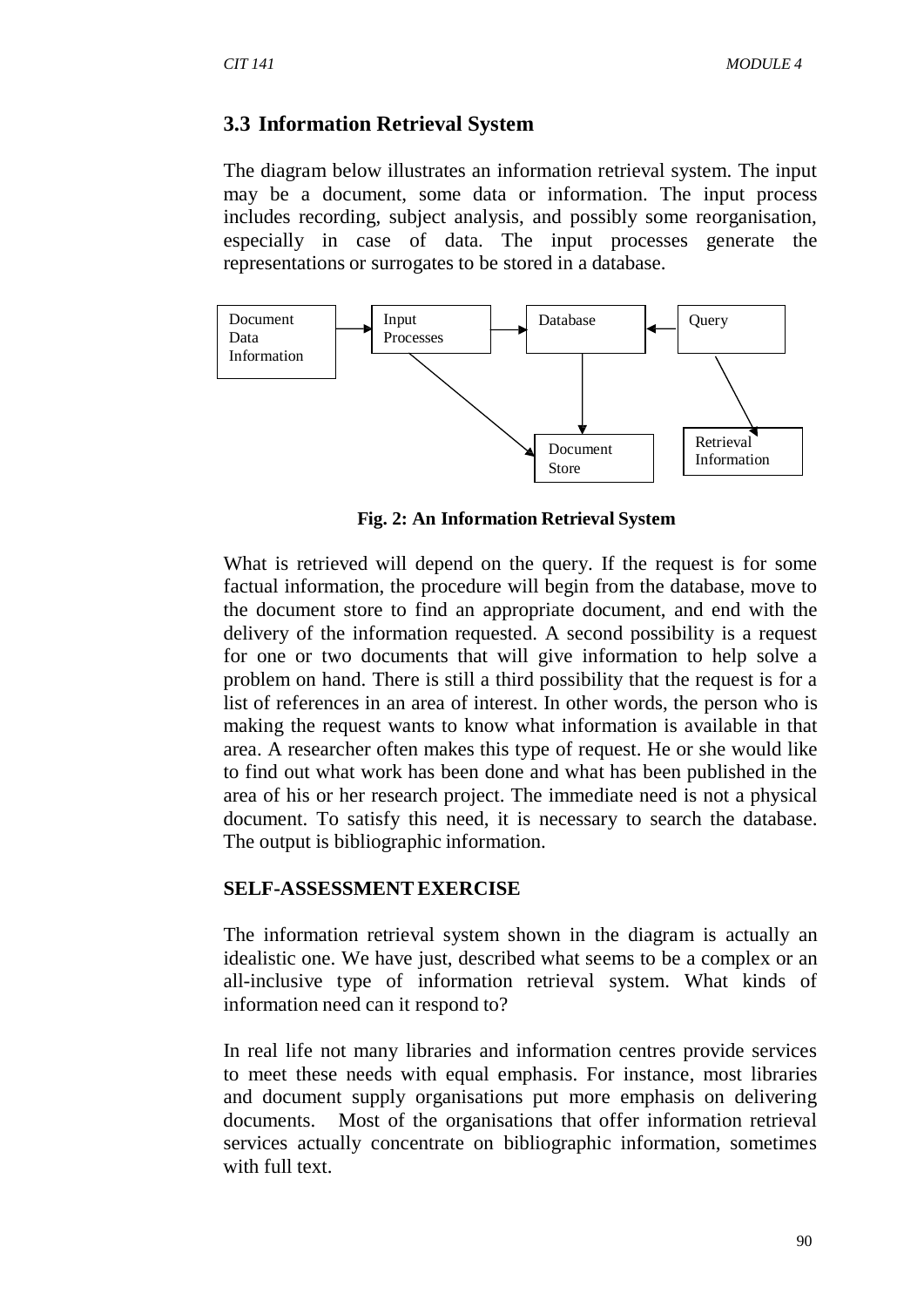At this point we should try to distinguish between document retrieval system and information retrieval system. This distinction is not very easy to make. We know that a document retrieval system should deliver a document, an information material. It is the business of the person who gets it to read it and find or discover useful information in it. On the other hand, we expect an information retrieval system to deliver to a user the information he or she requests for. Now, what is the difference between a document and information? It is a fact that information is often carried in documents. If you ask for information on the last budget of the Federal Republic of Nigeria and someone gives you a newspaper or a pamphlet containing the budget speech of the President of the Federal Republic of Nigeria, you have a document all right, but in it you have the information you need. However, if the person consults the budget document and then gives you a rundown of the main items of the budget speech, he has given you information. In this case, you would quickly conclude that information retrieval has to go beyond document retrieval to offering information in the form (possibly in a synthesised and concise form) that the user can apply directly.

Of course you must remember that the kind of information people need varies. If what you want is not a document but a list of documents in the library or publications available in software marketing in Africa, the search for information would simply end at the library catalogue or in some database and you would have the information you need. So you can see that the distinction between a document retrieval system and an information retrieval system is not a matter of organisational structure but a matter of service emphasis. A system that provides documents in response to queries is a document retrieval system, while those that provide answers to specific questions, give some direction on where information can be obtained, or produces a list of sources of information are information retrieval systems. Modem information retrieval systems are computer-based systems.

## **4.0 CONCLUSION**

You have now learnt what a document retrieval system and an information retrieval system are. You should now be able to describe a document retrieval system, explain the concept of information retrieval, and describe the organisation of an information retrieval system.

## **5.0 SUMMARY**

In this unit, you have found out exactly what a retrieval system is all about. In the next unit, you will learn to appreciate the role of information centres in storage and retrieval.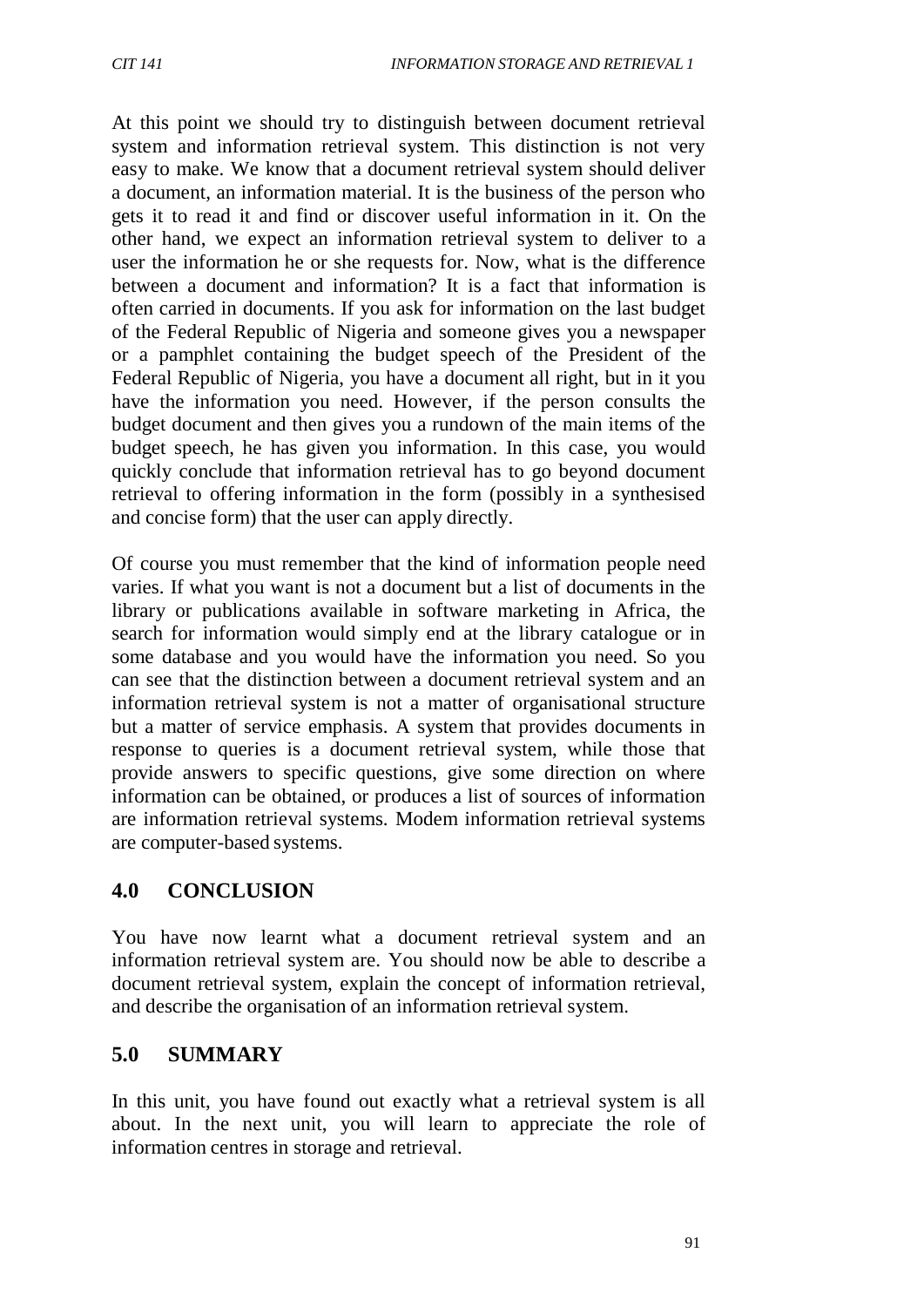### **6.0 TUTOR-MARKED ASSIGNMENT**

Describe the organisation of a document retrieval system and an information retrieval system and explain how one is different from the other.

### **7.0 REFERENCE/FURTHER READING**

Lancaster, F. W. (1979). *Information Retrieval Systems: Characteristics, Testing and Evaluation*. New York: Willey.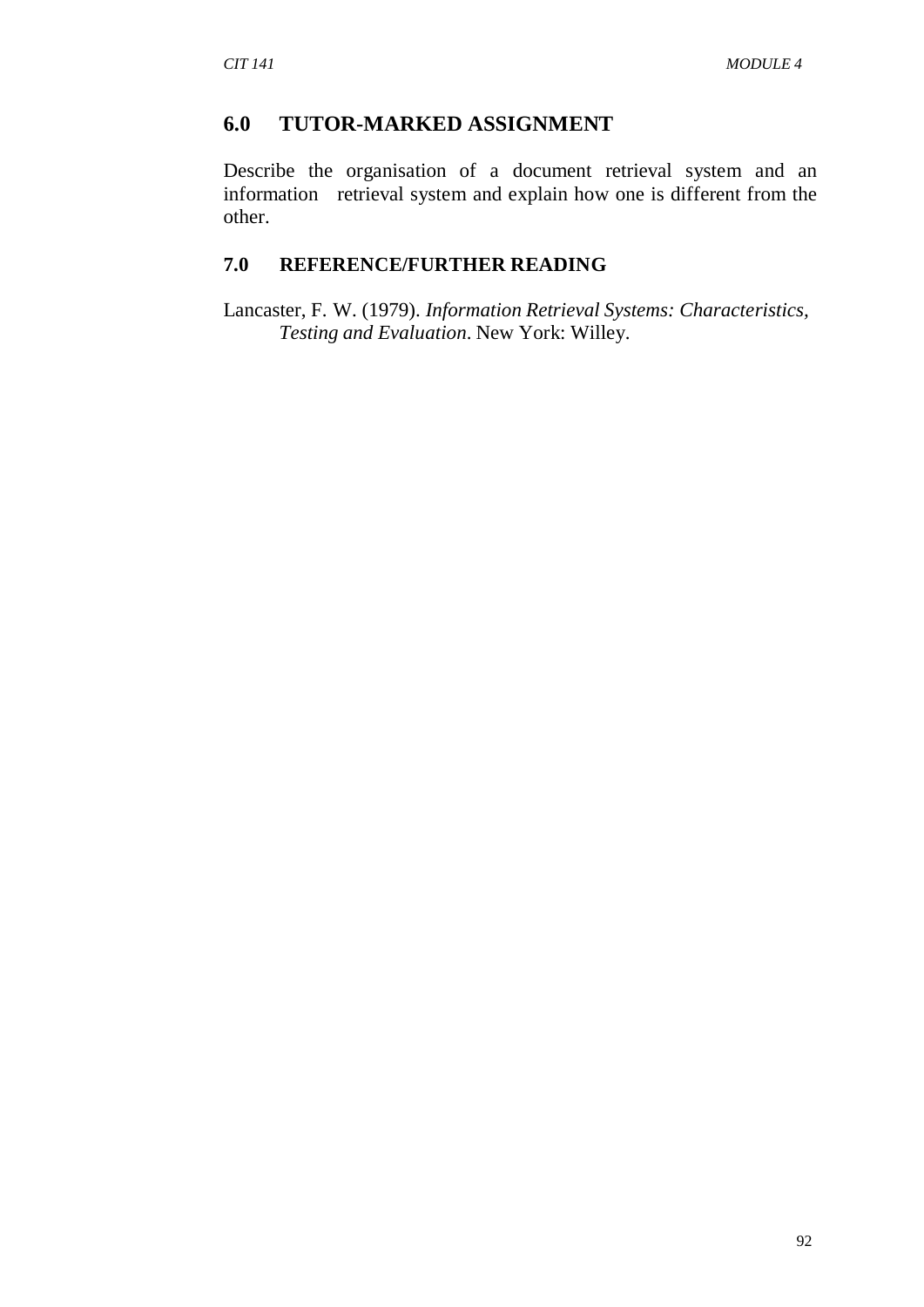## **UNIT 2 THE ROLE OF INFORMATION CENTRES**

### **CONTENTS**

- 1.0 Introduction
- 2.0 Objectives
- 3.0 Main Content
	- 3.1 What is an Information Centre?
	- 3.2 Libraries
	- 3.3 Referral Centres
	- 3.4 Bibliographic Control Centres
	- 3.5 Alerting Service Centres
	- 3.6 Research-in-ProgressInformation Centres.
	- 3.7 Centres Providing other Services:
	- 3.8 Information Analysis Centres
	- 3.9 Document Supply Centres
- 4.0 Conclusion
- 5.0 Summary
- 6.0 Tutor-Marked Assignment
- 7.0 Reference/Further Reading

## **1.0 INTRODUCTION**

You have just learnt about the organisation of retrieval systems. At this point we go into information retrieval, it would be necessary to consider the role of information centres in information storage and retrieval. This unit will present to you various information centres.

## **2.0 OBJECTIVES**

At the end of this unit, you should be able to:

- define 'Information Centre'<br>• explain the role of variou
- explain the role of various information centres in information storage and retrieval.

## **3.0 MAIN CONTENT**

## **3.1 What is an Information Centre?**

An information retrieval system cannot exist except in an organisational context. It is a functional part of an information centre. Information centres are the organisations that acquire, organise, store, retrieve and disseminate information. Libraries are a familiar example. There are other centres that do not give information directly but refer users to the tight sources. They are called referral centres. Some other, centres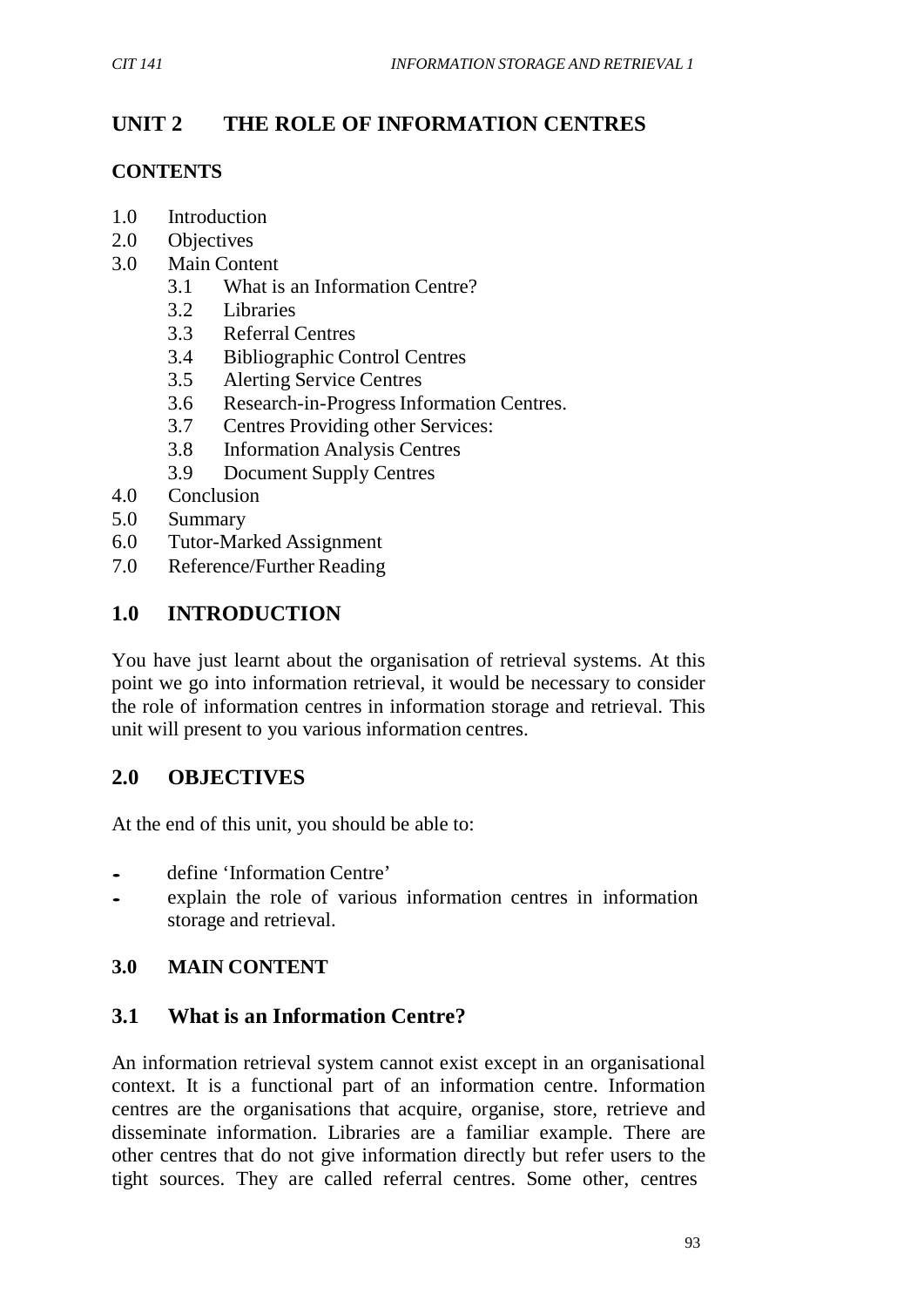provide services in classification, cataloguing, indexing (subject analysis) and abstracting, and literature searching. There are also centres that keep track of current research. We shall examine each category and see in more details what each centre does.

### **3.2 Libraries**

The very first function of a library is to acquire information sources, that is, information materials or documents. They include books, journals, reference sources (such as dictionaries, encyclopaedias, directories, yearbooks, manuals, bibliographies, sources that list the information materials which are available and which users can look for), indexes (sources with similar contents as bibliographies), abstracts (source containing brief reports on the contents of documents), theses and dissertations, maps, magazines, newspapers, government publications, reports from various institutions, other miscellaneous publications, and on-book materials, including audio-visual sources.

The next function is to classify the materials according to their broad subject and their specific subject area. In the process of cataloguing, the materials are described in terms of the bibliographic information (including author, title, publisher, place and date of publication, and so forth, in so far as they are applicable). These bibliographic details together with class marks (indicating the subject categories) are recorded on catalogue cards and filed in catalogue cabinets, or they are recorded with a computer and included in the computerised catalogue called database.

Another major function is the circulation of the library materials or user service. The information materials are meant to be used. Users are to receive as much help as possible to make maximum use of the materials. To retrieve information a user has to consult the catalogue to find out if the particular information source he wants is the library. If it is found in the catalogue (showering that the book is in the library) then it could be fetched from its storage location. Another user may need a comprehensive list of documents, while yet another may want factual information. The library should be able to meet all these needs. The library is also expected to go beyond providing information sources to users who come into the library. It should be able to send information to prospective users and members of their user community information selected according to their individual interests, before they are even aware that such information is available. This is called selective dissemination of information (SDI). Lastly, we should expect a library to be able to refer requests that it cannot satisfy to the information centres that can meet them (referral function) or in fact obtain from such centres the needed information materials on behalf of its users. There are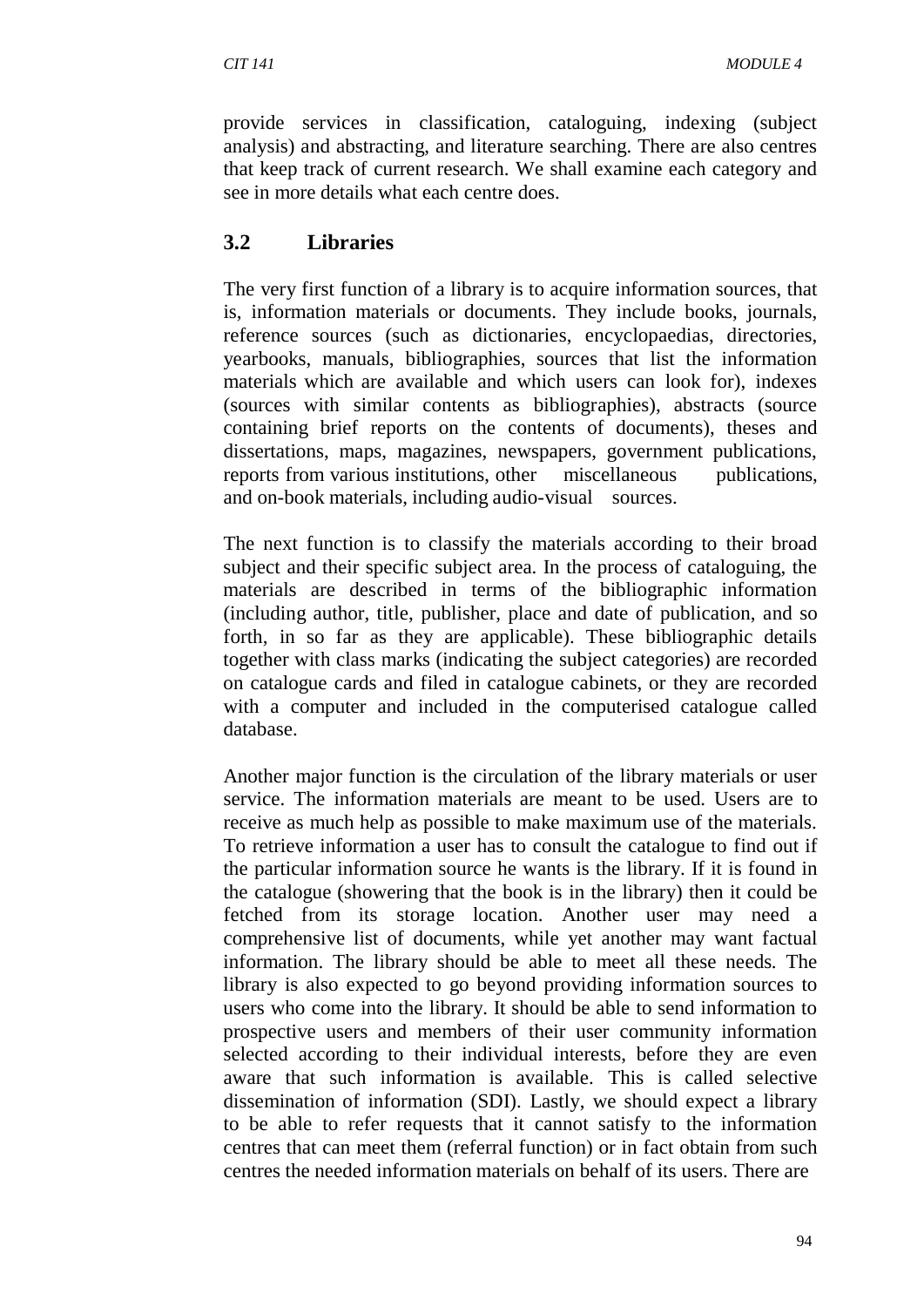many more functions that libraries carry out according to their types and their user communities; but here we are concerned with only those that are relevant to information storage and retrieval.

## **3.3 Referral Centres**

Referral centres are the organisations that direct information seekers to sources of information or that direct people to where they can get what they want. When we were considering the functions of the library we said that it should also function as a referral centre. As a matter of fact every information centre should have this function. The referral function in this case is based on the principle that a request .that cannot be met by a particular centre should be referred to another centre that is a better position to meet it.

However, there are information centres that may be regarded strictly as referral centres. They are always busy attending to requests on where to find one thing or the other. Some of them are highly specialised, for instance, one specialising on employment information. Some organisations offer assistance in locating experts within national or regional boundaries and in specific fields.

### **SELF-ASSESSMENTEXERCISE**

Can you suggest how information centres are able to offer referral services?

The input operation is usually elaborate and intensive as well for the kinds of services we have just mentioned to be possible. Take the case of an information centre that gives information on experts in selected fields. One way to build up its database is by conducting a survey. A questionnaire (a form for obtaining information from people) is sent through the institutions and agencies that employ such experts or that can reach them. The experts use the questionnaire to supply information on their background, including qualifications, specialities, the kind of jobs they are doing or have done, the organisations they have worked for, and so forth.

When the information centre receives the completed copies of the questionnaire, it will analyse them and create a record for each expert in its database. In response to a request, the database can be searched by name of expert for information on a particular expert, by area of specialisation in order to find out who are the experts in that area, as well as by other fields. Among the international organisations that would have built substantial database of experts are UNESCO, UNDP, and Commonwealth Secretariat. Maintenance of such databases is a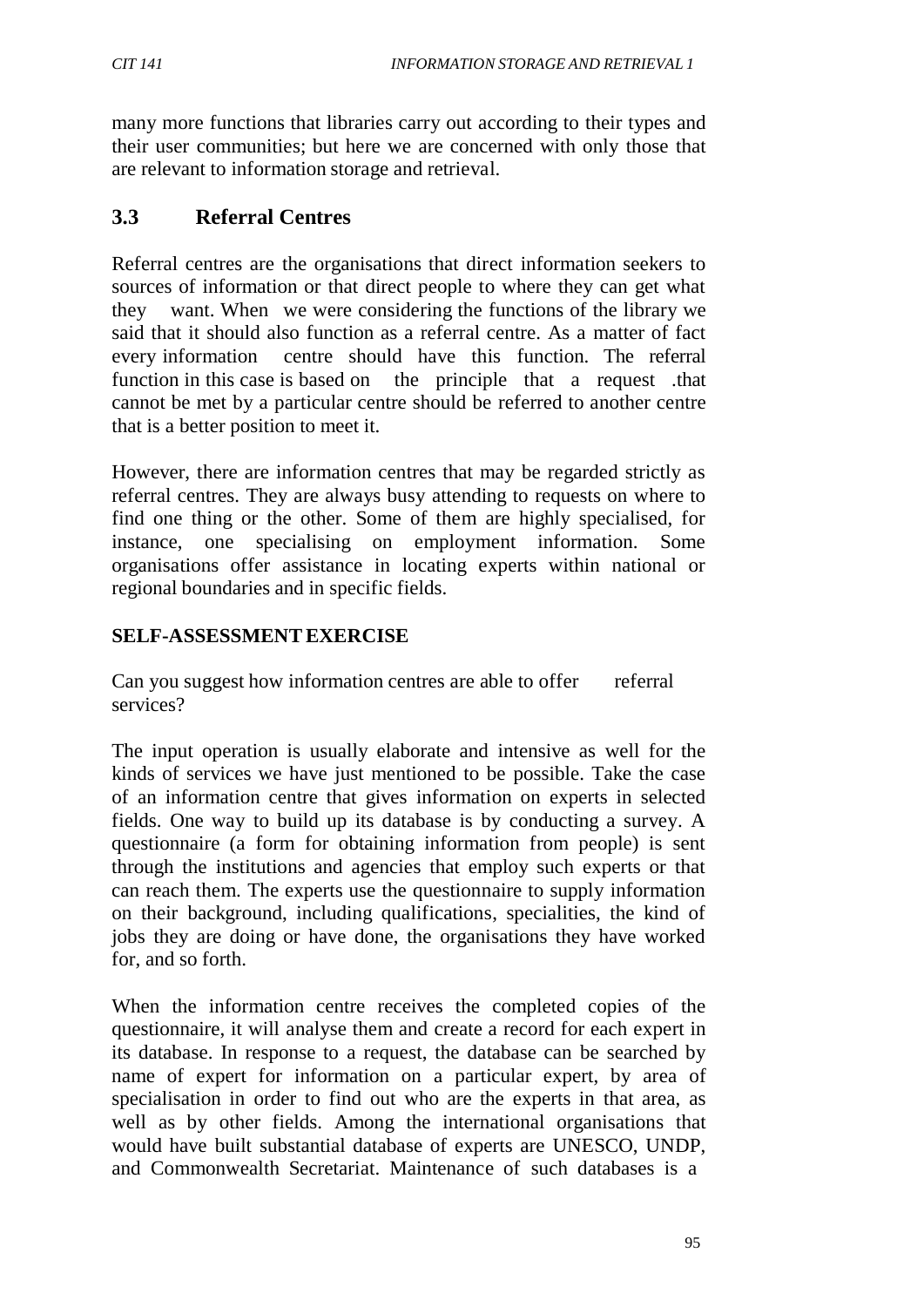continuous process. New records will have to be added while some are deleted.

Two other examples are industrial and educational referral centres. An industrial referral centre should have databases on industries, experts in the industries, products and services in the industries, sources of raw materials, imports and exports, and so forth. A referral system that students would be delighted to use is the type that answers such questions as, "What institutions have such and such a programme?" or "What financial aids are there and who offer them?" There are more questions that the system could answer. Comprehensive educational databases would be the basis for a referral service of the kind needed. The National Universities Commission in Abuja should develop such databases and create the needed services.

In real life, centres that are exclusively referral centres are rare. Many take up such a function as a secondary activity or at best combine it with some other functions.

## **3.4 Bibliographic Control Centres**

The need for bibliographic control arose from the difficulty of coping with information explosion. The volume of publication has been increasing astronomically that no one can cope with more than a very tiny proportion of the information available in his area of interest. The question then, is "How does one get the most relevant information while ignoring bulk of the information, which is not really needed?" The individual information user needs help and some other people must supply that help. The latter have to keep track of all the information coming into existence and draw the attention of the user to it.

A lot of effort, skill and expenses go into the input process of such centres. It is not possible for any centre to take on the whole spectrum of knowledge. Bibliographic control centres have to acquire or have access to all the documents that have come out within their areas of mandate and within a specified period of time, carry out detailed subject analysis of the documents, and store the bibliographic information in their databases. Based on these databases, various services are offered by the centres. Usually, since centres concentrate on one subject area which may be broad or narrow, the services they offer are subject-oriented. Some others build up databases on specific problems and so offer, mission-oriented services. There are others that collect and analyse documents of all subjects and interests within national boundaries. They produce national bibliographies.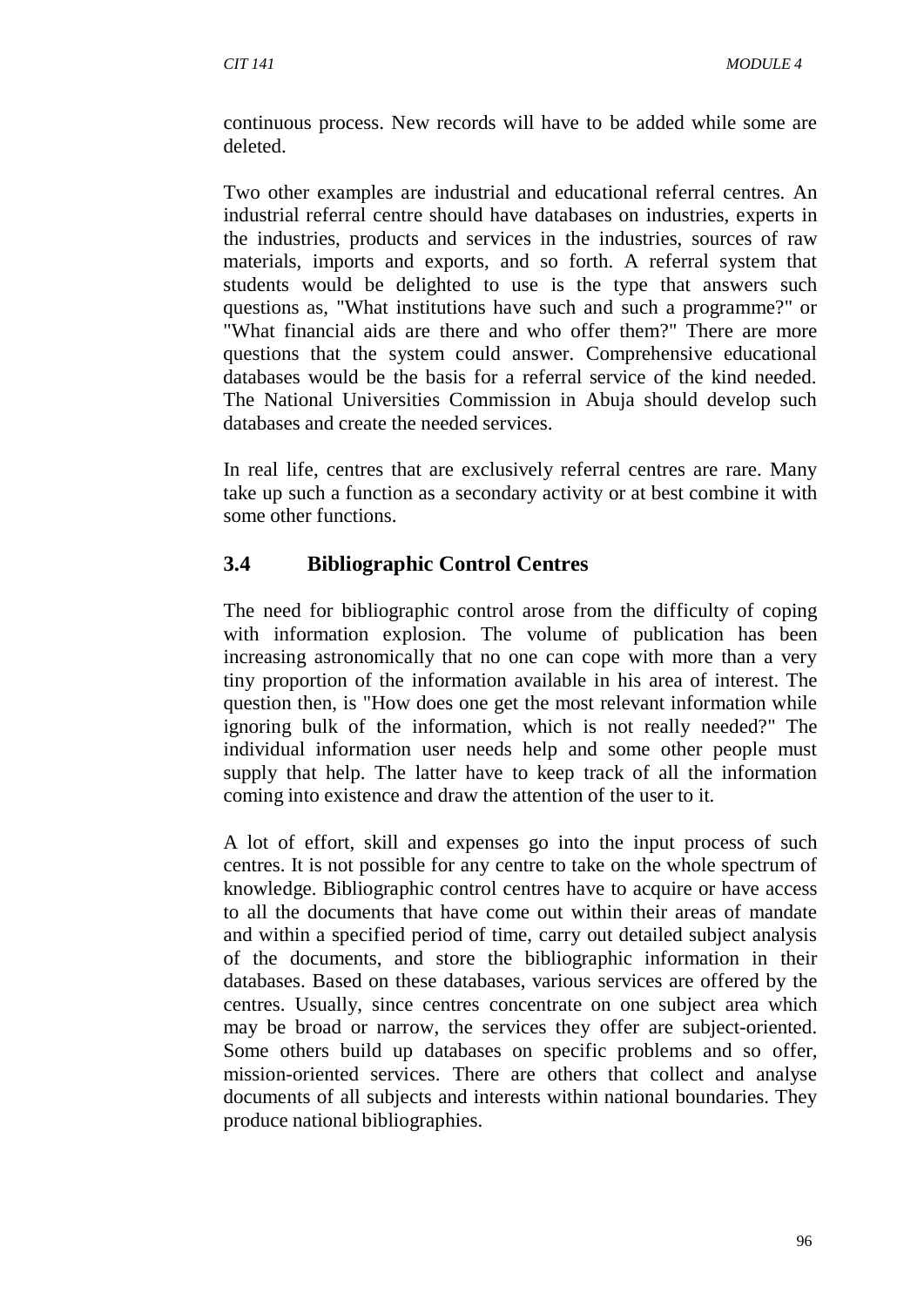### **SELF-ASSESSMENTEXERCISE**

What are the benefits of bibliographic control? What are the services provided?

## **3.5 Alerting Service Centres**

Alerting services (also called current awareness services) are those intended to notify users of new information or new information materials on a timely basis.

The services include:

- Current contents
- Current bibliographies indexes<br>• Indexing and abstracting service
- Indexing and abstracting services
- Selective dissemination of information.

You will notice that three of these services were listed among the services offered by bibliographic control centres. The real consideration in alerting services is timeliness. Users must be informed of new information within a couple of weeks. One way to achieve this is to send out the content pages of issues of journals that have just been printed or are in press. Easy access to electronic versions, of journals will further improve the timeliness of current awareness.

## **3.6 Research-in-Progress Information Centres**

Of special importance to researchers is information on the research efforts that are going on. Just as they, need to know what work has been completed and published so also they need to know of projects that are in progress to avoid taking on the same thing that some other person has started. Ideally, before a researcher finalises his research topic, he needs to carry out exhaustive literature search using bibliographic control sources and alerting services as well as services offering information on research-in-progress.

Information on research-in-progress is usually offered by agencies that have some responsibility for research administration. Sometimes such services are the initiative of documentation units of research departments or institutions. The input to their databases comes from questionnaire that the researchers fill and return. The information collected includes, Name of Organisation, Department, Title of Project, Duration, Expected Date of Completion, Name of Principal Investigator, Names of Collaborators, Funding Agency, and brief description of the project. The databases are updated on a regular basis. They provide the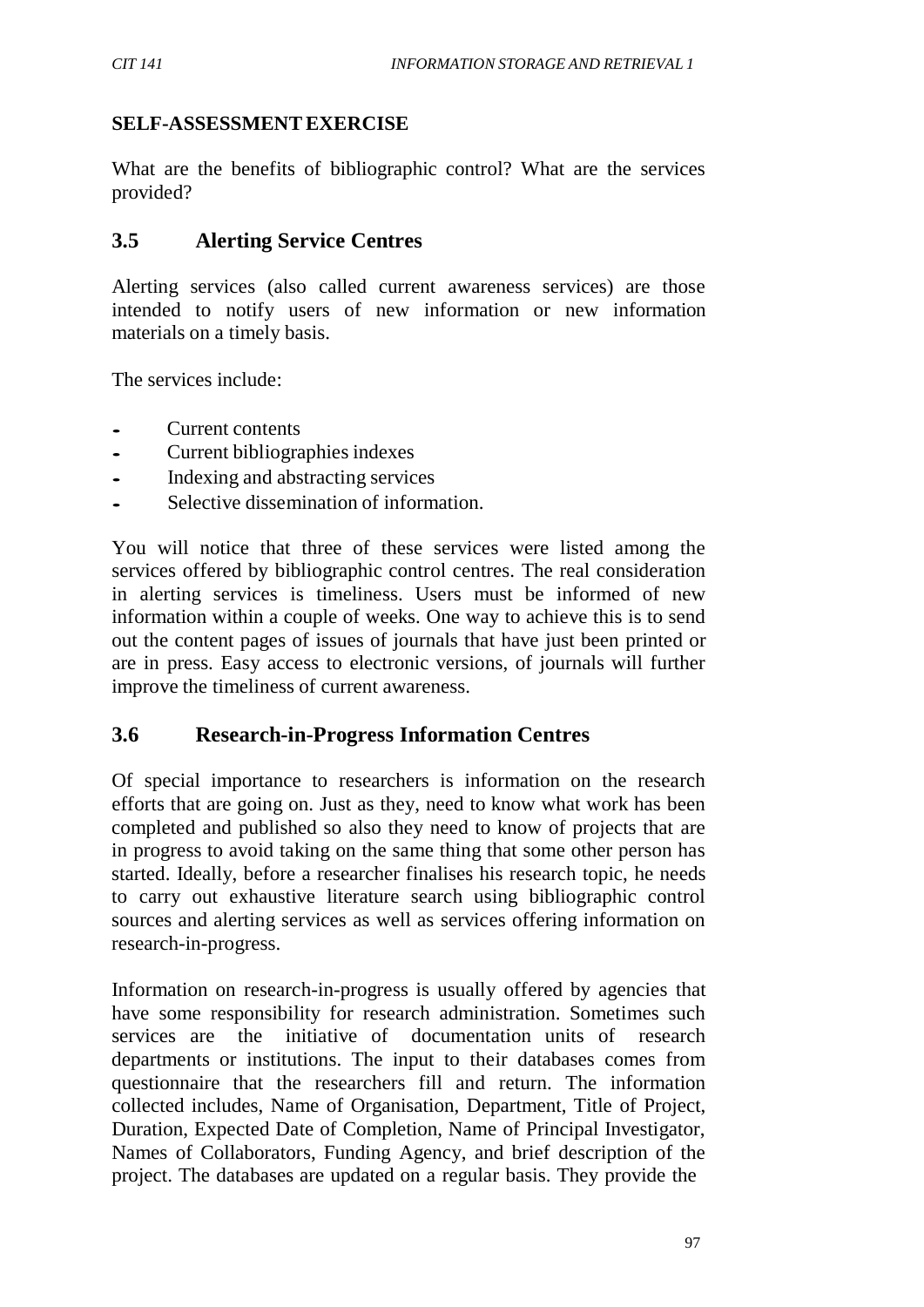basis for practical information retrieval and a periodic publication. Users can request for information individually. There may also be served by selective dissemination of information.

### **3.7 Centres Providing other Services**

There are a number of services that support information storage and retrieval, which are being offered by some centres. Among these are cataloguing and classification, indexing, technical literature distribution.

The Library of Congress in the United States has been playing a leading role in the classification and cataloguing of information materials and distribution of cataloguing information. Libraries all over the world that are using the Library of Congress Classification subscribe to the cataloguing information. Some centres specialise in indexing and providing indexing expertise and support. Some of them have developed thesauri, which are available to other centres. As you can recall, a thesaurus is a vocabulary of controlled indexing language, formally organised so that a priori relationships between concepts are -made explicit? The index language of a system with a controlled vocabulary is usually set out in lists, which may be in the form of subject headings, thesaurus, or some classification schedule. A thesaurus is meant to be a tool to aid the indexer in the choice of indexing terms for consistency and to assist the searcher in using the same terms as the indexer for maximum retrieval results.

Technical reports and translations are usually not available through normal book trade channels. Technical reports are usually the products of government-sponsored projects, private sector technical initiatives, projects executed by research institutes and investigations by international organisations. It requires painstaking efforts to track them and acquire them. In Nigeria there ought to be an agency or a unit in an agency that should be charged with systematic collection of such reports, analysing them for storage, and retrieving them for dissemination to the user community or delivery to individual users.

The business of translation is one that requires a lot of resources. A large proportion of information in any subject is in languages other than English, especially Russian, Spanish, French, Chinese, and German. Not many information centres translation of information sources from other languages. In a country like Nigeria, it would be advisable to create a translation agency to provide translations to researchers. A publication that is identified through bibliographic services to be relevant and important to research project should be ordered through such an agency. It would be the responsibility of the agency to acquire the publication, translate and store it, and provide a copy to the user who requested for it.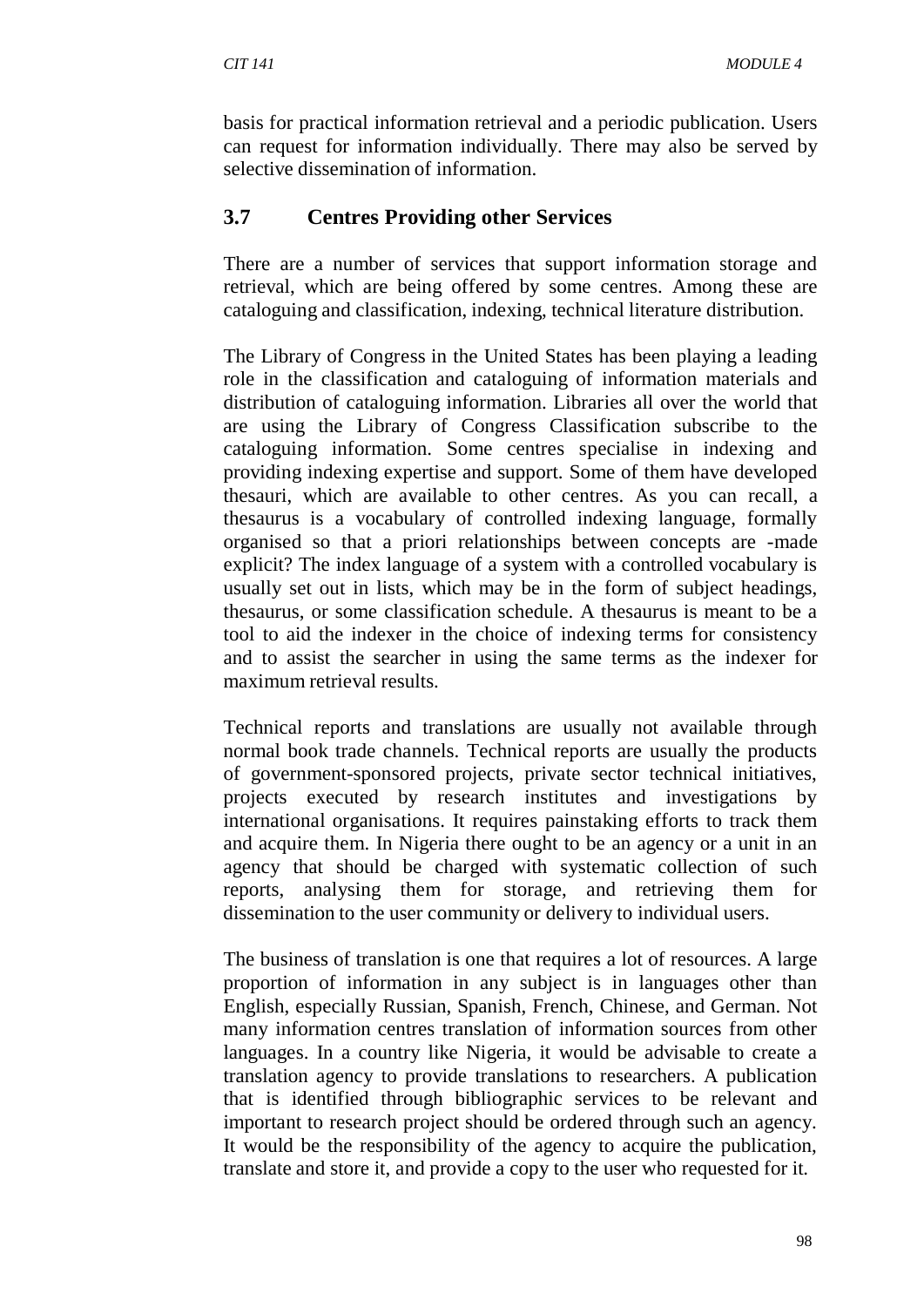# **3.8 Information Analysis Centres**

Information analysis centres function in the same way as do bibliographic control centres. However, information analysis centres add synthesis and evaluation to their input processes. Usually, a bibliographic control centre tends to collect documents exhaustively in its area of interest. An information analysis centre does not aim at exhaustive collection but at maximum quality of retrieval outputs.

Information analysis in this context involves evaluation and synthesis of information. Rigorous evaluation of information sources is done in the process of selection of material for processing. Subject analysis is done, and a synthesis of the text is undertaken. The centre responds to requests with searches, the outputs of which are critically evaluated before they are given to the user. This kind of service is not very common and is available for very specific research areas.

### **3.9 Document Supply Centres**

There are some centres that specialise in document delivery. Usually they supply photocopies for a fee in response to requests for documents coming from both libraries and individuals. The British Document Supply Company (formerly known as the British Lending Library) is a good example of document supply centres. Many libraries find it much cheaper to use their services for obtaining journal articles from journals that are not highly demanded than to subscribe to such journals. Document delivery is being facilitated through online request and delivery especially through retrieval from CD-ROM.

### **SELF-ASSESSMENTEXERCISE**

Now, try to summarise functions or benefits of these information services.

## **4.0 CONCLUSION**

In this unit you, a number of categories of information centres were presented to you. You have learnt their roles in information, storage and retrieval and you should now be able to describe them.

## **5.0 SUMMARY**

You have just learnt about the organisation of retrieval systems. You are now also aware of the role of information centres in information storage and retrieval. The next unit will introduce the issue of information users and information needs.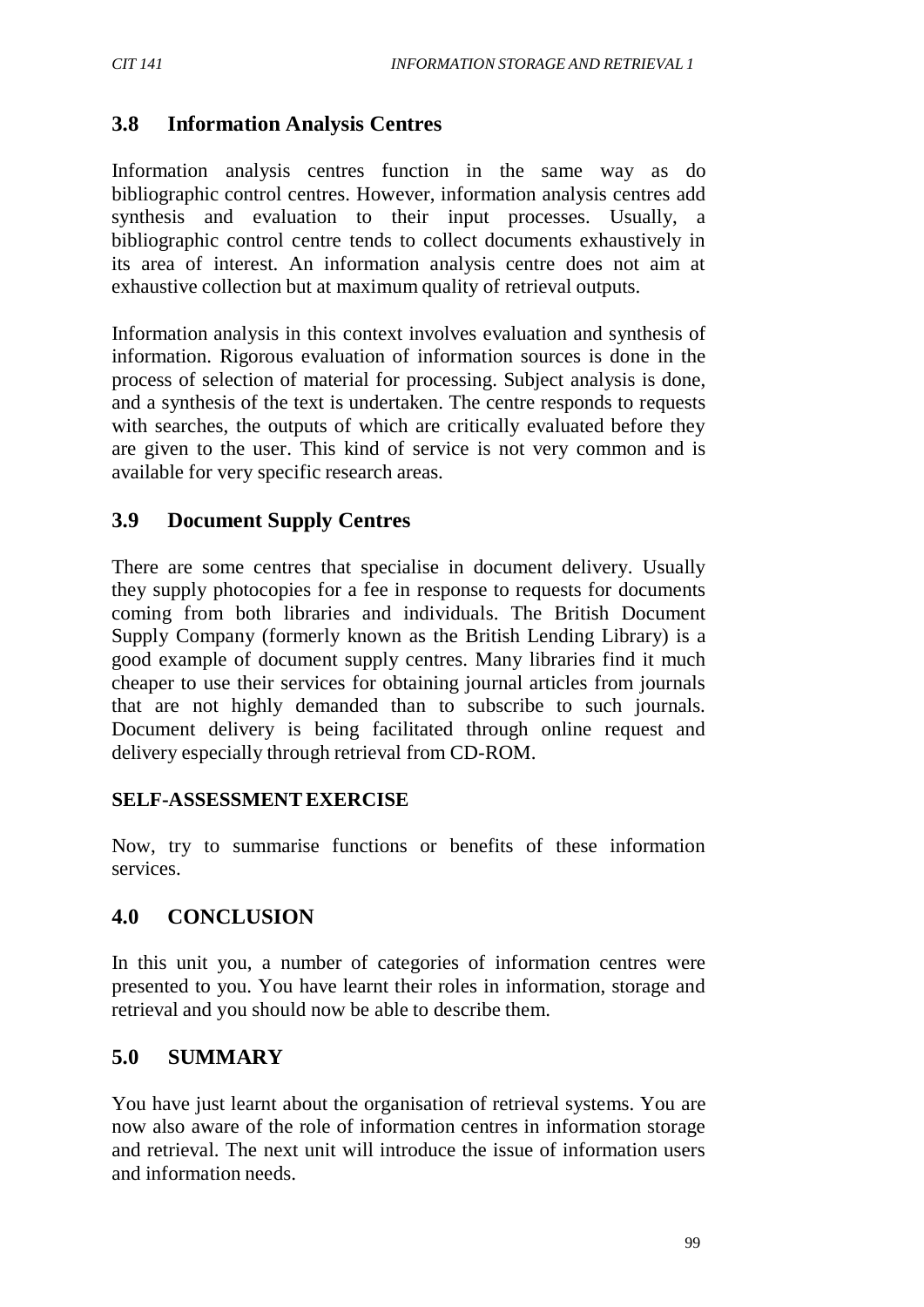### **6.0 TUTOR-MARKED ASSIGNMENT**

Write an essay on the functions and benefits of information centres. Your write-up should be between four and six pages of A4, typed double spaced with 12 points Times Roman.

## **7.0 REFERENCE/FURTHER READING**

Lancaster, F. W. (1979). *Information Retrieval Systems: Characteristics, Testing and Evaluation*. New York: Willey.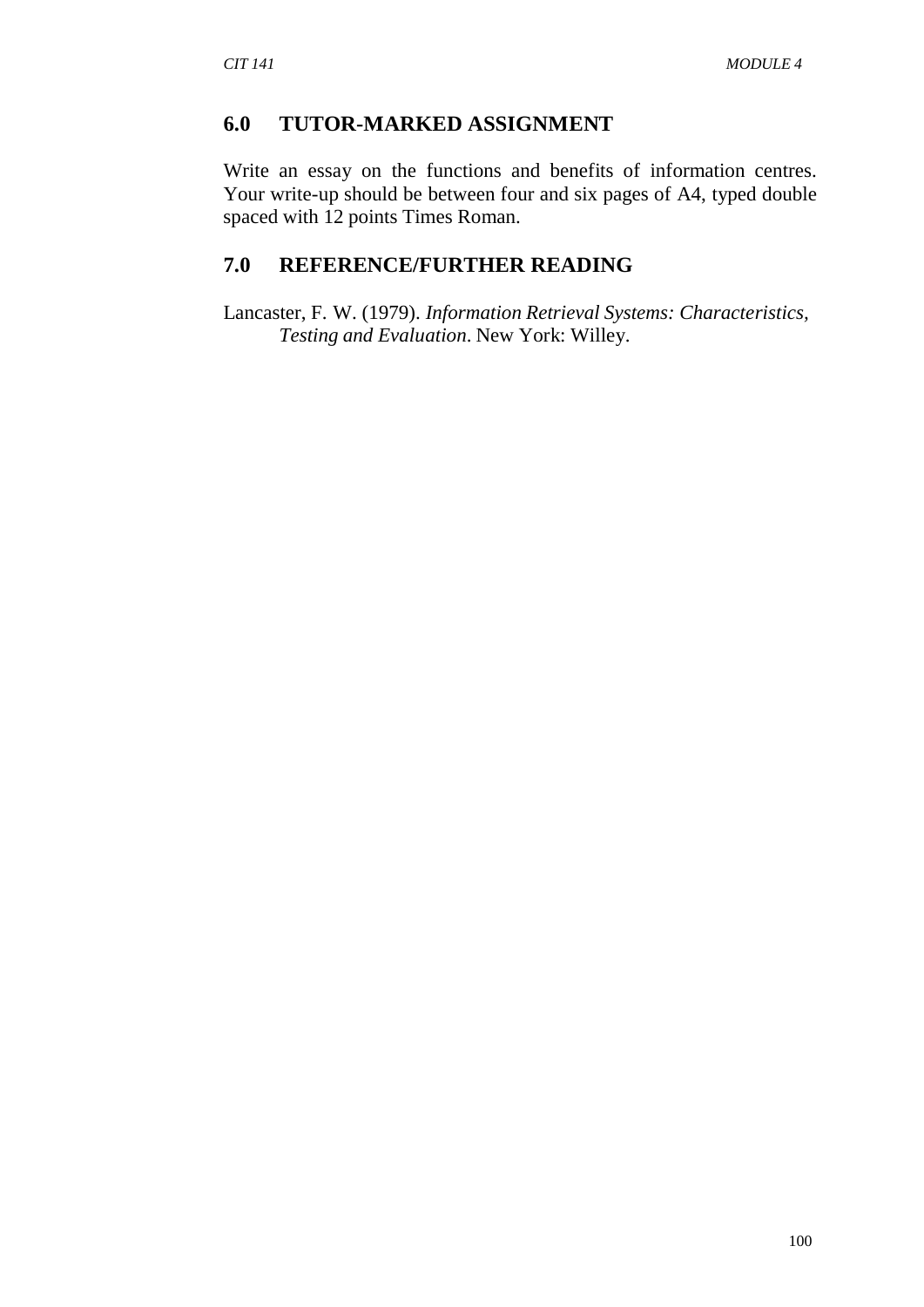# **UNIT 3 INFORMATION USERS AND USER NEEDS**

### **CONTENTS**

- 1.0 Introduction
- 2.0 Objectives
- 3.0 Main Content
	- 3.1 Information User Community
	- 3.2 The Information User
	- 3.3 Factors Affecting the Use of an Information System
	- 3.4 User Characteristics
	- 3.5 Types of User Needs
	- 3.6 Needs and Demands
	- 3.7 User-System Interaction
- 4.0 Conclusion
- 5.0 Summary
- 6.0 Tutor-Marked Assignment
- 7.0 Reference/Further Reading

# **1.0 INTRODUCTION**

In the last two units you learnt the concepts of information retrieval and the role of information centres in information retrieval. Now you are going to learn something about the user, the characteristics of users that influence their information needs, as well as types of information need.

# **2.0 OBJECTIVES**

At the end of this unit, you should be able to:

- define who a user of an information system is<br>• define a user community
- define a user community
- explain the factors that discourage prospective users from using an information system
- explain the characteristics of users that influence their information needs
- classify information need<br>differentiate between "i
- differentiate between "information need" and "demand for information".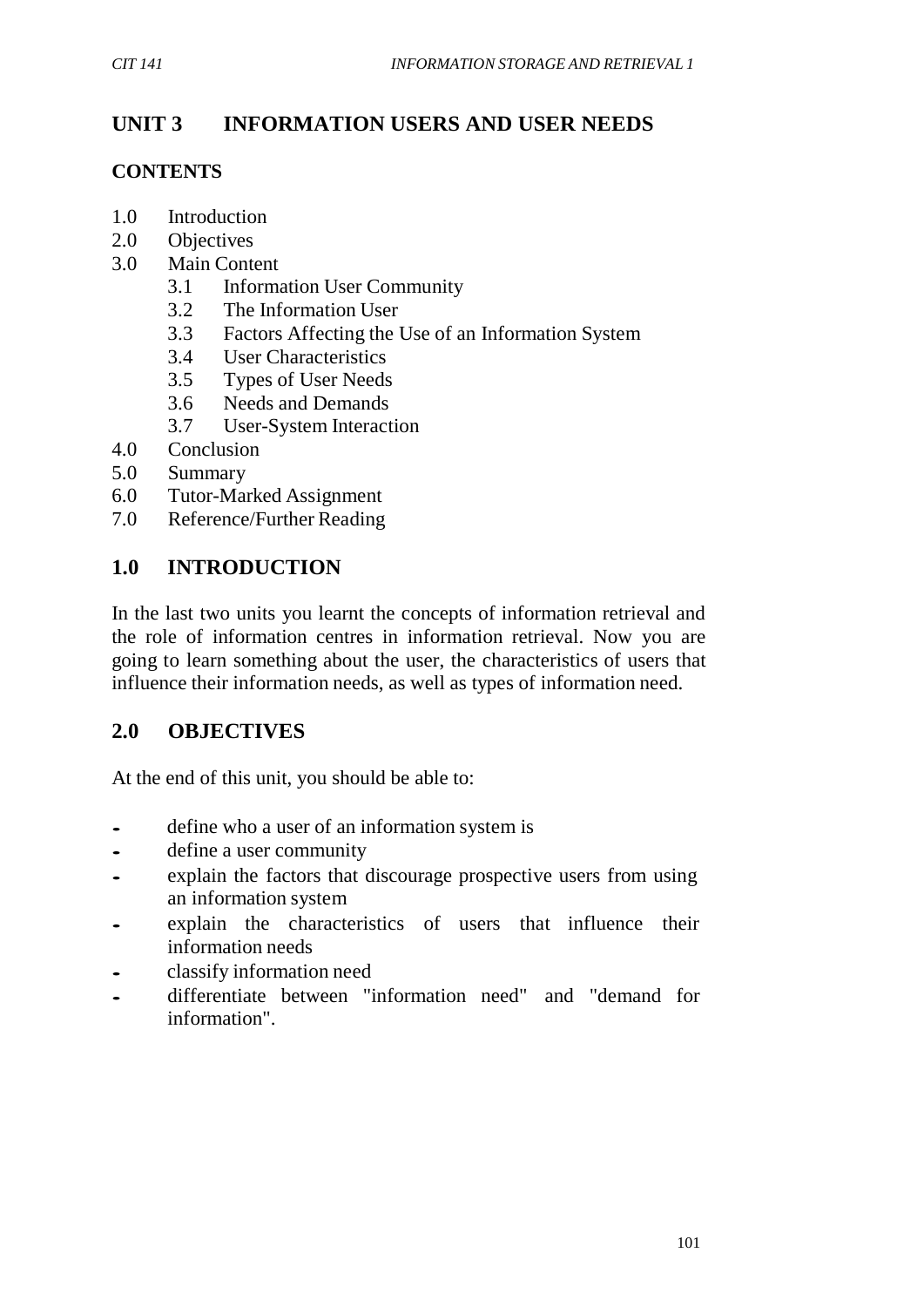# **3.0 MAIN CONTENT**

### **3.1 Information User Community**

Every information retrieval system has its user community. As a matter of fact, an information system is developed with a target audience in mind. The nature of the information system or of the information centre (that constitutes its organisational context) invariably determines the user community. For instance, research libraries (that is libraries serving research institutes) have relatively small homogenous user communities of researchers. A library in an educational institution has for its user community students and teachers. Public libraries have the largest user community and the widest range of interest.

The user community is normally defined by geographic area; institutional affiliation; subject interest; the nature, subject and scope of the information system; and possibly a combination of these.

#### **SELF-ASSESSMENTEXERCISE**

What is a user community of an information system?

#### **3.2 The Information User**

The information user is, strictly speaking, a person who makes use of an information product, information system or information service. However, in a more general sense, the term also applies to anyone among the people for whom the product, system or service was developed or put in place. This is irrespective of how much the individual is making use of it. Certainly some individuals in a user community will be making intensive use of the service. Some will not be making much use of it, while some will not seem to be using the service at all. People in this last category are usually referred to as nonusers, but such classification can be faulted. First of all, a person who has not been using the service being provided may show up any day to request for something. Secondly, there are a host of reasons why a person may not be using a service. For instance, the services may not meet his need, either because it does not match the nature or level of his need or perhaps it is not offered in the right format. Sometimes, the performance of the system may be so poor that a good number of the people who should be using the system look for better alternative sources of information elsewhere. Could such people be regarded as non-users? Certainly, they have not decided that they will not use the system. The problem is with the system.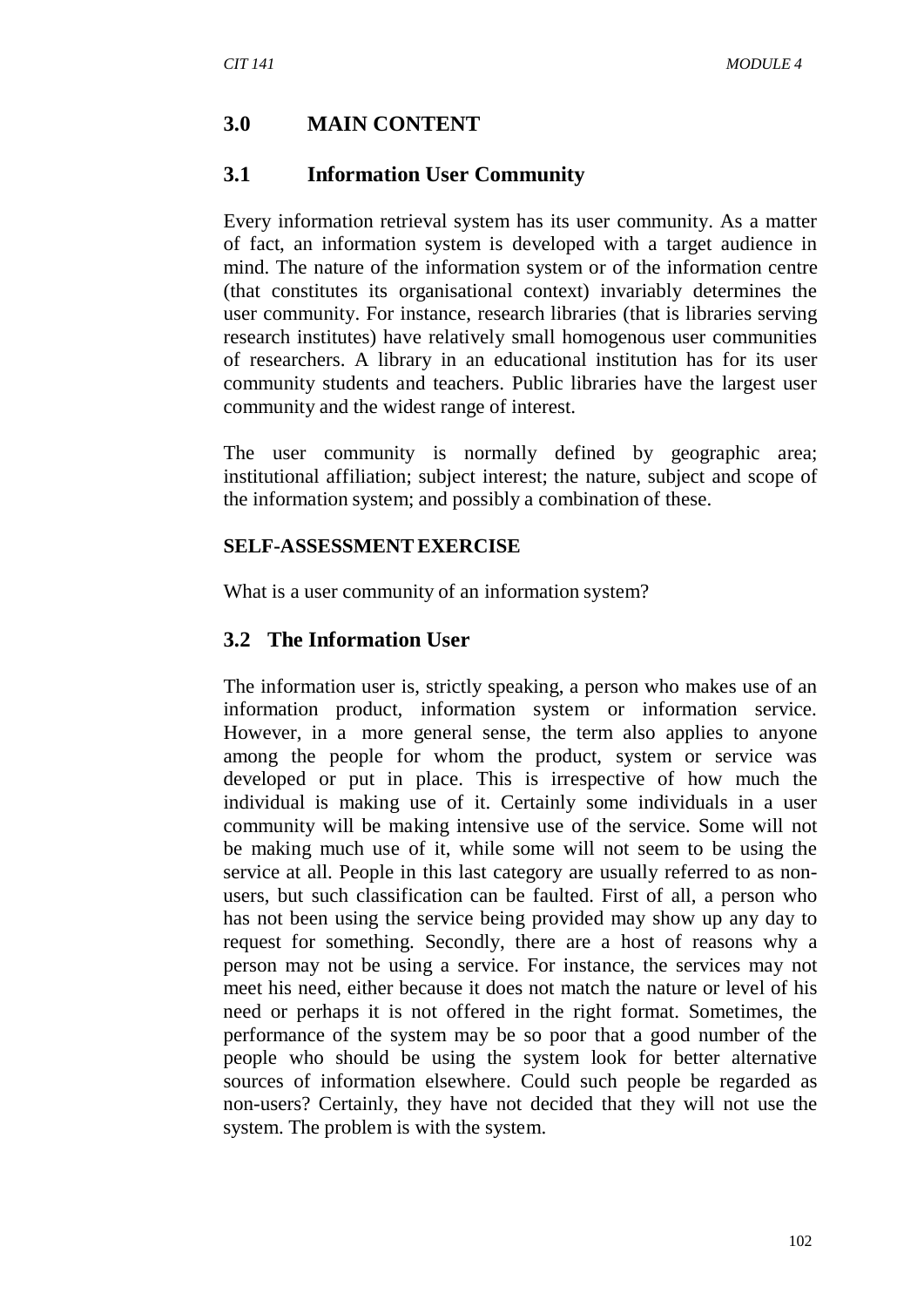### **SELF-ASSESSMENTEXERCISE**

Name the three categories of people mentioned above that community of an information system.

## **3.3 Factors Affecting the Use of an Information System**

We want to take a closer look at the factors that affect the use of an information system by those that it was intended to serve. We do not intend to be exhaustive, but to concentrate mainly on factors relating to the system.

### **Size of population**

An obvious factor to consider is the size of the user population. One problem in planning for an information system is to be quite clear on the nature and size of the user population. If other factors are right, a large user population will make a heavy or at least substantial demand on the system. The characteristics of the individuals in the population are also very important. This is an issue that should be treated at length; and so, we shall come back to it later.

### **Accessibility**

Another consideration is accessibility of the system. Physical accessibility has to do with the possibility and ease of the user getting to the location of the system, of gaining entry, to the system, or of having the services of the system delivered to him or her. If for instance, the hours of opening do not suit some people or are not convenient, then the system is not very accessible to them; and they will not make much use of it, if they use it at all. Every kind of bottleneck has to be removed to increase accessibility.

A different kind of accessibility is intellectual accessibility. The level of services and content of information sources must match the intellectual level of users. For instance, in a university library, the undergraduate students use mainly textbooks while post-graduate students and lecturers use journals intensively. This is a reflection of different intellectual levels. An information system that has a user community comprising segments of different intellectual level must be conscious of this intellectual segmentation and ensure that it provides materials to meet the intellectual levels of all its users, otherwise some user category may be "locked out" through intellectual inaccessibility.

Closely related to intellectual accessibility is psychological accessibility. There may be situations that alienate some members of the user community, especially when they feel inadequate or even unwanted. Some of the operators of the system may not be courteous or patient.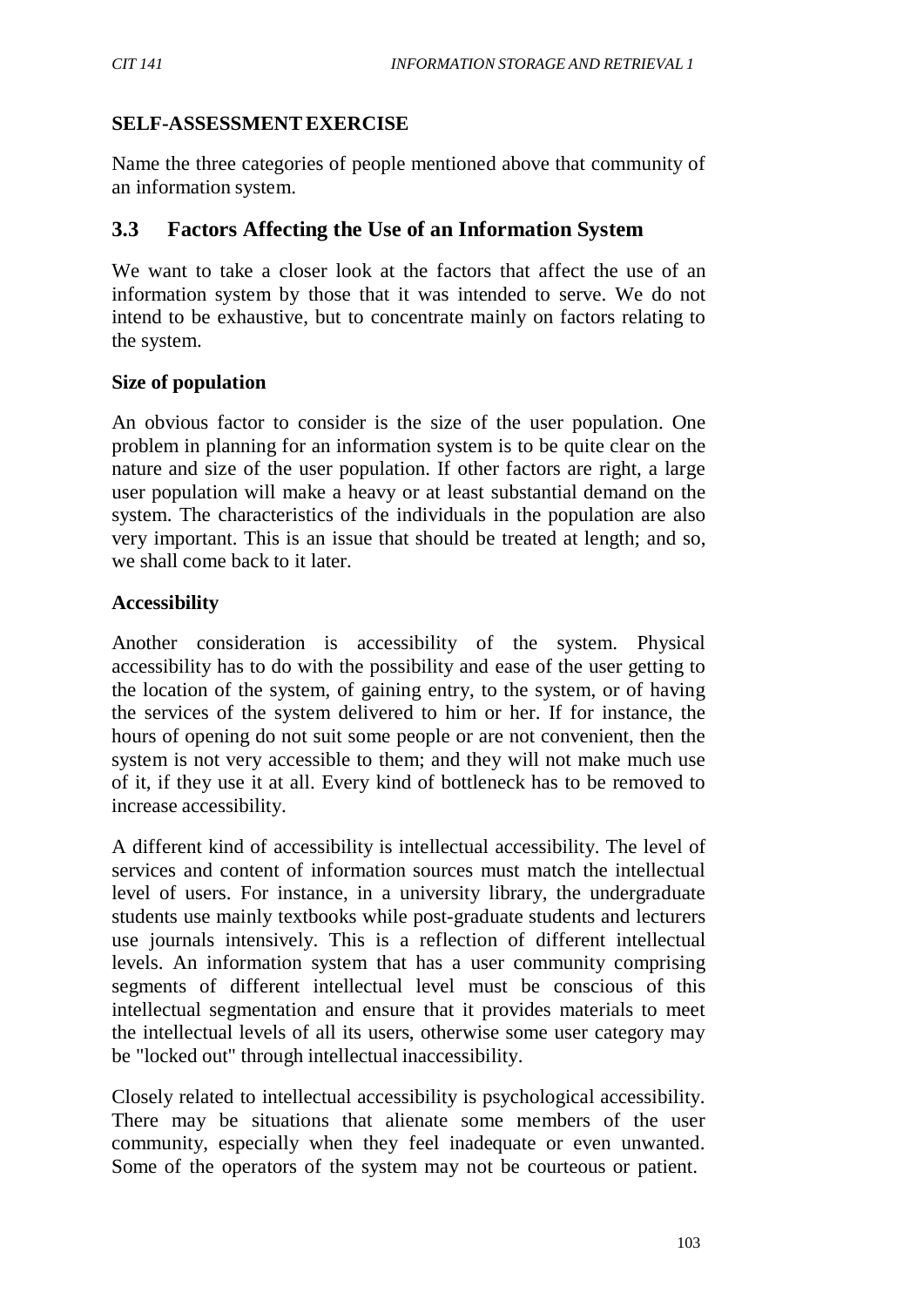Perhaps there is a problem with technology that is complex and which is not supported by adequate user assistance. These are capable of creating psychological barriers.

### **Cost of using the system**

When cost of using an information system becomes higher than what the users are comfortable with, patronage will drop. There are various costs that come into the picture, for instance, cost of making access to the system, cost of subscription, service fees, and in the case of online services, telecommunication charges.

### **Ease of use**

A system that demands considerable time from users will not enjoy much use. The duration of the learning period is equally important. Many people are not prepared to go through a long learning period before they begin to reap the benefits of an information system. They will also not be patient with routines that are complex.

### **Previous experience**

Very often, people's actions are guided by past experience. Anyone who has had an unpleasant experience with an information system would need a lot of convincing to try again. A repeated unpleasant experience can hardly ever be erased.

### **Value of the services**

How useful are the services to the user community? The value the users attach to an information service depends on a number of considerations, including:

- accuracy of information provided
- relevance of the information
- adequacy of the information
- suitability in terms of intellectual level
- suitability in terms of packaging and format
- timeliness
- speed of delivery.

## **Users' expectations**

An information system has to build up considerable reputation before it can inspire confidence in its users. If the people who are supposed to be using a system do not think highly of it, they will not use it.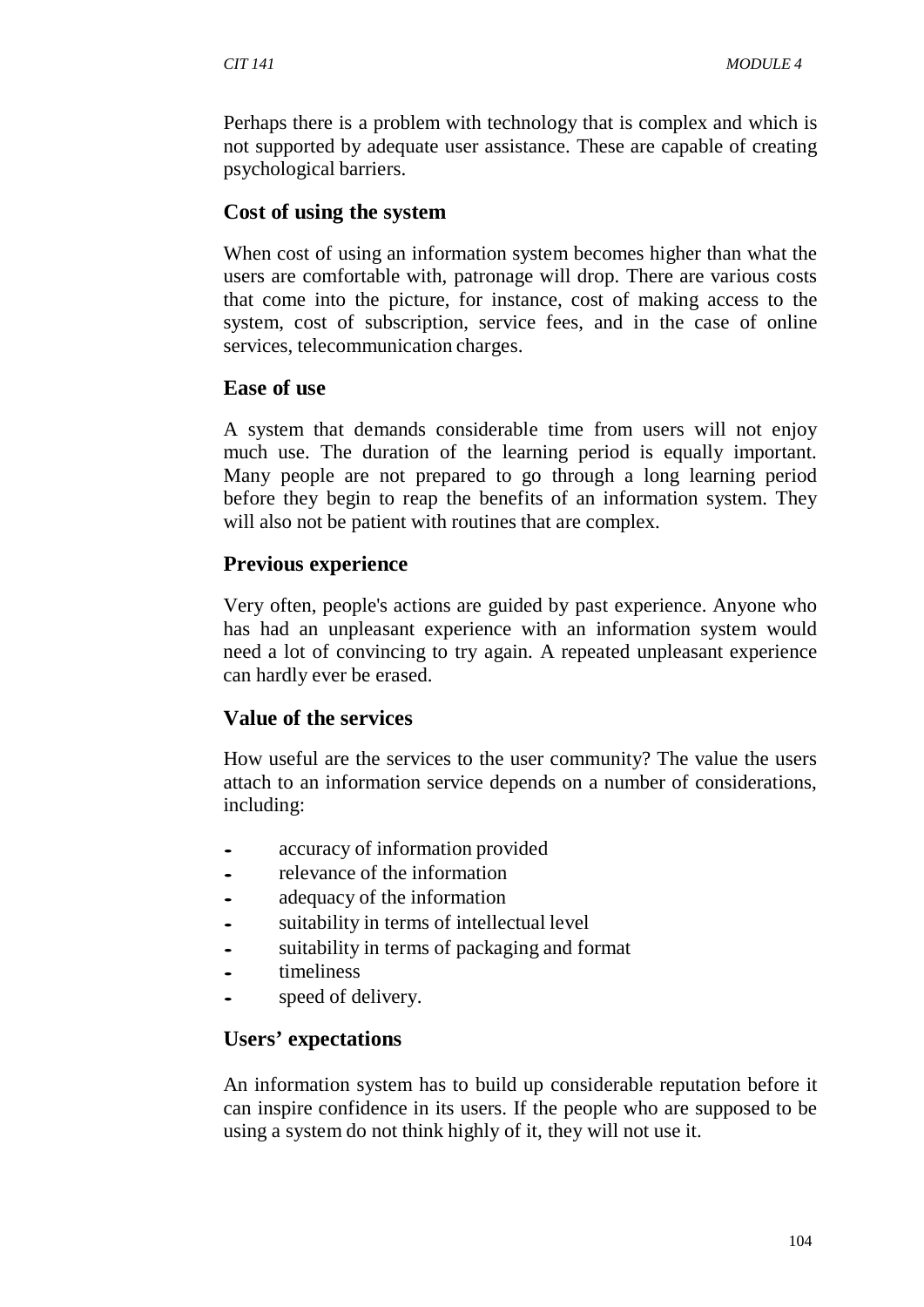## **3.4 User Characteristics**

Much about a person's need of information and his use of information depend on a host of factors that are located in the individual. Age, for instance, could be an important factor. Surely people of different age groups are not likely to need the same kind of information, as their interests will likely be different. Certainly, age will be related to education to a large extent. Even if two persons with different educational background require the same kind of information, the way it is presented might be suitable to one and unsuitable to the other. Inadequate educational level is usually the cause of intellectual inaccessibility of people in respect of specific information systems.

A person's job can be an important determinant of his information need and what information services he chooses to use. The administrative staff in an establishment does not need the same kind of information as the technical staff. It is well known that when a person changes from a job, for instance, from a position as a scientist in the industry to a position as a researcher in a university, his information need changes. Even in the same job, a person's information need and use of information are dynamic and very often depend on the project the person is currently working on and the stage where he is in the project.

A person's official rank has an influence in his information needs and information seeking behaviour. For instance, the information needs of the three management levels, namely strategic (or top) management level, tactical (or middle) management level, and operational level, have different information needs. The top management level requires brief summaries of internally generated data, with, graphical projections as well as brief reports about the external environment of the organisation. The middle management staff require detailed reports of both the internal and external environments to be: able to prepare briefs for top management. The operational staff depend more on procedural information in their job situation.

Subject background is nearly always a factor in the use of subjectoriented information system. Whenever an information system has a subject bias, the subject background of prospective users is defined. The growth rate of the literature is not the same for all disciplines. In the subject areas in which: the literature is growing more rapidly, (usually in science related fields), there is greater pressure on users to keep pace with developments in the field. That pressure will be manifested in the nature and intensity of information needs.

The influence of a person's profession has also been observed. Besides the disciplinary leanings of every profession, there are attitudinal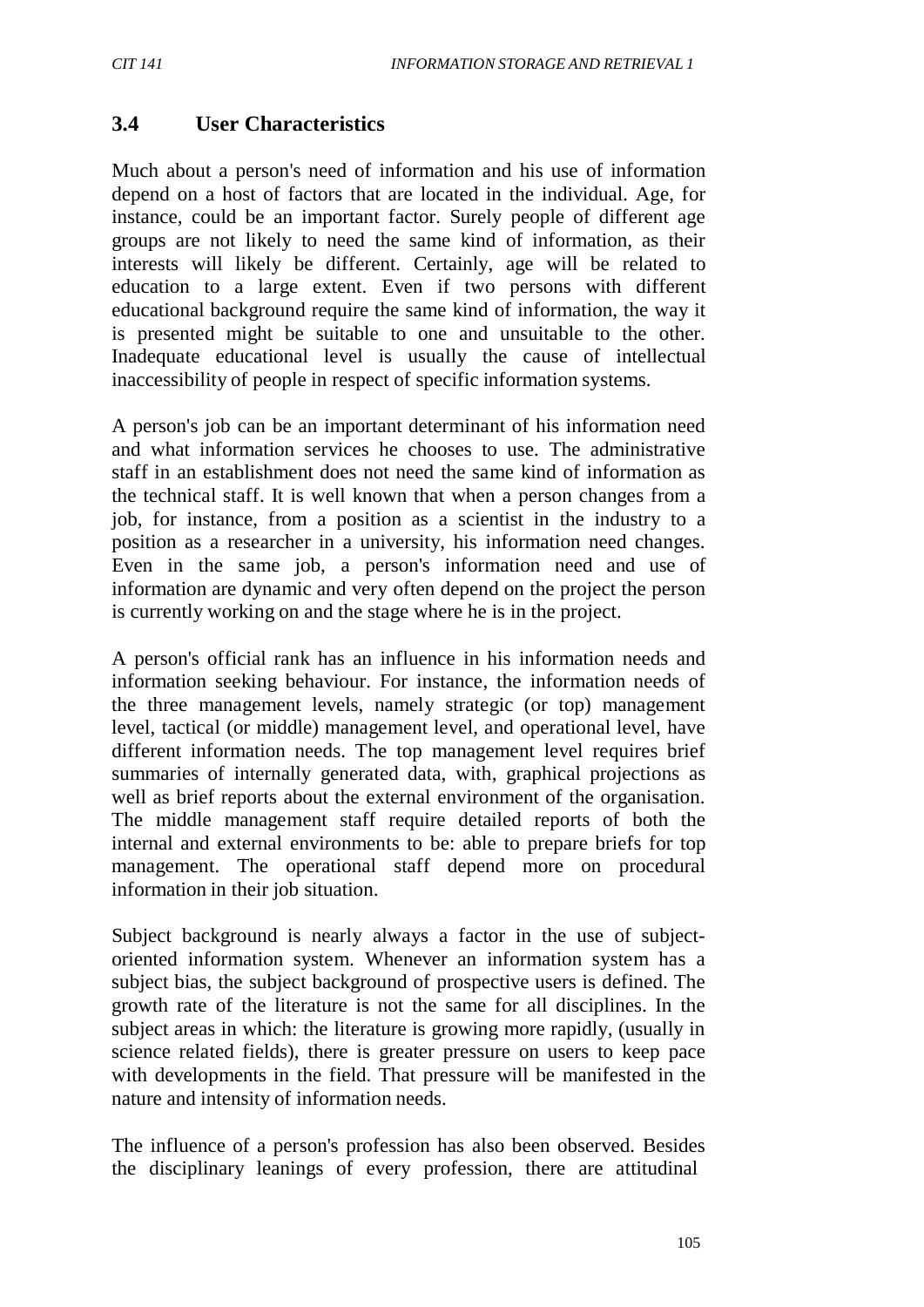characteristics of the profession that predispose the user td particular sources of information. The disciplinary orientation will necessarily introduce the same kinds of considerations that were covered in subject background.

Other factors include a person's value system, his ambition, and his status in the community,, which could influence his needs of information and attitude to information services, either positively or negatively.

#### **SELF-ASSESSMENTEXERCISE**

Name eight factors that determine a person's need of information and his use of information services.

## **3.5 Types of Information Needs**

There are several ways to categorise the information needs of people. One obvious way is to consider what the information will be used for; and so, we can recognise factual information, research information, statistical information, directional information, procedural information, historical information, and so forth.

The types of query that people bring to a document retrieval system provide another way of classifying information needs. While some users request for particular documents by author or title (known item request), others request for documents that can provide answers to the questions they are contending with or that address their areas of interest (subject request). Thus, we have two types of needs here: a known-item need and a subject need.

Lancaster (1979) classified subject need into:

- the need for information to aid in the solution of <sup>a</sup> particular problem or facilitate the making of a particular decision; and
- information on new developments in a particular field of specialisation.

The first of the two is a current awareness need, which is best satisfied by current awareness services. The need does not have to be strictly defined. Besides, the user is more passive in respect of his role in meeting the need.

The second need is one of retrospective bibliographic search. The user makes his request in well-defined terms because he has defined his problem and he knows exactly what kind of information he needs.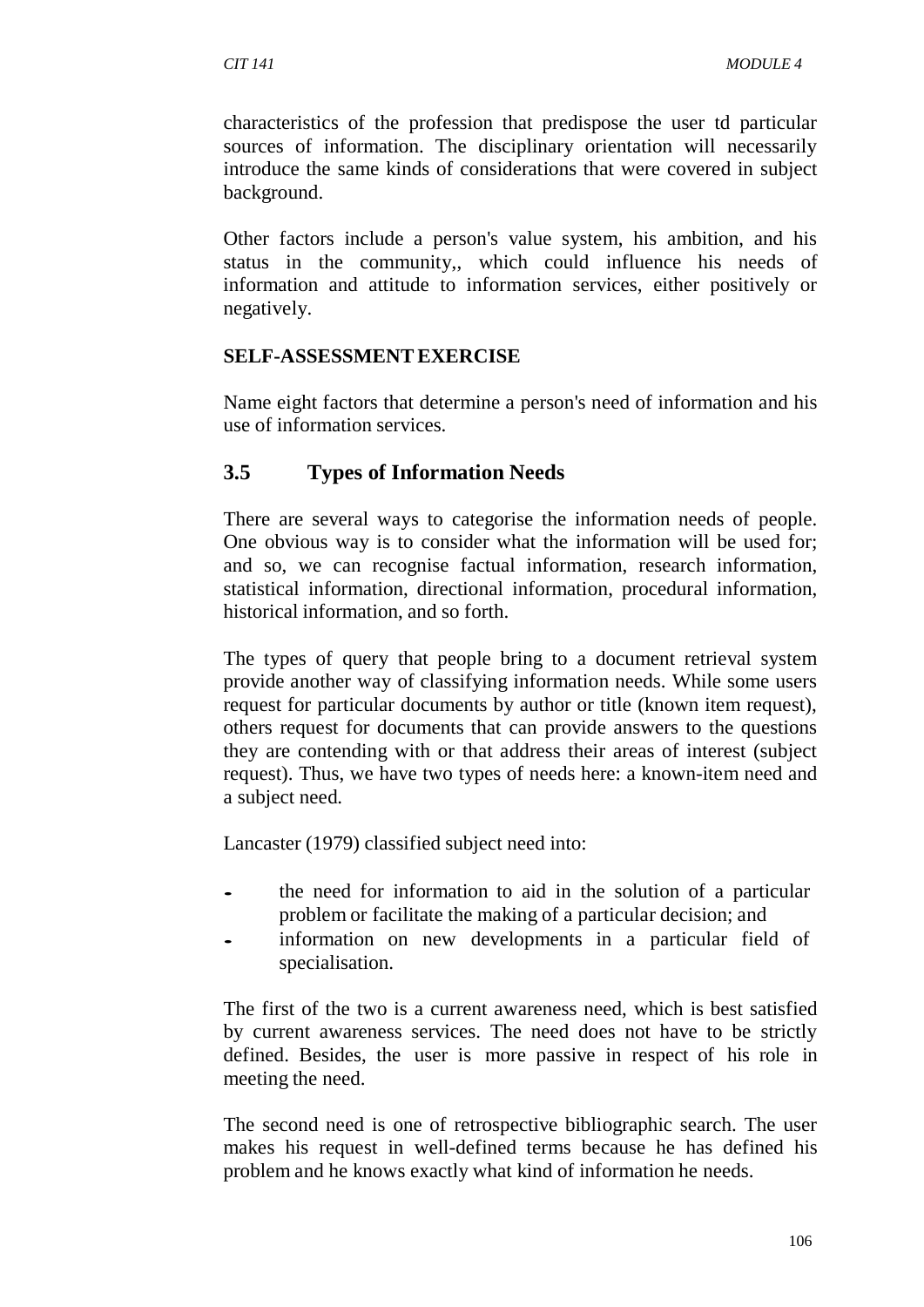His request can take one of the three forms that express three needs:

- 1. An answer to a question or factual data. The answer or factual data will normally be supplied from a document, but the user does not have to be given any document.
- 2. There may be a need for a few relevant documents that address the user's area of interest. This is the most frequent need that users bring to the library.
- 3 There is also the need for comprehensive literature search, which in most cases is taken to bibliographic databases in the subject area. The people who need this kind of service are mostly researchers.

### **SELF-ASSESSMENTEXERCISE**

In this section you learnt two ways of classifying information needs namely (1) according to what the information will be used for and (2) according to types of query people bring to an information or document retrieval system. With the aid of a sketch diagram, bring out the details of the classification based on the latter.



**Fig. 1: Types of Information Needs**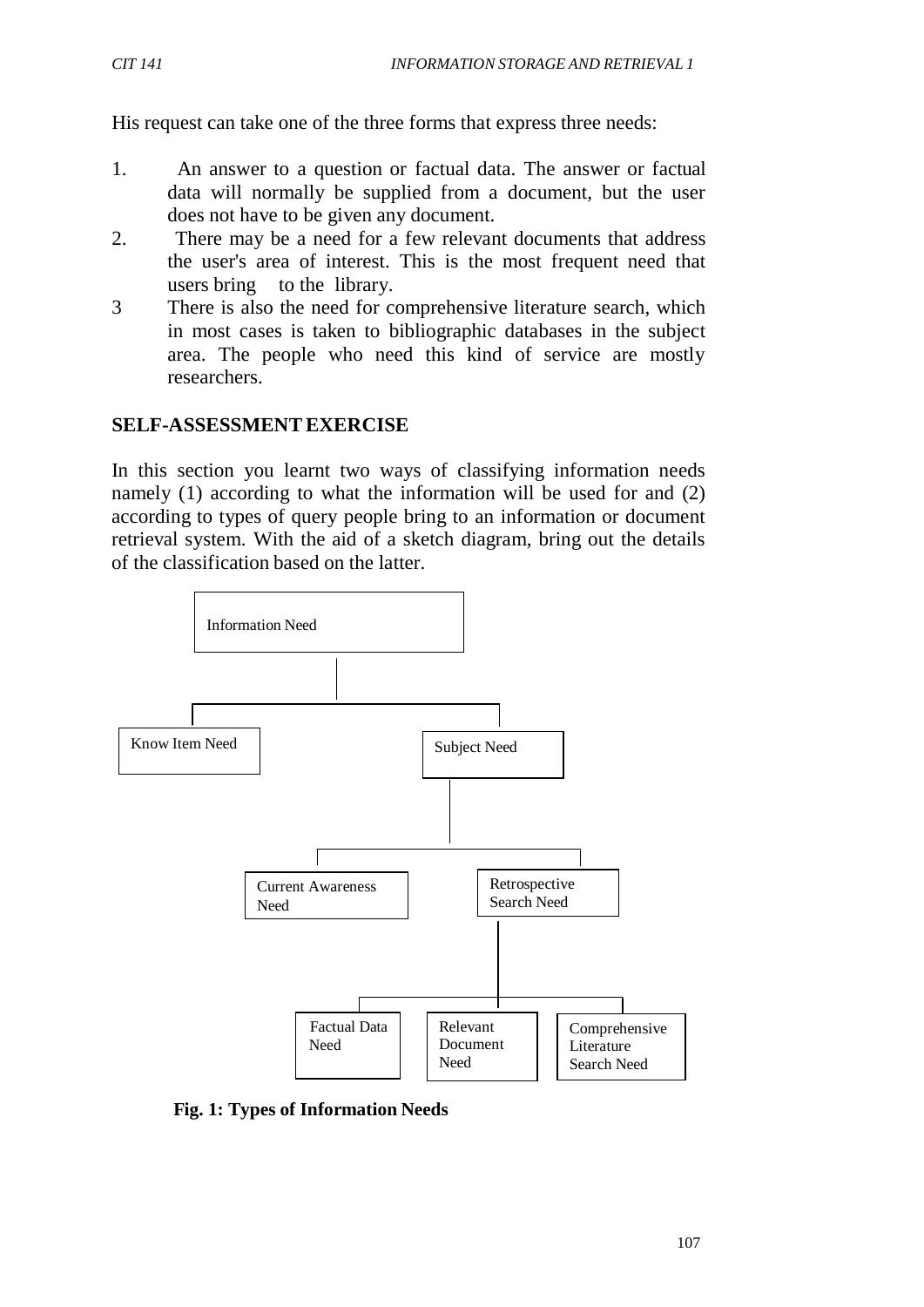### **3.6 Needs and Demands**

One big problem in information service is to be able to determine accurately the need of a user community. The problem arises from the fact that the demands being made by users are often wrongly assumed to reflect their needs. The problem has proved to be difficult because:

- 1. The need of the members of the user community who are not using the service is often not known.
- 2. It has been found that those who are actually using the service, or making a demand on the service, demand less than they need. In most cases their demand is limited by their expectation of the system's capabilities; that is, what they think the system can deliver.
- 3. In many instances the needs of a user community are not expressed, simply because the user community is not aware of or does not recognise such needs. Even if some individual do, they may not be motivated to express them in a form of demand. There is no way a system can respond to such latent (unexpressed) needs. So, it is a challenge for an information centre to determine:
- the difference between needs and demands of its user community in quantitative terms
- what types of needs are not converted into demands
- what factors determine whether or not a need is converted into a demand
- how will the demands of users accurately reflect their real information needs.

### **SELF-ASSESSMENTEXERCISE**

Give three reasons information systems do not usually meet all the needs of their user communities.

### **3.7 User-System Interaction**

User-system interaction is the communication between a user and the staff of an information centre through which the user expresses his information need. In an online system that a user logs into without assistance, the user-system interaction is the search strategy formulation process through which the user conveys his need. The user-system interaction is an important issue in information retrieval because of a number of pertinent questions that arise.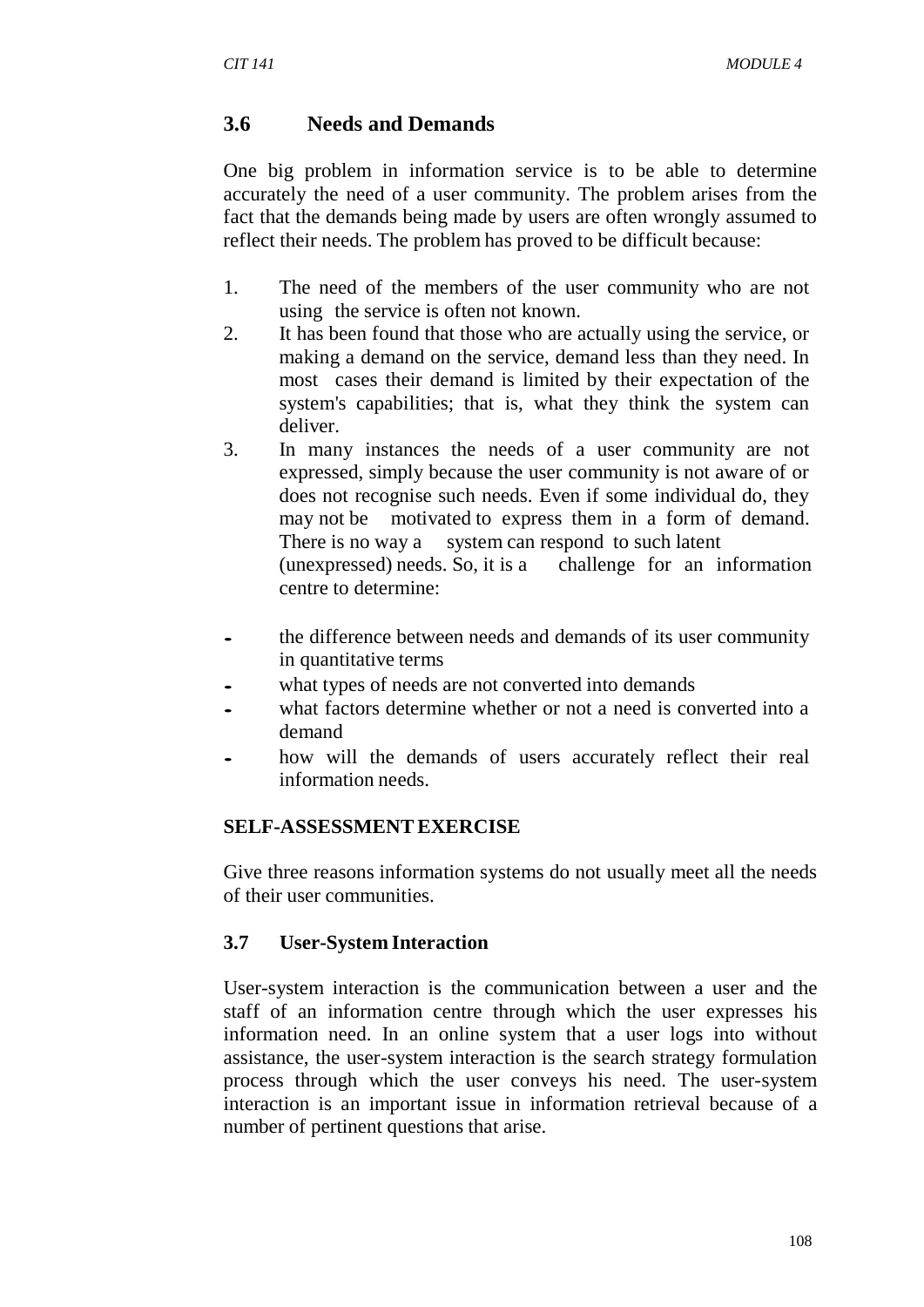- 1. How accurately does the user express his need? If he is not very clear, his request may be translated wrongly.
	- 2. Does he express his need in more general terms than his need? If he does, a search for him will generate many items that are outside the scope of his interest. That is, a substantial part of what will be retrieved for his request will be irrelevant to his actual need.
	- 3. Does he put his request in more specific terms than his actual need? If he does, a good number of items that are of interest and relevance to him will not be retrieved.
	- 4. Does he express all his need? A need not expressed will not be responded to.
	- 5. Does the vocabulary of the system adequately represent the concepts occurring in the request? If the concepts in the request cannot be easily translated into the index terms of the system, then there is the possibility that the request will be mapped into index terms that do not exactly convey the user's need. The output of the retrieval will be very disappointing.
	- 6. Is the search strategy an accurate representation of the request? If it is not, the output of the retrieval will not be satisfactory.

In an online search, the problem is more on the ability of the user to articulate his needs and to convert his needs into accurate search strategies.

## **SELF-ASSESSMENTEXERCISE**

State four conditions for a user-system interaction to produce the best result.

# **4.0 CONCLUSION**

In this unit, you have learnt the characteristics of users and user community that influence the need for information and the demand they make on an information system, you have also learn type of information need, and the conditions that facilitate successful user-system interaction. You can now appreciate the difficulty of meeting all the needs of the user community of an information system.

# **5.0 SUMMARY**

You have learnt in this unit the factors that constitute major concerns in understanding the needs of users and in maximising the effectiveness of the services of an information retrieval. This has prepared you to learn the principles and techniques of information searching, which will come up in the next unit.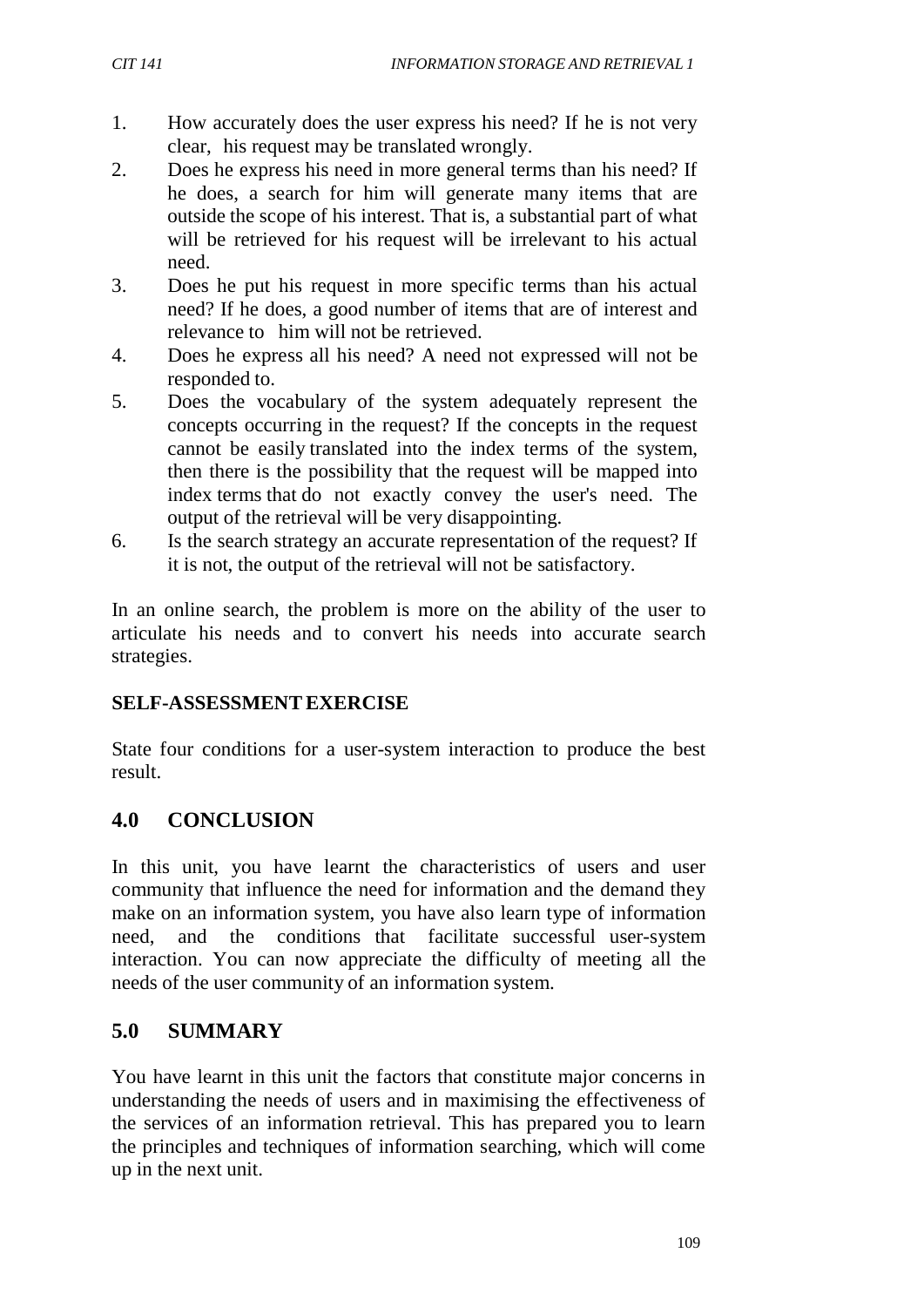### **6.0 TUTOR-MARKED ASSIGNMENT**

Describe the factors that influence the attitude of members of a target community to the use of an information retrieval system. Your answer should be between four and six pages of typed A4 double-, spaced, 12 points Times Romans.

# **7.0 REFERENCE/FURTHER READING**

Lancaster, F. W. (1979). *Information Retrieval Systems: Characteristics, Testing and Evaluation*. New York: Willey.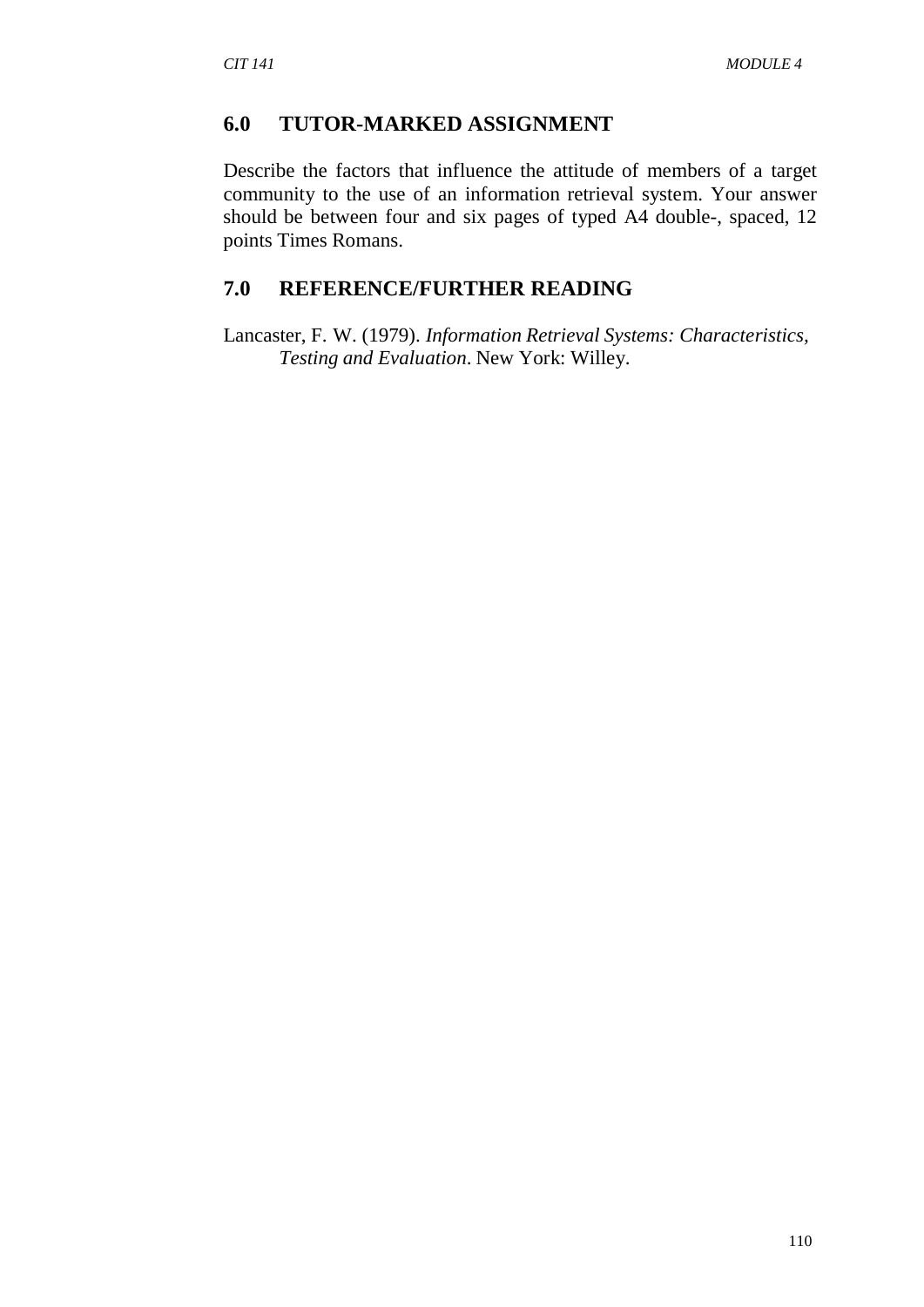# **UNIT 4 SEARCHING FOR INFORMATION**

## **CONTENTS**

- 1.0 Introduction
- 2.0 Objectives
- 3.0 Main Content
	- 3.1 Using Informal Source
	- 3.2 Finding Information in the Library
	- 3.3 Format of Information Materials
	- 3.4 Formation in Databases
	- 3.5 Query Formation
- 4.0 Conclusion
- 5.0 Summary
- 6.0 Tutor-Marked Assignment
- 7.0 Reference/Further Reading

# **1.0 INTRODUCTION**

In the last unit, you learnt the characteristics of users and user community that influence their information needs, types of information need, and some fundamentals of user-system interaction. In this unit, you will learn how to retrieve information in different settings.

## **2.0 OBJECTIVES**

At the end of this unit, you should be able to:

- explain informal source of information
- find an retrieve information in the library<br>retrieve information from a database
- retrieve information from <sup>a</sup> database
- formulate good search strategies.

# **3.0 MAIN CONTENT**

### **3.1 Using Informal Sources**

The process of searching for information begins with recognising a need. You will recall that we examined the different types of information need in the previous unit. Having recognised an information need, a person should be able to, assess every dimension of the need and be sure he can define and express the need precisely. If, for instance, someone has some doubts or hazy ideas about the history of the amalgamation of the northern and southern protectorates to form Nigeria as it is today, how does he define his need? Is he in need of a kind of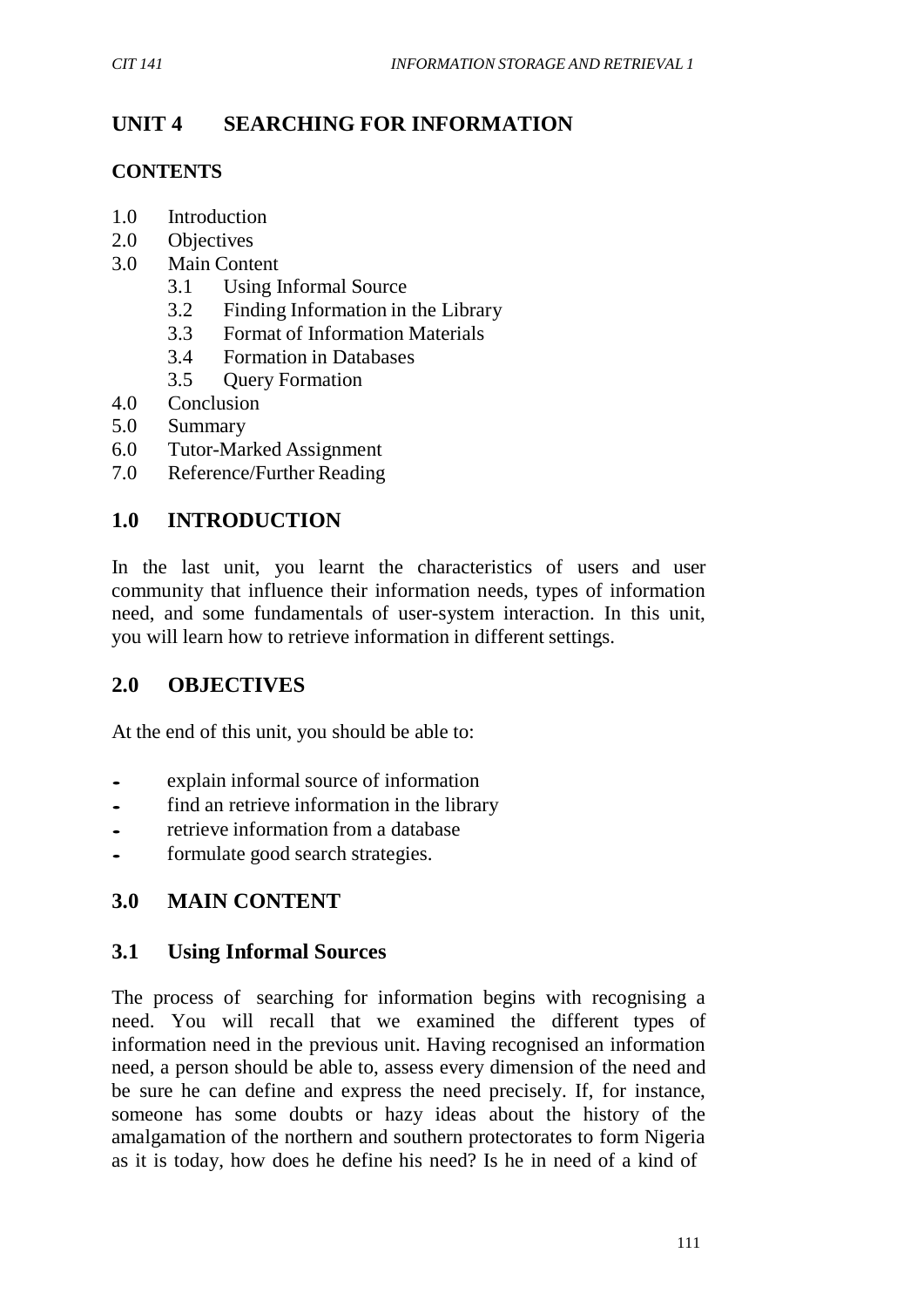revision of the history of the amalgamation or is he feeling at a loss because he has forgotten a specific date? The need for a specific date is different from the need to read up the history of the amalgamation.

When people realise that they need information, where do they go to get it? A lot of people would talk to someone who might be able to supply the information. A scholar would most probably talk to another scholar. A student would ask another student or his lecturer for assistance. A person in a rural community area would ask an elder. This is one way of getting information and it is called informal channel. It is important because the greater part of human communication in everyday life is through the informal, channels. Informal communication does not involve processing of records or manipulation of files. It is prompt and there is immediate feedback. Information retrieval is from a person's mind or memory. There may be a referral process, when somebody who is approached for information refers the person who needs the formation to some other likely source. Our major concern here is about searching for documented information.

# **3.2 Finding Information in the Library**

There are several approaches to finding information in a library. You may use the author-title catalogue, subject catalogue, and possibly a computer-based catalogue.

## **Using author-title catalogue**

Here we shall go through several approaches that you can use to locate information materials in the library. The approach you would use in any given instance depends on whether you want a document, whose author or title you know (known item need) or whether you want whatever documents might be relevant to your need (subject need).

In the first case you would go to the catalogue cabinets labelled "Author-Title Catalogue". You are there now. The author of the book you want is "Iberun O.J." and the title is "Introduction to Psychology". Read the labels on the catalogue trays. The label on each tray indicates the letters or names of the first and last entries in that tray, that is, the first and the last cards in that tray. The first tray starts with A. So you have no problem locating the tray that should contain "Iberun". Starting from the first card, flip over the cards - until you find Iberun, O. J. or until you are sure there is no such name in the catalogue. If there is no such name, it means that the book you want is not in the library. You may want to make sure, so now you are going to search by title. All you should do is to locate the tray where you can, find "Introduction." It will also be one of the "I" trays. You will find "Introduction to Anatomy",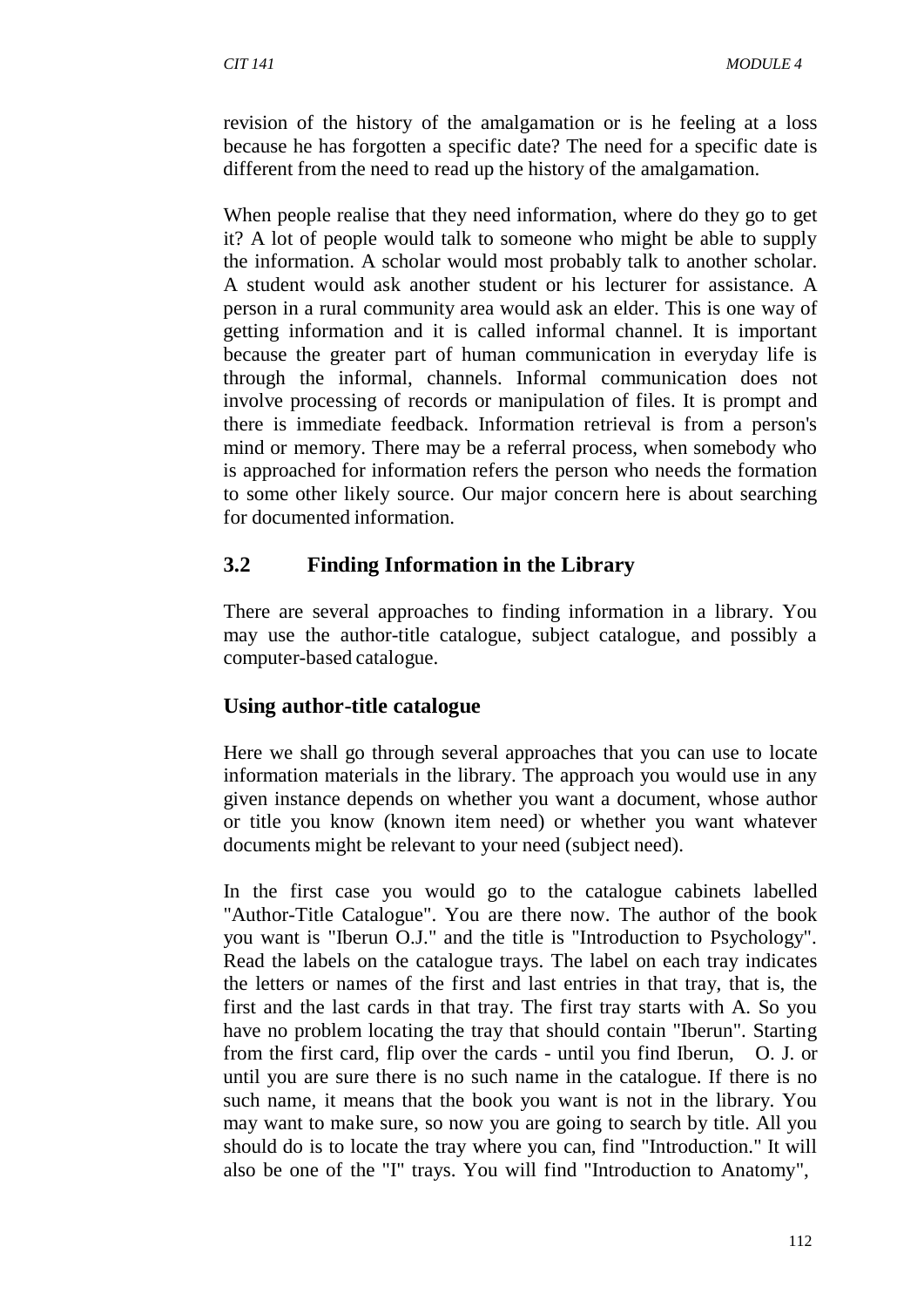then, introduction to various subjects. A short cut is to jump ahead and see whether you have passed the right card or not. Then you move ahead again or move backwards. It is possible you find "Introduction to Psychology" but the author is not Iberun O.J. If that happens, you have to take a decision whether you want to leave or see this other book.

If you want to see this book, then copy down the class mark. It is a code number that is boldly written on the card. Suppose you found "Iberun, O. J. Introduction to Psychology". You would also copy the class mark and, then you would be ready to go for the book. Now, you have the class mark of the book sand so you can locate it easily. If you do not know your way in this library, ask a library staff at the circulation desk and he or she will direct you where to go. The notation (that is, the code) allows the, ordering of materials on the shelves. You saw examples of notations when you studied classification. Just continue scanning the notations on the spines of the books until you see those that look like what you copied from the catalogue. It is likely that many books will have notations that are very close to it. Such books are related. Bring out the books and see the authors and titles. You will eventually find the one you want. If it is not there, go and report at the circulation desk to know where else the book could be. It is possible that the book has been borrowed, or it is awaiting shelving, or else it has been placed on reserve.

## **Using subject catalogue**

Subject search is a little more complex than author-title search. When you are searching by author or title your need is already well defined. You are very sure what you want and no library staff will misunderstand you either. However, when you have a problem to solve or subject matter to explore, then the problem of proper definition comes in. Let us assuming for instance you have an assignment on "The psychological effects of peer pressure on young people." The broad subject is psychology, but you are not interested in the whole of psychology. There are three concepts that together define your need, namely psychological effects, peer pressure, and young people. All three (rather than one or two) together define your need.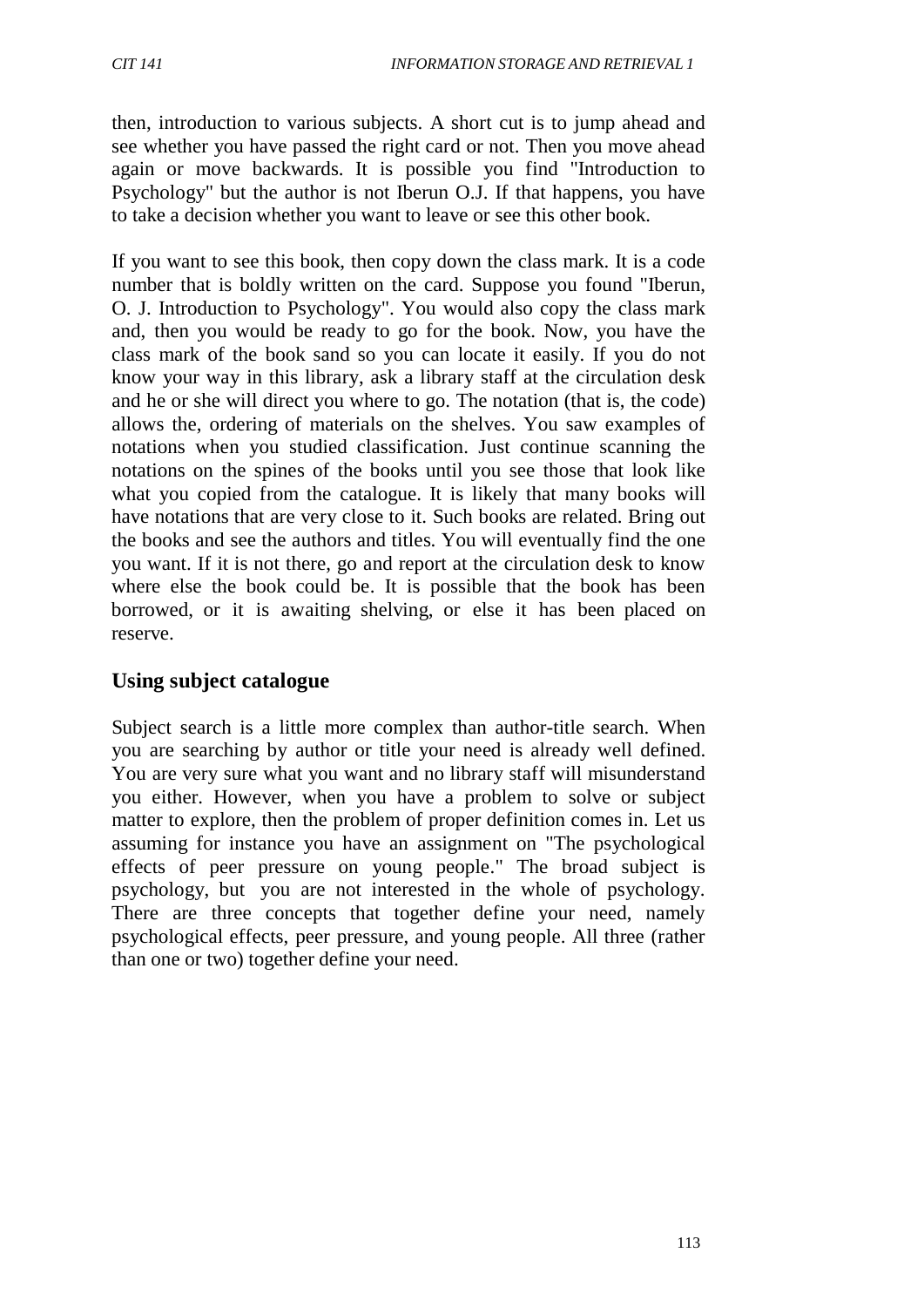

**Fig. 1: Relationship of Concepts**

With these three concepts, go to the subject catalogue. The trays and cards are arranged alphabetically. Search for each concept. The documents that address all three concepts are the most relevant. Write their class marks. Those that address two out of the three are the next choice that you may consider. The ones that address only one of the concepts are far away from your interest, but still you may want to examine some of them. With the class marks you have collected, go to the shelves to fish out the materials.

### **Using computer-based catalogue**

Using computerised catalogue is the most convenient. A computer-based library catalogue that library users can use interactively is called Online Public Access Catalogue (OPAC). The screen is usually set up to make it easy for the user to type in the terms with which searching will be done, whether by author, title or subject. If you have any difficulty, the library staff in charge of the OPAC will assist you. The results of your searches will be displayed on the screen. Copy the class marks, and then, go to the shelves to locate the materials. If there are no documents to match your search terms, the computer will display "Not found".

## **3.3 Format of Information Materials**

It must be emphasized that the format of the information materials that will be retrieved are not always in, book form. It may be in the form of microform, audio-tape or audio-cassette, audio-visual tape or cassette, maps, newspapers, and all kinds of publications. The class mark will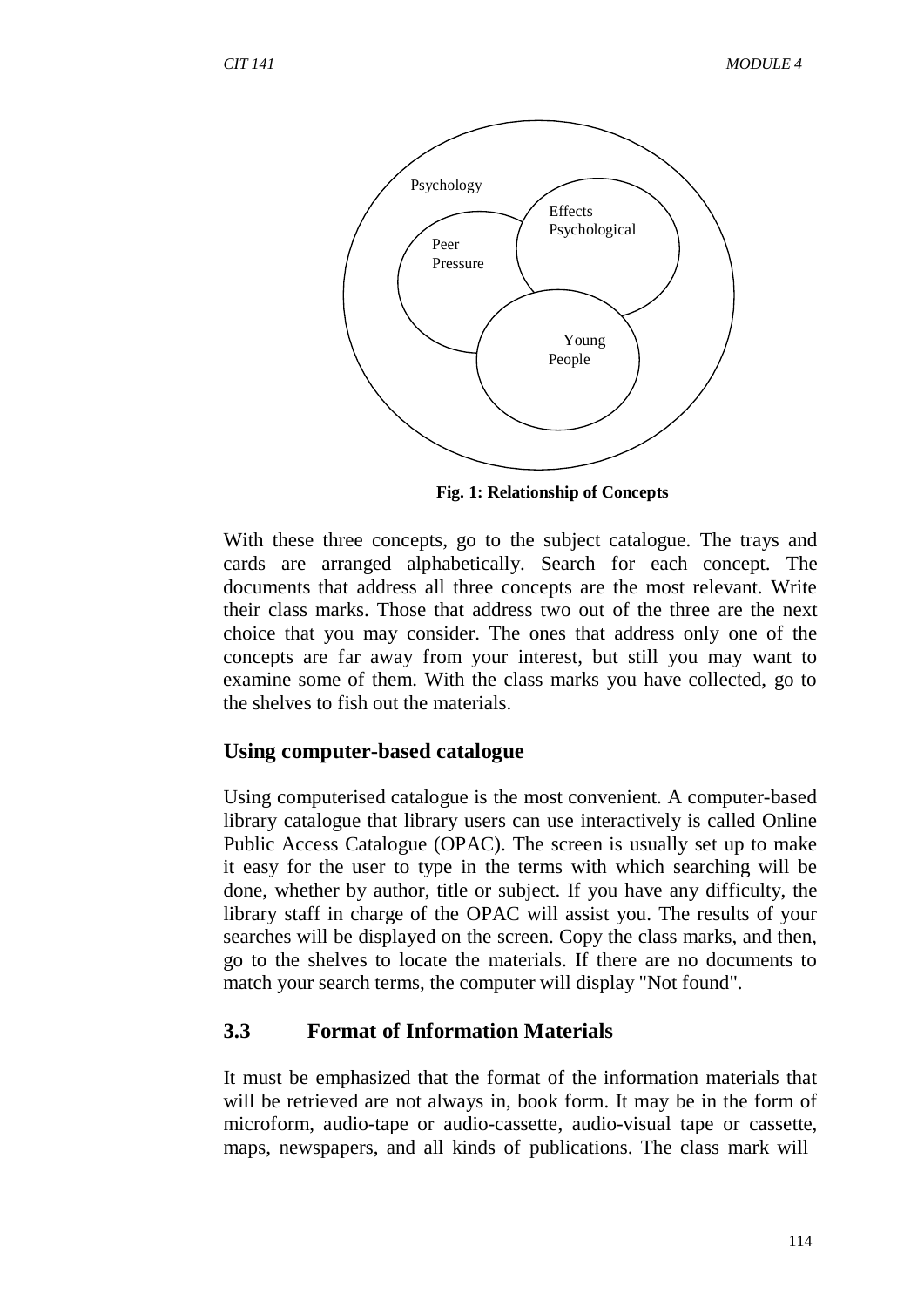serve as a guide to both the format and the location of the information materials.

## **3.4 Formation in Databases**

The bibliographic databases of most libraries in developing countries are inadequate to satisfy the need for comprehensive search of the literature of the field of interest of information users. The retrieval outputs from comprehensive literature searches, many libraries have to subscribe to external databases.

The selection of databases is an important consideration. The library decides which databases to subscribe to according to the needs of its users but also taking into consideration:

- availability of database<br>• scope and subject cover
- scope and subject coverage
- cost of using database
- facilities for using database
- extent of overlap with other databases.

Up to 1980 many university libraries in Nigeria were subscribing to major databases, which were delivered in print format. Then the problem of inadequate funding began. Libraries were adversely affected and subscription to such databases stopped. Cheaper alternatives to print version of the databases, namely CD-ROM editions, have since become widely available. In Nigeria, online connection to external databases is still quite expensive and with inadequate infrastructure, unreliable. Most of the libraries that are now subscribing to these databases are subscribing to the CD-ROM versions.

### **3.5 Query Formation**

The process of constructing the syntax used in interrogating a database system is called the query formulation. We shall take a number of examples to show various options in stating one's request for retrieval. Let us return to the concept presented in Fig. 1.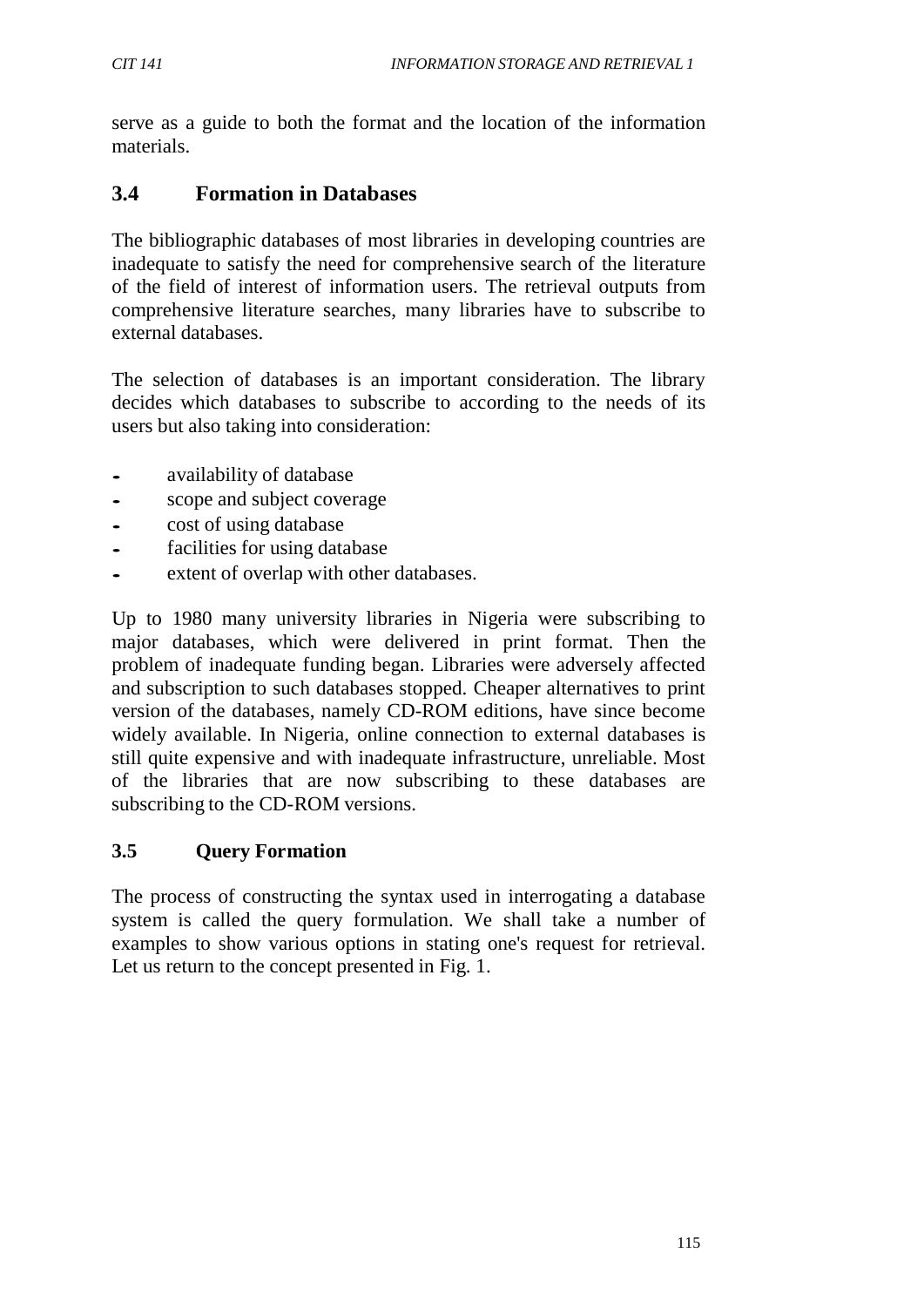

**Fig. 2: Query Formulation**

A search for information to support the assignment on "Psychological effects of peer pressure on young people" would take into consideration the distinct concepts involved in that need, namely:

- peer pressure
- psychological effects
- young people.

It would also consider the relationship between the concepts. The formulation used will determine the retrieval output. The best formulation is that which insists that all three concepts must be addressed by a document to qualify for retrieval. We can state that request in three different ways.

### **Approach I**

We can go through four steps:

- $S1$  Peer pressure  $= 237$
- S2 Psychological effects  $= 728$
- 
- S3 Young people  $= 185$ <br>S4 S1 AND S2 AND S3  $= 23$  $S4$   $S1$  AND S2 AND S3

(S4 is the intersection between A, B AND C.)

In step 1, we requested for all documents that are indexed with "Peer Pressure" and the number of hits (documents that meet the condition) was 237. In step 2, we request for all the documents that are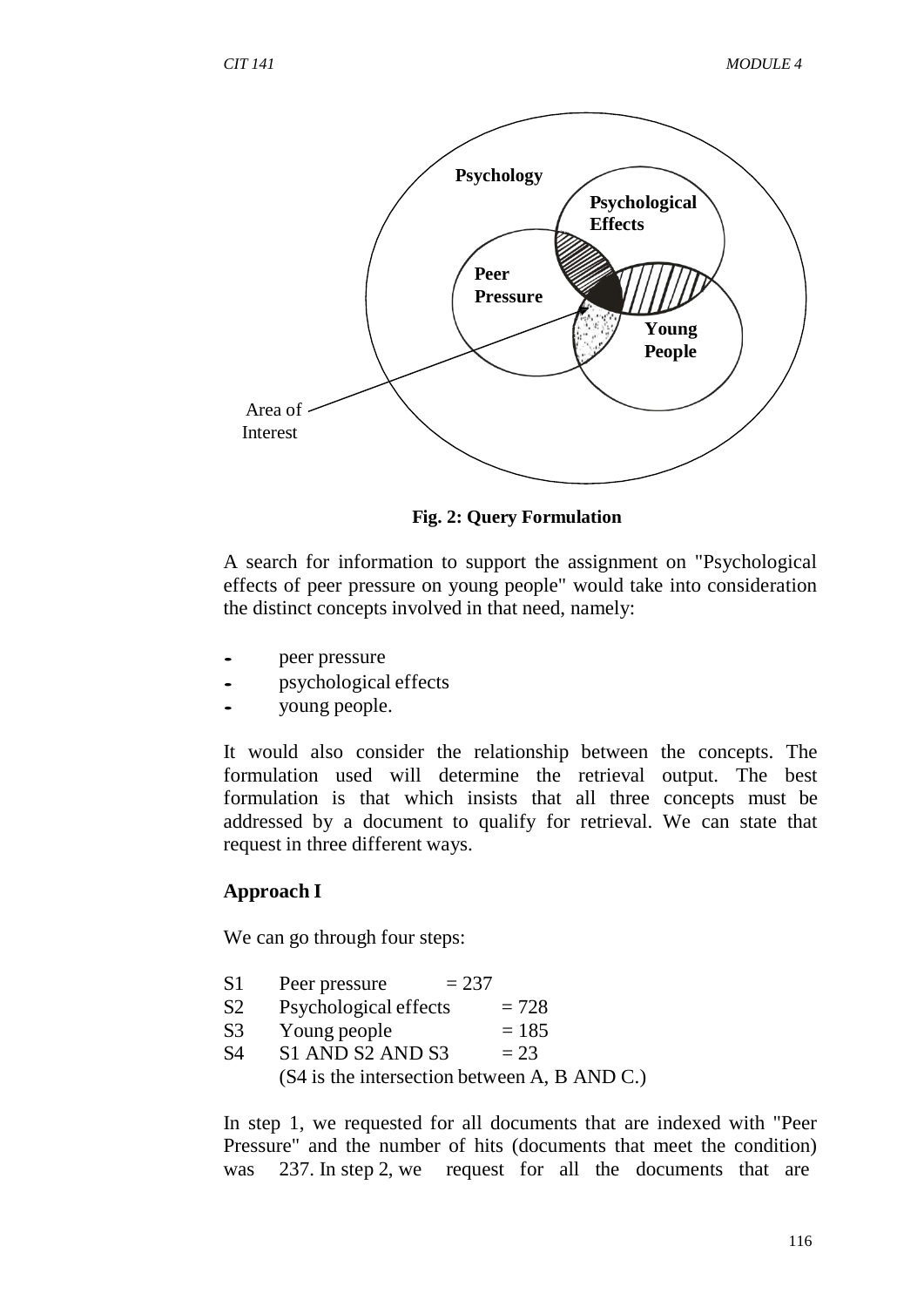indexed with "Psychological effects" and the number of hits was 728. In step 3, we requested for all the documents that are indeed with "Young people" and the number of documents found was 195. Then in step 4, we asked the system to reconcile the outputs of the first three steps, picking out only the document that have been indexed with all three concepts, that is ,documents that address all three concepts. Now only 23 documents are retrieved.

### **Approach 2**

| S1             | Peer pressure         | $= 237$ |         |
|----------------|-----------------------|---------|---------|
| S <sub>2</sub> | Psychological effects |         | $= 728$ |
| S <sub>3</sub> | S1 AND S2             | $= 86$  |         |
| S4             | Young people          |         | $= 185$ |
| S <sub>5</sub> | S3 AND S4             | $= 23$  |         |

S3 is the intersection between A and B, while S5 is the intersection between A, B and C. The problem is that the steps here are too many, but this approach shows the progression in the process of retrieving and filtering records.

### **Approach 3**

We may want to specify all the concepts and conditions in one statement.

S l Peer pressure and Psychological effects AND Young people = 23.

If the system relays its procedure on the screen, you will find that it is, in fact, following Approach 1. As a, mater of fact, unless otherwise instructed it will actually go through more steps than are in Approach 1, especially in a natural language system

| S <sub>1</sub> | Peer             | $= 942$   |
|----------------|------------------|-----------|
| S <sub>2</sub> | Pressure         | $= 1,722$ |
| S <sub>3</sub> | S1 AND S2        | $= 237$   |
| S <sub>4</sub> | Psychological    | $= 1,908$ |
| S <sub>5</sub> | <b>Effects</b>   | $= 2,376$ |
| S <sub>6</sub> | S4 AND S5        | $= 728$   |
| S7             | Young            | $= 394$   |
| S <sub>8</sub> | People           | $= 449$   |
| S <sub>9</sub> | S7 AND S8        | $= 185$   |
| <b>S10</b>     | S3 AND S6 AND S9 | $= 23$    |

We can improve the output by coordinating some of the words to communicate to the system the meaning we have in mind. Note for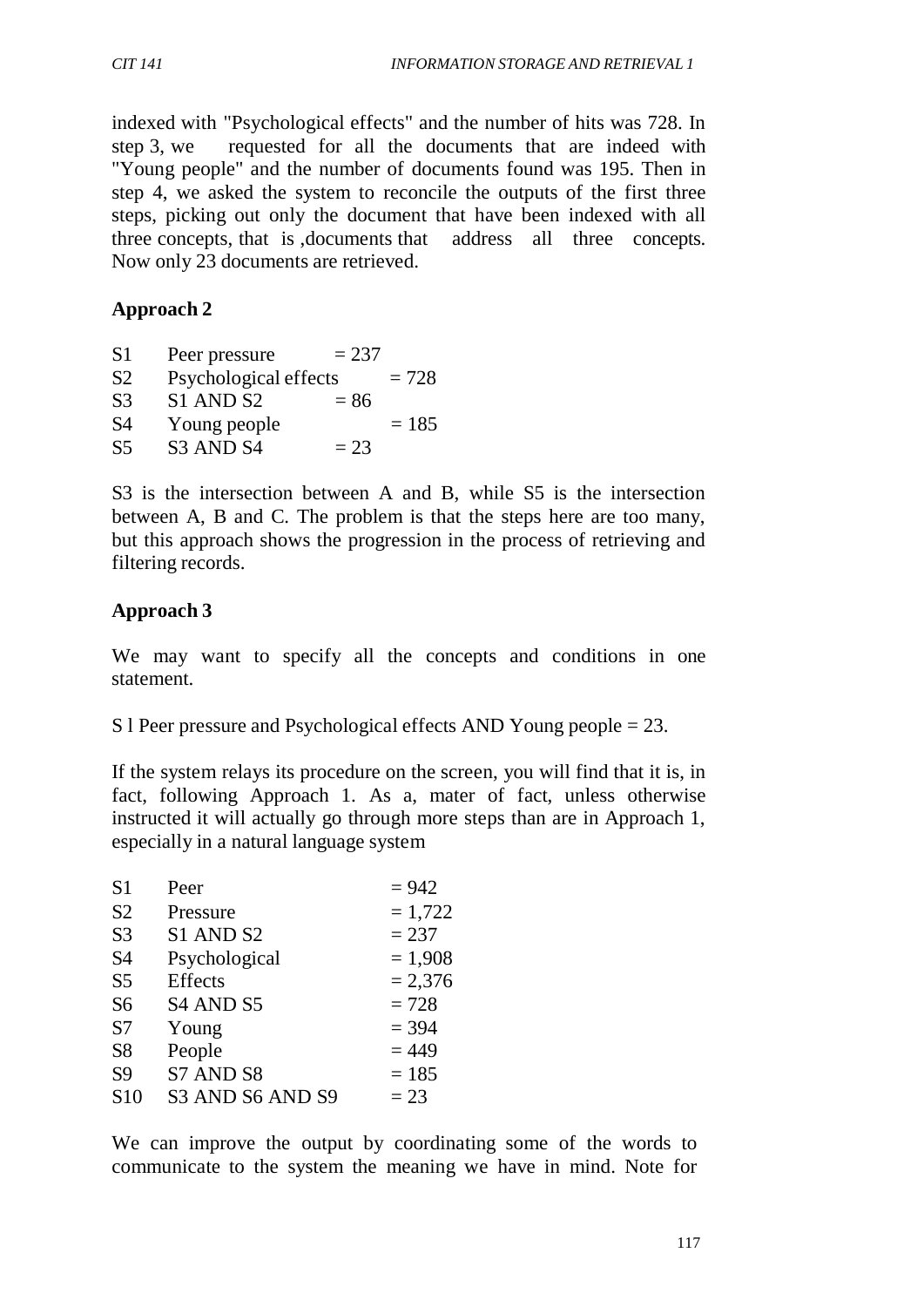instance that documents that are indexed with the terms "Peer" and "Pressure" may not actually be addressing the issue of "Peer Pressure". If we want the system to take each of the three concepts as one term, then we should restate them in Approach 3 as

Peer **w** pressure and Psychological **w** effects and Young **w** people.

| S1             | Peer w pressure         | $= 148$ |
|----------------|-------------------------|---------|
| S <sub>2</sub> | Psychological w effects | $= 292$ |
| S <sub>3</sub> | Young w people          | $= 93$  |
| S4             | S 1 AND S2 AND S3       | $= 9$   |

Besides "AND" the other two Boolean operators are "OR" and "NOT". The Operator OR is used to include alternatives terms (synonyms, nearsynonyms, and related terms) that will retrieve equally useful documents. For instance, we may expect that some documents will be indexed with the term "Youths". Then we should restate Approach 3 as

Peer **w** pressure AND Psychological **w** effects AND (Young **w** people OR Youths).

The documents to be retrieved under both Young people and Youths will be more than 185, and the final output is likely going to be more than 9 hits. The operator NOT is used to exclude documents with the stated parameter, for instance

Psychological **w**, effects NOT schizophrenia. This means to retrieve all documents indexed with the term "psychological effects" that are not also indexed with the term "schizophrenia".

What is the use of the three Boolean operators mentioned in this section?

AND Use to indicate that only documents indexed with all the terms joined with AND should be retrieved.

- OR Used to include alternative terms that will retrieve equally useful documents
- NOT Used to exclude documents indexed with the specified term.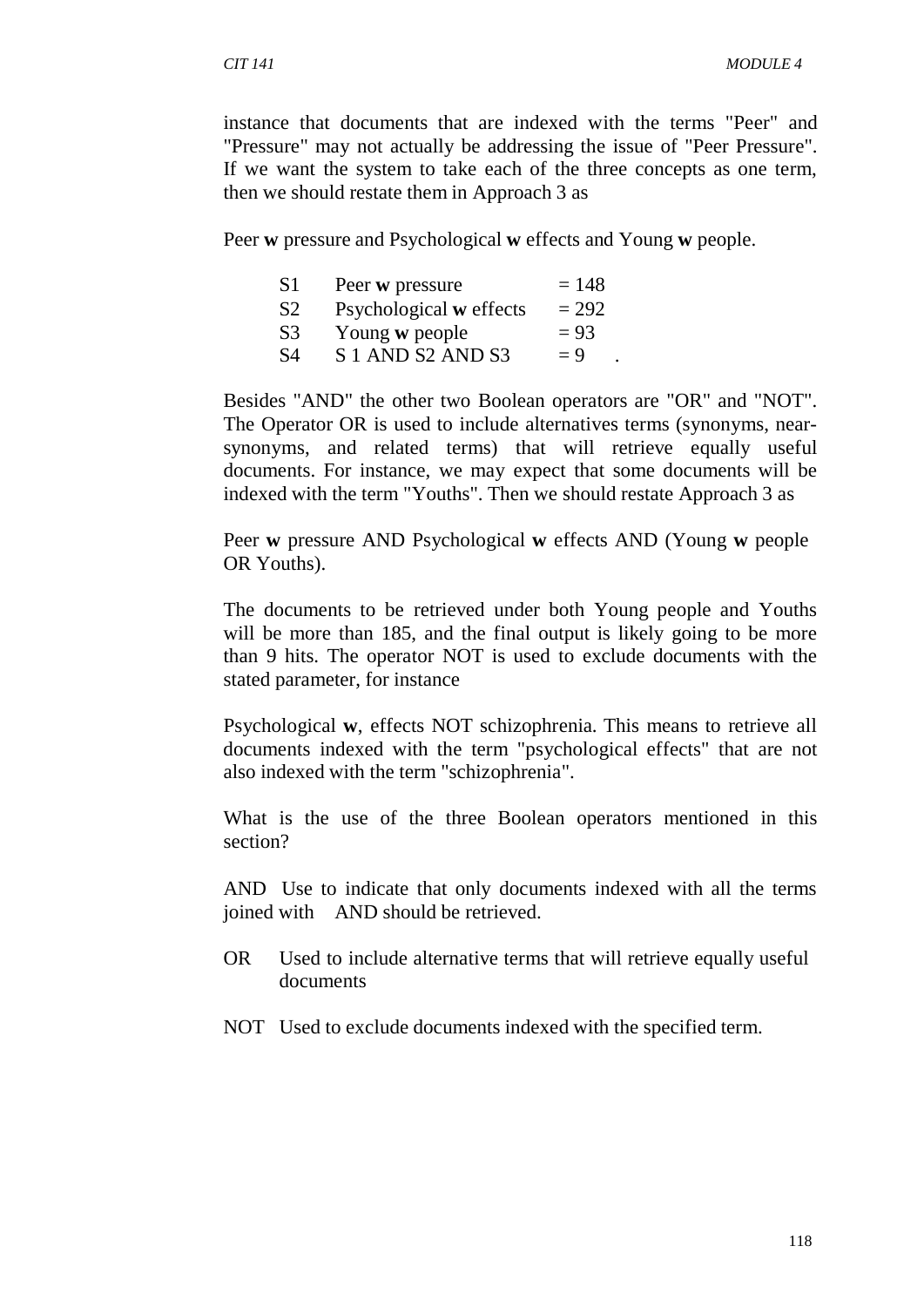# **4.0 CONCLUSION**

In this unit, you have learnt some of the informal information sources that people resort to in the first instance, and how to find information in the library and in a database. You should now be able to, formulate search strategies to suit your need.

# **5.0 SUMMARY**

Now that you have learnt the details of query formulation, you are ready to learn the relationship between documents and search terms, which will be presented in the next unit in a document-term matrix.

# **6.0 TUTOR-MARKED ASSIGNMENT**

Visit a library and borrow a book on any topic of interest. Write a report on your experience. Your answer should be between three and four pages of A4 typed double-spaced, with 12 points Times Romans.

# **7.0 REFERENCE/FURTHER READING**

Lancaster, F. W. (1979). *Information Retrieval Systems: Characteristics, Testing and Evaluation*. New York: Willey.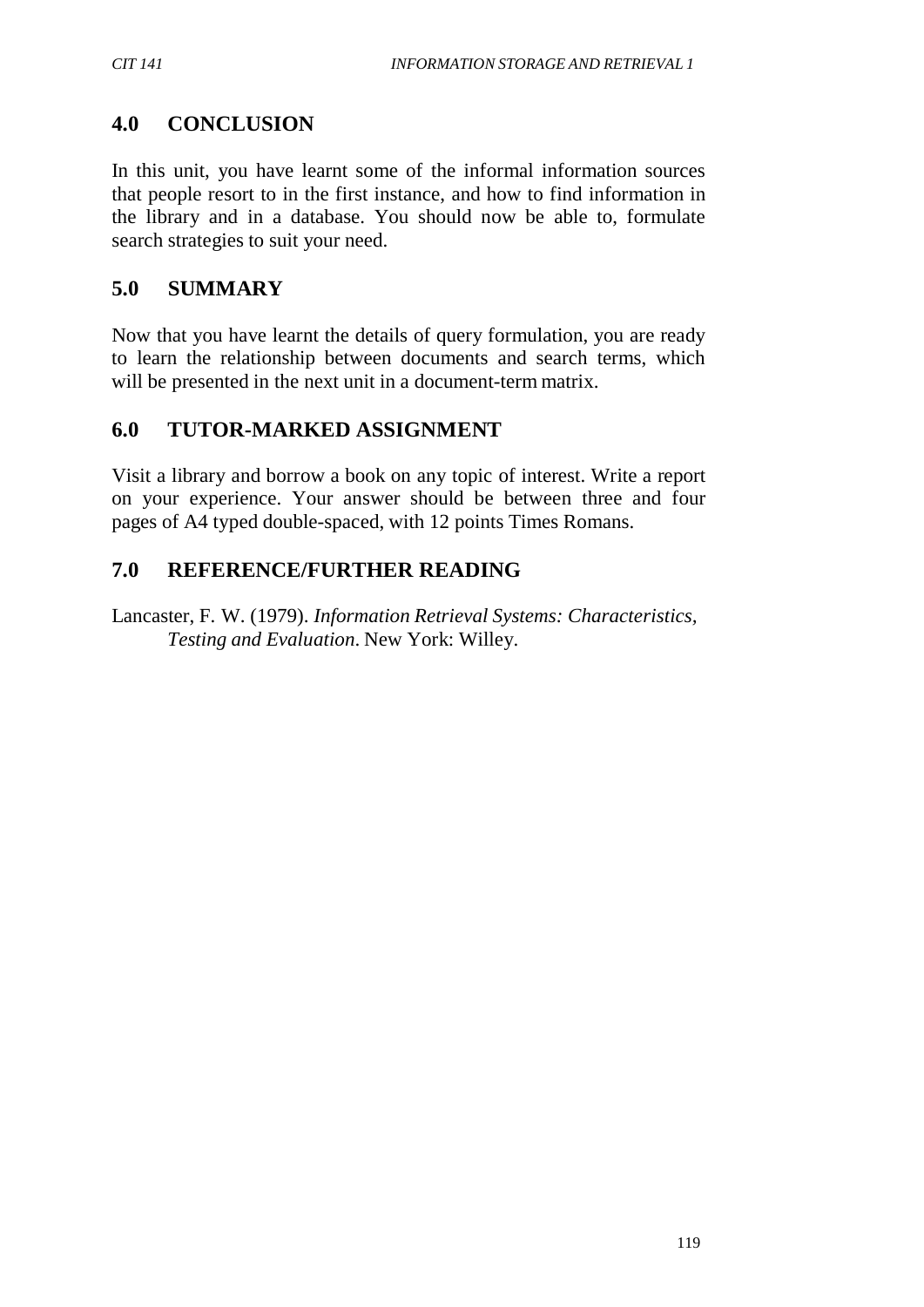#### **UNIT 5 DOCUMENT–TERM MATRIX**

#### **CONTENTS**

- 1.0 Introduction
- 2.0 Objectives
- 3.0 Main Content
	- 3.1 Concept of Document-Term Matrix
	- 3.2 Subject Search
	- 3.3 Relevance to Retrieval Performance
- 4.0 Conclusion
- 5.0 Summary
- 6.0 Tutor-Marked Assignment
- 7.0 Reference/Further Reading

#### **1.0 INTRODUCTION**

In the last unit, you learned how to find information in the library and in a database. You should now be able to formulate search strategies to suit your need. In this unit you will explore the relationship between documents and index or search terms as will be presented in a form of matrix.

#### **2.0 OBJECTIVES**

At the end of this unit, you should be able to:

- construct <sup>a</sup> document-term matrix
- identify the documents that constitute the membership of a subject class in a matrix
- identify the classes to which a document belongs in a matrix, and
- explain the relevance of the document-term matrix to the performance of a retrieval system.

#### **3.0 MAIN CONTENT**

#### **3.1 Concept of Document-Term Matrix**

The concept of document-term matrix is well elaborated by Lancaster [1979]. A database links the identifications of documents to index terms assigned to the documents to represent their subject matter. So we can actually regard a database as a document-term matrix. You will recall that in the indexing process, a number of terms are selected as tags for each document. These tags are indications of subject classes to which the document belongs. They also serve as access points to the document.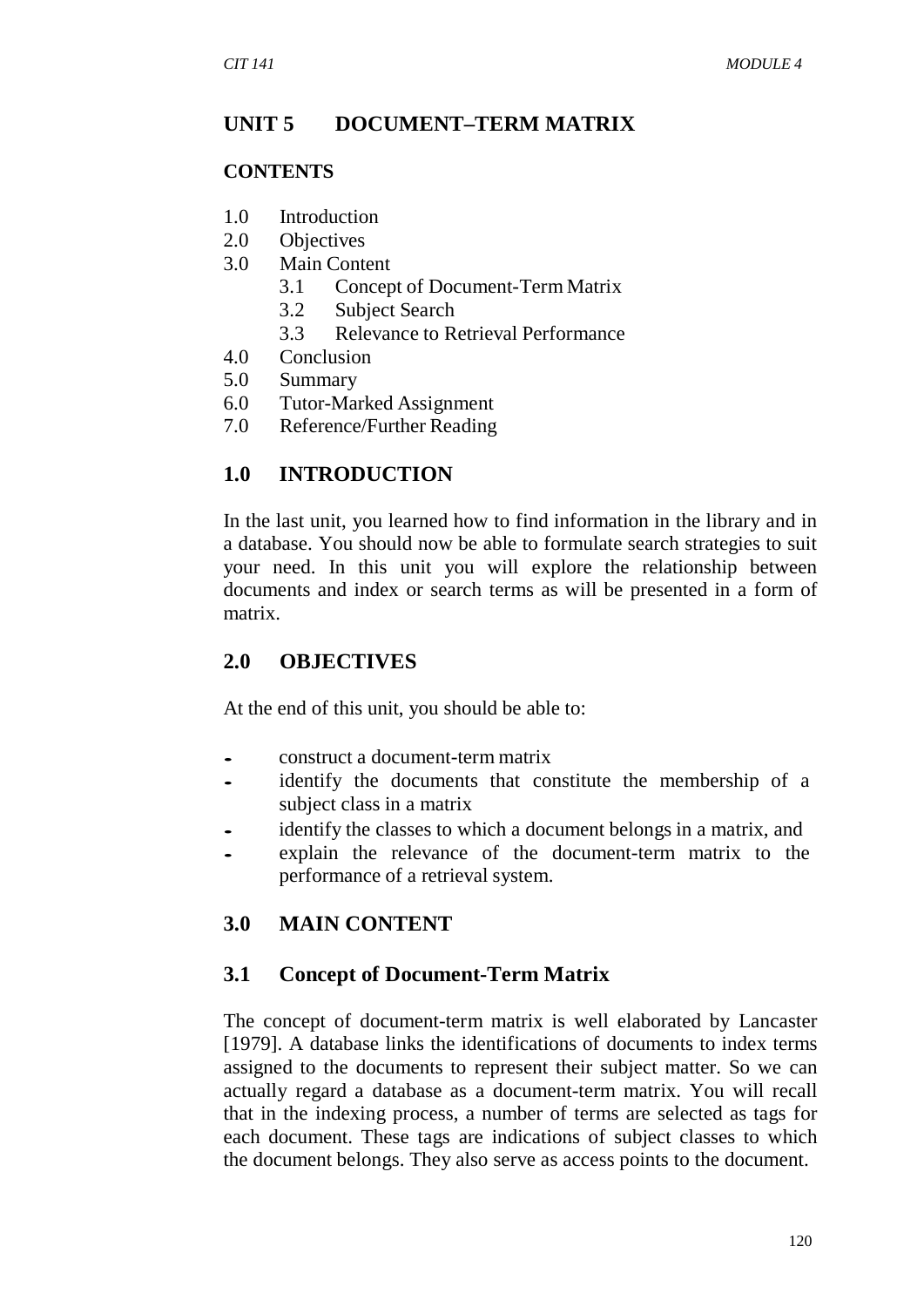|               | 1            |              |              | 2 3 4 5 6 7 8 9 |   |              |                           |   |   | 10 |
|---------------|--------------|--------------|--------------|-----------------|---|--------------|---------------------------|---|---|----|
| A             |              | $X$ $X$      |              |                 |   | $\mathbf{x}$ |                           |   |   |    |
| B             |              |              |              |                 |   |              | X                         |   |   |    |
| $\mathcal{C}$ | $\mathbf{X}$ |              |              |                 | X |              | $\boldsymbol{\mathrm{X}}$ |   |   | X  |
| D             |              |              | $\mathbf{X}$ | $\mathbf{X}$    |   |              |                           |   |   |    |
| E             | $\mathbf{X}$ | $\mathbf{X}$ |              |                 |   | X            |                           |   |   |    |
| $\mathbf F$   | $\mathbf{X}$ |              |              |                 |   |              |                           |   | X |    |
| G             |              |              | X            |                 |   |              |                           | X |   |    |
| H             | $\mathbf{X}$ |              |              |                 | X |              |                           | X |   |    |
| I             |              |              |              | X               |   |              |                           |   |   | X  |
| J             |              |              |              |                 | X |              | X                         |   |   |    |

You will also recall that a database is made up of records [or files of records]

#### **Fig. l: The Document-TermMatrix**

In order to visualize this relationship between documents and terms, let us assume that the entire index terms of a system (that is, the vocabulary) are numbered A, B, C, .... Do not worry about running out of letters. When we get to Z we can continue with AA, BB, CC, ... We can also imagine the records that identify the documents (that is, give the bibliographic details) as numbered l, 2, 3, .... Figure 1 shows a subset of a database. The rows represent the index terms numbered A, B, C, ... and the columns represent documents numbered 1, 2, 3,... So, here we have a matrix. The assignment of any given term to a document is indicated with an 'x' in the appropriate cell. For instance in this subset the first document, that is document 1, has been given the index terms C, E, H.

#### **SELF-ASSESSMENTEXERCISE**

Now what are the index terms of the other documents?

#### **The index terms of the remaining 9 documents are:**

Document 2: A, E, F Document 3: A, D, G Document 4: D, I Document 5: C H, J Document 6: A, E, Document 7: B, C, J Document 8: G, H Document 9: F Document 10: C, I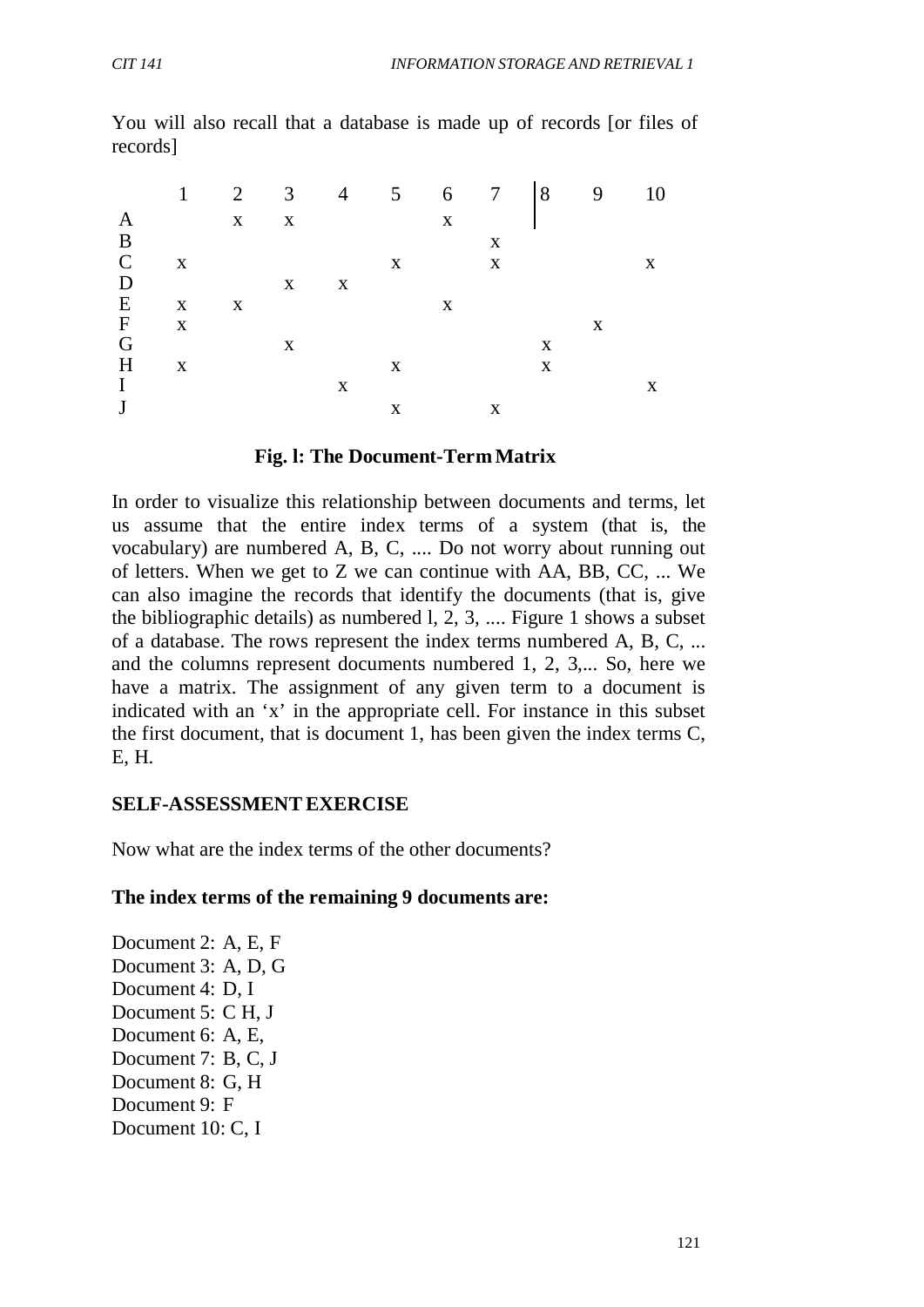What we are really saying is that document 1 belongs to class C, class E, and class H. Similarly, we are saying that documents 2 to 10 belong to the classes indicated. Conversely, we can say that since the index term A has been assigned to documents 2, 3, and 6 these documents belong to class A.

#### **SELF-ASSESSMENTEXERCISE**

What are the documents in classes B to J?

The classes B to J contain the following documents:

| Class B: |          |
|----------|----------|
| Class C: | 1,5,7,10 |
| Class D: | 3,4      |
| Class E  | 1,2,6    |
| Class F: | 2,9      |
| Class G: | 3,8      |
| Class H: | 1,5,8    |
| Class I: | 4,10     |
| Class J: | 5,7      |
|          |          |

This matrix suggests two ways of organising an index. One way is to list all the classes that belong to it (term entry). The other way is to list all the documents in the collection, indicating for each one the classes to which it has been assigned (item entry).

## **3.2 Subject Search**

"According to Lancaster a subject request, translated into the language of the system to allow it to be searched against the index, can be, referred to as a "Search strategy". A searching operation is then the matching of the search strategy against the document-term matrix in order to identify documents whose index term profiles satisfy the logical requirements of the strategy. Now, let us try several subject requests and see how the matching goes.

Request 1 : Document belonging to class A and also class D. Request 2 : Documents belonging to class E and also to classes F and J. Request 3: Documents belonging to class E but do not belong to class C. The documents that satisfy these requirements are as follows: Request 1 : 3 Request 2 : None Request 3 : 2, 6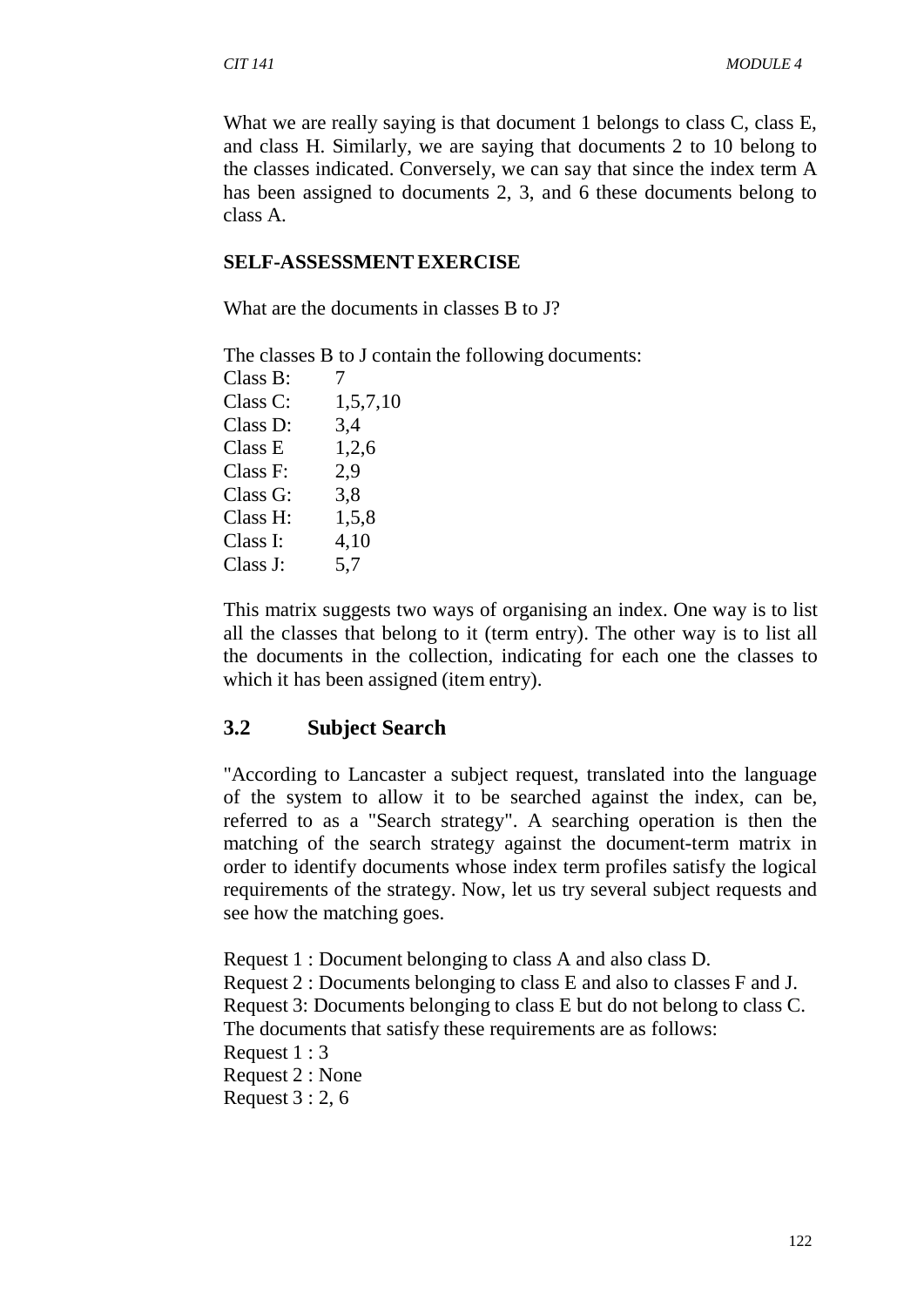### **SELF-ASSESSMENTEXERCISE**

Which documents will be retrieved for the following requests?

Request 1 : Documents belonging to class D and also class G Request 2 : Document that belong to class C and also classes H and J Request 3 : Documents that belong to class B and also class C but do not belong to class J. The documents that satisfy these requirements are as follows: Request 1 : 3 Request 2 : 5 Request 3 : None

The document-term matrix shows two ways of searching the database corresponding to term-on-item index and item-on-term index. In a termon-item index one has to examine serially all the columns of the matrix (that is, document records) in order to identify columns (document records) whose index terms include the terms specified in the search strategies. In an item-on-term index, one has to go row by now, corresponding to the terms specified in search strategy, and identify the member documents.

### **3.3 Relevance to Retrieval Performance**

The document-term matrix can help us appreciate the implications of decisions in the indexing process for the retrieval performance of a retrieval system. Indexing decisions are based on indexing policy characteristics of the index language. You will recall that two of the major characteristics of an, index language are specificity and exhaustivity. Specificity is about the degree of decomposition of subject categories into smaller units and giving tags to such units. The higher the level of specificity, the more the number of classes that will be created. With a high level of specificity, each class will, have fewer members. Exhaustively has to do with the number of index terms selected to represent a', document. The more terms selected to represent a document, the more classes it belongs to and the more the access points from which it will be retrieved. A document may be very important to some category of users, but if it is not indexed with a term that represents their subject category, the document will not be retrieved in a search to meet their interest profile.

Besides these characteristics of the document-term matrix, namely the specificity and exhaustivity of the index language, the other factors that affect the retrieval performance are the quality of requests and, the quality of the search strategies derived from the requests.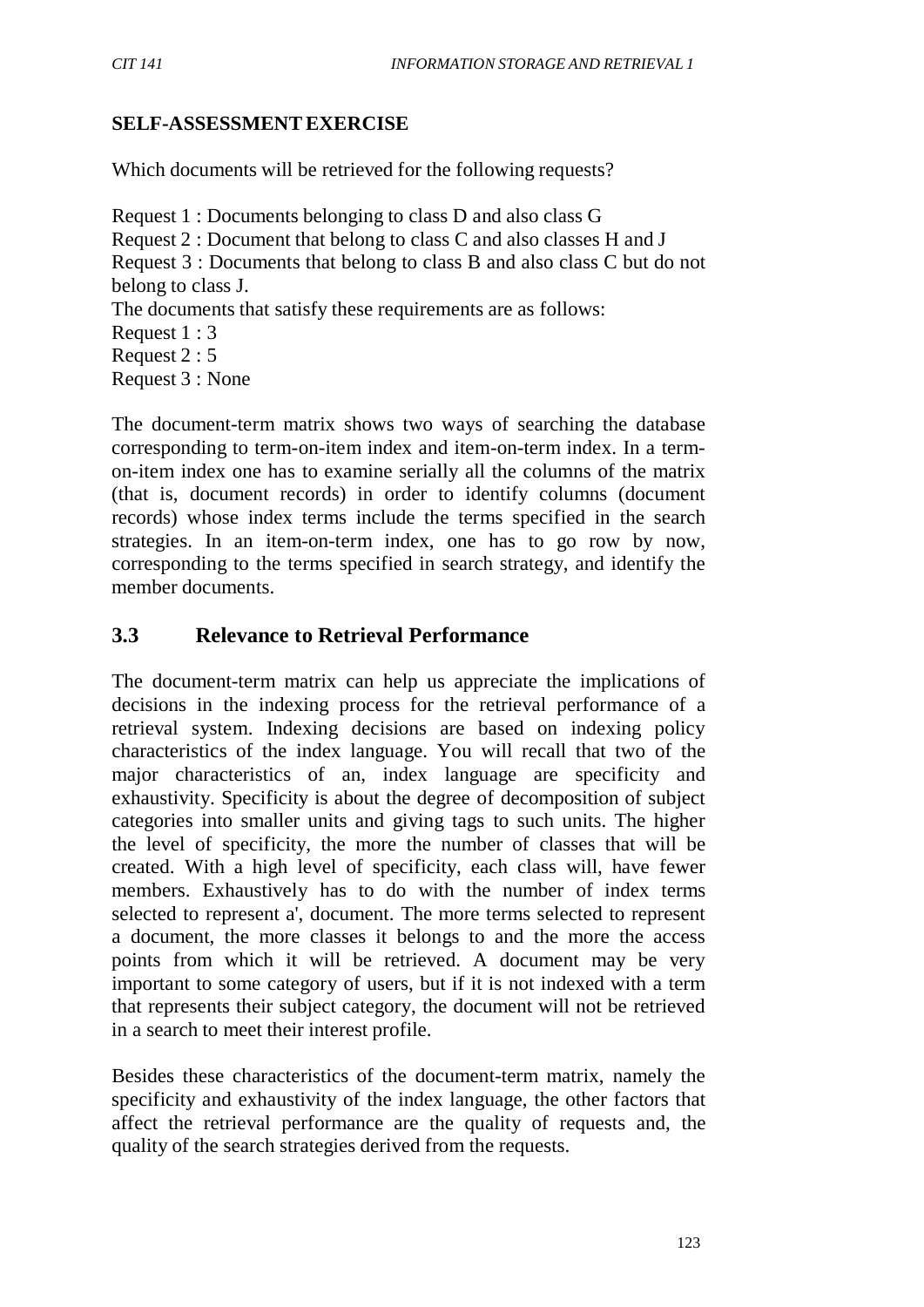### **4.0 CONCLUSION**

In this unit, you learnt the relationship between documents and terms in a database. By now you should be able to construct a document-term matrix, identify the documents that constitute the members of a subject class in a matrix, identify the classes to which a document belongs in a matrix and explain the relevance of the document-term matrix to the retrieval performance of a system.

### **5.0 SUMMARY**

In this unit you have explored the relationship between documents and index or search terms as presented in a form of matrix. The matrix was meant to illustrate the relationship between documents and terms in a database. In the next unit you will learn how to retrieve information from the Internet.

### **6.0 TUTOR-MARKED ASSIGNMENT**

Using a 10 by 1.0 matrix of your own construction, list the membership of each class, and the classes to which each document belongs.

### **7.0 REFERENCE/FURTHER READING**

Lancaster, F. W. (1979). *Information Retrieval Systems: Characteristics, Testing and Evaluation*. New York: Willey.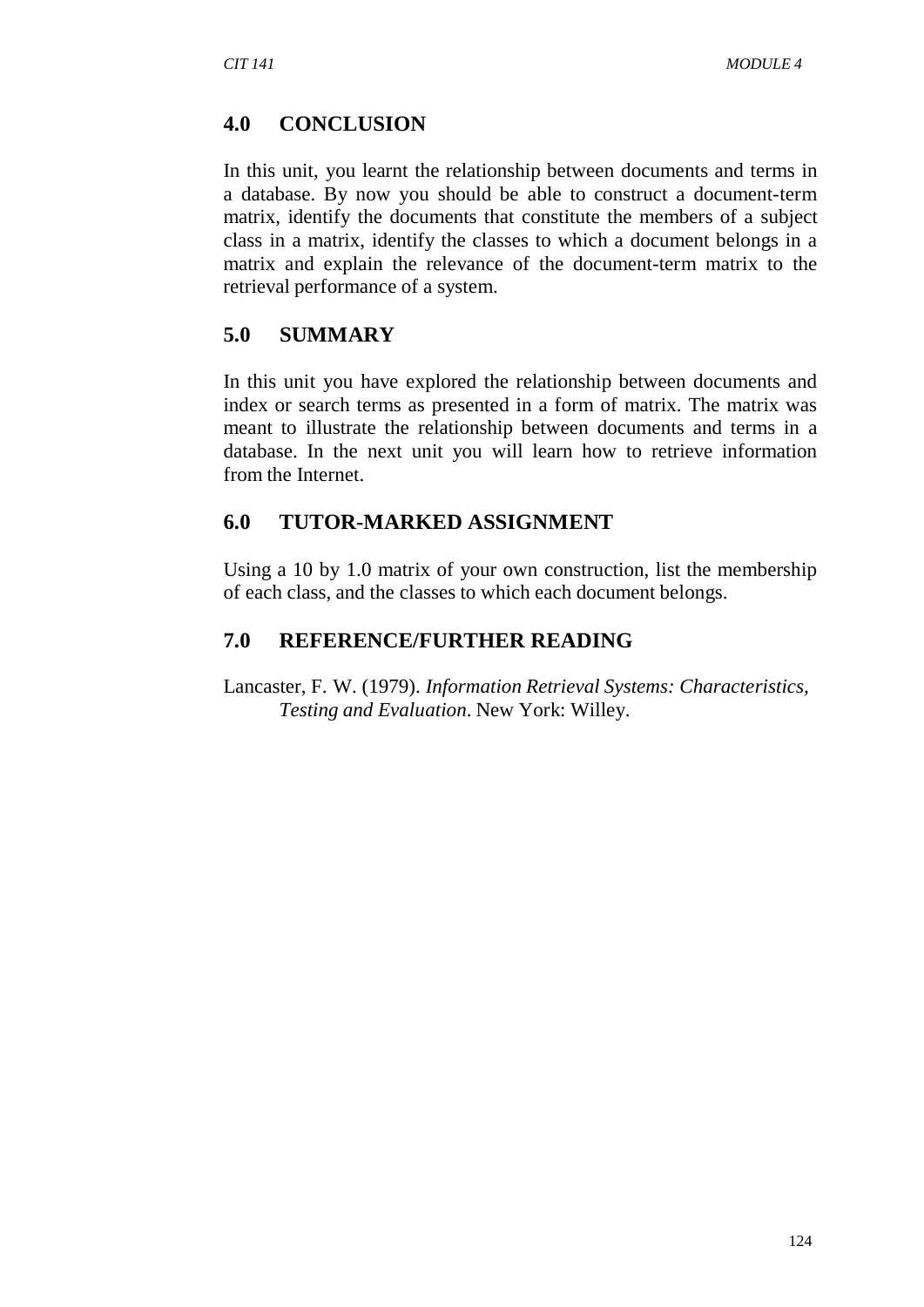# **MODULE 4**

| Unit 1 | Retrieval from the Internet                             |
|--------|---------------------------------------------------------|
| Unit 2 | Evaluation of Information Systems and Services: Part I  |
| Unit 3 | Evaluation of Information Systems and Services: Part II |

### **UNIT 1 RETRIEVAL FROM THE INTERNET**

## **CONTENTS**

- 1.0 Introduction
- 2.0 Objectives
- 3.0 Main Content
	- 3.1 What is the Internet?
	- 3.2 Electronic mail
	- 3.3 Listserv: Mailing list
	- 3.4 Usenet: Newsgroups
	- 3.5 Gopher
	- 3.6 Telnet
	- 3.7 File Transfer Protocol
	- 3.8 Wide Area Information System
	- 3.9 World Wide Web
- 4.0 Conclusion
- 5.0 Summary
- 6.0 Tutor-Marked Assignment
- 7.0 Reference/Further Reading

# **1.0 INTRODUCTION**

Having learnt how to search for and retrieve information in the library and in databases, you are now ready to learn how to do the same thing on the Internet.

## **2.0 OBJECTIVES**

At the end of this unit, you should be able to:

- explain what the internet is<br>• use electronic mail
- use electronic mail<br>• identify web site ad
- identify web site addresses<br>• describe other important fa
- describe other important facilities on the Internet.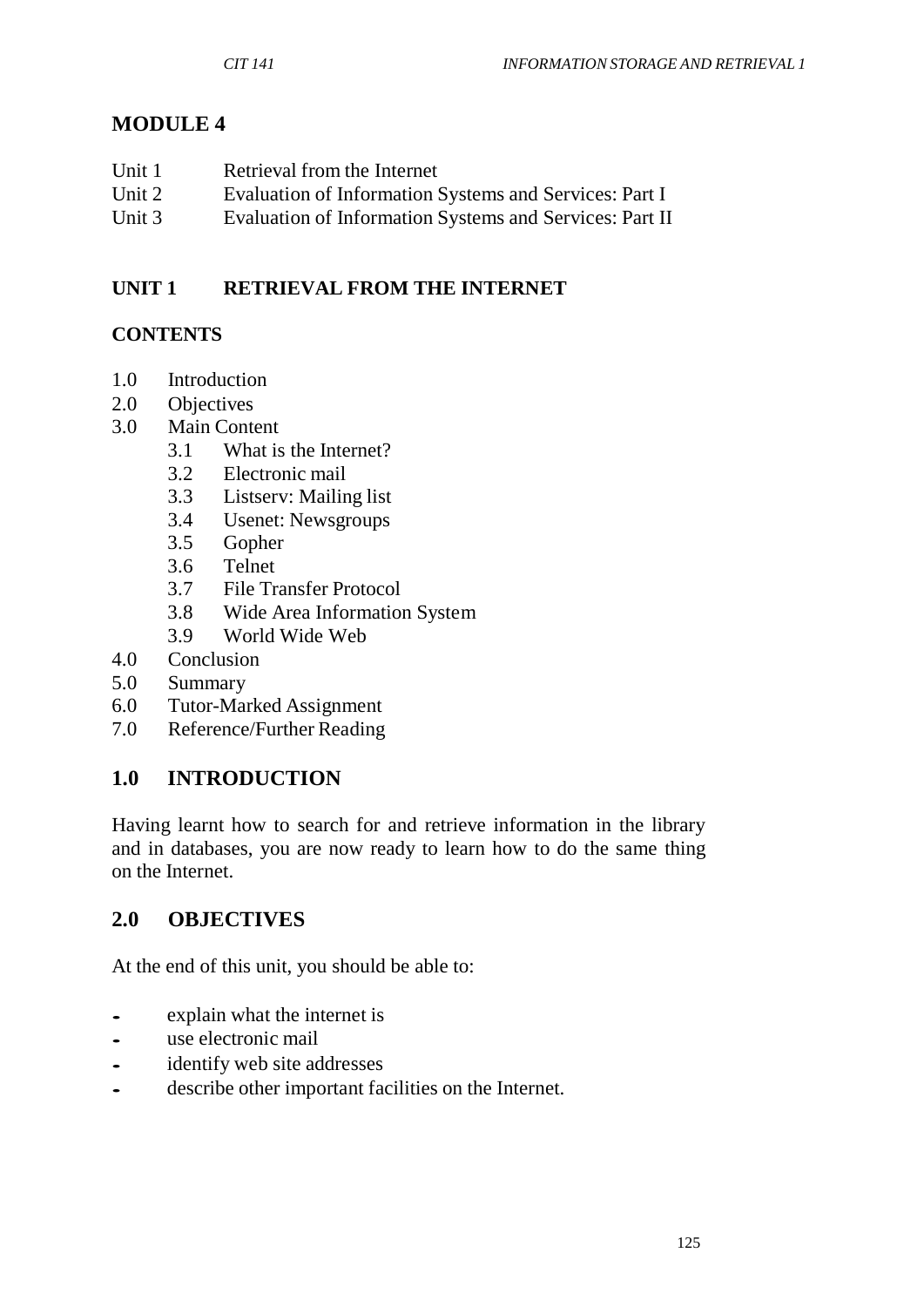# **3.0 MAIN CONTENT**

### **3.1 What is the Internet?**

The Internet is fondly called the network of networks. It is a medium of communicate made possible by computers linked in networks through telecommunications. The Internet has no national or regional boundaries. It is global and accessible anywhere in the world.

More and more people are discovering that they really need the Internet as a means of communication with people and as a source of information. The electronic mail (otherwise called email) is helping to keep people in regular contact all over the world and to send message to one another. News groups link distant people in discussion fora, people who are interested in the same topics. The Internet is a medium for accessing vast stores of information in every subject area of interest.

### **3.2 Electronic Mail**

For establishing and maintaining contact with people anywhere in the world, for informal discussion, and for quick responses, electronic mail is the most appropriate Internet service. The email facility is serving for the purposes of communication and transfer of information. You can request someone to send to you a journal article in electronic format by email or to do literature search in a database for you and send you the output by email. It will be sent as "attachment" to the email message. Having an access to email facility opens the way for you to use some other Internet services.

In order to use this service, you must have an account with an Internet Service Provider (ISP) or an institution, a telephone line, and a computer with a modem. You may wish to talk to people who are using the Internet to help you identify an ISP that you can use. Please note that having a personal, account with an ISP costs substantial amount of money. However, it is affordable to those who are determined to have it. Besides the initial cost of installing the Internet services software, you will be paying for the 10 or connect charges as well as telephone bills on a continuous basis. If you cannot afford to have your own account, the alternative is to send and receive an email message at a cyber cafe.

To send or receive an email message is not difficult. Unfortunately, we shall not attempt to give detailed instructions here because the interfaces (or your screens) that you will find in various places will be quite different. If you have your own computer and personal account, you will very quickly learn how to get to the message centre and to the blank window screen for writing a message. If you are using a cyber cafe, you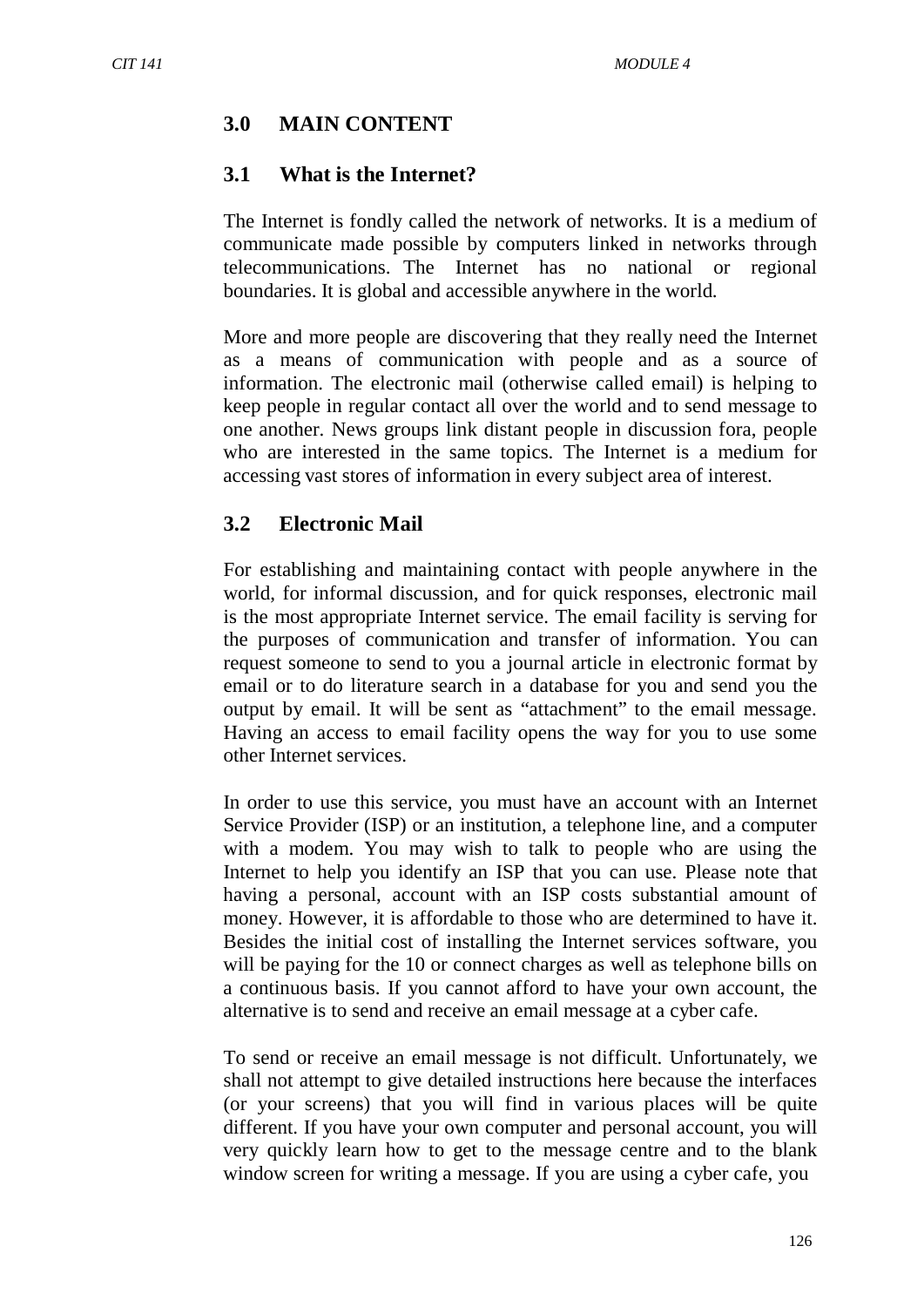just have to let operators get you started. Note that they have to give you a "slot" in the system, activate a clock to keep track of the time you spend on the system and "lock" you out when your time is over.

Once you are in the screen for writing a message, you have to specify the email address of the recipient, the subject of the message, as well as the name and location of a file you want to send as an "attachment" (if any). Some systems will not allow you to begin typing your message until you have specified these. When you finish typing and editing your message you have to ask the system to send it and it will do so.

To receive a message, you go to the screen that contains a list of the messages that have arrived and inspect it. If the message you are expecting or a new message for you is there, you select, open, and read it. If there is an attachment, you open it through appropriate word processing software to read it.

### **SELF-ASSESSMENTEXERCISE**

Visit a cyber cafe and send an email to somebody. You do not have to say mush, but just ask how the person is doing. Remember to go with the person's email address.

### **3.3 Listserv: Mailing List**

Listserv brings members of a discussion group together in an electronic conference (e-conference). The members send their contributions to the address of that group from where they are redistributed to all the members on the fist. Besides using the list as a discussion forum, a listserv group can be used as a resource of obtaining information and answers to questions. Some lists are in fact used for distributing electronic journals and electronic newsletters. There are so many groups spanning almost every area of interest that you should be able to find a list that suits your interest. In order to subscribe to a list, you must know the name of the list, the address of the listserv that manages the list, and how to subscribe.

### **3.4 Usenet: Newsgroups**

Usenet offers what are called Bulletin Board Services of the Internet. It brings together people interested in various topics in what are called newsgroups. Newsgroups are more informal than listserv discussion groins. They constitute a forum for free expression, for posting announcements, and for receiving answers to questions.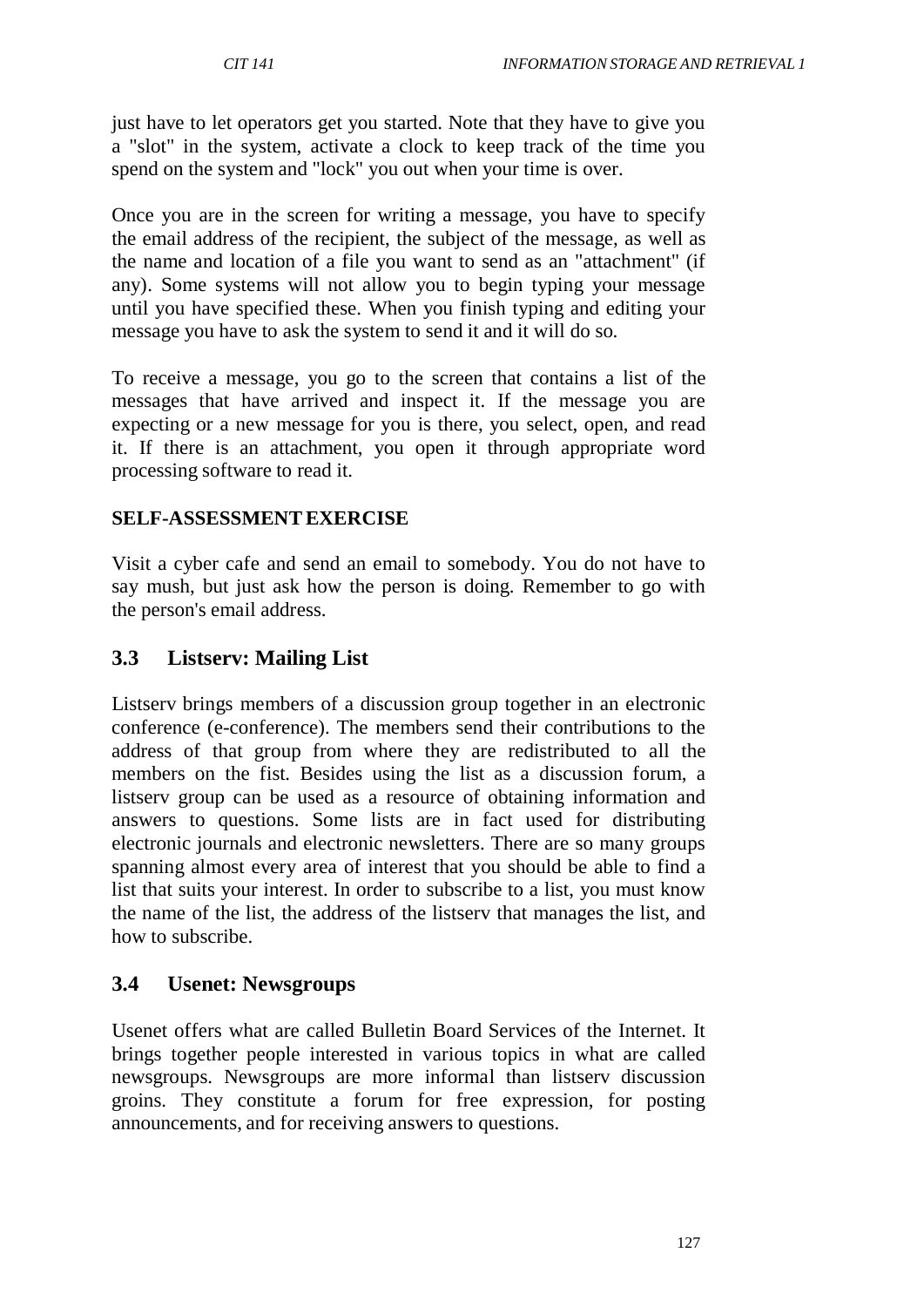# **3.5 Gopher**

Gopher is a powerful Internet facility that makes it possible for people to locate and access a wide range of information resources on the Internet. The interface is a simple menu-driven type, and anyone on the Internet can access and retrieve information located anywhere in the world and which is accessible through the Internet. Information can be retrieved in text files, graphics, or sound. A user can navigate from his computer (root menu) to all the menus and information accessible through gopher (gopher space) in a tree-like manner. In order to use Gopher you must have a gopher client program, which will be communicating with the Gopher server program. Since you will probably be working in a Windows environment you will need a Gopher client program for Windows. A form of catalogue is necessary to help find out what information is available and where. Veronica provides this aid for Gopher. By searching Veronica you can find Gopher files on the Internet.

## **3.6 Telnet**

Telnet allows a user to connect directly to remote computer and access the resources there without, going through layers of menus. With a telnet program, a user can run programs and search databases that are on computers all over the world. The drawback here is that you must connect to a specific host computer using its unique name called domain name. Nevertheless, this should not scare you since you are now familiar with email addresses. A telnet address is equivalent to an email address without the username. To use the telnet is quite easy. As you are most likely to be in a Windows environment, you will go through a menu. Just select and open the telnet program. Supply the host computer name.

An important aid to the use of telnet is a large database of telnet addresses. The program that gives access to the database is called hytelnet.

## **3.7 File Transfer Protocol (FTP)**

The file transfer protocol makes it possible to transfer files between computers on the Internet. By using FTP you can connect to another computer and bring a file from it down to your local host computer. You can transfer just about any kind of file but you must know the names and locations of whatever files you want to get. Big files like databases, graphics and software are usually transferred with FTP.

In order to use FTP you must have the client program in your computer. It is this that will request the server program for FTP service. The FTP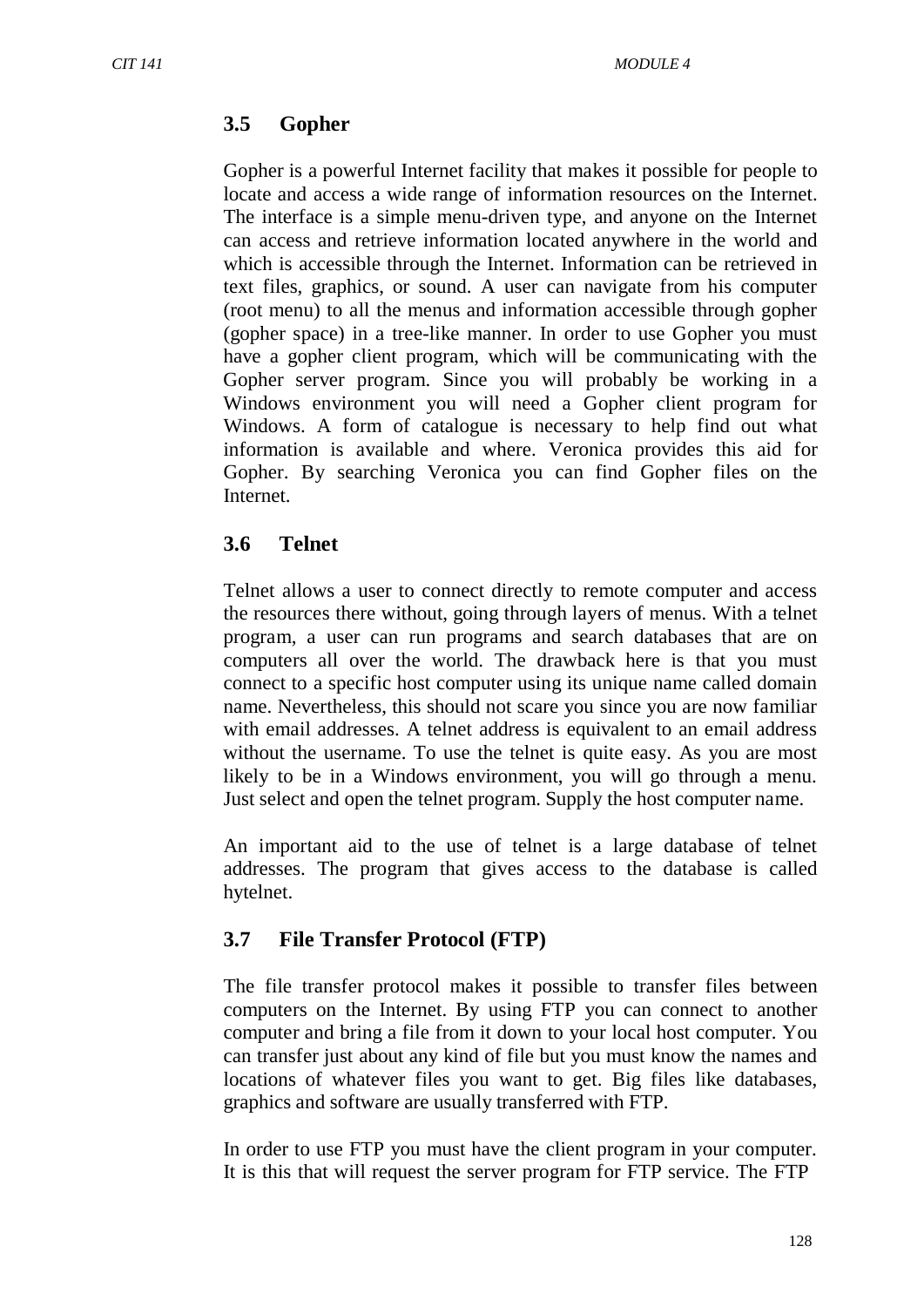directory is organised in a hierarchical file structure. It starts with the root directory that branches into subdirectories. The subdirectories are divided into smaller units. With the huge number of FTP sites, a form of catalogue is necessary to help find out what information is available and where. Archie (for Archives) provides this aid. By searching Archie, you can find files on the Internet.

## **3.8 Wide Area Information System (WAIS)**

The wide area information system (WAIS) is an Internet resource specifically for indexing and accessing the vast stores of information on the Internet. WAIS ties up everything together, including text, electronic books, freelance articles, image and graphics, sound, email addresses, email messages, contributions to a discussion, databases and so forth, in indexes that are continuously updated and, stored for the purpose of retrieval. Indexing is done by keyword, that is, the significant words in a, piece of information. Any of the WAIS sites in the world is accessible through a client WAIS program, which links the user to the host server program. WAIS may be accessed in either of two ways. A user may connect directly to a WAIS site using his client WAIS program; or he may access WAIS server through Gopher or the World Wide Web.

### **3.9 World Wide Web (www)**

The World Wide Web (www) or simply the web, is the main information retrieval resource of the Internet. In several ways, the web has something in common with Gopher. They were developed about, the same time (Gopher in the United States and the web in Switzerland). The intention was the same: namely, "to provide a single interface to many different kinds of information and to be able to link them together." However, the web added a very useful feature called hypertext. A hypertext may be defined as a document that contains references or links to related documents. That means that every piece of information in the web has links to other documents that contain similar information. A user can follow these links and retrieve considerable amount of information.

The web was released in 1991 the same year as Gopher. From 1993, the web started gaining attention worldwide with the development of two browsers (programs providing an interface for accessing the web) namely MOSAIC and Lynx. MOSAIC is a graphical interface (with menu screen and little picture frames representing the options available for selection). MOSAIC was developed at the University of Illinois in the United States, and it became a very popular client program. It actually went beyond hypertext to multimedia capability. Along with the links between related documents, pictures, sounds, and even movies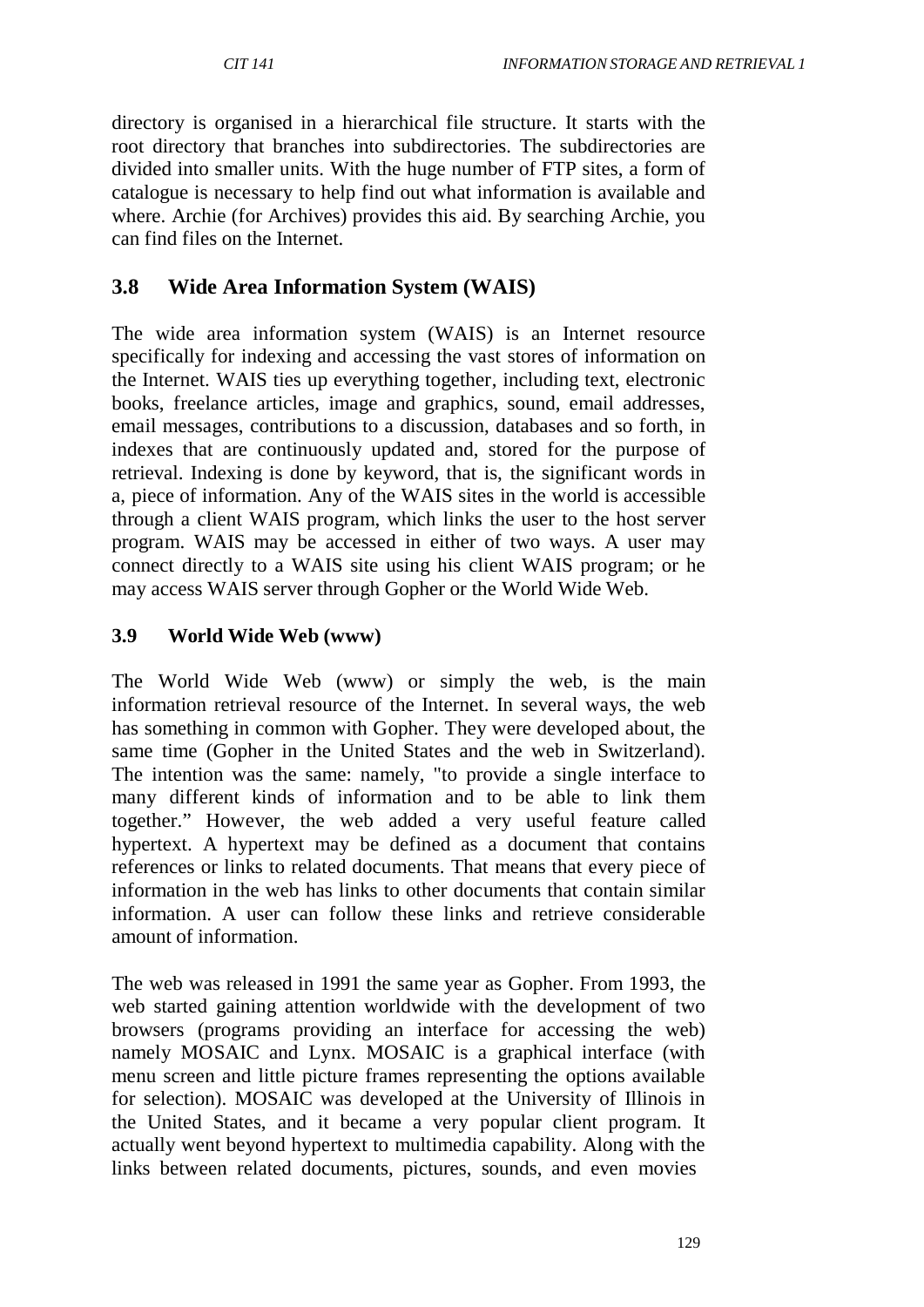were incorporated. Besides MOSAIC and Lynx, other client programs have since come into the market. For Windows environment, the most popular clients currently are Netscape and Microsoft Internet Explorer. Internet Explorer users are familiar with two popular search engines called Yahoo! and Google.

Like many of the other Internet facilities, the web is based on what is called a client/server architecture or model. The client program is the program that is running in your computer. It takes your requests to the server program, which is running in the computer that provides the web service you want. The client program retrieves the information and displays it on your screen. Searching can be done by typing in either the name of the web site or the key words of the subject of interest.

The name of a web site is called Universal Resource Locator (URL). A URL is made up of method, host computer, and pathname. The method is the kind of protocol used to retrieve the document. For web document in HTML format the method is "http". For Gopher documents and directories it is "gopher" while for FTP connection it is "ftp". Examples of URLs are

http: [//www.bellanet.org/reseach](http://www.bellanet.org/reseach) gopher: //gopher. mudge.com/list ftp: //ftp.univa.edu/projects

The host computer is the computer that stores the information being requested. The specification of the host computer begins after the two forward slashes and ends before the first single forward slash. From the first single slash to the end is the pathname, which is made up of the directory (and perhaps a series of subdirectories) and the files.

Since we mentioned something about HTML format, let us explain it. HTML means Hypertext Mark-up Language. There is the notion of "marking up". What actually happens is that the codes for formatting and linking are imbedded within the text. The text, which contains links to other documents or part of the same document, is usually underlined or highlighted in another colour. One has to click on the underlined or highlighted text to follow the link.

An important question that requires some attention here is "How do I know the addresses of web sites? This is really no problem. These days most organisations that have a web site supply their web site address in their documents. Many Internet guides also carry directories of web sites though they are far from being comprehensive. If you know the web site address you need to search, you are in order. If, however, you do not know any address, you are still in order. In this case you have to search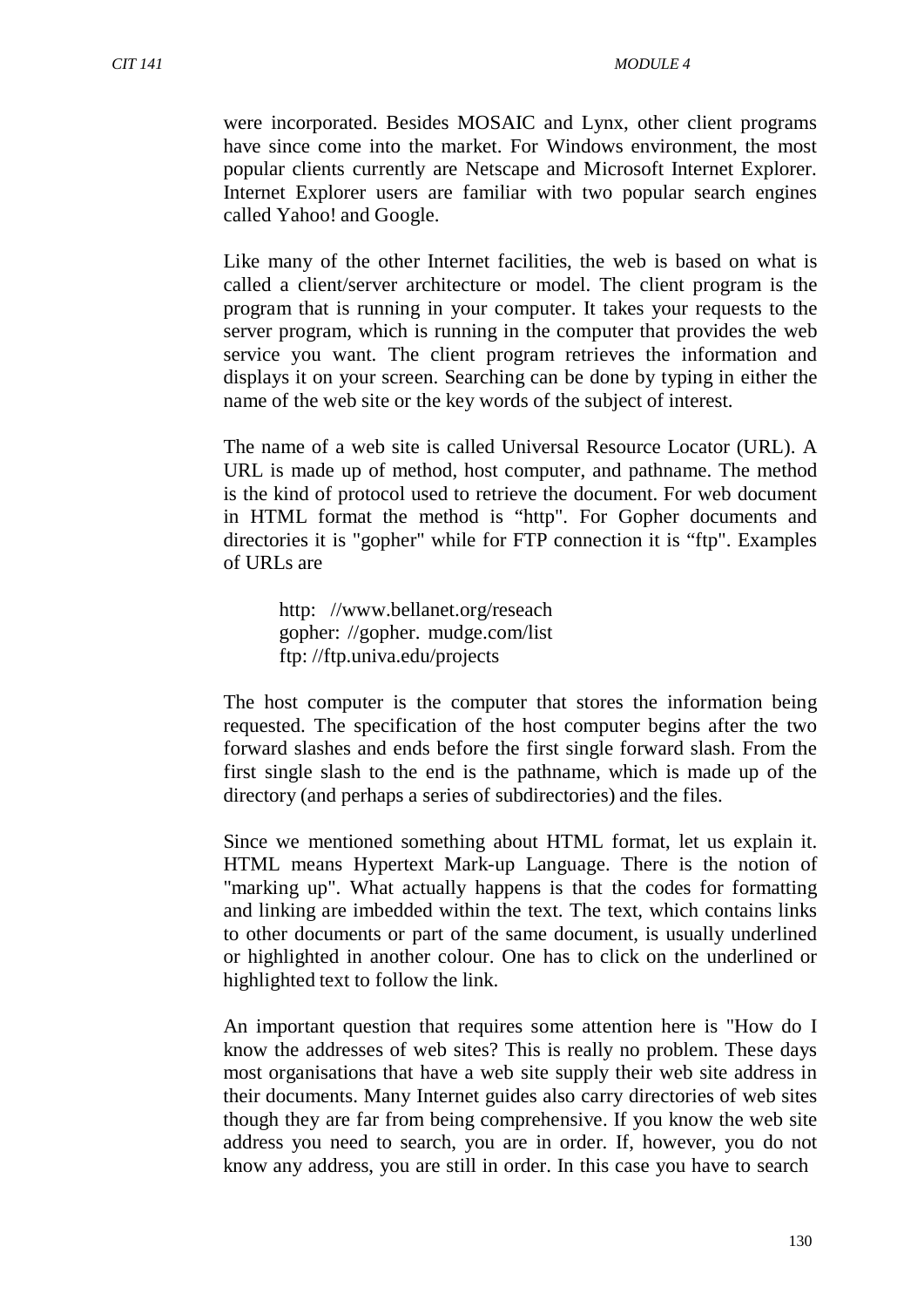by subject, using keywords or concepts just the same way you search library catalogues or databases with appropriate subject terms when you do not know the authors or titles of particular documents.

#### **4.0 CONCLUSION**

This unit has exposed you to the information resources on the Internet. You should now be able to explain what the Internet is, use electronic mail, identify web site addresses, and describe other important facilities on the Internet.

#### **5.0 SUMMARY**

With this unit, you have now completed your course materials on information retrieval. In the next two units you will learn how to evaluate information storage and retrieval systems.

#### **6.0 TUTOR-MARKED ASSIGNMENT**

Find out the web site addresses of ten Nigerian dailies and magazines.

### **7.0 REFERENCE/FURTHER READING**

Keiko, Pitter *et al.* (1995). *Every Student's Guide to the Internet*. New York: Mcgraw-Hill.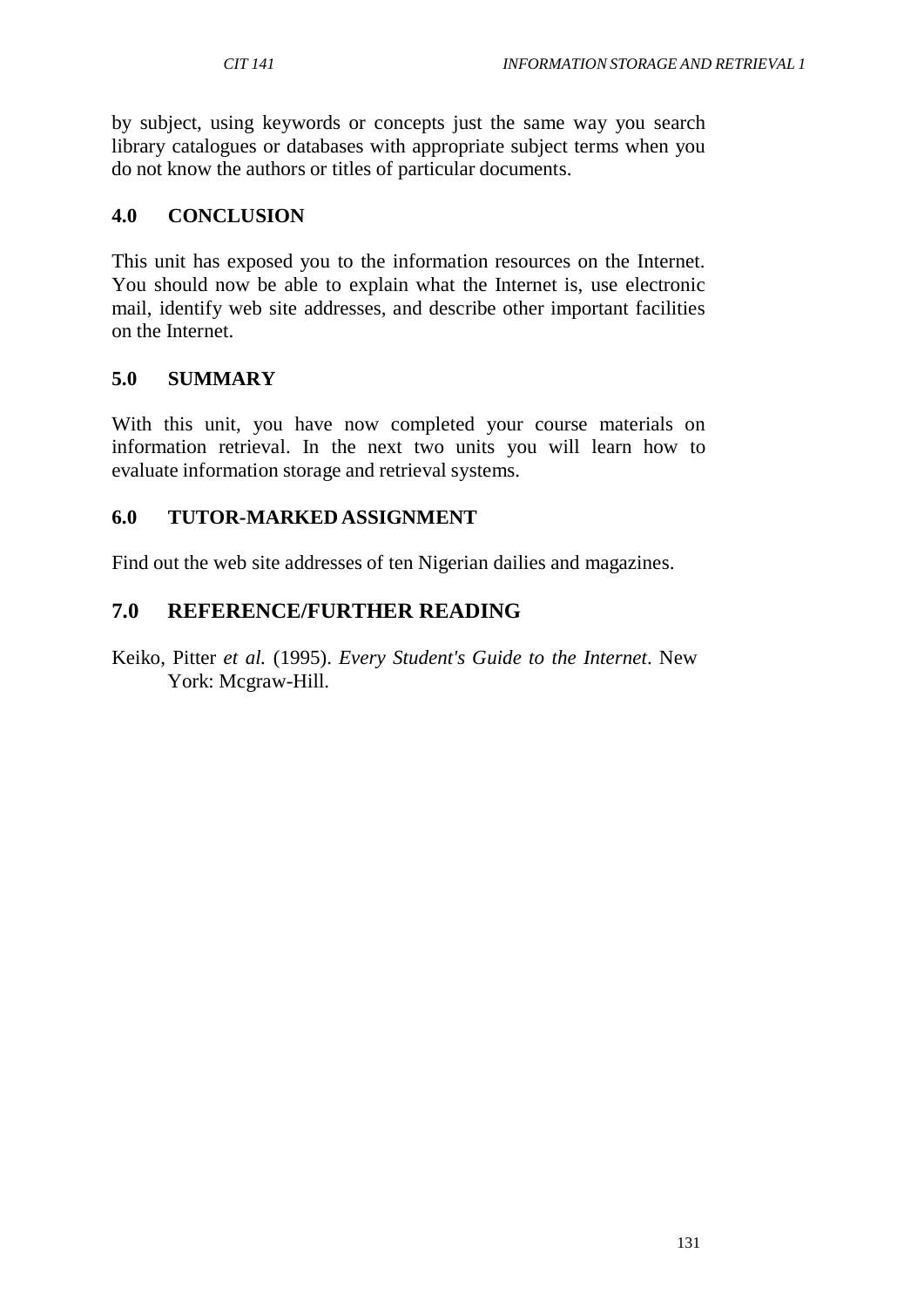## **UNIT 2 EVALUATION OF INFORMATION SYSTEMS AND SERVICES: PART I**

#### **CONTENTS**

- 1.0 Introduction
- 2.0 Objectives
- 3.0 Main Content
	- 3.1 Purpose of Evaluation
	- 3.2 Evaluation of Effectiveness
	- 3.3 Steps in Evaluation Programme
- 4.0 Conclusion
- 5.0 Summary
- 6.0 Tutor-Marked Assignment
- 7.0 Reference/Further Reading

### **1.0 INTRODUCTION**

In the previous units, you learnt the principles and practice of information storage and retrieval. In this unit (and in the one that will follow) you will learn how to evaluate information retrieval systems and services.

### **2.0 OBJECTIVES**

At the end of this unit, you should be able to:

- explain the purpose of evaluation<br>• define evaluation of effectiveness
- define evaluation of effectiveness<br>• enumerate and explain evaluation
- enumerate and explain evaluation criteria
- describe the steps in an evaluation programme.

### **3.0 MAIN CONTENT**

### **3.1 Purpose of Evaluation**

Every information system is under continuous evaluation. The evaluation may be formal or informal. In an informal way, the users or those who are supposed to benefit from an information system usually assess the services being provided and decide whether they are worth the cost in money, time or effort demanded. A formal evaluation programme demands some systematic approaches based on accurate measurements. A formal evaluation could be carried out at four levels, namely: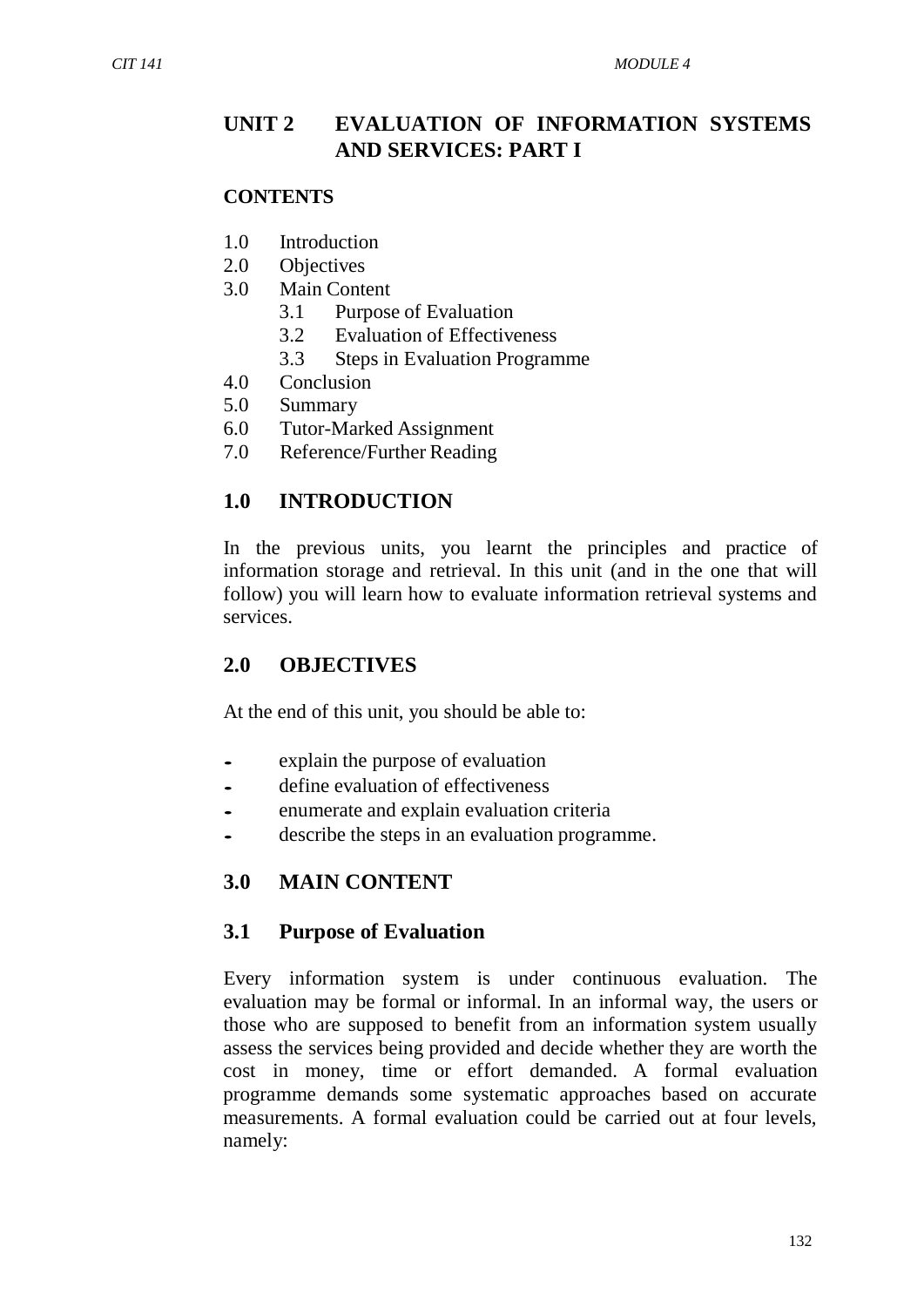- evaluation of effectiveness<br>• evaluation of benefits
- evaluation of benefits
- evaluation of cost-effectiveness
- cost-benefit evaluation.

## **3.2 Evaluation of Effectiveness**

The aim of evaluating effectiveness is to determine the extent to which a service meets the need of its users. The problem here is that we do not often know the exact needs of the intended users of an information service. What are often known and measured are the demands or expressed needs of a user group. The unexpressed or latent needs of the current users and the needs of the intended users who are hot currently using the service are usually not known and so, are not taken into account.

Evaluation of effectiveness is basically a consideration of user satisfaction. Evaluation criteria include cost, time, quality, availability, and accessibility.

## **SELF-ASSESSMENTEXERCISE**

What is the purpose of effectiveness evaluation? What is the major problem of the usual approaches to the evaluation of effectiveness?

#### **Cost**

The first consideration is the financial commitment users have to make to enjoy a service. They may have to pay for subscription, searches, or supply of documents. The issue here is to assess the cost in: relation to the benefits of the service. The cost must be seen to be reasonable from the point of view of users.

A second consideration in cost implication is the effort demanded of users. The service may require that users put effort into learning the use of it. Experience shows that the amount of effort required to learn to use a service could be a critical factor in the amount of use of the service. The effort required to learn the intricacies of the service or interface with the system is one thing. Another is the effort in actually using the system. For instance, how much effort would a user put into a searching section in order to retrieve a fair amount of information? Does the system provide a transparent interface to a number of databases such that the user does not have to try to access each database separately? Users are really having easier time now than previously in searching multiple databases through online or CDROM retrieval systems. The format of an information product may also require some effort to use the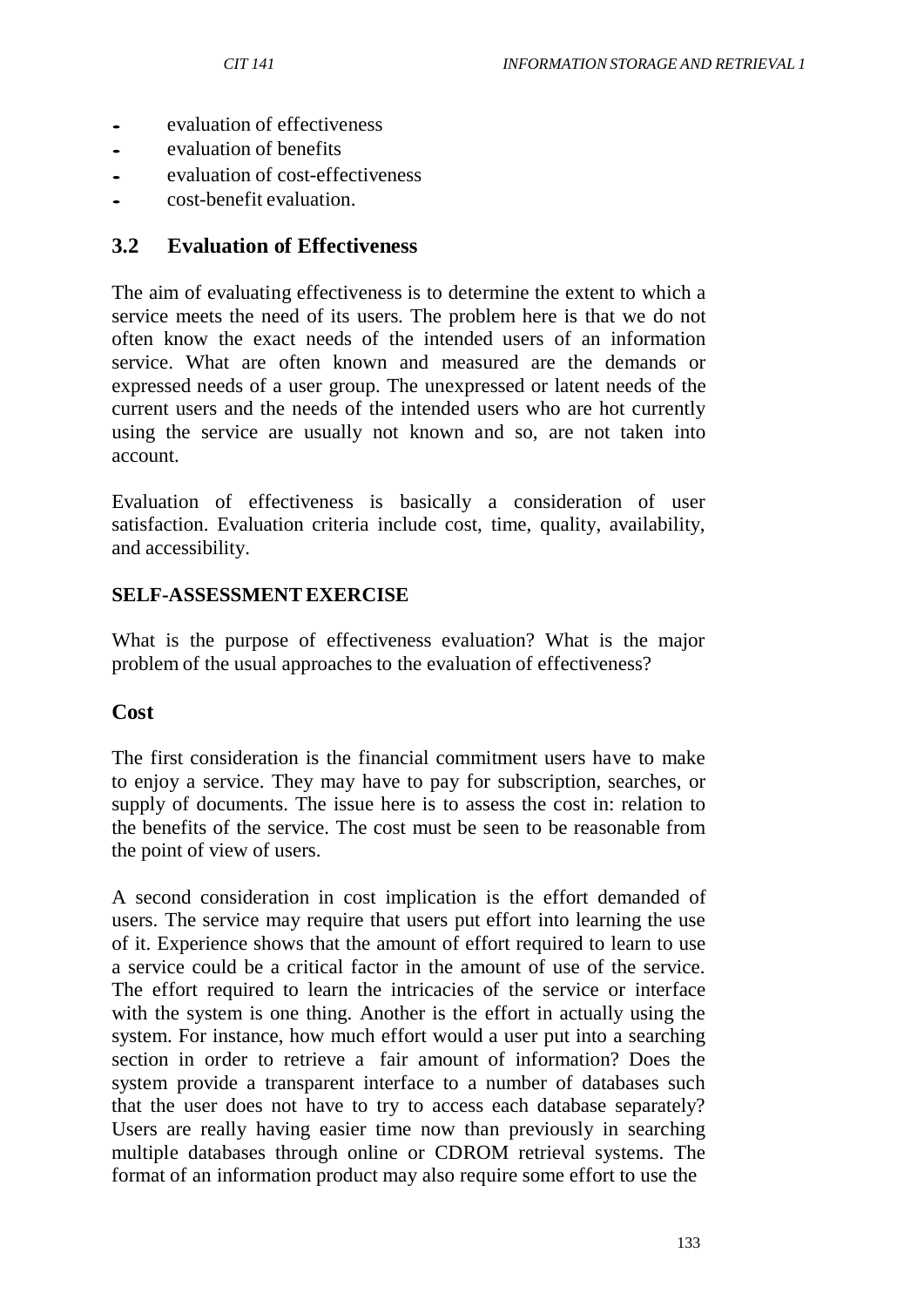product. For instance, a document in microform is far less convenient to use than one in printed form. Whether or not a service will be used may largely depend on the ease of using it.

# **SELF-ASSESSMENTEXERCISE**

List the cost considerations mentioned in this section.

# **Availability**

A user is not just interested in knowing that a library has the information sources that he needs or satisfied with a handsome list of references retrieved from a database. He certainly needs these as a first step. His real desire is to get the documents. Availability is about placing the physical documents at the disposal of the user.

Availability in a library may be a function of coverage or size of collection or otherwise that of circulation factors. Many libraries in developing countries are usually inadequately equipped. They acquire a negligible proportion of the materials in their areas of mandate. So, users very rarely find enough materials to satisfy their needs. The richer libraries often have more users than they can provide for. With the greater level of circulation, materials are very often out on loan, and physically not available.

Computer-based databases have until recently concentrated on providing just references. Some also provided abstracts. An abstract is one more step towards the full information in a document. After reading the abstract, the user may want to have the full document. The level of frustration in not being able to get the physical documents indicated in a bibliographic retrieval is very high for information users in developing countries. It is interesting to know that full texts are being included in more and more databases, most of which are available in CD-ROM.

#### **SELF-ASSESSMENTEXERCISE**

What are the constraints to availability of documents especially in developing countries?

# **Accessibility**

Accessibility as an evaluation criterion takes the concern for user's satisfaction beyond availability. The question here is, "How easy is it for a user to gain entry to a system or the location of the information products or documents?" Accessibility is often reduced by security measures or unsuitable hours of operation, or inconvenient location.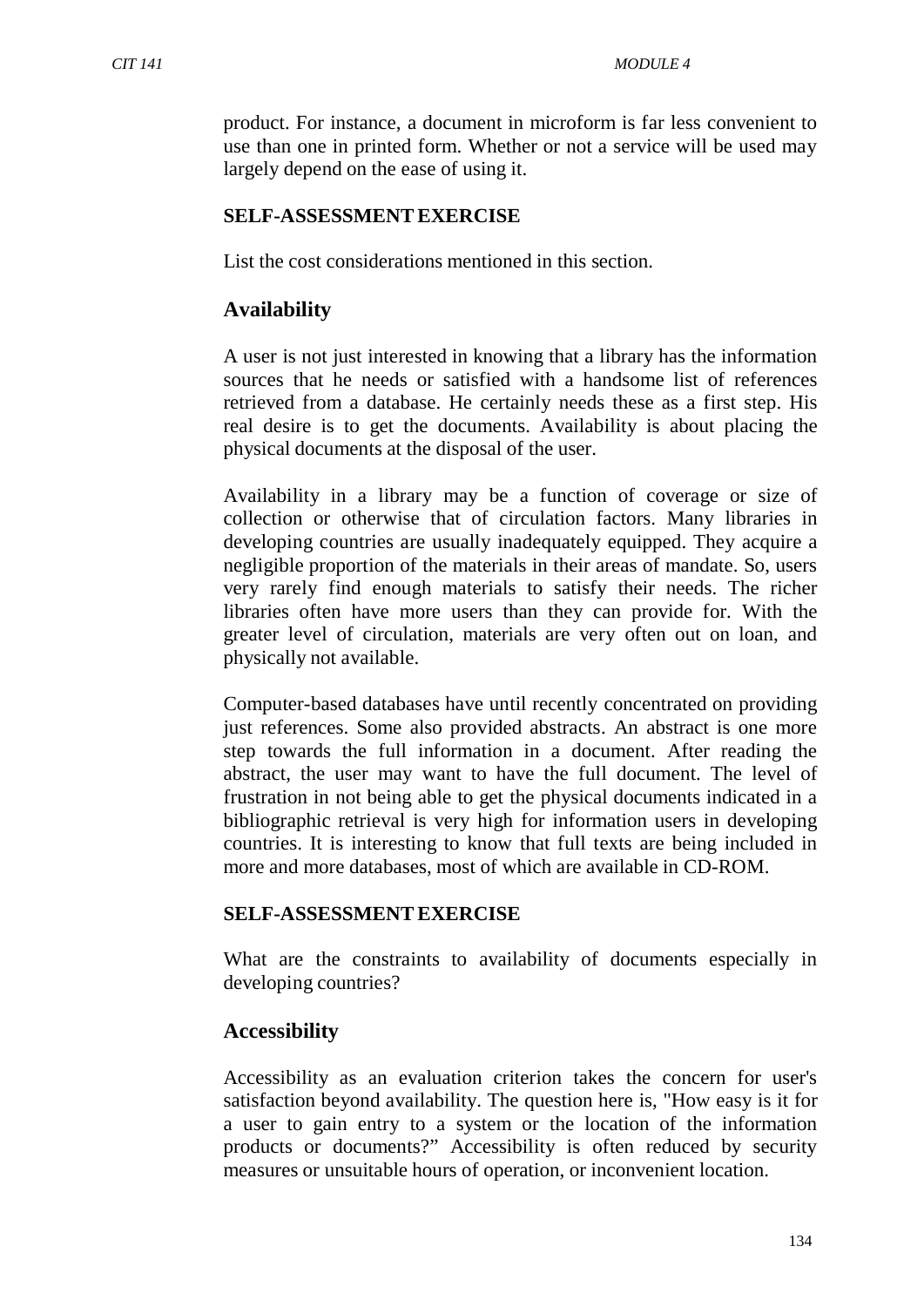#### **SELF-ASSESSMENTEXERCISE**

Discuss the factors that create accessibility problem.

#### **Time**

When considering time factors, the question is, "How long does the requester for information have to wait?" If, for instance, the request is for bibliographic retrieval, how long will he have to wait to receive the references? This is a pertinent question in a situation in which searches are made for users, and usually in batches.

Waiting time still comes up with online services when users have to queue up to use the system. At the present stage of, development of online connections in Nigeria, especially Internet services, queuing to use the services is a familiar phenomenon.

Requesters for documents also have to wait for varying lengths of time to receive the documents. Instances of long waiting periods are usually associated with retrieving documents that are not directly accessible to users. The staff on duty may be over-stretched and may have to collect requests in batches or otherwise fetch documents in batches. Much longer waiting periods are associated with services in which materials have to be recalled from one user in order to meet the need of another.

#### **SELF-ASSESSMENTEXERCISE**

What are the time factors that have been addressed in this section?

It must be realised that the amount of waiting time that may be considered tolerable may vary from one situation to another. A person who is waiting for a document that has been borrowed may be able to tolerate one week or more, while somebody who comes to a library to use materials that are not on open access may be very impatient after waiting for thirty minutes to receive the materials. Similarly, a user who needs comprehensive bibliographic search may be willing to wait for over two weeks while, someone who needs just a few relevant references and the documents to continue the work he has on hand may find two or three days of waiting intolerable.

# **Quality**

The main quality considerations that we need to address are the coverage of the system, recall (completeness of output), precision (relevance of output), and indexing factors.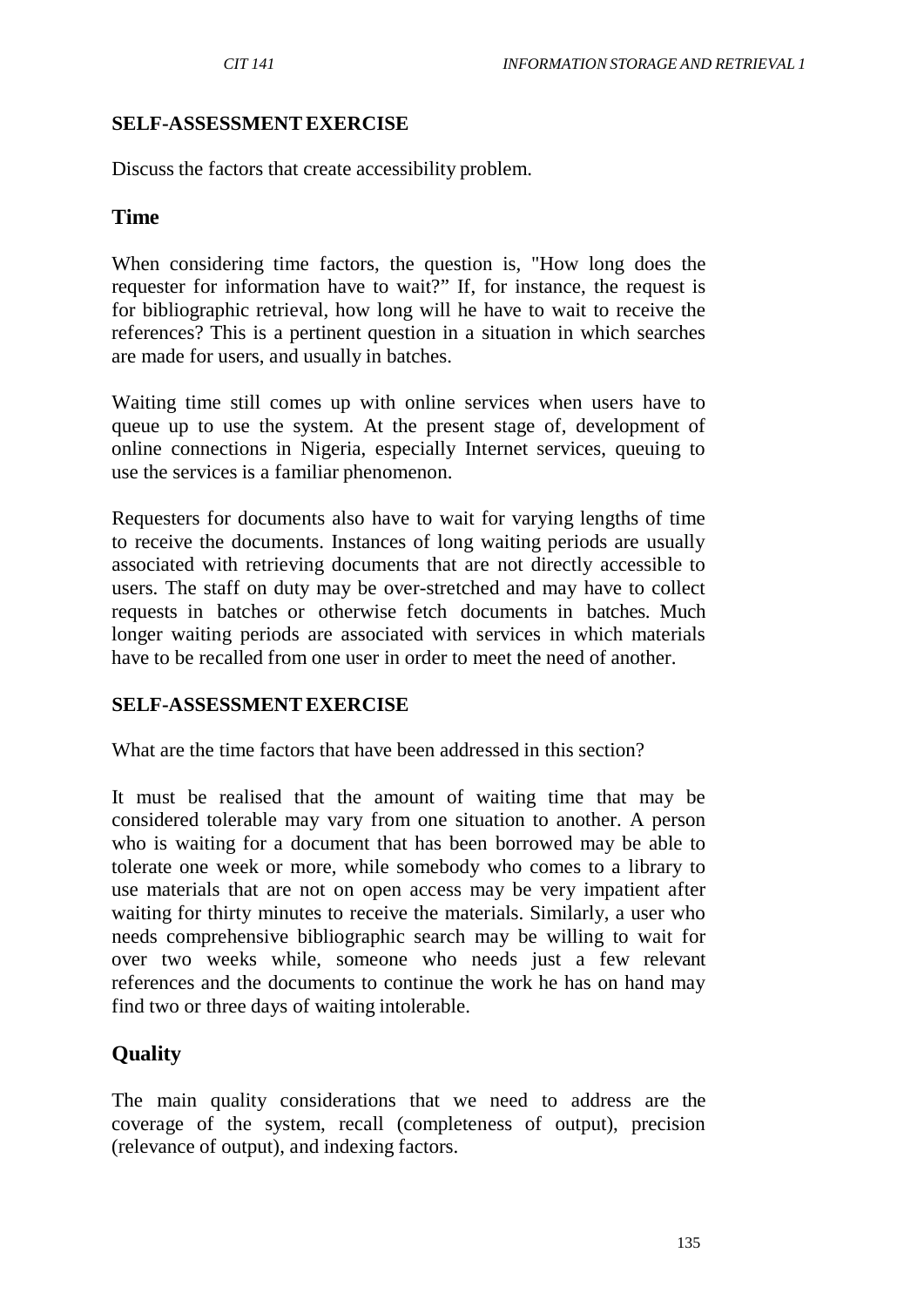# **Coverage**

Coverage is usually readily considered in evaluating libraries and databases. The collections in a library may be evaluated against certain standards for such libraries or against growth in publication. Coverage implies both subject areas included and intensity of acquisition in the subject areas.

These considerations are also relevant in the evaluation of databases. In addition, the following considerations are quite important.

- Number of sources: This is usually the number of books, journals and other materials that have been scanned to produce the bibliographic records.
- Type of sources: Usually the format of materials covered in a database is specified. They include books, journals, reports, ephemerals and other grey literature, and so forth.
- Number of items: This is the total number of references or bibliographic records in the database.
- Time span: The dates covered by a database. If for instance the time span of a database is 1975 to present, it means that it covers materials published from 1975 to the present day.
- Completeness in relation to user needs. This is difficult to determine. However, it should be obvious from th6 level of satisfaction reported by users if the coverage is good enough.
- Uniqueness and overlap: Uniqueness is the proportion of a database that is not covered by other databases. Overlap is the proportion of a database that is also covered by other databases.

#### **SELF-ASSESSMENTEXERCISE**

We have said that coverage is an important issue in evaluating library collections and databases. List the factors involved in the evaluation of coverage.

# **Recall and precision**

The term "recall" refers to a measure of whether or not a particular item is retrieved or the extent to which the retrieval of wanted items occurs (Lancaster 1979). If a user wants a particular document, recall is simply a question of whether the document is retrieved or not. When a request is for a comprehensive search, then the consideration is the extent to which all the relevant documents, or references to them, are retrieved. This measurement is usually expressed as "recall ratio". A recall ratio of 90% means that 90% of all the relevant items were retrieved.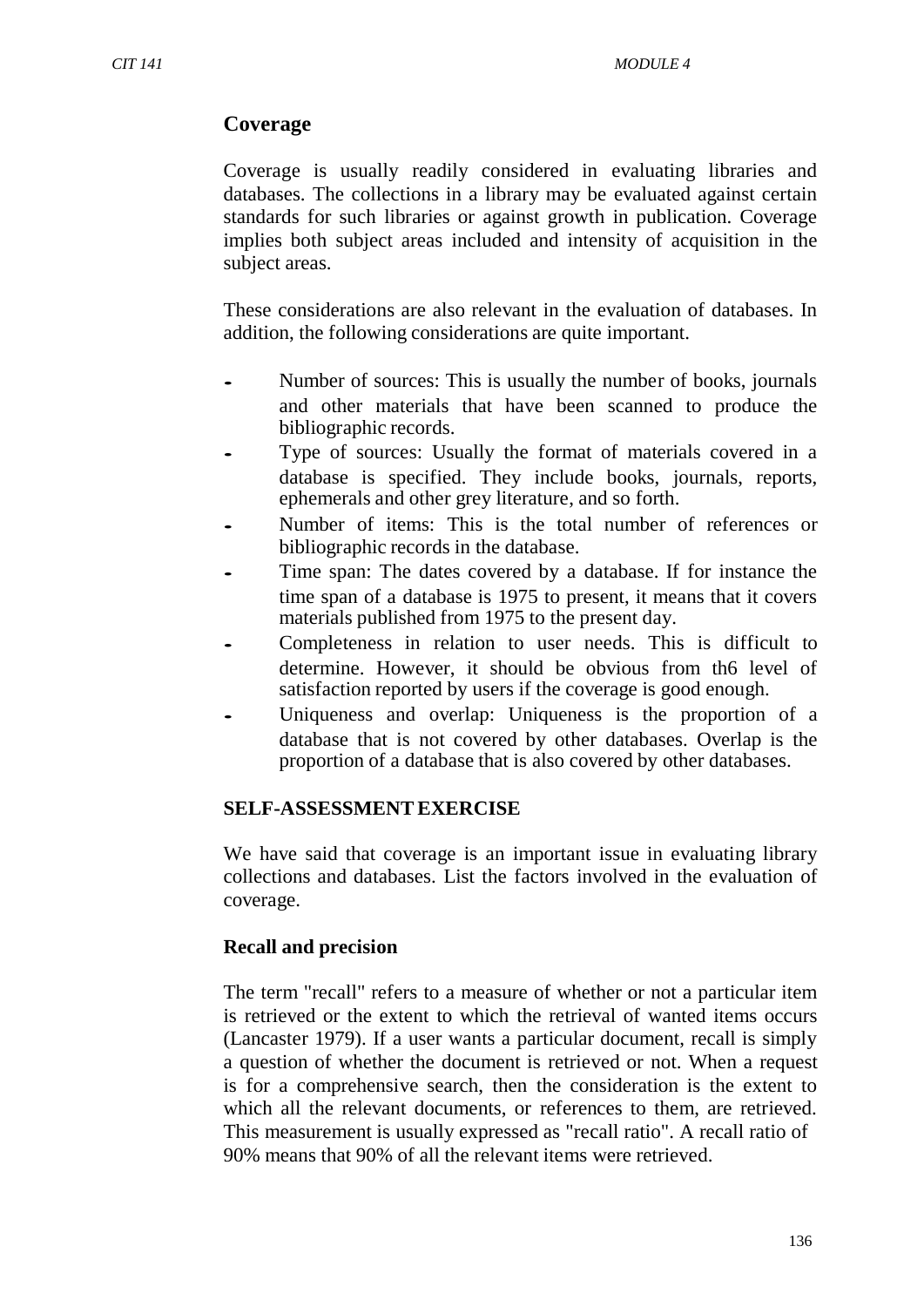The term "precision" refers to the extent to which the items retrieved are actually relevant. We found earlier that various indexing factors could create situations in which documents that are of marginal interest to a need or that are completely irrelevant may be retrieved. When evaluating retrieval performance of a system, the question then is, "What proportion of all the items that are retrieved are really relevant to the need intended to be met?" Let us consider a case when a literature search generated 80 items. If the requester finds only 20 out of them relevant, then the precision ratio is 25%.

The relationship between system relevance prediction and user relevance decisions is illustrated by Lancaster in the table below. A matrix of the two creates four quadrants (a, b, c, d). To every search strategy the systems decides what items of the database are relevant and retrieves them  $(a + b)$  while holding back the rest  $(c + d)$ . The user can also see the whole contents of the database as comprising what is relevant to his search  $(a + c)$  and what is irrelevant  $(b + d)$ .

Ideally, the system ought to retrieve all the relevant items namely  $a + c$ and exclude  $b + d$ . But, the system is not perfect and so it correctly retrieves a and correctly rejects d but erroneously retrieves b and erroneously rejects c. If, indeed, it retrieves  $a + c$ , then the recall ratio would be 100%, but since it retrieves only a, then the recall ratio is:

$$
\frac{a}{a+c}
$$

That is number of relevant document retrieved x 100 Total number of relevant documents in the collection

Ideally b, which is just noise, should be zero. That would mean 100% precisely ratio. However, b is rarely zero and the precision ratio is:

$$
\frac{b}{a+b}
$$

That is, Number of relevant documents retrieved x 100 Total number of documents retrieved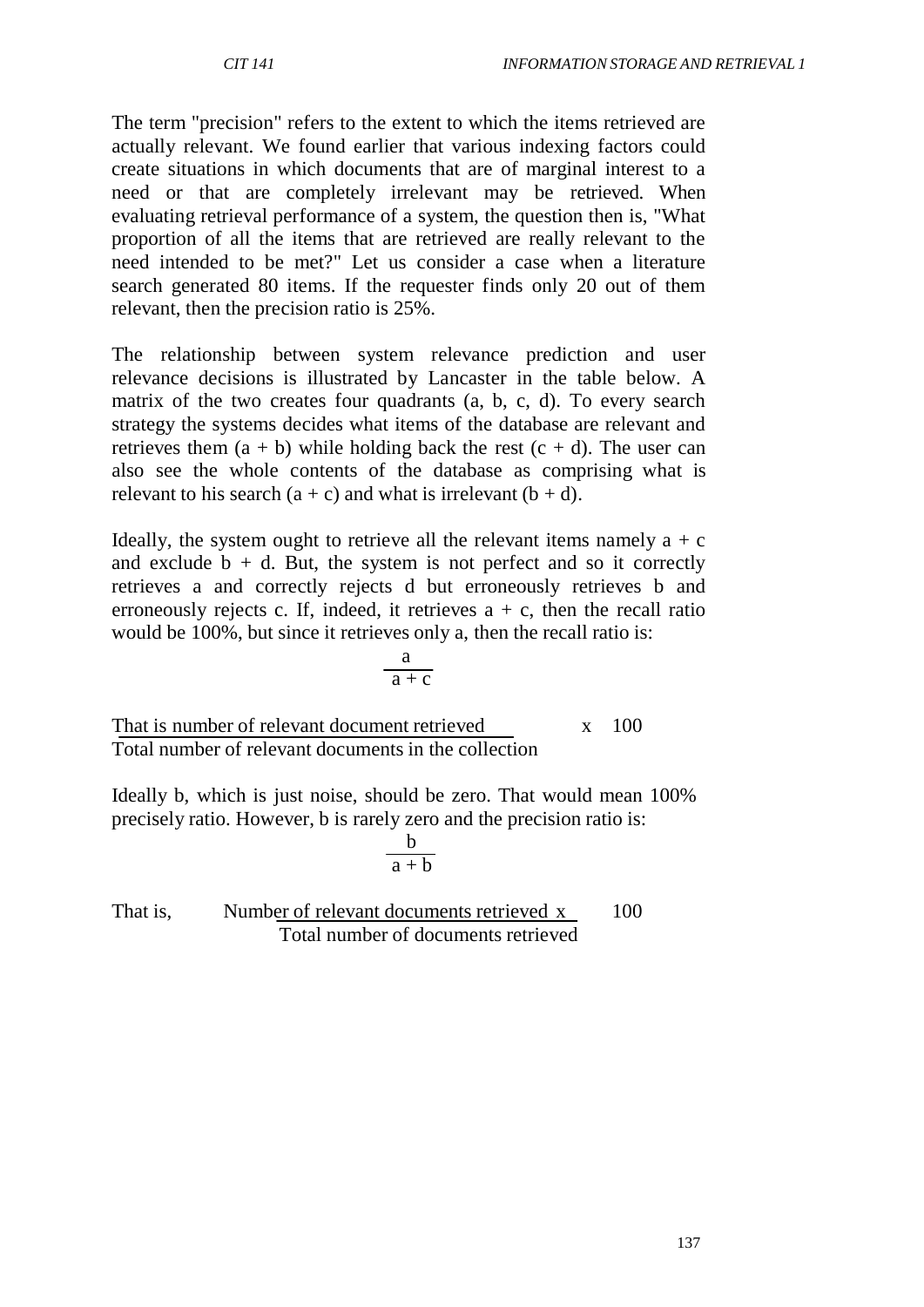| Table 1:   | <b>Results of a Literature Search (Lancaster 1999)</b> | $a+b+c$ |
|------------|--------------------------------------------------------|---------|
| System     | User relevance decisions                               | Total   |
| relevance  |                                                        |         |
| prediction |                                                        |         |
|            |                                                        |         |
| Relevant   | <b>Relevant</b>                                        |         |
|            |                                                        |         |
|            | <b>Not Relevant</b>                                    |         |
|            | Retrieve<br>b<br><sub>a</sub>                          | $a + b$ |
| <b>Not</b> | (noise)<br>(hits)                                      |         |
| Relevant   |                                                        |         |
|            | Not Retrieved c<br>d                                   |         |
|            | Correctly<br>(Misses)                                  | $c + d$ |
|            | rejected                                               |         |
|            | Total<br>$b + d$<br>$a + c$                            |         |

The precision ratio and recall ratio express the filtering capacity of a retrieval system that is the ability to retrieve what is needed and hold back what is not. It must be noted that recall and precision tend to be related inversely; the higher the recall ratio, the lower the precision ratio and vice versa.

#### **SELF-ASSESSMENTEXERCISE**

If  $a = 36$ ,  $b = 54$ ,  $c = 45$ ,  $d = 1964$ How many items were retrieved? How many items were relevant in the database? How many items were in the database? What is the recall ratio? What is the precision ratio?

#### **Indexing**

Indexing factors play a very important role in the performance of a retrieval system, and so they should be investigated in an evaluation project. The following factors should be considered:

#### **a. Degree of Vocabulary Control**

Vocabulary control or lack of it has a number of implications for search formulation. If there is strict control, then the user is obliged to use only the terms allowed. The use of natural language gives much more freedom of choice of search terms, but the user must be able to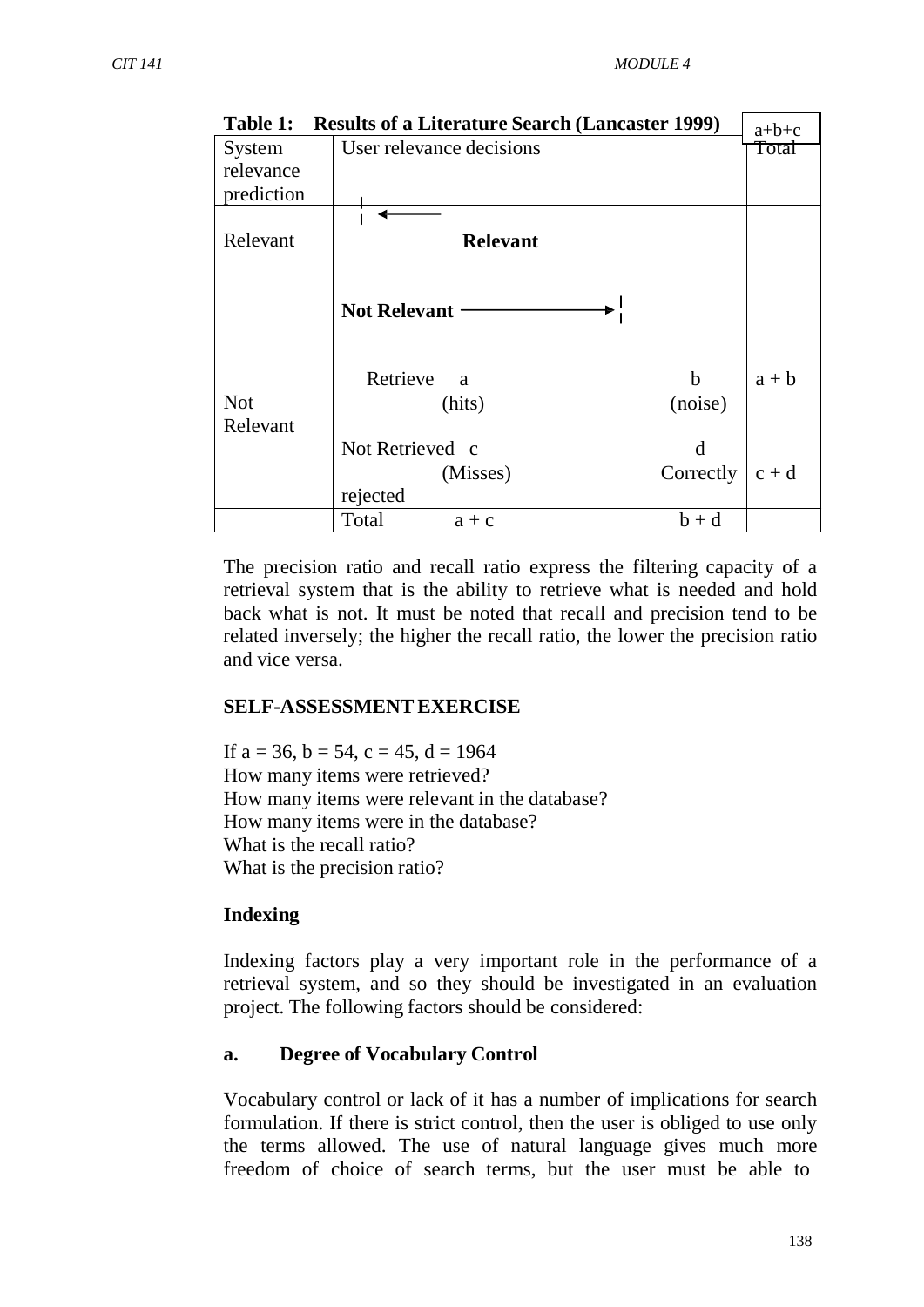formulate appropriate search strategies using all possible terms, including synonyms and near-synonyms, for a good output.

# **b. Specificity of Vocabulary**

Specificity is an important factor in precision. The greater the level of specificity, the greater is the level of precision. Using broader terms as indexing terms allows more items to be retrieved, but many of the items are not likely to be relevant.

#### **c. Exhaustivity**

Exhaustivity is a measure of number of index terms selected for any one document. The more terms that are selected, the greater is the likelihood that a given document will be retrieved. However, it is necessary to ensure that concepts that are only marginally or superficially treated, are not selected, otherwise the quality of output in terms of precision will suffer.

## **d. Accuracy and Consistency**

The integrity of an information retrieval system depends to a large extent on the accuracy and consistencies of the indexing operation. Accuracy is a measure of the extent to which the, indexing is free from indexer errors. Indexer errors are of two types:

- omission of terms that are necessary to describe important aspects of the documents
- use of terms that are inappropriate to the subject of the document.

The implications of these errors for retrieval performance are quite obvious. Omissions normally lead to recall failures. That is, the documents for which important terms are omitted from the indexing are likely to remain unretrieved in a number of searches to which they are actually very relevant. The use of inappropriate or non-specific terms could cause either the retrieval of irrelevant items (precision failures) or make it impossible to retrieve the affected documents (recall failure). Therefore, indexing errors should be investigated.

Consistency is the extent to which two or more indexers agree on the choice of terms needed to represent the subject matter of a particular document (inter-indexer consistency) or the extent to which the same indexer, at different times, agrees with himself on the choice of terms to represent the subject matter of some document (intra-indexer consistency). The consistency achieved by a group in indexing a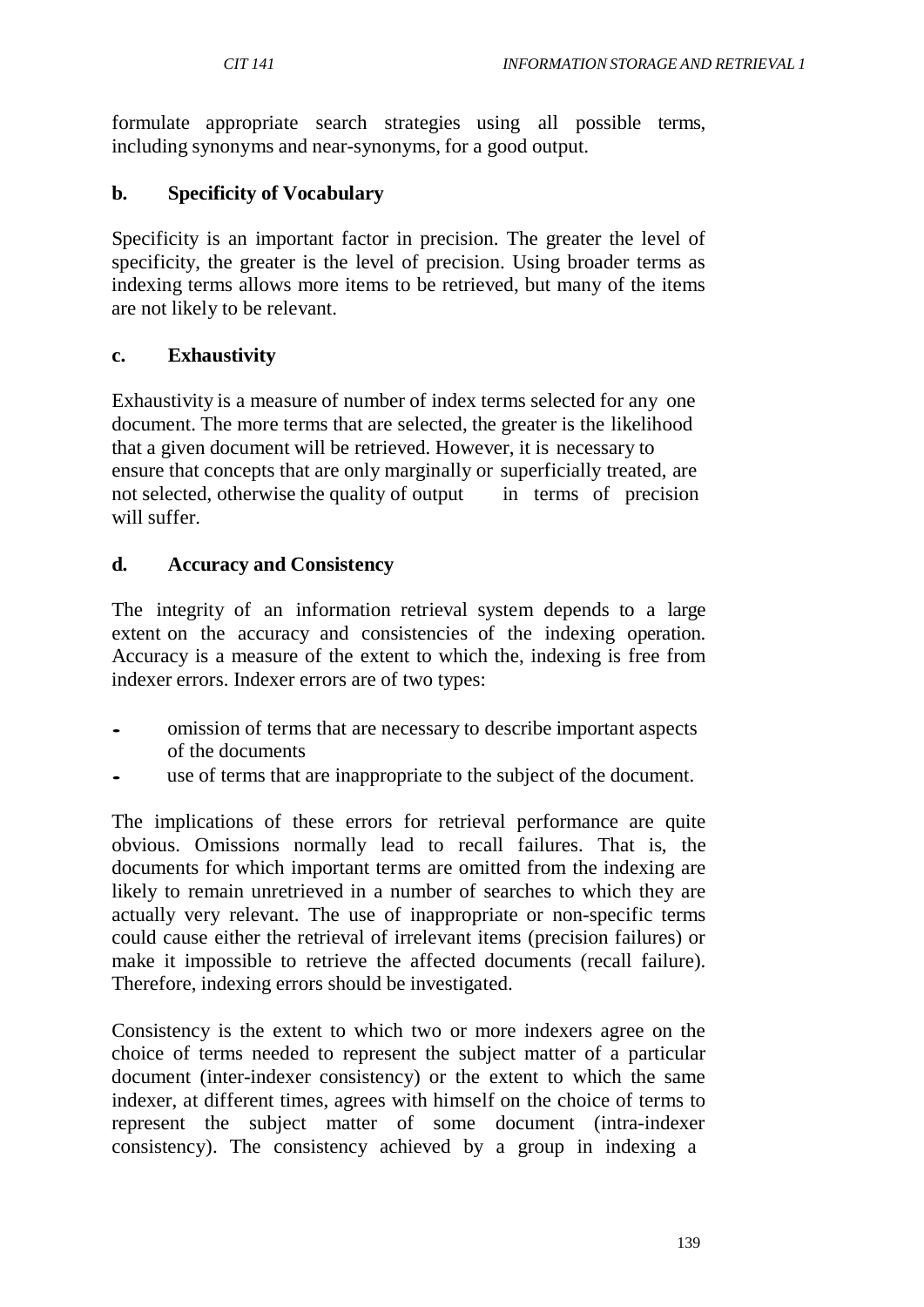particular collection of documents is influenced by many factors, including:

- The exhaustivity of the indexing<br>The type of vocabulary used
- The type of vocabulary used
- The size and specificity of the vocabulary
- The experience and training of the indexers
- The subject field of the documents
- The types of indexing and provided (Lancaster 1979).

#### **e. Searching aids**

The retrieval performance could be enhanced with suitable searching aids, especially a thesaurus.

#### **SELF-ASSESSMENTEXERCISE**

Why are indexing factors important in determining the performance of an information retrieval system?

# **3.4 Steps in an Evaluation Programme**

The major steps involved in an evaluation programme are as follows:

- a) defining the scope of the evaluation
- b) designing the evaluation programme
- c) execution of the programme
- d) data analysis and interpretation of results
- e) modifying the system or service.

# **Defining the scope of the evaluation**

The definition of the scope of the evaluation programme involves the preparation of the set of questions that the evaluation programme is intended to answer. The definition of scope is precisely a statement of what is to be learnt through the study. It is against the definition of scope that the evaluator will design the evaluation programme.

#### **Designing the evaluation programme**

The design of the evaluation programme involves the preparation of a plan of action for the purpose of gathering the data to answer the questions raised in the definition of scope. For each question in the definition of scope, the evaluator must determine how to collect the data needed. Some questions may require that data be collected from the system as it is presently, while some other questions may require some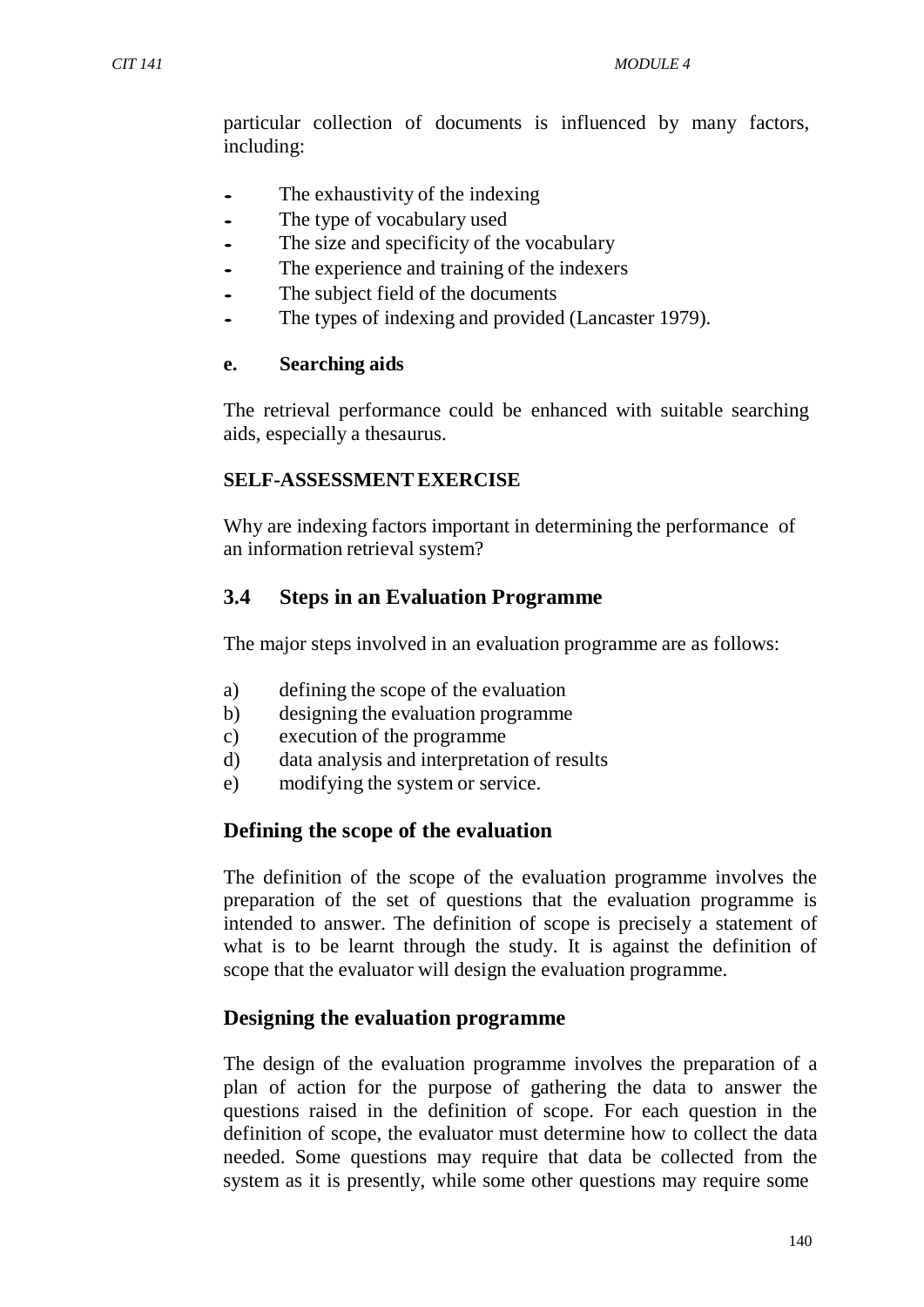modifications in aspects of the system to make it possible to generate the kind of data needed. So, while some questions dictate a systematic and controlled observation of the system, others will require well-established procedures of experimental design.

## **Execution of the programme**

It is at the stage of execution of the evaluation that data are collected. A pilot form of data collection may be needed to validate the methods for data collection and analysis. Data collection is likely to take considerable amount of time.

## **Data analysis and interpretation of results**

The task in data analysis is to reduce and manipulate the data in a way to answer or contribute to the answering of the questions for which they were collected. When he has finished data analysis, the evaluator must present his results in a report that explains the results and the significance of the findings as well as make recommendations for the improvement of the system.

## **Modifying the system or service**

In the light of the result of the study, some modifications may have to be made on the system or service that was evaluated. At least the recommendations made should be carefully considered and implemented.

# **4.0 CONCLUSION**

In this unit you have been introduced to the evaluation of information retrieval systems and services. Now you should be able to explain the purpose of evaluation, define evaluation of effectiveness, enumerate and explain evaluation criteria, and describe the steps in an evaluation programme.

# **5.0 SUMMARY**

This unit introduced the topic of evaluation and then treated at length the issue of evaluation of effectiveness. The next unit will take you to other areas of evaluation.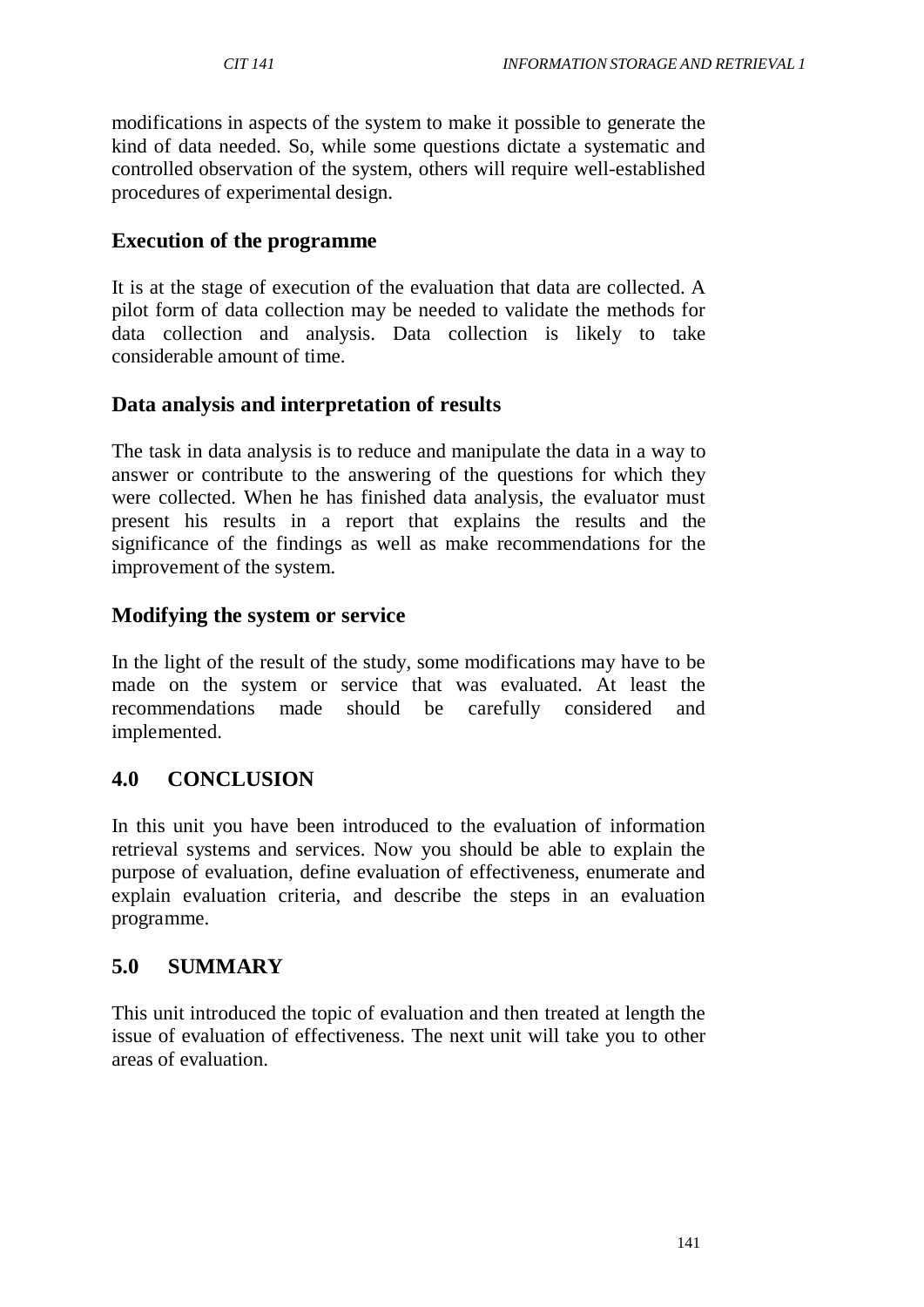## **6.0 TUTOR-MARKED ASSIGNMENT**

Write a report entitled "An Evaluation of the Services of a Library." In order to get your facts, go to a library and observe its services. Your report should include:

- cost of services<br>• availability of n
- availability of materials<br>• accessibility to materials
- accessibility to materials<br>• response time to requests
- response time to requests
- quality of services.

You are not to mention the name of the library. Your report should be between four and six A4 pages.

## **7.0 REFERENCE/FURTHER READING**

Lancaster, F. W. (1979). *Information Retrieval Systems: Characteristics, Testing and Evaluation.* New York: Wiley.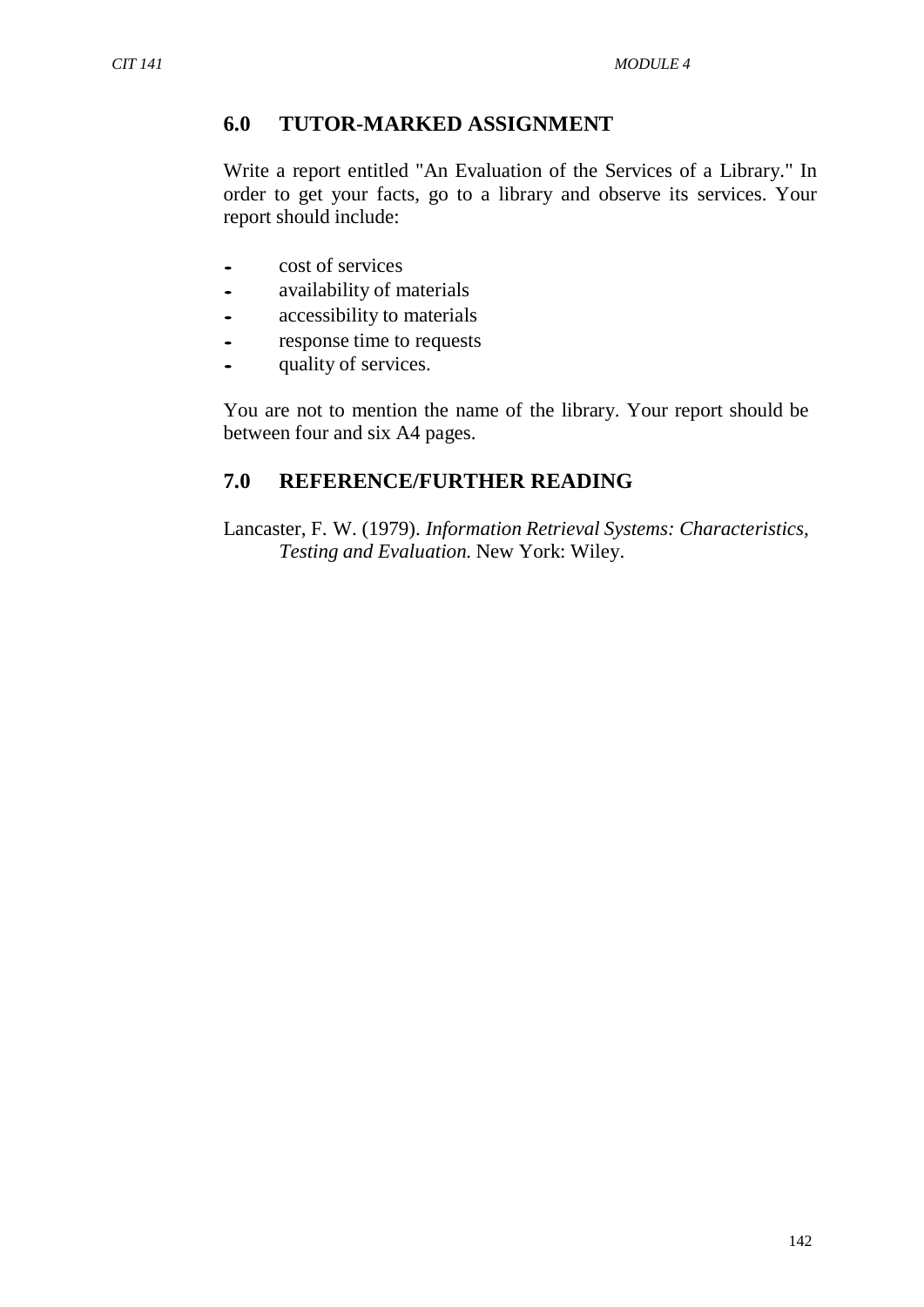# **UNIT 3 EVALUATION OF INFORMATION SYSTEMS AND SERVICES: PART II**

# **CONTENTS**

- 1.0 Introduction
- 2.0 Objectives
- 3.0 Main Content
	- 3.1 Evaluation of Cost-Effectiveness
	- 3.2 Evaluation of Benefits
	- 3.3 Evaluation of Cost Benefit
	- 3.4 Relevance and Pertinence
- 4.0 Conclusion
- 5.0 Summary
- 6.0 Tutor-Marked Assignment
- 7.0 Reference/Further Reading

# **1.0 INTRODUCTION**

In the last unit you were introduced to the purpose of evaluation of information systems and services. This unit will bring our overview of the subject matter to completion.

# **2.0 OBJECTIVES**

At the end of this unit, you should be able to:

- explain the meaning of cost effectiveness<br>• explain the purpose of cost-effectiveness
- explain the purpose of cost-effectiveness evaluation<br>• describe the stens involved in cost-effectiveness and
- describe the steps involved in cost-effectiveness analysis
- explain the meaning of benefits<br>• explain the meaning of cost-benefits
- explain the meaning of cost-benefit evaluation
- distinguish between relevance and pertinence.

# **3.0 MAIN CONTENT**

# **3.1 Evaluation of Cost-Effectiveness**

Cost effectiveness is the relationship between level of performance and the costs involved in achieving it. Cost-effectiveness evaluation, therefore, aims at relating measures of effectiveness to measures of cost. The usual procedure is to, cost all the alternative methods that could be adopted to obtain a desired level of performance, and then determine which method is least expensive.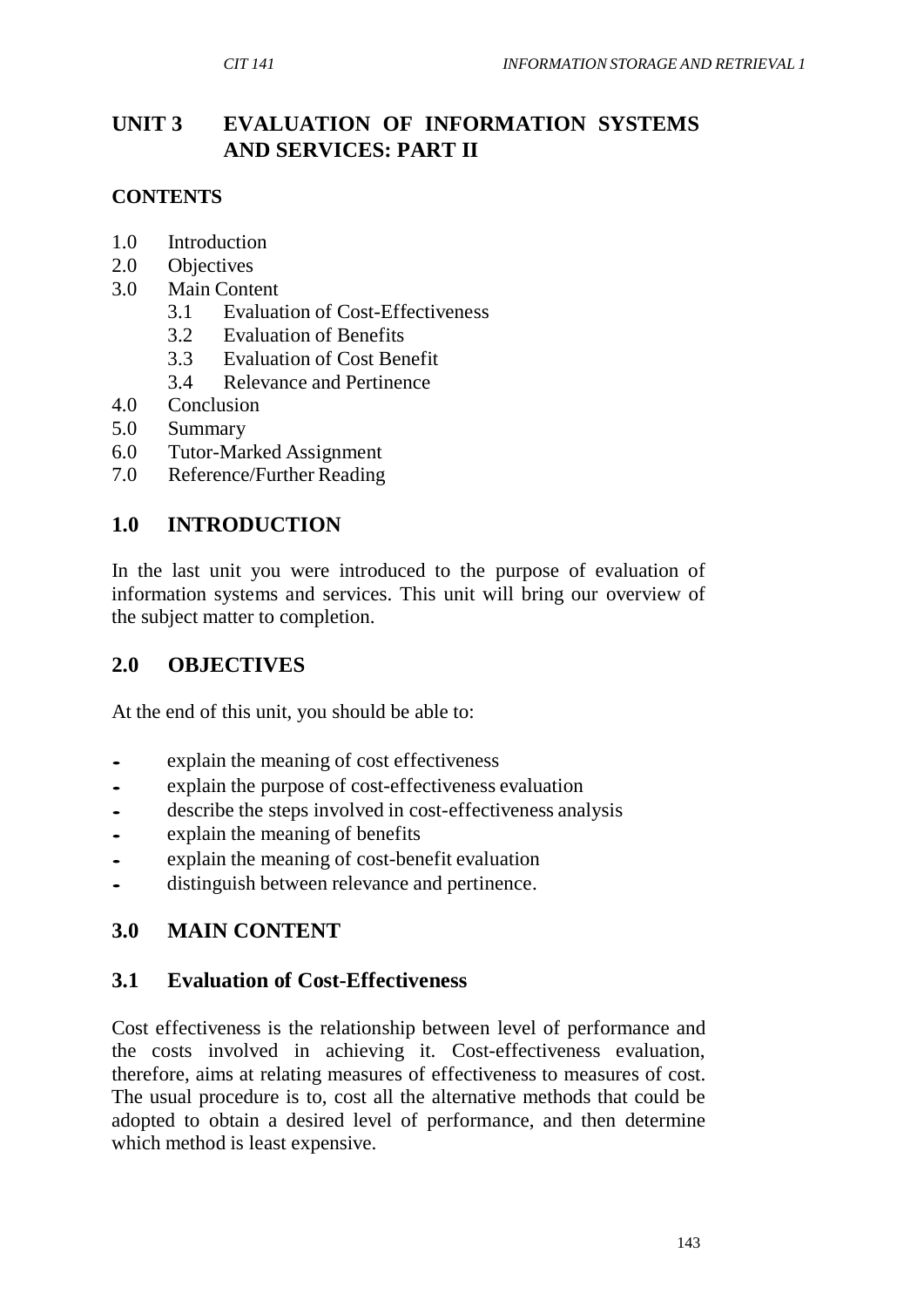The determination of costs could be quite complex. Usually the cost of an information service comes at the input stage so the cost can be measured in terms of input of resources. Under cost, we would need to consider both the costs that are relatively fixed, such as purchase or rental of equipment, developmental costs, acquisition of database, indexing costs, as well as costs that are relatively variable. Costs may be variable either because of variable number of transactions or as a result of changes in the mode of operation of the system. Examples of changes in the mode of operation of retrieval system include shifts in emphasis in the modes of interaction with users, modes of interaction with the database, adding or eliminating some output manipulation tasks, and changes in the professional level of the personnel conducting the searches.

We can actually define evaluation of cost effectiveness as a study of the extent to which available resources are so allocated that the maximum possible return is achieved for the investment made. A cost effectiveness analysis is done to determine which is the least expensive of several alternative methods for achieving a particular level of service.

The cost effectiveness of a service can be improved. This can be done either by maintaining the present level of performance but reducing the cost of achieving it, or by keeping costs constant but raising the level of performance. The cost effectiveness would also improve if it were possible to raise the level of performance while reducing costs.

#### **Steps in cost-effectiveness analysis**

Hitch and McKean (1960) proposed the following five steps in costeffectiveness analysis.

- a. definition of objectives
- b. identification of alternative methods
- c. determination of the costs of the alternatives
- d. establish cost-effectiveness models
- e. establishing a criterion for ranking the alternatives.

The performance objectives that must be met must be clear and precisely stated. There must be several methods of meeting each objective. These must be identified.

An assessment of all the costs associated with each alternative method must be done. Here, we have to have one or more models that relate the costs of each alternative to an assessment of the extent to which each could assist in attaining the objectives. The models may take the form of mathematical expression or simply verbal formulation.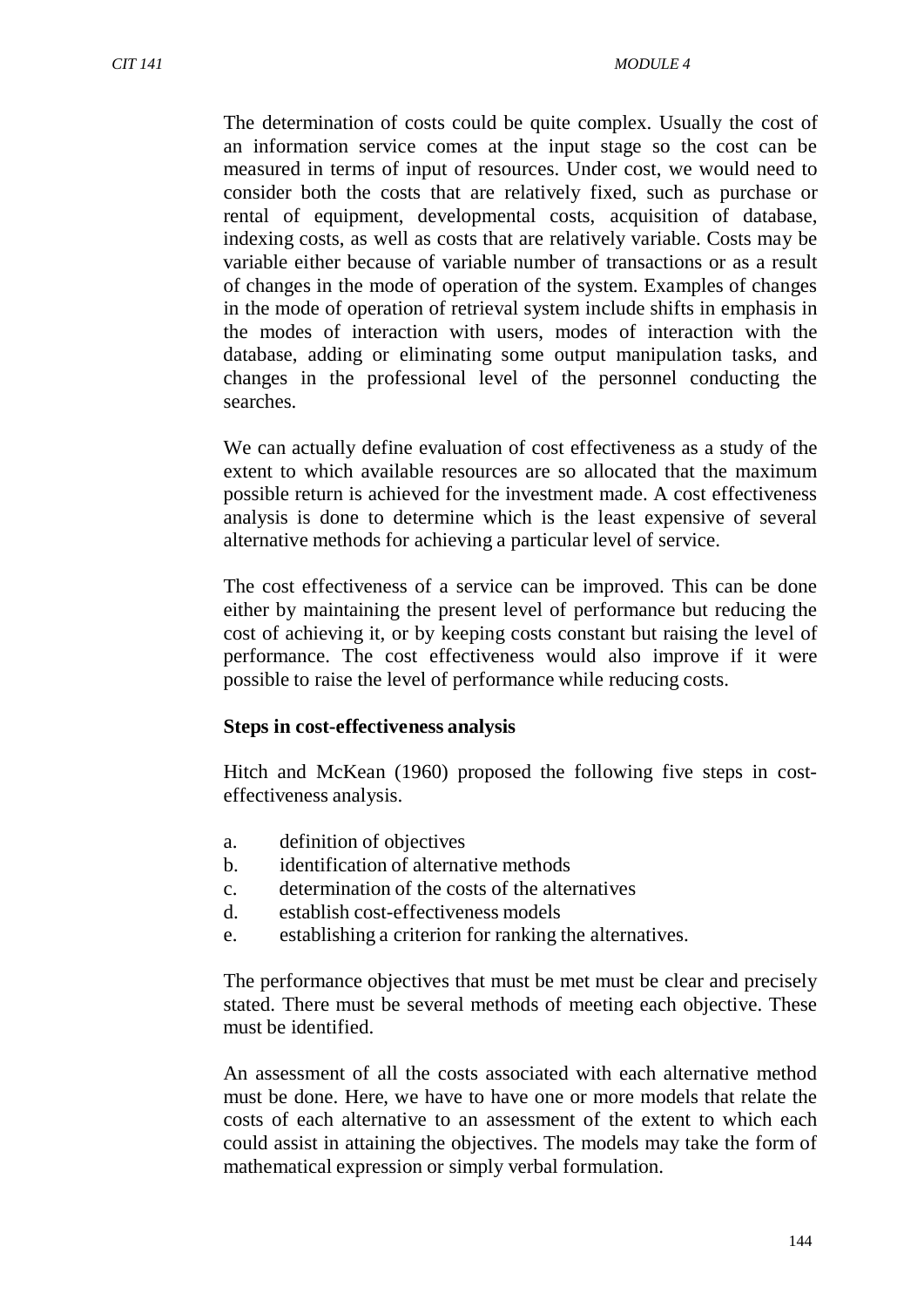It is necessary to rank the alternatives in order of desirability so that the most promising can be chosen. The criterion should provide a method of weighing estimated costs against estimated effectiveness.

## **Cost effectiveness and indexing policies**

- a. The amount of time expended, on the average, in the indexing of a document.
- b. The level of exhaustivity adopted in indexing, that is, the number of index terms assigned, on the average, per item.
- c. The professional level of personnel used in indexing
- d. The need for an indexing revision procedure.

Experience shows that the decision on the most appropriate level of exhausitivity to adopt is perhaps the most difficult problem with respect to indexing policy. The difficult question is, "How many index terms, on the average, should be used?" The more exhaustive the indexing, the greater the recall of the system is likely to be, but then the precision will likely decline. Given any set of documents, index language, and requests, there is an optimum level of exhaustivity of indexing. A cost effectiveness analysis makes it possible to find this optimum level; that is, the point of diminishing returns after which the addition of further terms is largely unproductive.

The time allowed for indexing a document has an implication for both exhaustivity and indexing accuracy. More time is required for a greater level of exhaustivity. The indexer is likely to make more errors if he has to index more documents in a given period of time. As we have already said, such errors will include omission and the assignment of inappropriate terms. A cost-effectiveness analysis relating to indexing time must take into account the effects of time allowance on exhaustivity and accuracy. Another related question is the necessity for an indexing revision process, that is, the review of the work of one indexer by a second person. The necessity of this depends on:

- a) the amount of error occurring in the unrevised indexing
- b) the amount error that is corrected by the revision operation
- c) the estimated effect of indexing error, revised and unrevised, on retrieval performance
- d) the cost of revision.

The level of personnel required to undertake the indexing is another aspect of the indexing process that requires cost effectiveness analysis. It is an obvious fact that the higher the professional level, of the indexer, the higher the indexing cost. How professionally qualified or how senior must the indexer be? This depends on: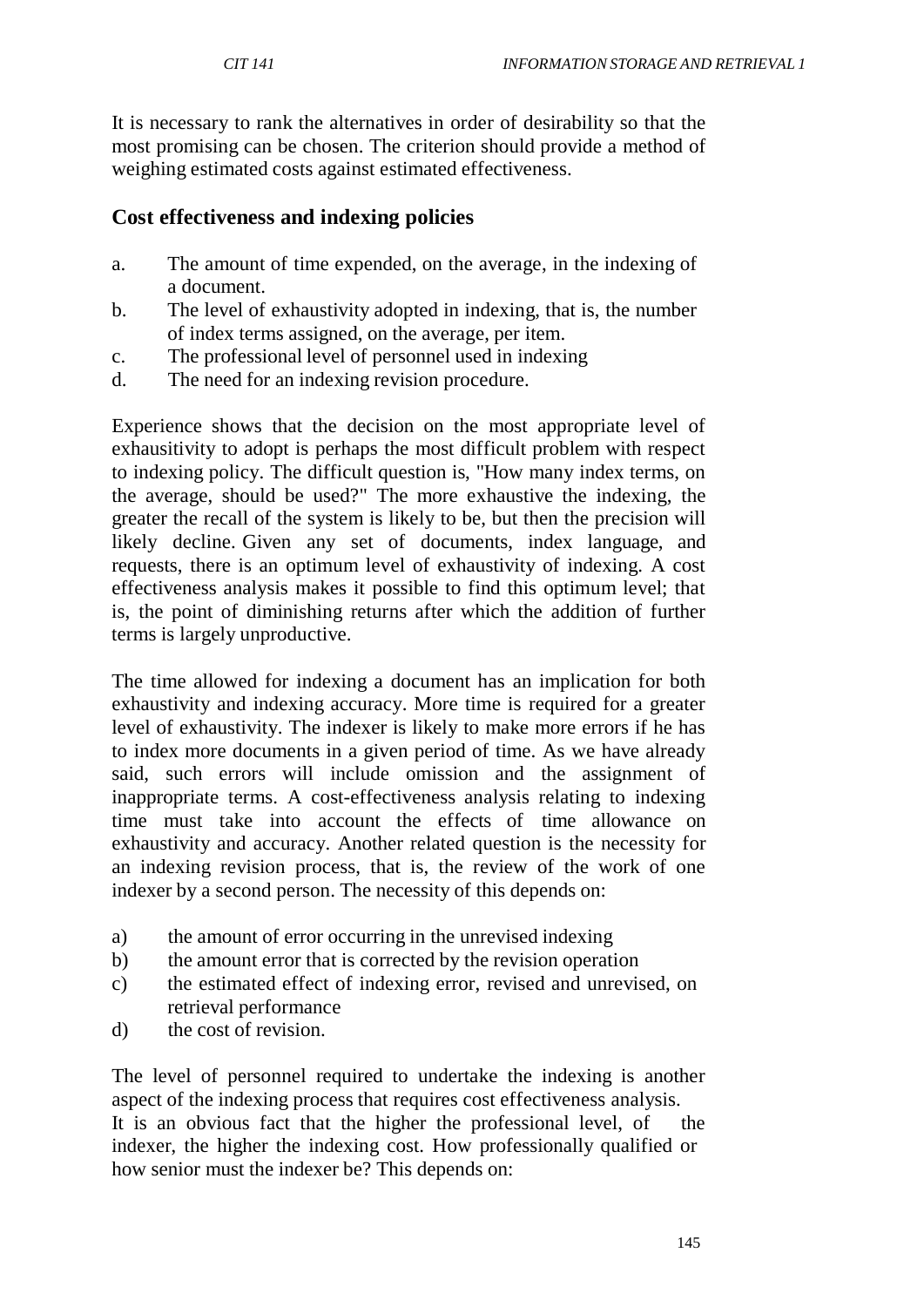The complexity of the subject matter being handled.

- a. The type of index language used. Free keyword indexing may require less skilled indexer than the use of a classification schedule or a combination of relational indicators. It is worth noting that more and more journals now require authors to supply keywords for their articles.
- b. The exhaustivity and specificity of the indexing. The greater the technical detail indexed, the greater the need for subject expertise.
- c. The stage of system development. In a system using controlled vocabulary and at the early stages in the indexing of a collection, virtually every indexing decision that is made is intellectual. However, with time, the authority file that has been created and the entries in vocabulary provide adequate guide such that less skill is required in the indexing process.
- d. The quality of tools provided to aid the indexing process.
- e. The quality of the indexing training programme.

Cost-effectiveness analysis of the indexing aspect of an information retrieval system could be done by having various sets of documents indexed by personnel of different levels and comparing the resulting indexing with a standard indexing for the test documents.

#### **Trade-off between input and output costs**

Cost-effectiveness analysis of an information system involves a study on payoff factors, trade-offs, break-even points, and diminishing returns. Cost-effectiveness analysis may be carried out on aspects of an information system, including database, indexing, index language and searching procedures. We do not intend to describe the costeffectiveness analysis on all these aspects. It will be enough to describe the considerations in cost-effectiveness analysis on the indexing subsystem.

Almost invariably, economies in input procedures result increased burden in the output procedures and, therefore, increased output costs. Conversely, greater attention to input procedures resulting in increased input costs, normally leads to improved efficiency and reduced output costs. Lancaster enumerated a number of other tradeoffs, including those between a carefully controlled and structured index language and free se of uncontrolled key words.

The controlled vocabulary requires effort in construction and maintenance and is more expensive to apply in indexing. It takes longer, on the whole, to select terms from a controlled vocabulary, which may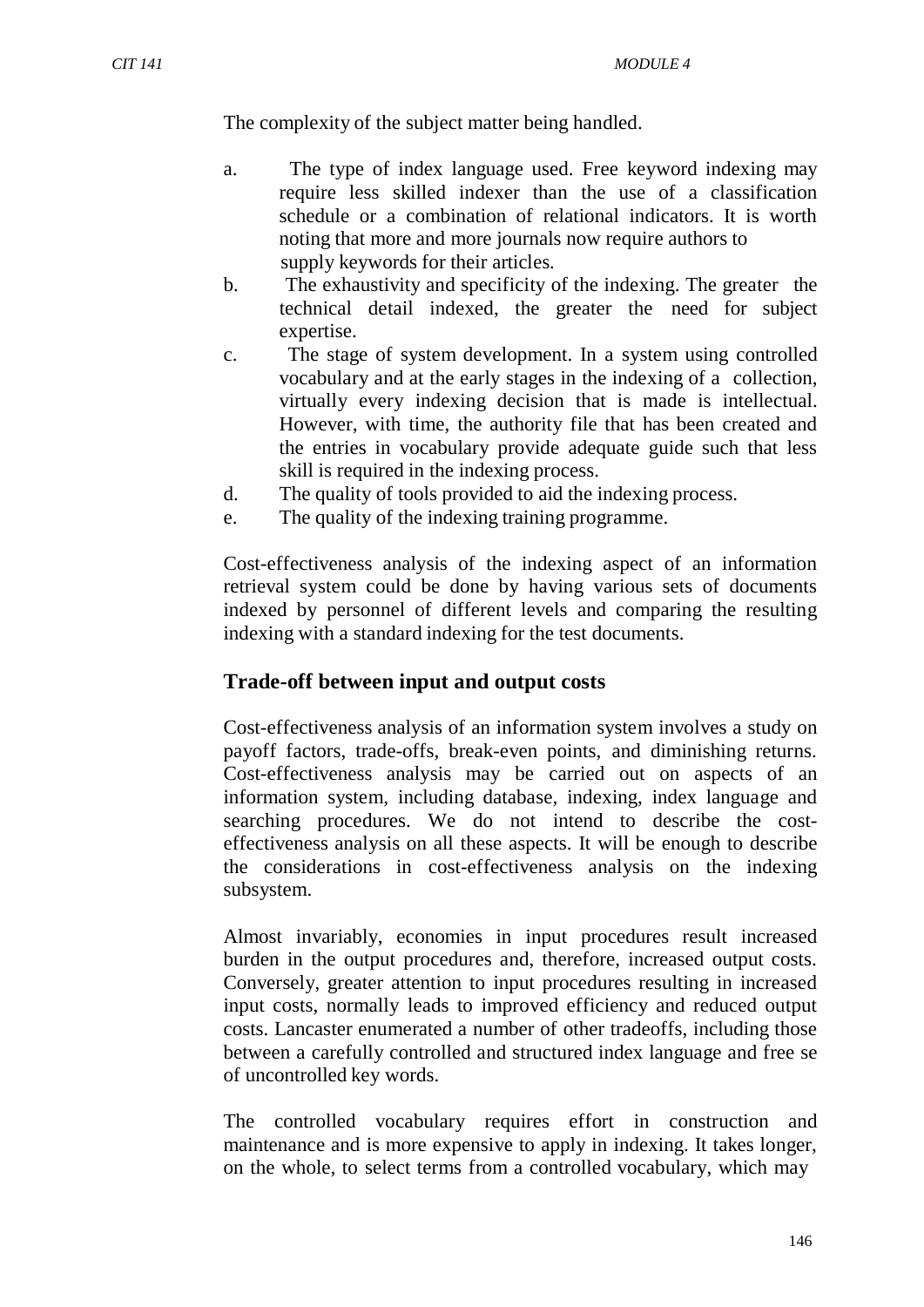involve a lockup operation, than it does to assign keywords freely. Moreover, keyword indexing may require less qualified personnel than the use of a more sophisticated controller vocabulary. The controlled vocabulary, however, saves time and effort at the time of output. Natural language or keyword searching, without the benefit of a controlled vocabulary with classification structure puts increased burden on the searcher, who is forced to think of all possible ways his subject interest could be expressed by keywords or natural language terms. In the same way, the uncontrolled use of keywords may lead to reduced average search precision and thus may require additional effort and cost in output searching.

# **3.2 Evaluation of Benefits**

The aim of benefit evaluation is to determine what impact an information service has on its users. The evaluator wants to find out to what extent the users are benefiting from the service. The difficulty that goes with the evaluation of benefit is that benefits cannot easily be reduced to quantitative terms. Evaluation of benefits therefore tends to be subjective unlike evaluation of effectiveness, which is based on objective quantitative measures. It seems reasonable to assume that there is a direct relationship between the effectiveness of a service and its benefits. For instance, it could be assumed that a community of users is deriving more benefits from a service that is 90% successful in meeting the demands of the users than if it were only 40% successful.

#### **SELF-ASSESSMENTEXERCISE**

Why is it necessary to carry out an evaluation of benefit of an information service?

# **3.3 Evaluation of Cost Benefit**

Cost benefit is the relationship between the benefits of a particular product or service and the cost of providing it. Benefits are generally more difficult to measure than effectiveness. In a commercial sense, however, benefits are understood to be return on investment; but then, there are many benefits that are not, as tangible as that. A cost-benefit study is aimed at exploring the relationship between the benefits of a service and the cost of providing it. With the difficulty of measuring benefits, cost benefit studies are usually not easy to carry out.

Some possible criteria for establishing a cost-benefit ratio for information services include: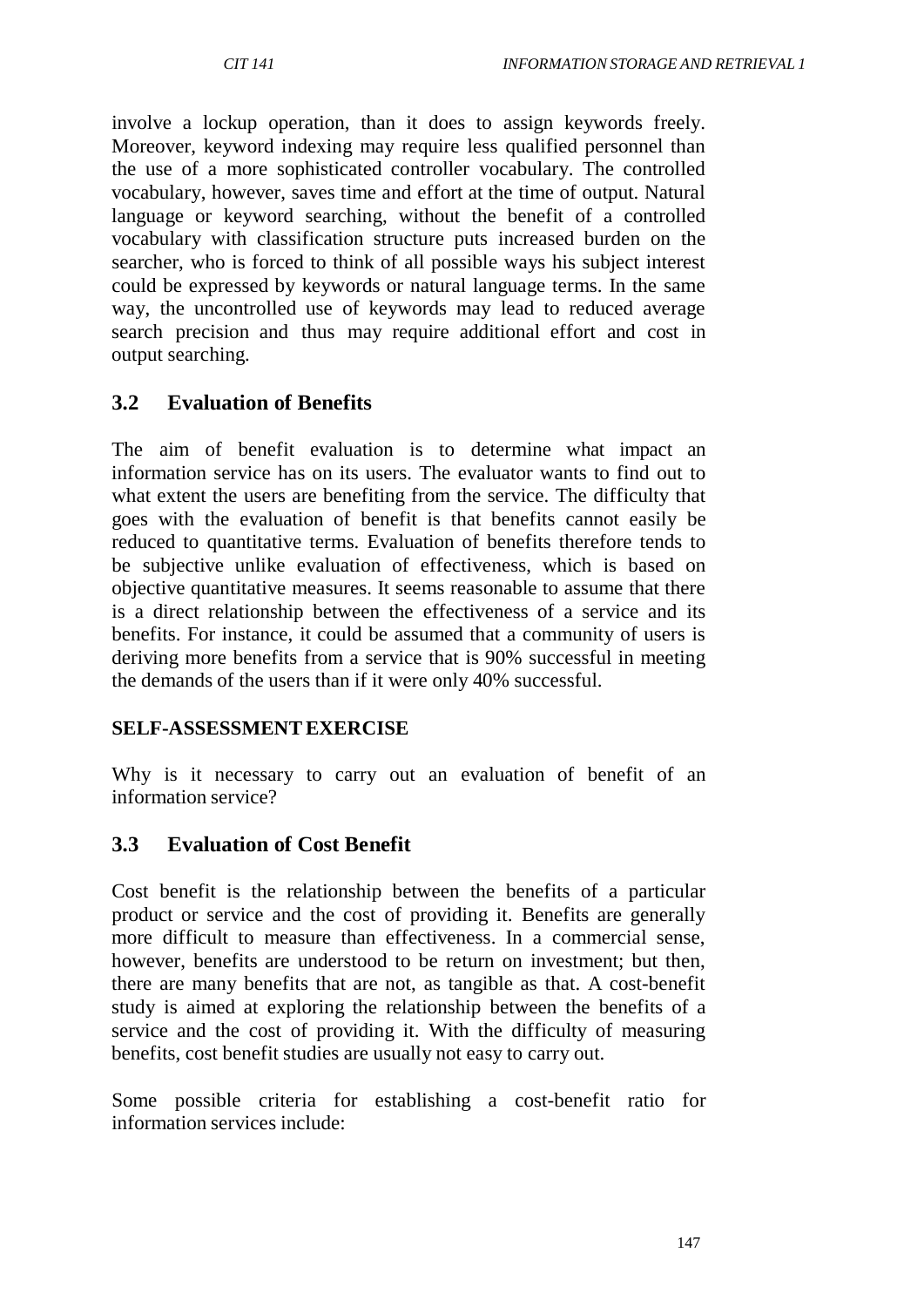- a) Cost savings through the use of the services as compared with the costs of obtaining needed information or documents from other sources.
- b) Avoidance of loss of productivity that results if information sources were not readily available.
- c) Improved decision making or reduction in the level of personnel required to make decisions.
- d) Avoidance of duplication or waste of research and development efforts on projects which either, have been done before or have been proved infeasible by earlier investigators.
- e) Simulation of invention or productivity by making available the literature on current developments in a particular field (Lancaster 1979).

With the difficulties involved in measuring benefits in quantitative terms, most of the studies on assessment of benefits have been restricted to asking users their opinions about the benefits of the services provided. A questionnaire on user perception could generate useful data but the results cannot be said to be completely objective.

#### **SELF-ASSESSMENTEXERCISE**

What makes cost-benefit analysis difficult to do? How have researchers been assessing benefits of information services?

#### **3.4 Relevance and Pertinence**

It must be noted that relevance judgements made on the basis of the relationship between the, documents retrieved and request statements do not really tell us anything about the degree of success achieved in meeting the information needs of users, whether we consider "actual" need or "recognised" needs. There is a difference between documentrequest relevance judgements made by intermediaries or even a panel of judges and documents-information need value judgements made by the requester himself. Certainly only the requester can decide whether or not a particular document contributes to the satisfaction of his information need. We could use the term "relevance" to refer to a relationship between a document and a request, based on the subjective decision of one or more individuals; and pertinence to refer to a relationship between a document and an information need. The decision, in this case, is made exclusively by the person having the information need.

#### **4.0 CONCLUSION**

In this unit, you have learnt a number of evaluation measures and procedures. You should be able to explain the meaning of cost